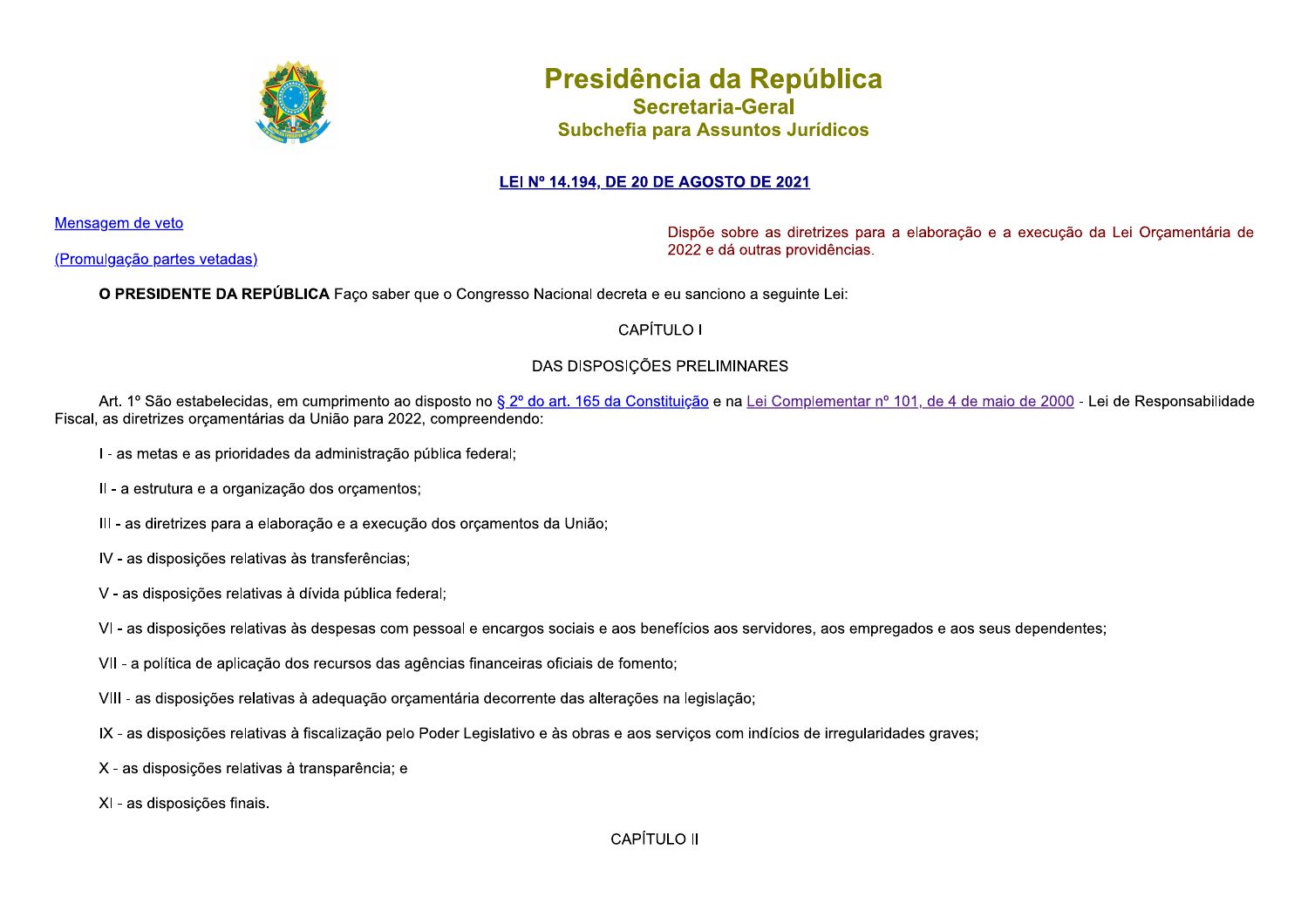## DAS METAS E DAS PRIORIDADES DA ADMINISTRAÇÃO PÚBLICA FEDERAL

Art. 2º A elaboração e a aprovação do Projeto de Lei Orçamentária de 2022 e a execução da respectiva Lei deverão ser compatíveis com a obtenção da meta de deficit primário de R\$ 170.473.716.000,00 (cento e setenta bilhões quatrocentos e setenta e três milhões setecentos e dezesseis mil reais) para os Orçamentos Fiscal e da Seguridade Social, conforme demonstrado no Anexo de Metas fiscais constante do Anexo IV a esta Lei.

§ 1º Para fins dos limites para contratação de operações de crédito por entes subnacionais e concessão de garantias da União a essas operações, a projeção de resultado primário dos Estados, do Distrito Federal e dos Municípios será aquela indicada no Anexo de Metas fiscais constante desta Lei.

§ 2º No caso de necessidade de prorrogação, não serão contabilizados na meta de resultado primário de que trata este artigo os créditos extraordinários voltados às sequintes despesas:

I - ações e serviços públicos de saúde, nos termos da Lei Complementar nº 141, de 13 de janeiro de 2012, desde que identificadas em categoria de programação específica de enfrentamento à pandemia:

II - Programa Nacional de Apoio às Microempresas e Empresas de Pequeno Porte (Pronampe); e

III - Programa Emergencial de Manutenção do Emprego e da Renda.

Art. 3º A elaboração e a aprovação do Projeto de Lei Orçamentária de 2022 e a execução da respectiva Lei, para o Programa de Dispêndios Globais de que trata o inciso XXXIV do Anexo II, deverão ser compatíveis com a obtenção da meta de deficit primário de R\$ 4.417.509.000,00 (quatro bilhões quatrocentos e dezessete milhões quinhentos e nove mil reais).

§ 1º As empresas dos Grupos Petrobras e Eletrobras não serão consideradas na meta de deficit primário, de que trata o caput, relativa ao Programa de Dispêndios Globais.

§ 2º Poderá haver, durante a execução da Lei Orcamentária de 2022, com demonstração nos relatórios de que tratam o § 4º do art. 62 e o caput do art. 152, compensação entre as metas estabelecidas para os Orcamentos Fiscal e da Seguridade Social e para o Programa de Dispêndios Globais referido no caput.

Art. 4° As prioridades e as metas da administração pública federal para o exercício de 2022, atendidas as despesas obrigatórias e as de funcionamento dos órgãos e das entidades que integram os Orcamentos Fiscal e da Seguridade Social, consistem:

I - na agenda para a primeira infância;

II - nas despesas do Programa Casa Verde e Amarela voltadas a Municípios de até 50.000 (cinquenta mil) habitantes;

III - (VETADO);

IV - no Programa Nacional de Imunização - PNI;

V - nos investimentos plurianuais em andamento, previstos no Anexo III à Lei nº 13.971, de 27 de dezembro de 2019, que instituiu o Plano Plurianual da União para o período de 2020 a 2023, obedecidas as condições previstas no § 1º do art. 9º da referida Lei e no § 20 do art. 166 da Constituição;

VI - (VETADO); e

VII - (VETADO).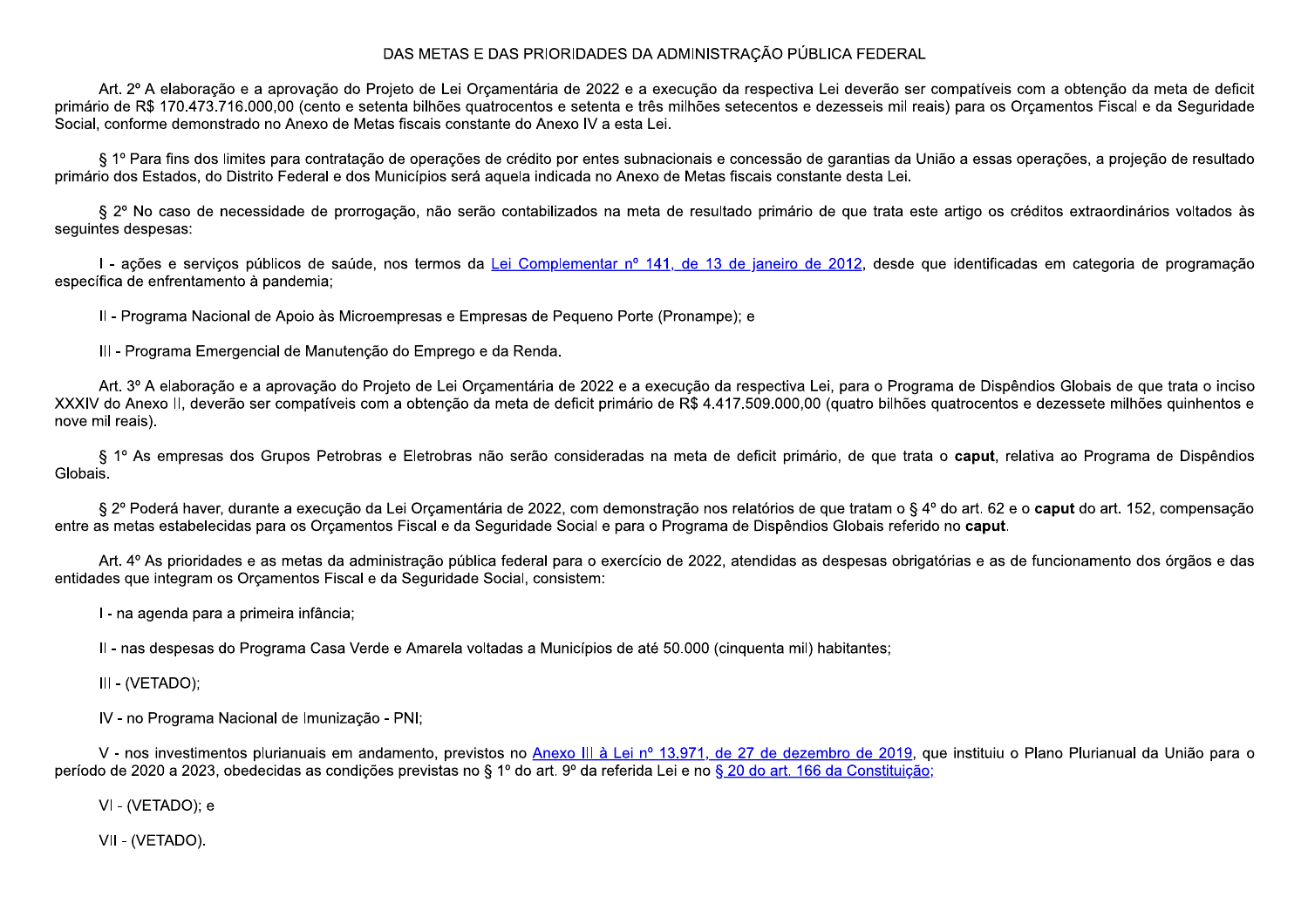## CAPÍTULO III

## DA ESTRUTURA E DA ORGANIZAÇÃO DOS ORÇAMENTOS

Art. 5º Para fins do disposto nesta Lei e na Lei Orcamentária de 2022, entende-se por:

I - subtítulo - o menor nível da categoria de programação, sendo utilizado, especialmente, para especificar a localização física da ação;

II - unidade orcamentária - o menor nível da classificação institucional;

III - órgão orcamentário - o maior nível da classificação institucional, cuja finalidade é agrupar unidades orcamentárias;

IV - concedente - o órgão ou a entidade da administração pública federal direta ou indireta responsável pela transferência de recursos financeiros oriundos dos Orcamentos Fiscal e da Seguridade Social da União destinados à execução de ações orcamentárias;

V - convenente - o órgão ou a entidade da administração pública direta ou indireta, de qualquer esfera de governo, bem como a organização da sociedade civil, com os guais a administração pública federal pactue a execução de ações orcamentárias com transferência de recursos financeiros;

VI - unidade descentralizadora - o órgão da administração pública federal direta, a autarquia, a fundação pública ou a empresa estatal dependente detentora e descentralizadora da dotação orçamentária e dos recursos financeiros;

VII - unidade descentralizada - o órgão da administração pública federal direta, a autarquia, a fundação pública ou a empresa estatal dependente recebedora da dotação orcamentária e dos recursos financeiros;

VIII - produto - o bem ou o servico que resulta da ação orçamentária;

IX - unidade de medida - a unidade utilizada para quantificar e expressar as características do produto;

X - meta física - a quantidade estimada para o produto no exercício financeiro;

XI - atividade - o instrumento de programação para alcançar o objetivo de um programa, envolvendo um conjunto de operações que se realizam de modo contínuo e permanente, das quais resulta um produto necessário à manutenção da ação de governo;

XII - projeto - o instrumento de programação para alcançar o objetivo de um programa, envolvendo um conjunto de operações, limitadas no tempo, das quais resulta um produto que concorre para a expansão ou o aperfeicoamento da ação de governo; e

XIII - operação especial - as despesas que não contribuem para a manutenção, a expansão ou o aperfeiçoamento das ações de governo no âmbito da União, das quais não resulta um produto e não é gerada contraprestação direta sob a forma de bens ou serviços.

§ 1º As categorias de programação de que trata esta Lei serão identificadas no Projeto de Lei Orcamentária de 2022, na respectiva Lei e nos créditos adicionais, por programas, projetos, atividades ou operações especiais e respectivos subtítulos, com indicação, guando for o caso, do produto, da unidade de medida e da meta física.

§ 2º Ficam vedados, na especificação dos subtítulos:

I - produto diferente daquele informado na ação;

II - denominação que denote finalidade divergente daquela especificada na ação; e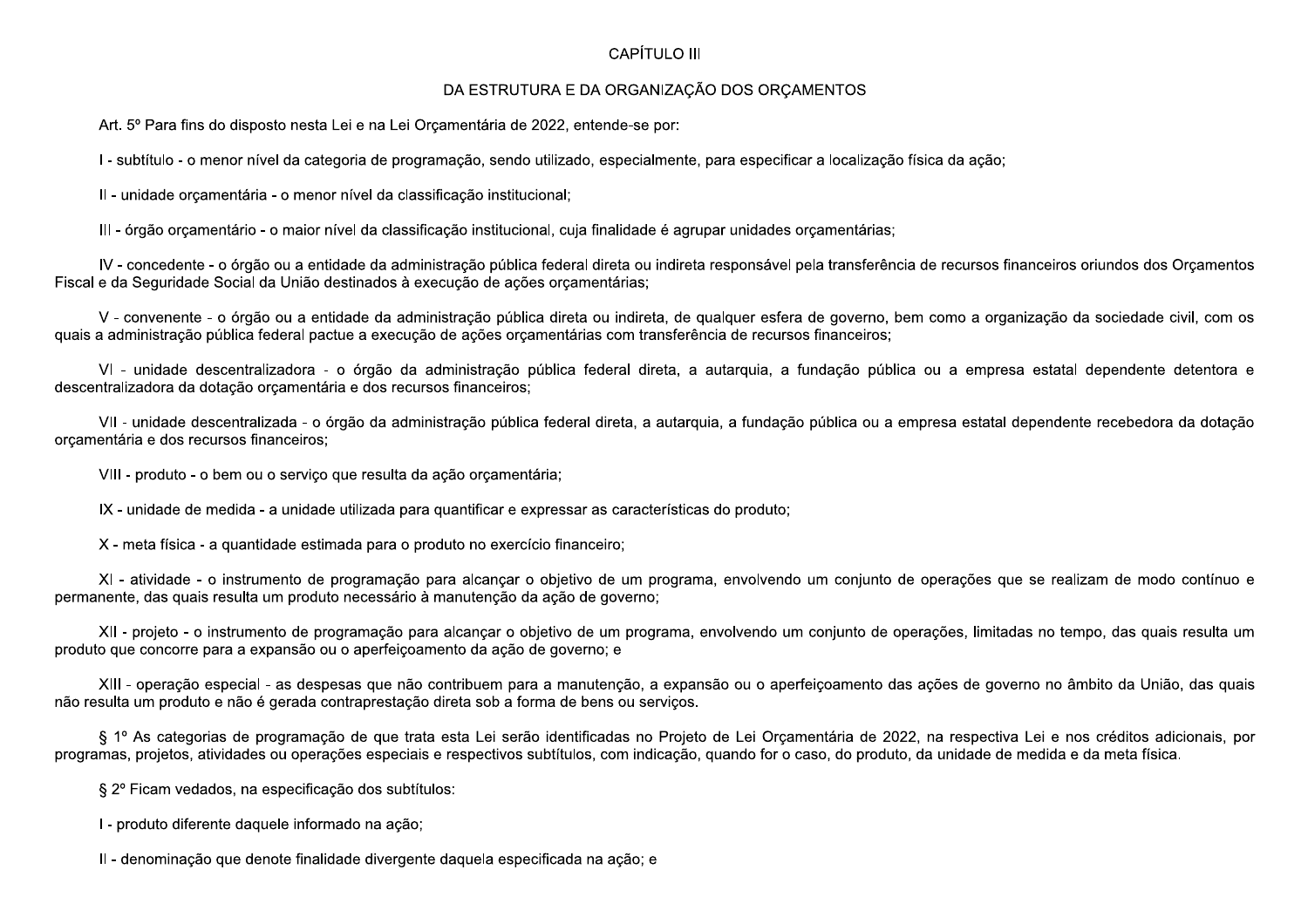III - referência a mais de um beneficiário, localidade ou área geográfica no mesmo subtítulo.

§ 3º A meta física, indicada em nível de subtítulo e agregada segundo o projeto, a atividade ou a operação especial, deverá ser estabelecida em função do custo de cada unidade do produto e do montante de recursos alocados.

§ 4º No Projeto de Lei Orcamentária de 2022, um código sequencial, que não constará da respectiva Lei, deverá ser atribuído a cada subtítulo, para fins de processamento, hipótese em que as modificações propostas nos termos do disposto no § 5º do art. 166 da Constituição deverão preservar os códigos sequenciais da proposta original.

§ 5° As atividades que possuem a mesma finalidade devem ser classificadas sob um único código, independentemente da unidade executora.

§ 6° O projeto deve constar de uma única esfera orcamentária, sob um único programa.

§ 7º A subfunção, nível de agregação imediatamente inferior à função, deve evidenciar cada área da atuação governamental.

§ 8º A ação orçamentária, entendida como atividade, projeto ou operação especial, deve identificar a função e a subfunção às quais se vincula e referir-se a um único produto.

§ 9º Nas referências ao Ministério Público da União constantes desta Lei, considera-se incluído o Conselho Nacional do Ministério Público.

Art. 6° Os Orcamentos Fiscal e da Seguridade Social compreenderão o conjunto das receitas públicas e das despesas dos Poderes, do Ministério Público da União e da Defensoria Pública da União, de seus fundos, órgãos, autarquias, inclusive especiais, e fundações instituídas e mantidas pelo Poder Público, das empresas públicas, sociedades de economia mista e demais entidades em que a União, direta ou indiretamente, detenha a maioria do capital social com direito a voto e que dela recebam recursos do Tesouro Nacional, devendo a correspondente execução orcamentária e financeira, da receita e da despesa, ser registrada na modalidade total no Sistema Integrado de Administração Financeira do Governo Federal - Siafi.

§ 1º Ressalvada a hipótese prevista no § 3º, ficam excluídos do disposto no caput:

I - os fundos de incentivos fiscais, que figurarão exclusivamente como informações complementares ao Projeto de Lei Orcamentária de 2022;

II - os conselhos de fiscalização de profissão regulamentada; e

III - as empresas públicas e as sociedades de economia mista que recebam recursos da União apenas em decorrência de:

a) participação acionária;

b) fornecimento de bens ou prestação de serviços;

c) pagamento de empréstimos e financiamentos concedidos; e

d) transferência para aplicação em programas de financiamento, nos termos do disposto na alínea "c" do inciso I do caput do art. 159 e no § 1º do art. 239 da Constituição.

§ 2º A empresa pública ou sociedade de economia mista integrante dos Orçamentos Fiscal e Seguridade Social, em que a União detenha a maioria do capital social com direito a voto, e que não tiver recebido ou utilizado recursos do Tesouro Nacional para pagamento de despesas com pessoal e de custeio em geral ou que tiver apresentado superavit financeiro de receitas próprias superior ao montante de recursos recebidos ou utilizados, poderá apresentar plano de sustentabilidade econômica e financeira, com vistas à revisão de sua classificação de dependência, na forma estabelecida em ato do Poder Executivo federal.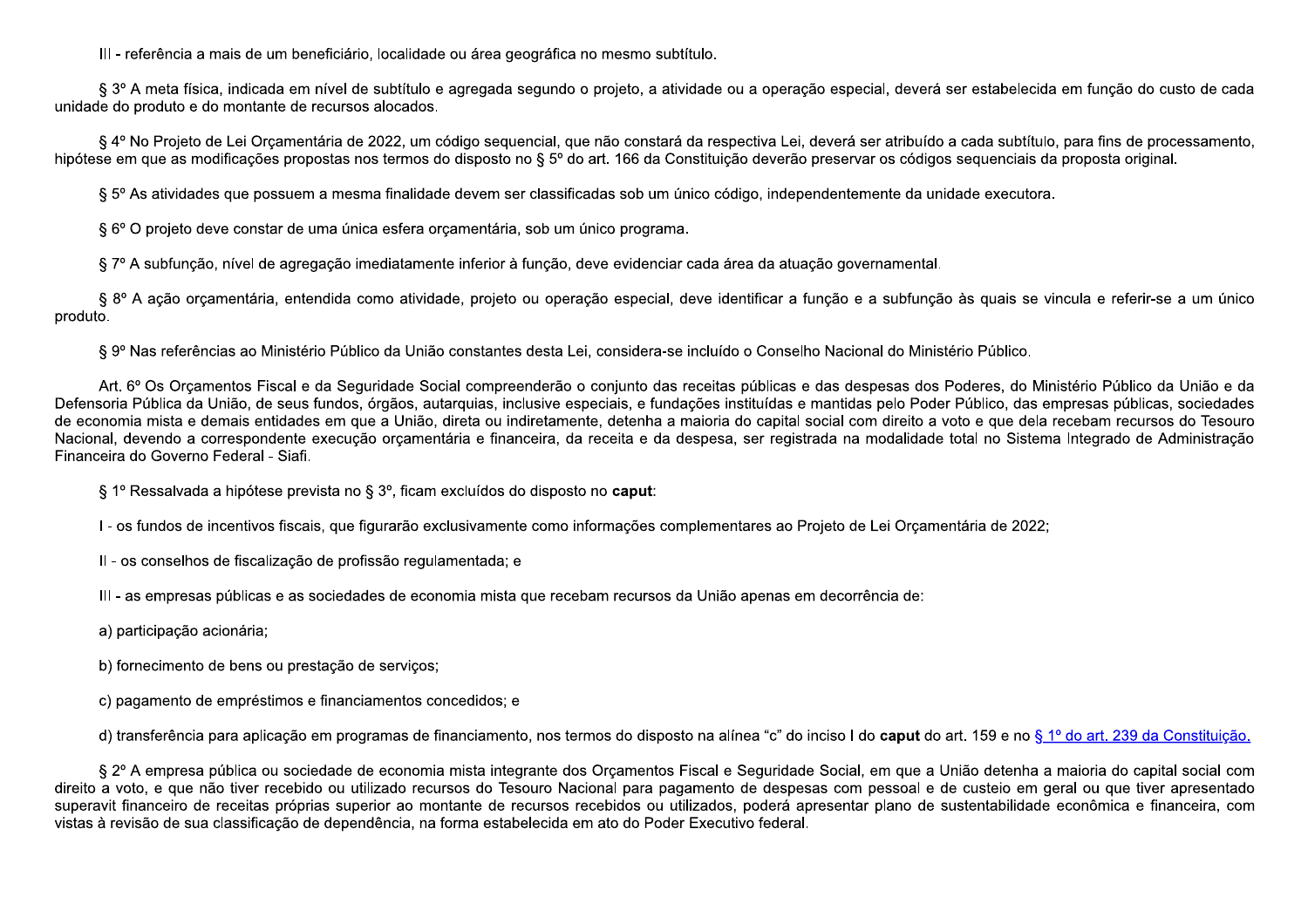§ 3º Na hipótese de aprovação do plano de sustentabilidade econômica e financeira de que trata o § 2º, a empresa pública ou sociedade de economia mista continuará a integrar os Orcamentos Fiscal e da Seguridade Social da União durante a sua vigência.

Art. 7º Os Orcamentos Fiscal, da Seguridade Social e de Investimento discriminarão a despesa por unidade orcamentária, com suas categorias de programação detalhadas no menor nível e dotações respectivas, especificando a esfera orcamentária, o Grupo de Natureza de Despesa - GND, o identificador de resultado primário, a modalidade de aplicação, o identificador de uso e a fonte de recursos.

§ 1º A esfera orcamentária tem por finalidade identificar se o orcamento é Fiscal - F, da Seguridade Social - S ou de Investimento - I.

§ 2° Os GNDs constituem agregação de elementos de despesa de mesmas características quanto ao objeto de gasto, conforme discriminados a seguir:

I - pessoal e encargos sociais (GND 1);

Il - juros e encargos da dívida (GND 2);

III - outras despesas correntes (GND 3);

IV - investimentos (GND 4);

V - inversões financeiras, incluídas as despesas referentes à constituição ou ao aumento de capital de empresas (GND 5); e

VI - amortização da dívida (GND 6).

§ 3º A Reserva de Contingência prevista no art. 13 será classificada no GND 9.

§ 4° O identificador de Resultado Primário - RP visa a auxiliar a apuração do resultado primário previsto nos art. 2° e art. 3°, o qual deve constar do Projeto de Lei Orcamentária de 2022 e da respectiva Lei em todos os GNDs, e identificar, de acordo com a metodologia de cálculo das necessidades de financiamento do Governo Central, cuio demonstrativo constará anexo à Lei Orcamentária de 2022, nos termos do disposto no inciso X do Anexo I, se a despesa é:

I - financeira (RP 0);

II - primária e considerada na apuração do resultado primário para cumprimento da meta, sendo:

a) obrigatória, cujo rol deve constar da Seção I do Anexo III (RP 1);

b) discricionária não abrangida pelo disposto na alínea "c" deste inciso (RP 2); e

c) discricionária decorrente de programações incluídas ou acrescidas por emendas:

1. individuais, de execução obrigatória nos termos do disposto nos § 9º e § 11 do art. 166 da Constituição (RP 6);

2. de bancada estadual, de execução obrigatória nos termos do disposto no § 12 do art. 166 da Constituição e no art. 2º da Emenda à Constituição nº 100, de 26 de junho de 2019 (RP 7);

3. de comissão permanente do Senado Federal, da Câmara dos Deputados e de comissão mista permanente do Congresso Nacional (RP 8); ou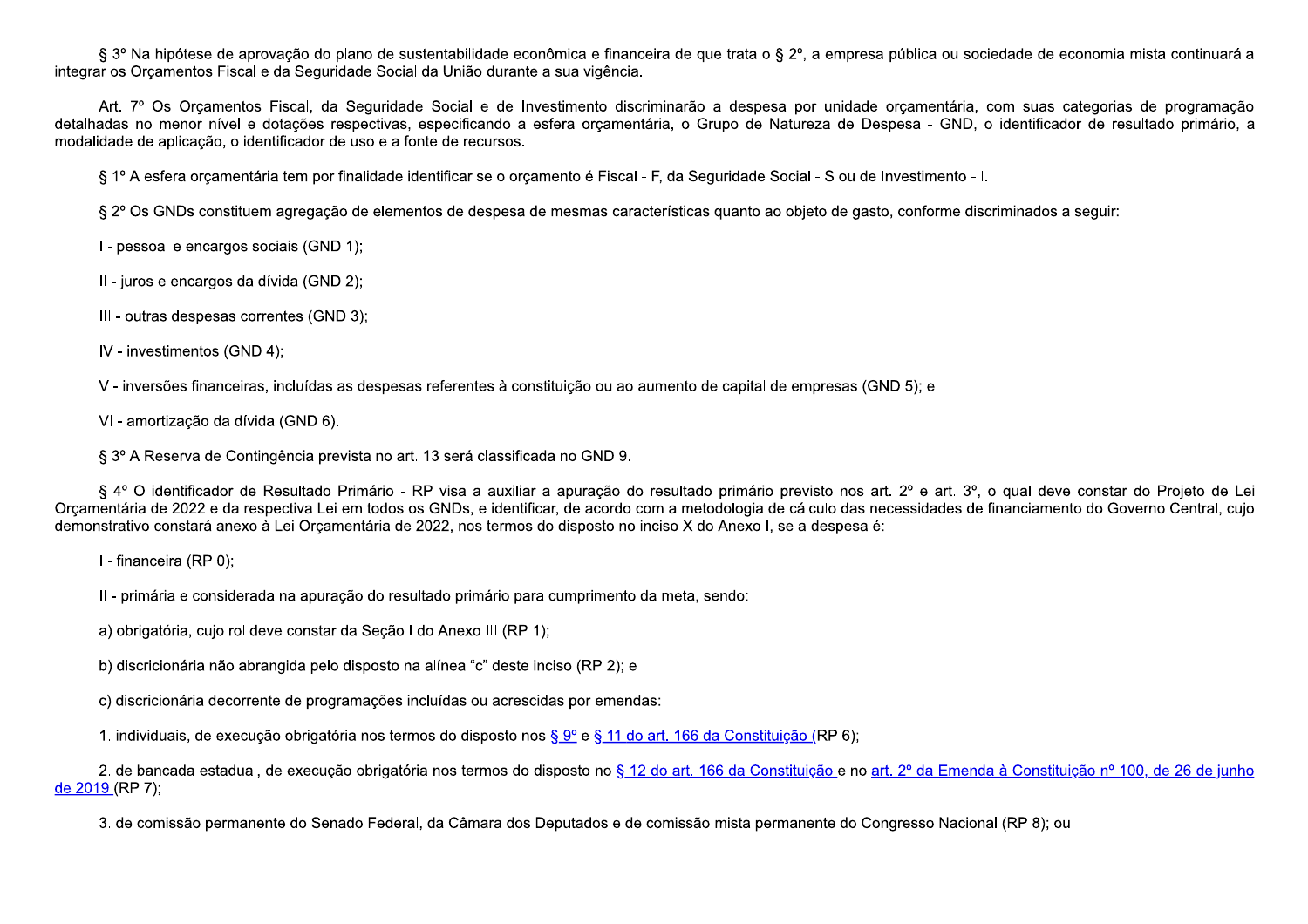4. de relator-geral do projeto de lei orçamentária anual que promovam alterações em programações constantes do projeto de lei orçamentária ou inclusão de novas, excluídas as de ordem técnica (RP 9):

III - primária discricionária constante do Orçamento de Investimento e não considerada na apuração do resultado primário para cumprimento da meta (RP 4).

§ 5º Nenhuma ação conterá, simultaneamente, dotações destinadas a despesas financeiras e primárias, ressalvada a Reserva de Contingência.

§ 6° A Modalidade de Aplicação - MA indica se os recursos serão aplicados:

I - diretamente, pela unidade detentora do crédito orçamentário ou, em decorrência de descentralização de crédito orçamentário, por outro órgão ou entidade integrante do Orçamento Fiscal ou da Seguridade Social;

II - indiretamente, mediante transferência, por outras esferas de governo, seus órgãos, fundos ou entidades, ou por entidades privadas, exceto o caso previsto no inciso III; ou

III - indiretamente, mediante delegação, por outros entes federativos ou consórcios públicos para a aplicação de recursos em ações de responsabilidade exclusiva da União, especialmente nos casos que impliquem preservação ou acréscimo no valor de bens públicos federais.

§ 7º A especificação da modalidade de que trata o § 6º observará, no mínimo, o sequinte detalhamento:

I - Transferências a Estados e ao Distrito Federal (MA 30);

II - Transferências a Municípios (MA 40);

III - Transferências a Instituições Privadas sem Fins Lucrativos (MA 50);

IV - Transferências a Instituições Privadas com Fins Lucrativos (MA 60);

V - Aplicações Diretas (MA 90); e

VI - Aplicações Diretas Decorrentes de Operação entre Órgãos, Fundos e Entidades Integrantes dos Orcamentos Fiscal e da Seguridade Social (MA 91).

§ 8º O empenho da despesa não poderá ser realizado com modalidade de aplicação "a definir" (MA 99).

§ 9º É vedada a execução orcamentária de programação que utilize a designação "a definir" ou outra que não permita a sua identificação precisa.

§ 10. O Identificador de Uso - IU tem por finalidade indicar se os recursos compõem contrapartida nacional de empréstimos ou de doacões, ou se são destinados a outras aplicações, e deve constar da Lei Orcamentária de 2022 e dos créditos adicionais, no mínimo, pelos seguintes dígitos, que antecederão o código das fontes de recursos:

I - recursos não destinados à contrapartida ou à identificação de despesas com ações e serviços públicos de saúde, ou referentes à manutenção e ao desenvolvimento do ensino (IU 0);

II - contrapartida de empréstimos do Banco Internacional para Reconstrução e Desenvolvimento - BIRD (IU 1);

III - contrapartida de empréstimos do Banco Interamericano de Desenvolvimento - BID (IU 2);

IV - contrapartida de empréstimos por desempenho ou com enfoque setorial amplo (IU 3);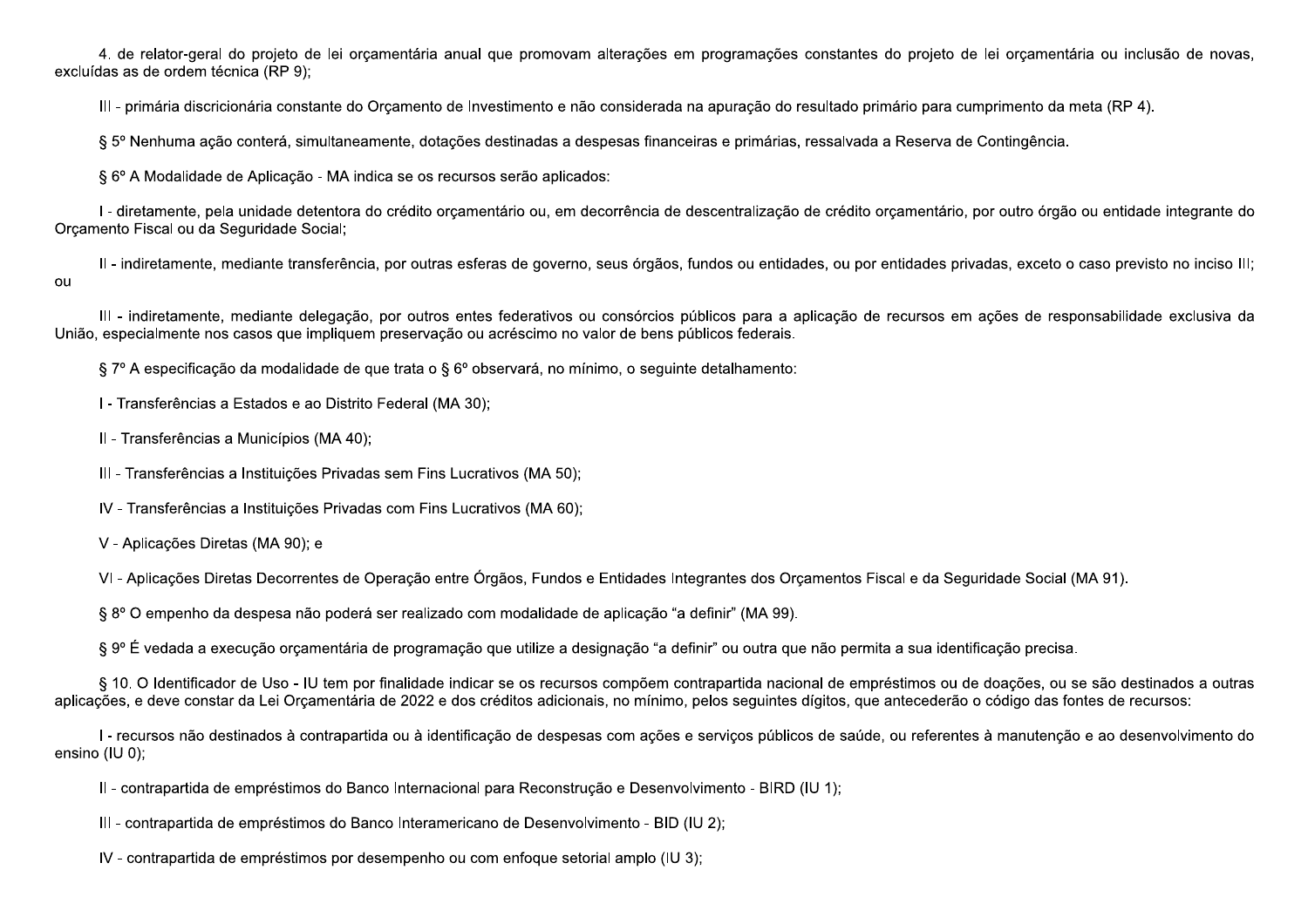V - contrapartida de outros empréstimos (IU 4):

VI - contrapartida de doações (IU 5);

VII - recursos para identificação das despesas que podem ser consideradas para a aplicação mínima em ações e serviços públicos de saúde, de acordo com o disposto na Lei Complementar nº 141, de 13 de janeiro de 2012 (IU 6); e

VIII - recursos para identificação das despesas com manutenção e desenvolvimento do ensino, observado o disposto nos art. 70 e art. 71 da Lei nº 9.394, de 20 de dezembro de 1996, no âmbito do Ministério da Educação (IU 8).

§ 11. O identificador de uso a que se refere o inciso I do § 10 poderá ser substituído por outros, a serem criados pela Secretaria de Orcamento Federal da Secretaria Especial de Fazenda do Ministério da Economia, com a finalidade de identificar despesas específicas durante a execução orcamentária.

Art. 8° Todo e qualquer crédito orcamentário deve ser consignado diretamente à unidade orcamentária à qual pertencem as ações correspondentes, vedando-se a consignação de crédito a título de transferência a outras unidades orcamentárias integrantes dos Orcamentos Fiscal e da Seguridade Social.

§ 1º Não caracteriza infringência ao disposto no caput, bem como à vedação a que se refere o inciso VI do caput do art. 167 da Constituição, a descentralização de créditos orcamentários para execução de ações pertencentes à unidade orcamentária descentralizadora.

§ 2º As operações entre órgãos, fundos e entidades integrantes dos Orcamentos Fiscal e da Seguridade Social, ressalvado o disposto no § 1º, serão executadas, obrigatoriamente, por meio de empenho, liquidação e pagamento, nos termos do disposto na Lei nº 4.320, de 17 de marco de 1964, utilizando-se a modalidade de aplicação 91.

Art. 9° O Projeto de Lei Orcamentária de 2022, o qual será encaminhado pelo Poder Executivo federal ao Congresso Nacional, e a respectiva Lei serão constituídos de:

I - texto da lei e seus anexos:

II - quadros orcamentários consolidados relacionados no Anexo I;

III - anexo dos Orcamentos Fiscal e da Seguridade Social, contendo:

a) receitas, discriminadas por natureza, identificando as fontes de recursos correspondentes a cada cota-parte de natureza de receita, o orcamento a que pertencem e a sua natureza financeira (F) ou primária (P), observado o disposto no art. 6º da Lei nº 4.320, de 1964; e

b) despesas, discriminadas na forma prevista no art. 7º e nos demais dispositivos pertinentes desta Lei;

IV - discriminação da legislação da receita e despesa, referente aos Orcamentos Fiscal e da Seguridade Social; e

V - anexo do Orçamento de Investimento a que se refere o inciso II do § 5° do art. 165 da Constituição, na forma definida nesta Lei.

§ 1º Os quadros orcamentários consolidados e as informações complementares exigidos por esta Lei identificarão, logo abaixo do título respectivo, o dispositivo legal a que se referem.

§ 2º O Projeto de Lei Orcamentária de 2022 e a respectiva Lei conterão anexo específico com a relação dos subtítulos relativos a obras e servicos com indícios de irregularidades graves, cujas execuções observarão o disposto no Capítulo X.

§ 3º Os anexos da despesa prevista na alínea "b" do inciso III do caput deverão conter, no Projeto de Lei Orcamentária de 2022, quadros-síntese por órgão e unidade orçamentária, que discriminem os valores por função, subfunção, GND e fonte de recursos: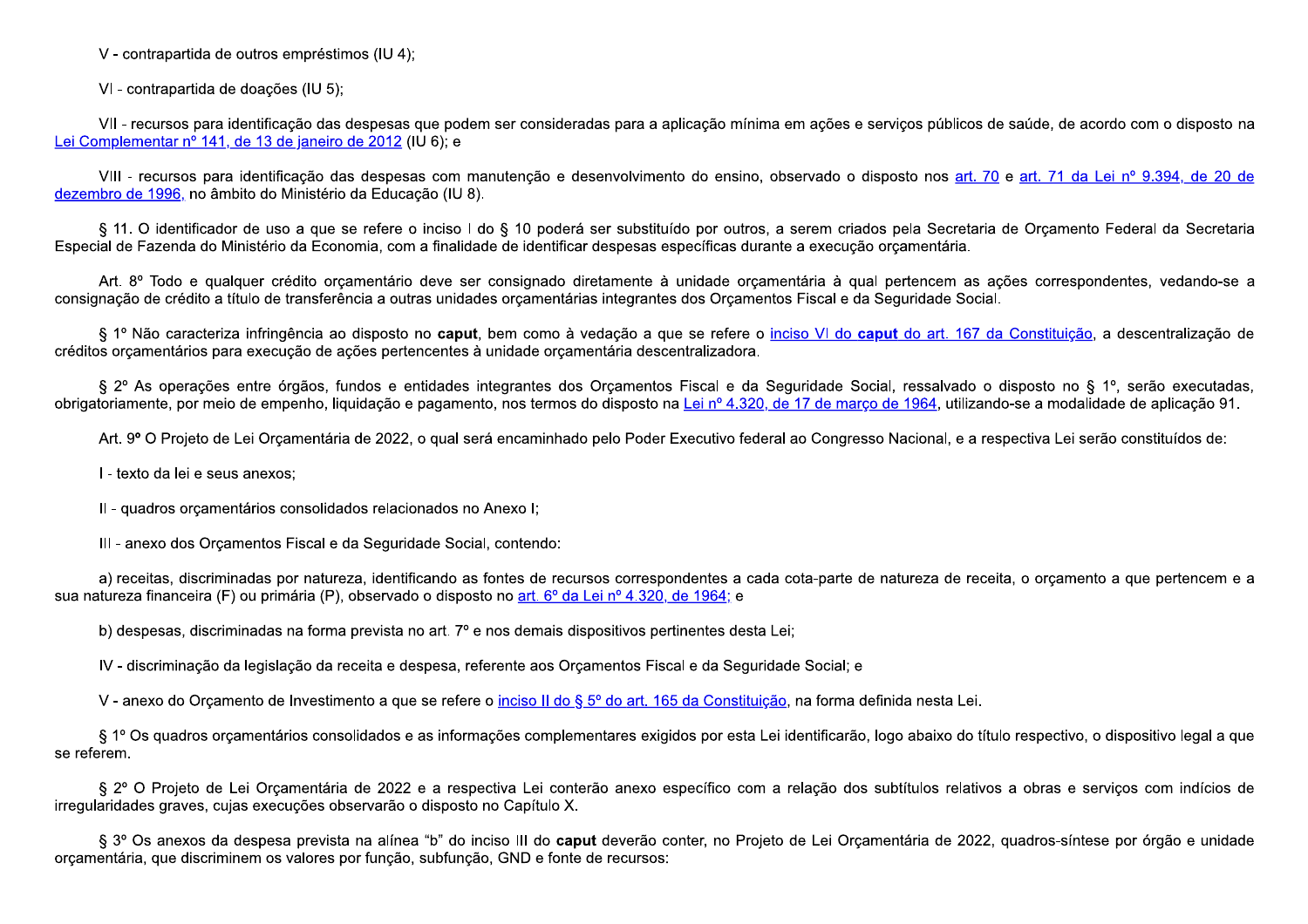I - constantes da Lei Orçamentária de 2020 e dos créditos adicionais;

Il - empenhados no exercício de 2020;

III - constantes do Projeto de Lei Orçamentária de 2021;

IV - constantes da Lei Orçamentária de 2021; e

V - propostos para o exercício de 2022.

§ 4º Na Lei Orcamentária de 2022, serão excluídos os valores a que se refere o inciso I do § 3º e incluídos os valores aprovados para 2022.

§ 5° Os anexos do Projeto de Lei Orcamentária de 2022, do seu autógrafo e da respectiva Lei terão as mesmas formatações dos anexos correspondentes da Lei Orcamentária de 2021, exceto quanto às alterações previstas nesta Lei.

§ 6° O Orcamento de Investimento deverá contemplar as informações previstas nos incisos I, III, IV e V do § 3° e no § 4°, por função e subfunção.

§ 7º A Lei Orcamentária de 2022 poderá conter previsões de despesas para exercícios seguintes, com a identificação, em ações específicas, de investimentos plurianuais cujo valor seja superior a R\$ 50.000.000,00 (cinquenta milhões de reais).

Art. 10. O Poder Executivo federal encaminhará ao Congresso Nacional, no prazo de até quinze dias, contado da data de envio do Projeto de Lei Orcamentária de 2022, exclusivamente em meio eletrônico, demonstrativos, elaborados a precos correntes, com as informações complementares relacionadas no Anexo II.

Art. 11. A mensagem que encaminhar o Projeto de Lei Orcamentária de 2022 conterá:

I - resumo da política econômica do País, análise da conjuntura econômica e indicação do cenário macroeconômico para 2022, e suas implicações sobre a proposta orcamentária de 2022;

II - resumo das principais políticas setoriais do Governo;

III - avaliação das necessidades de financiamento do Governo Central relativas aos Orcamentos Fiscal e da Seguridade Social, explicitando as receitas e as despesas, e os resultados primário e nominal implícitos no Projeto de Lei Orcamentária de 2022, na Lei Orcamentária de 2021 e em sua reprogramação, e aqueles realizados em 2020, de modo a evidenciar:

a) a metodologia de cálculo de todos os itens computados na avaliação das necessidades de financiamento; e

b) os parâmetros utilizados, informando, separadamente, as variáveis macroeconômicas de que trata o Anexo de Metas Fiscais, referidas no inciso II do § 2º do art. 4º da Lei Complementar nº 101, de 2000 - Lei de Responsabilidade Fiscal, verificadas em 2020 e suas projeções para 2021 e 2022;

IV-indicação do órgão que apurará os resultados primário e nominal e da sistemática adotada para avaliação do cumprimento das metas;

V - demonstrativo sintético dos principais agregados da receita e da despesa;

VI - demonstrativo do resultado primário das empresas estatais federais com a metodologia de apuração do resultado; e

VII - demonstrativo da compatibilidade dos valores máximos da programação constante do Projeto de Lei Orcamentária de 2022 com os limites individualizados de despesas primárias calculados na forma prevista no § 1º do art. 107 do Ato das Disposições Constitucionais Transitórias.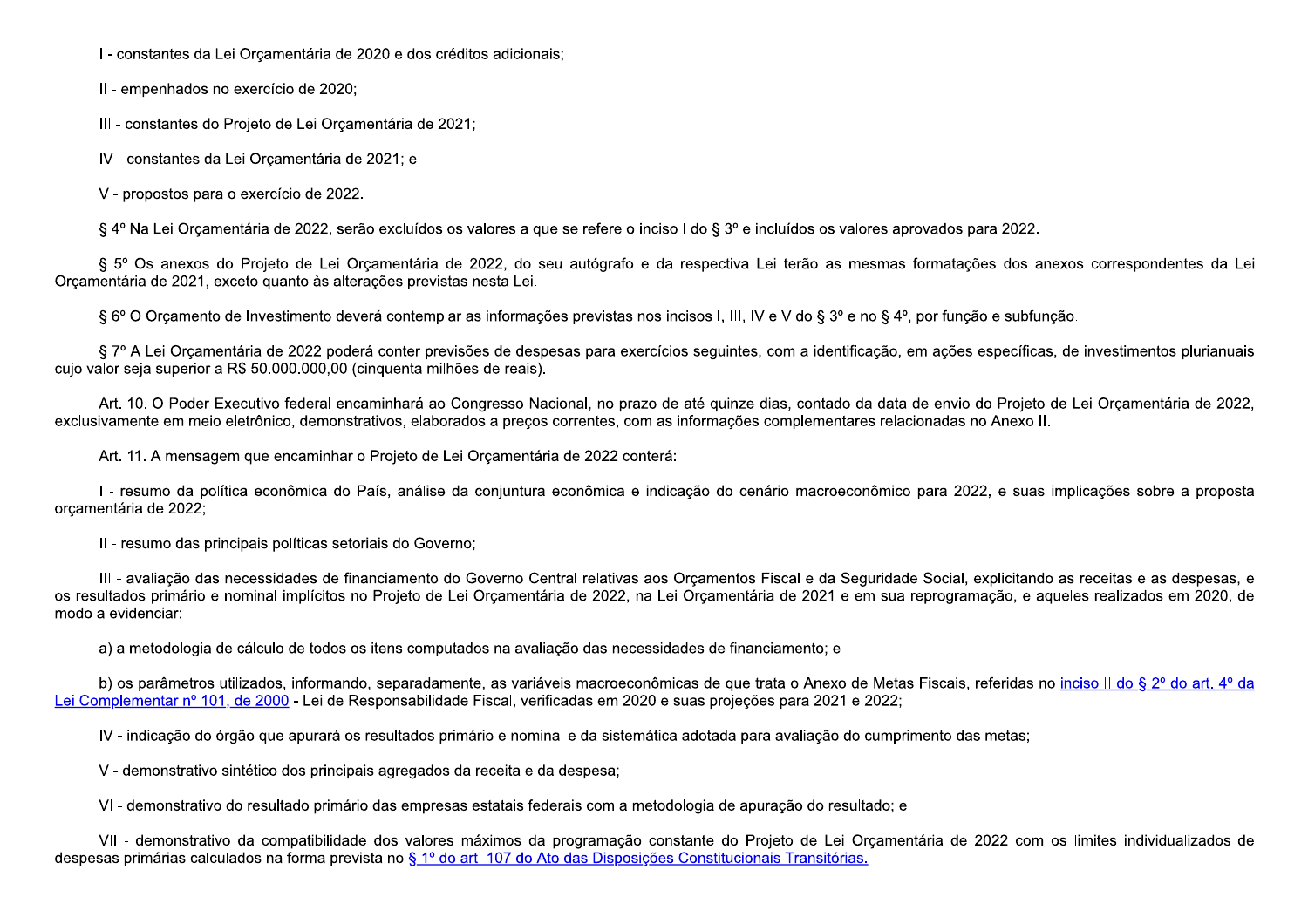Art. 12. O Projeto de Lei Orçamentária de 2022, a respectiva Lei e os créditos adicionais discriminarão, em categorias de programação específicas, as dotações destinadas

I - ações descentralizadas de assistência social para cada Estado e seus Municípios e o Distrito Federal;

II - ações de alimentação escolar;

a:

III - benefícios do Regime Geral de Previdência Social;

IV - benefícios assistenciais custeados pelo Fundo Nacional de Assistência Social;

V - benefícios concedidos aos servidores civis, empregados e militares e aos seus dependentes, exceto com assistência médica e odontológica;

VI - assistência médica e odontológica dos servidores civis, empregados e militares e dos seus dependentes;

VII - subvenções econômicas e subsídios, que deverão identificar a legislação que autorizou o benefício;

VIII - participação na constituição ou no aumento do capital de empresas;

IX - pagamento de precatórios judiciários, de sentenças judiciais de pequeno valor e ao cumprimento de sentenças judiciais de empresas estatais dependentes;

X - assistência jurídica a pessoas carentes, nos termos do disposto no § 1º do art. 12 da Lei nº 10.259, de 12 de julho de 2001, no art. 98 da Lei nº 13.105, de 16 de marco de 2015, e no inciso LXXIV do caput do art. 5º da Constituição;

XI - publicidade institucional e publicidade de utilidade pública, inclusive quando for produzida ou veiculada por órgão ou entidade integrante da administração pública federal;

XII - complementação da União ao Fundo de Manutenção e Desenvolvimento da Educação Básica e de Valorização dos Profissionais da Educação - Fundeb, nos termos do disposto na legislação vigente;

XIII - despesas de pessoal e encargos sociais decorrentes da concessão de qualquer vantagem ou aumento de remuneração, inclusive resultante de alteração de estrutura de carreiras e de provimento de cargos, empregos e funções;

XIV - transferências temporárias aos Estados, ao Distrito Federal e aos Municípios de que trata a Lei Complementar nº 176, de 29 de dezembro de 2020;

XV - anuidade ou participação em organismos e entidades nacionais ou internacionais, da seguinte forma:

a) para valores acima de R\$ 2.000.000,00 (dois milhões de reais), ou o equivalente na moeda estrangeira em que o compromisso tenha sido estipulado, conforme taxa de câmbio utilizada como parâmetro na elaboração do Projeto de Lei Orcamentária, deverá ser consignado em programação específica que identifique nominalmente cada beneficiário; e

b) para valores iguais ou inferiores ao previsto na alínea "a", deverão ser utilizadas programação específica ou as ações "00OQ - Contribuições a Organismos Internacionais sem Exigência de Programação Específica" e "00PW - Contribuições a Entidades Nacionais sem Exigência de Programação Específica;

XVI - realização de eleições, referendos e plebiscitos pela Justiça Eleitoral;

XVII - doação de recursos financeiros a países estrangeiros e organizações internacionais nominalmente identificados;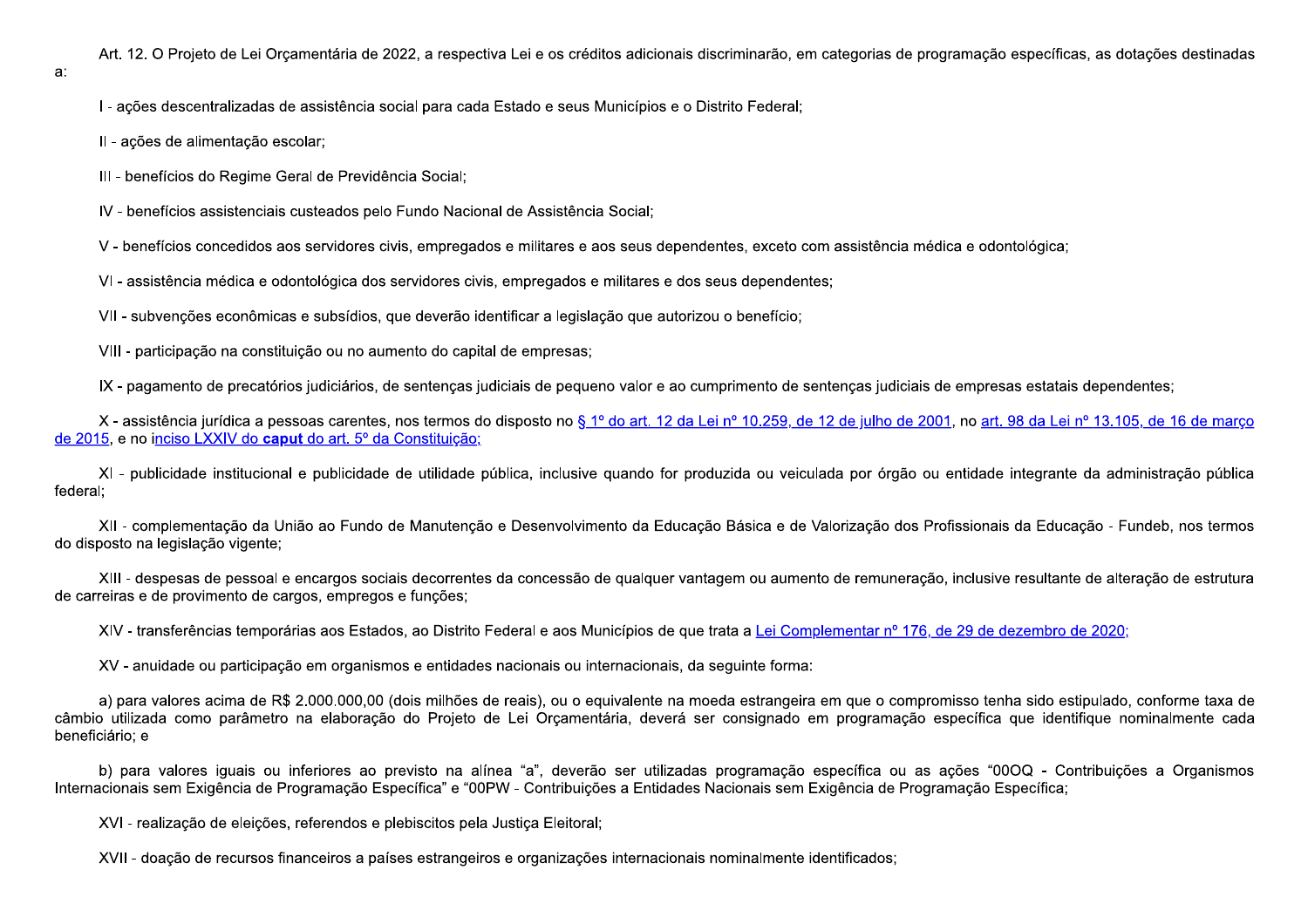XVIII - pagamento de compromissos decorrentes de contrato de gestão firmado entre órgãos ou entidades da administração pública e organizações sociais, nos termos do disposto na Lei nº 9.637, de 15 de maio de 1998:

XIX - capitalização do Fundo Garantidor de Parcerias Público-Privadas;

XX - benefícios e pensões especiais concedidas por legislações específicas ou sentenças judiciais, não classificados como "Pessoal e Encargos Sociais", nos termos do disposto no §  $2^{\circ}$  do art. 102;

XXI - cada categoria de despesa com saúde relacionada nos art. 3º e art. 4º da Lei Complementar nº 141, de 2012, com identificação do respectivo Estado ou do Distrito Federal, quando se referir a ações descentralizadas;

XXII - seguro-desemprego;

XXIII - ajuda de custo para moradia ou auxílio-moradia, no âmbito dos Poderes, do Ministério Público da União e da Defensoria Pública da União;

XXIV - investimentos plurianuais, no âmbito da União, cujo valor seja superior a R\$ 50.000.000,00 (cinquenta milhões de reais), observado o disposto no § 1º do art. 8º da Lei nº 13.971, de 2019;

XXV - (VETADO);

XXVI - (VETADO);

## **XXVII - (VETADO):**

XXVII - Fundo Especial de Financiamento de Campanha, financiado com recursos da reserva prevista no inciso II do § 4º do art. 13, no valor correspondente a 25% (vinte e cinco por cento) da soma das dotações para a Justica Eleitoral para exercício de 2021 e as constantes do Projeto de Lei Orcamentária para 2022, acrescentado do valor previsto no inciso I do art. 16-C da Lei nº 9.504, de 30 de setembro de 1997. (Promulgação partes vetadas)

XXVIII - realização do Censo Demográfico, Agropecuário e Geográfico, pela Fundação Instituto Brasileiro de Geografia e Estatística;

XXIX - (VETADO);

## XXX - (VETADO); e

XXX - despesas com o reajuste do Piso Salarial Profissional Nacional - Agente Comunitário de Saúde e de Agente de Combate às Endemias; e (Promulgação partes vetadas)

XXXI - (VETADO).

§ 1º As dotações destinadas à finalidade prevista no inciso XV do caput:

I - deverão ser aplicadas diretamente pela unidade detentora do crédito orçamentário ou, em decorrência de descentralização de crédito orçamentário, por outro órgão ou entidade integrante dos Orcamentos Fiscal ou da Seguridade Social, na forma prevista no inciso V do § 7º do art. 7º; e

II - ficarão restritas ao atendimento, respectivamente, de obrigações decorrentes de atos internacionais ou impostas por leis específicas.

§ 2º Quando as dotações previstas no § 1º se referirem a organismos ou entidades internacionais: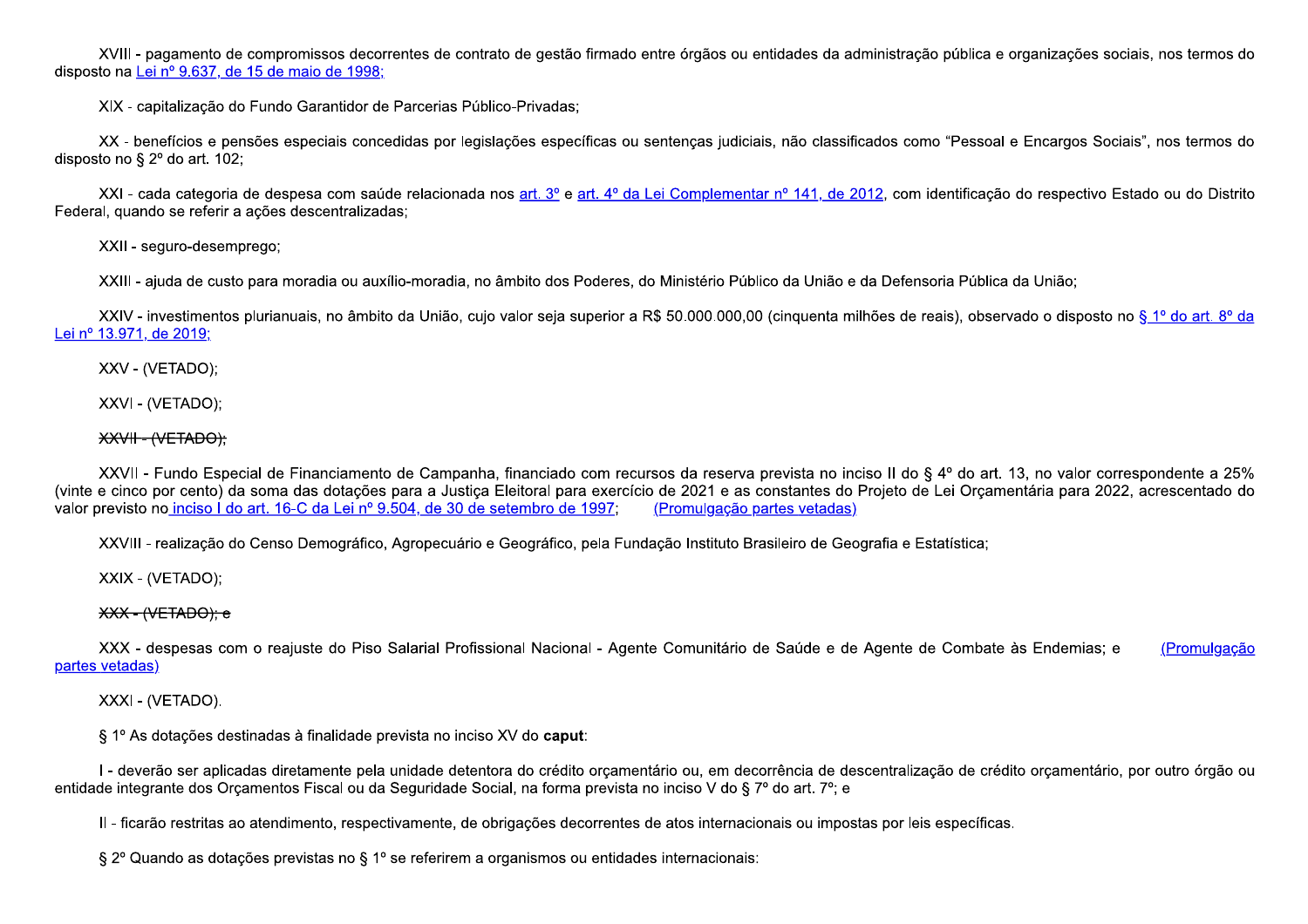I - deverão ser destinadas exclusivamente ao repasse de recursos com a finalidade de cobertura dos orçamentos gerais dos organismos e das entidades internacionais, admitindo-se ainda:

a) pagamento de taxas bancárias relativas a esses repasses;

b) pagamentos eventuais a título de regularizações decorrentes de compromissos regulamentares; e

c) situações extraordinárias devidamente justificadas;

II - não se aplicará a exigência de programação específica caso o valor referido no inciso XV do caput seja ultrapassado, na execução orçamentária, em decorrência de variação cambial ou aditamento do tratado, da convenção, do acordo ou de instrumento congênere:

III - caberá ao órgão responsável pelo pagamento da despesa realizar a conversão para reais do compromisso financeiro assumido em moeda estrangeira, a fim de definir o valor a ser incluído no Projeto de Lei Orcamentária de 2022 ou nos créditos adicionais; e

IV - caberá à Secretaria de Assuntos Econômicos Internacionais da Secretaria Especial de Comércio Exterior e Assuntos Internacionais do Ministério da Economia, no âmbito do Poder Executivo federal, estabelecer os procedimentos necessários para a realização dos pagamentos decorrentes de atos internacionais a que se refere o inciso XV do caput.

§ 3º (VETADO).

Art. 13. A Reserva de Contingência, observado o disposto no inciso III do caput do art. 5° da Lei Complementar nº 101, de 2000 - Lei de Responsabilidade Fiscal, será constituída de recursos do Orcamento Fiscal, que equivalerão, no Projeto de Lei Orcamentária de 2022 e na respectiva Lei, a, no mínimo, dois décimos por cento da receita corrente líquida constante do referido Projeto.

§ 1º Não serão consideradas, para fins do disposto no caput, as eventuais reservas:

I - à conta de receitas próprias e vinculadas; e

II - para atender programação ou necessidade específica.

§ 2º Para fins de utilização dos recursos a que se refere o caput, considera-se como evento fiscal imprevisto, a que se refere a alínea "b" do inciso III do caput do art. 5º da Lei Complementar nº 101, de 2000 - Lei de Responsabilidade Fiscal, a abertura de créditos adicionais para o atendimento de despesas não previstas ou insuficientemente dotadas na Lei Orçamentária de 2022.

§ 3º A Reserva de que trata o caput poderá receber recursos do Orcamento da Sequridade Social quando for observada a necessidade de redução do total de despesas sujeitas aos limites estabelecidos no art. 107 do Ato das Disposições Constitucionais Transitórias, demonstrada no relatório de avaliação bimestral de que trata o art. 9º da Lei Complementar nº 101, de 2000 - Lei de Responsabilidade Fiscal.

§ 4º O Projeto de Lei Orcamentária de 2022 conterá reservas específicas para atender a:

I - emendas individuais, no montante equivalente ao da execução obrigatória do exercício de 2017, corrigido na forma estabelecida no inciso II do § 1º do art. 107 do Ato das Disposições Constitucionais Transitórias; e

II - emendas de bancada estadual de execução obrigatória, em montante correspondente ao previsto no art. 3º da Emenda à Constituição nº 100, de 2019, descontados os recursos destinados ao Fundo Especial de Financiamento de Campanha, de que trata o inciso II do caput do art. 16-C da Lei nº 9.504, de 30 de setembro de 1997.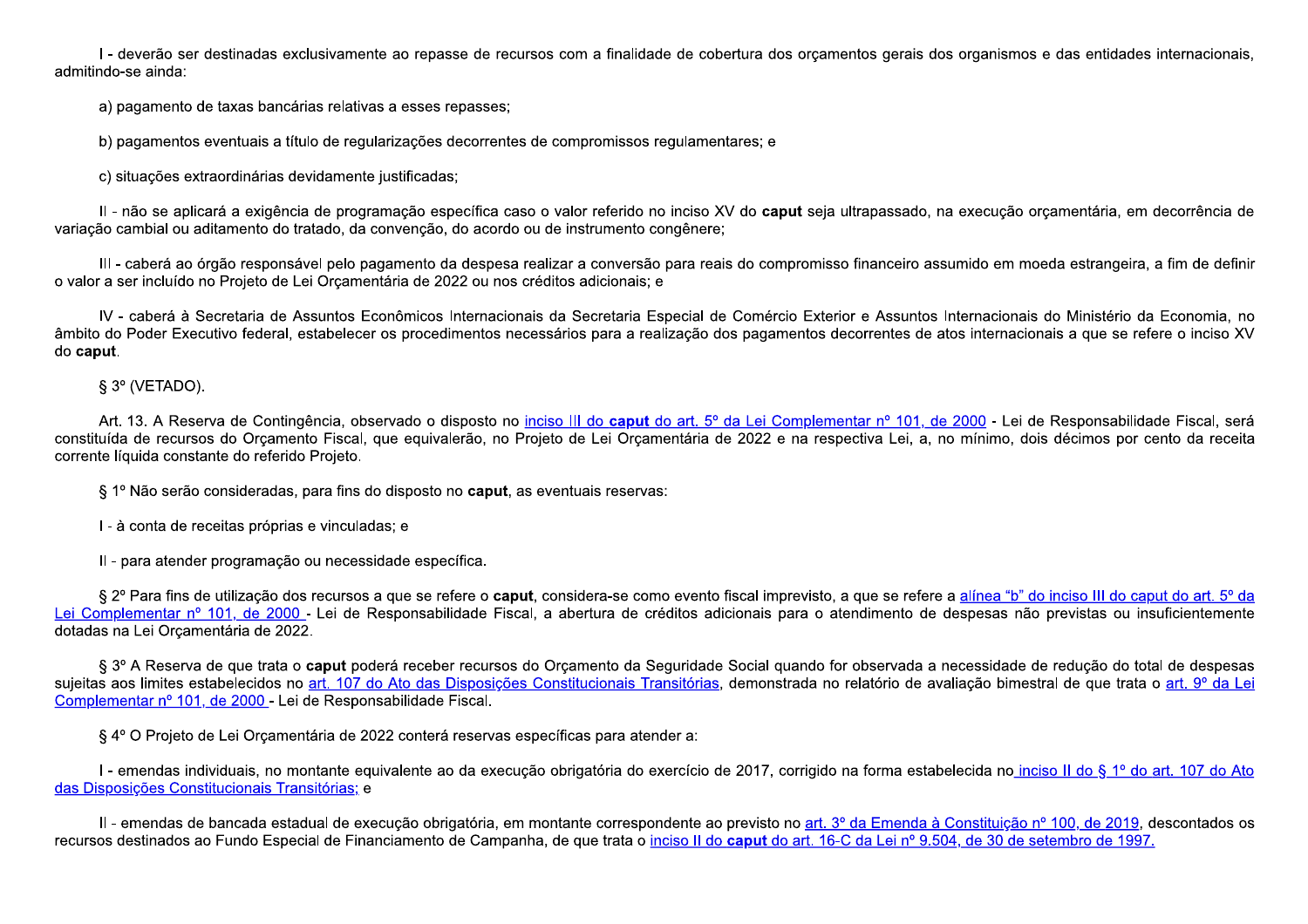§ 5° No máximo a metade dos valores destinados à reserva prevista no inciso II do § 4° poderá ser identificada com IU 6 e considerada para a aplicação mínima em ações e servicos públicos de saúde no âmbito do Projeto de Lei Orcamentária de 2022.

Art. 14. O Poder Executivo federal enviará ao Congresso Nacional o Projeto de Lei Orcamentária de 2022 com sua despesa regionalizada e, nas informações disponibilizadas em meio magnético de processamento eletrônico, apresentará detalhamento das dotações por plano orcamentário e elemento de despesa.

Parágrafo único. Para fins do atendimento ao disposto no inciso XIV do Anexo I, os órgãos dos Poderes Legislativo, Executivo e Judiciário, do Ministério Público da União e a Defensoria Pública da União deverão informar, adicionalmente ao detalhamento a que se refere o caput, os subelementos das despesas de tecnologia da informação e comunicação, inclusive hardware, software e serviços, conforme relação divulgada previamente pela Secretaria de Orcamento Federal da Secretaria Especial de Fazenda do Ministério da Economia.

Art. 15. Até vinte e quatro horas após o encaminhamento à sanção presidencial do autógrafo do Projeto de Lei Orcamentária de 2022, o Poder Legislativo enviará ao Poder Executivo federal, em meio magnético de processamento eletrônico, os dados e as informações relativos ao autógrafo, no qual indicarão, de acordo com os detalhamentos estabelecidos no art. 7°:

I - em relação a cada categoria de programação do projeto original, o total dos acréscimos e o total dos decréscimos realizados pelo Congresso Nacional; e

II - as novas categorias de programação com as respectivas denominações.

Parágrafo único. As categorias de programação modificadas ou incluídas pelo Congresso Nacional por meio de emendas deverão ser detalhadas com as informações a que se refere a alínea "e" do inciso II do § 1º do art. 151.

## **CAPÍTULO IV**

## DAS DIRETRIZES PARA ELABORAÇÃO E EXECUÇÃO DOS ORCAMENTOS DA UNIÃO

#### Seção I

## **Diretrizes gerais**

Art. 16. Além de observar as demais diretrizes estabelecidas nesta Lei, a alocação dos recursos na Lei Orcamentária de 2022 e nos créditos adicionais, e a sua execução, deverão:

I - atender ao disposto no art. 167 da Constituição e no Novo Regime Fiscal, instituído pelo art. 107 do Ato das Disposições Constitucionais Transitórias;

II - propiciar o controle dos valores transferidos conforme o disposto no Capítulo V e dos custos das acões;

III - considerar, quando for o caso, informações sobre a execução física das ações orçamentárias, e os resultados de avaliações e monitoramento de políticas públicas e programas de governo, em observância ao disposto no § 16 do art. 165 da Constituição; e

IV - no caso de obras de infraestrutura hídrica, priorizar a conclusão de barragens com paralização superior a 5 (cinco) anos.

Parágrafo único. O controle de custos de que trata o inciso II do caput será orientado para o estabelecimento da relação entre a despesa pública e o resultado obtido, de forma a priorizar a análise da eficiência na alocação dos recursos, e permitir o acompanhamento das gestões orçamentária, financeira e patrimonial.

Art. 17. Os órgãos e as entidades integrantes dos Orcamentos Fiscal, da Seguridade Social e de Investimento deverão disponibilizar informações atualizadas referentes aos seus contratos no Sistema Integrado de Administração de Serviços Gerais - Siasg, e às diversas modalidades de transferências operacionalizadas na Plataforma +Brasil,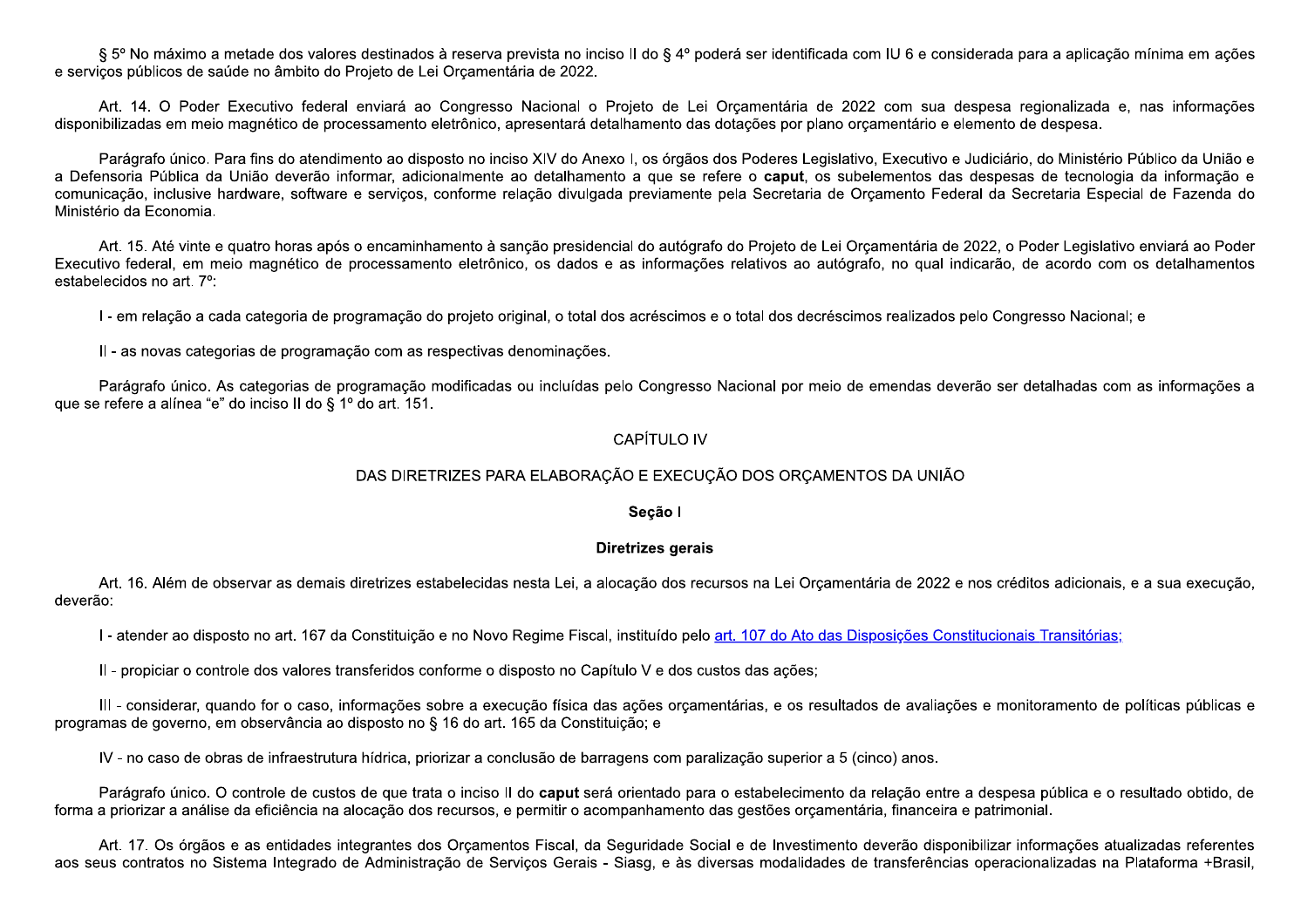inclusive com o georreferenciamento das obras e a identificação das categorias de programação e fontes de recursos, observadas as normas estabelecidas pelo Poder Executivo federal.

§ 1º Nos casos em que o instrumento de transferência ainda não for operacionalizado na Plataforma +Brasil, as normas deverão estabelecer condições e prazos para a transferência eletrônica dos respectivos dados para a referida Plataforma.

§ 2º Os planos de trabalho aprovados que não tiverem sido objeto de convênio até o final do exercício de 2021, constantes do Portal Plataforma +Brasil, poderão ser disponibilizados para ser conveniados no exercício de 2022.

§ 3º Os órgãos e as entidades referidos no caput poderão disponibilizar, em seus sistemas, projetos básicos e de engenharia pré-formatados e projetos para aquisição de equipamentos por adesão.

Art. 18. Não poderão ser destinados recursos para atender a despesas com:

I - início de construção, ampliação, reforma voluptuária, aquisição, novas locações ou arrendamentos de imóveis residenciais funcionais;

II - locação ou arrendamento de mobiliário e equipamento para unidades residenciais funcionais;

III - aquisição de automóveis de representação;

IV - ações de caráter sigiloso;

V - ações que não sejam de competência da União, nos termos do disposto na Constituição;

VI - clubes e associações de agentes públicos ou quaisquer outras entidades congêneres;

VII - pagamento, a qualquer título, a agente público da ativa por servicos prestados, inclusive consultoria, assistência técnica ou assemelhados, à conta de quaisquer fontes de recursos;

VIII - compra de títulos públicos por parte de entidades da administração pública federal indireta;

IX - pagamento de diárias e passagens a agente público da ativa por intermédio de convênios ou instrumentos congêneres firmados com entidades de direito privado, ou órgãos ou entidades de direito público;

X - concessão, ainda que indireta, de qualquer benefício, vantagem ou parcela de natureza indenizatória a agentes públicos com a finalidade de atender despesas relacionadas à moradia, hospedagem, ao transporte ou similar, seja sob a forma de auxílio, ajuda de custo ou qualquer outra denominação;

XI - pagamento, a qualquer título, a empresas privadas que tenham, em seu quadro societário, servidor público da ativa, empregado de empresa pública ou de sociedade de economia mista, do órgão celebrante, por servicos prestados, inclusive consultoria, assistência técnica ou assemelhados;

XII - pagamento de diária, para deslocamento no território nacional, em valor superior a R\$ 700,00 (setecentos reais), incluído nesse valor o montante pago a título de despesa de deslocamento ao local de trabalho ou de hospedagem e vice-versa;

XIII - concessão de ajuda de custo para moradia ou de auxílio-moradia e auxílio- alimentação, ou qualquer outra espécie de benefício ou auxílio, sem previsão em lei específica e com efeitos financeiros retroativos ao mês anterior ao da protocolização do pedido;

XIV - aquisição de passagens aéreas em desacordo com o disposto no § 6°;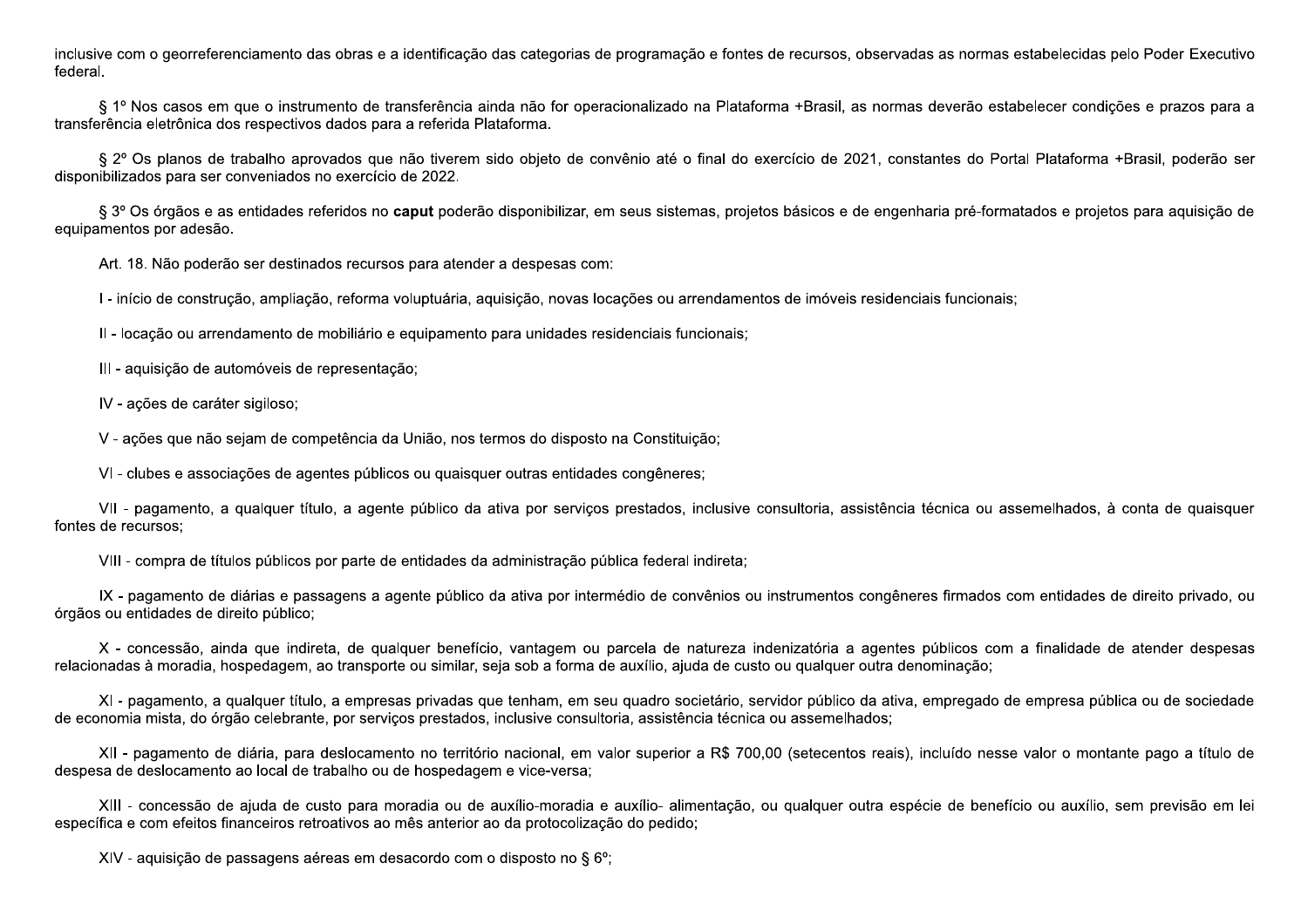XV - pavimentação de vias urbanas sem a prévia ou concomitante implantação de sistemas ou soluções tecnicamente aceitas de abastecimento de áqua, esgotamento sanitário, drenagem urbana ou manejo de águas pluviais, quando necessária; e

XVI - pagamento a agente público de qualquer espécie remuneratória ou indenizatória com efeitos financeiros anteriores à entrada em vigor da respectiva lei que estabeleca a remuneração ou a indenização, ou o reajuste, ou que altere ou aumente seus valores.

§ 1º Desde que o gasto seja discriminado em categoria de programação específica ou comprovada a necessidade de execução da despesa, excluem-se das vedações previstas:

I - nos incisos I e II do caput, à exceção da reforma voluptuária, as destinações para:

a) unidades equipadas, essenciais à ação das organizações militares;

b) representações diplomáticas no exterior;

c) residências funcionais, em faixa de fronteira, no exercício de atividades diretamente relacionadas ao combate a delitos fronteiricos, para:

1. magistrados da Justica Federal;

2. membros do Ministério Público da União;

3. policiais federais;

4. auditores-fiscais e analistas-tributários da Secretaria Especial da Receita Federal do Brasil do Ministério da Economia; e

5. policiais rodoviários federais;

d) residências funcionais, em Brasília, Distrito Federal:

1. dos Ministros de Estado;

2. dos Ministros do Supremo Tribunal Federal e dos Tribunais Superiores;

3. do Procurador-Geral da República;

4. do Defensor Público-Geral Federal; e

5. dos membros do Poder Legislativo; e

e) locação de equipamentos exclusivamente para uso em manutenção predial;

II - no inciso III do caput, as aquisições de automóveis de representação para uso:

a) do Presidente, do Vice-Presidente e dos ex-Presidentes da República;

b) dos Presidentes da Câmara dos Deputados e do Senado Federal;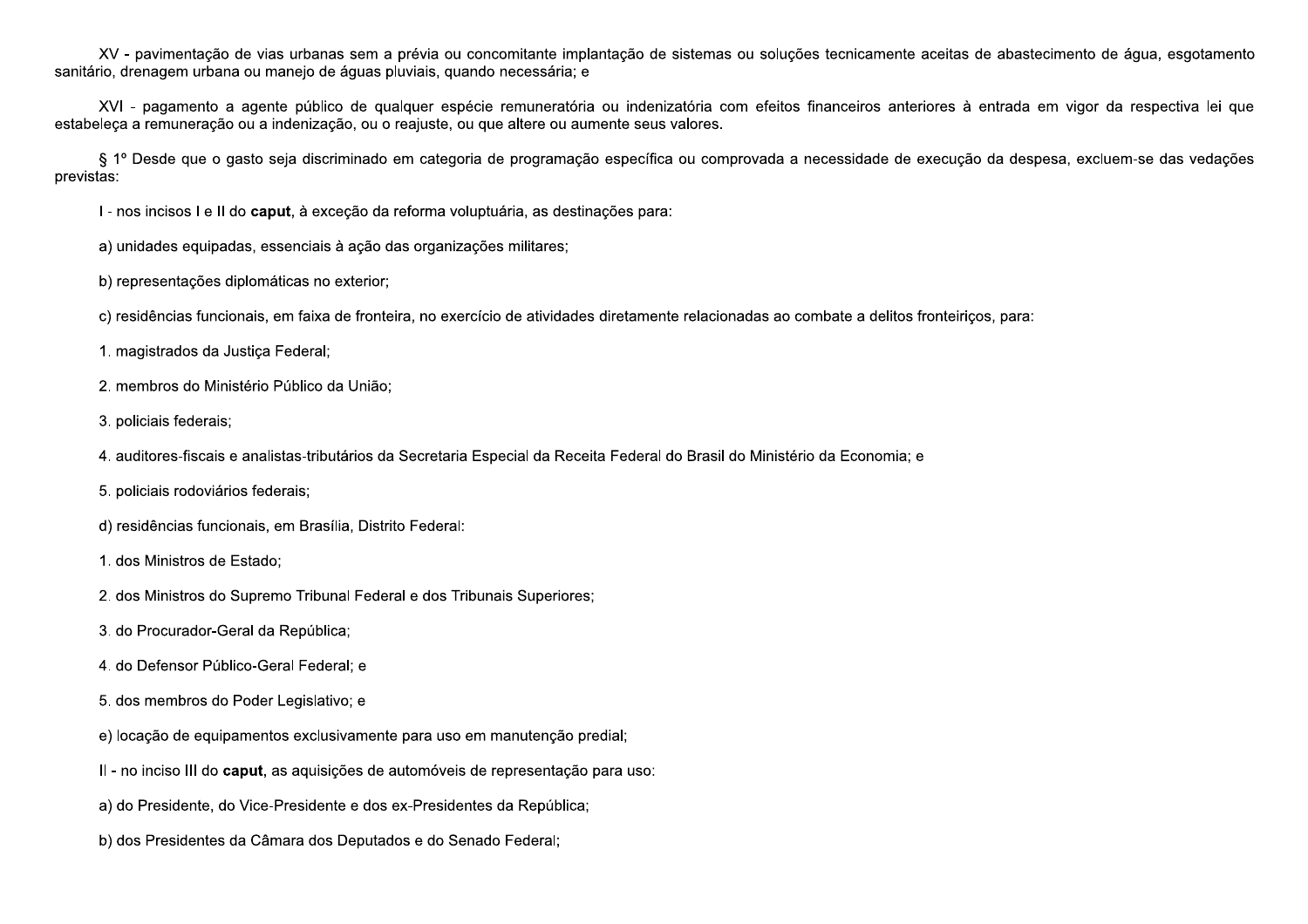c) dos Ministros do Supremo Tribunal Federal, dos Tribunais Superiores e dos Presidentes dos Tribunais Regionais e do Tribunal de Justica do Distrito Federal e dos Territórios:

d) dos Ministros de Estado;

e) do Procurador-Geral da República; e

f) do Defensor Público-Geral Federal;

III - no inciso IV do caput, quando as ações forem realizadas por órgãos ou entidades cuja legislação que as criou estabeleca, entre suas competências, o desenvolvimento de atividades relativas à segurança da sociedade e do Estado, e que tenham como precondição o sigilo:

IV - no inciso V do caput, as despesas que não sejam de competência da União, relativas:

a) ao processo de descentralização dos sistemas de transporte ferroviário de passageiros, urbanos e suburbanos, até o limite dos recursos aprovados pelo Conselho Diretor do Processo de Transferência dos respectivos sistemas;

b) ao transporte metroviário de passageiros;

c) à construção de vias e obras rodoviárias estaduais destinadas à integração de modais de transporte;

d) à malha rodoviária federal, cuio domínio seja descentralizado aos Estados e ao Distrito Federal;

e) às ações de segurança pública; e

f) à aplicação de recursos decorrentes de transferências especiais, nos termos do disposto no art. 166-A da Constituição;

V - no inciso VI do caput:

a) às creches; e

b) às escolas para o atendimento pré-escolar;

VI - no inciso VII do caput, o pagamento pela prestação de servicos técnicos profissionais especializados por tempo determinado, quando os contratados estiverem submetidos a regime de trabalho que comporte o exercício de outra atividade e haja declaração do chefe imediato e do dirigente máximo do órgão de origem da inexistência de incompatibilidade de horários e de comprometimento das atividades atribuídas, desde que:

a) esteja previsto em legislação específica; ou

b) refira-se à realização de pesquisas e estudos de excelência:

1. com recursos repassados às organizações sociais, nos termos do disposto nos contratos de gestão; ou

2. realizados por professores universitários na situação prevista na alínea "b" do inciso XVI do caput do art. 37 da Constituição, desde que os projetos de pesquisas e os estudos tenham sido devidamente aprovados pelo dirigente máximo do órgão ou da entidade ao qual esteja vinculado o professor;

VII - no inciso VIII do caput, a compra de títulos públicos para atividades que forem legalmente atribuídas às entidades da administração pública federal indireta;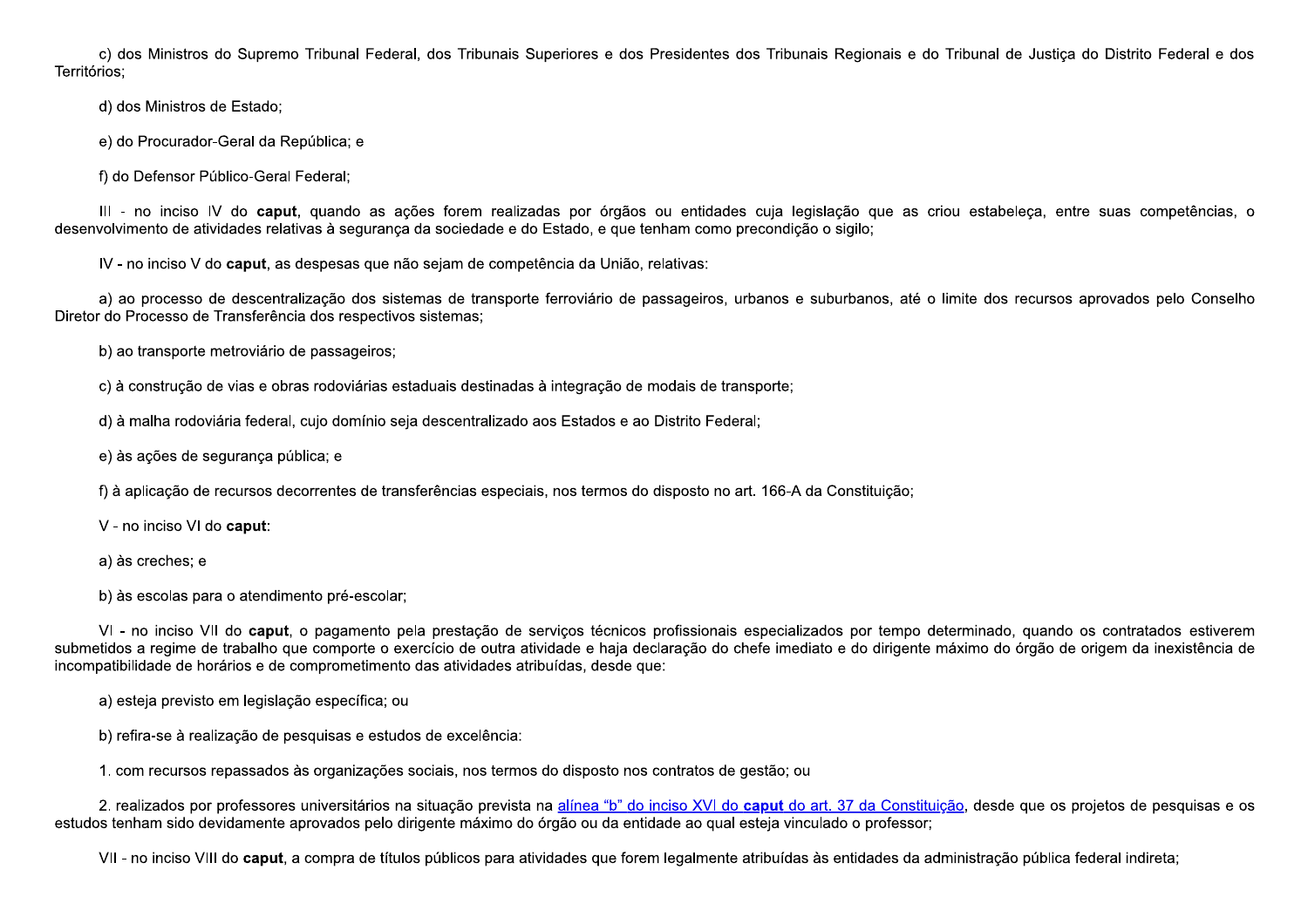VIII - no inciso IX do caput, o pagamento a militares, servidores e empregados:

a) pertencentes ao quadro de pessoal do convenente;

b) pertencentes ao quadro de pessoal da administração pública federal, vinculado ao objeto de convênio, quando o órgão for destinatário de repasse financeiro oriundo de outros entes federativos: ou

c) em atividades de pesquisa científica e tecnológica; e

 $IX - no$  inciso  $X$  do **caput**, quando:

a) houver lei que discrimine o valor ou o critério para sua apuração;

b) em estrita necessidade de serviço, devidamente justificada; e

c) de natureza temporária, caracterizada pelo exercício de mandato ou pelo desempenho de ação específica.

§ 2º A contratação de serviços de consultoria, inclusive aquela realizada no âmbito de acordos de cooperação técnica com organismos e entidades internacionais, somente será autorizada para execução de atividades que, comprovadamente, não possam ser desempenhadas por servidores ou empregados da administração pública federal, no âmbito do órgão ou da entidade, publicando-se, no Diário Oficial da União, além do extrato do contrato, a justificativa e a autorização da contratação, da qual constarão, necessariamente, a identificação do responsável pela execução do contrato, descrição completa do objeto do contrato, o quantitativo médio de consultores, custo total e a especificação dos serviços e o prazo de conclusão.

§ 3º A restrição prevista no inciso VII do caput não se aplica ao servidor que se encontre em licença sem remuneração para tratar de interesse particular.

§ 4° O disposto nos incisos VII e XI do caput aplica-se também aos pagamentos à conta de recursos provenientes de convênios, acordos, ajustes ou instrumentos congêneres, firmados com órgãos ou entidades de direito público.

§ 5° O valor de que trata o inciso XII do caput aplica-se a qualquer agente público, servidor ou membro dos Poderes Executivo, Legislativo e Judiciário, do Ministério Público da União e da Defensoria Pública da União, até que lei disponha sobre valores e critérios de concessão de diárias e auxílio-deslocamento.

§ 6º Somente serão concedidas diárias e adquiridas passagens para servidores e membros dos Poderes Executivo, Legislativo e Judiciário, do Ministério Público da União e da Defensoria Pública da União no estrito interesse do servico público, inclusive no caso de colaborador eventual.

§ 7º Até que lei específica disponha sobre valores e critérios de concessão, o pagamento de ajuda de custo para moradia ou auxílio-moradia, a qualquer agente público, servidor ou membro dos Poderes Executivo, Legislativo e Judiciário, do Ministério Público da União e da Defensoria Pública da União fica condicionado ao atendimento cumulativo das sequintes condições, além de outras estabelecidas em lei:

I - não exista imóvel funcional disponível para uso pelo agente público;

II - o cônjuge ou companheiro, ou qualquer outra pessoa que resida com o agente público, não ocupe imóvel funcional nem receba ajuda de custo para moradia ou auxíliomoradia:

III - o agente público ou seu cônjuge ou companheiro não seja ou tenha sido proprietário, promitente comprador, cessionário ou promitente cessionário de imóvel no Município onde for exercer o cargo, incluída a hipótese de lote edificado sem averbação de construção, nos doze meses que antecederem a sua mudanca de lotação;

IV - o agente público deve encontrar-se no exercício de suas atribuições em localidade diversa de sua lotação original; e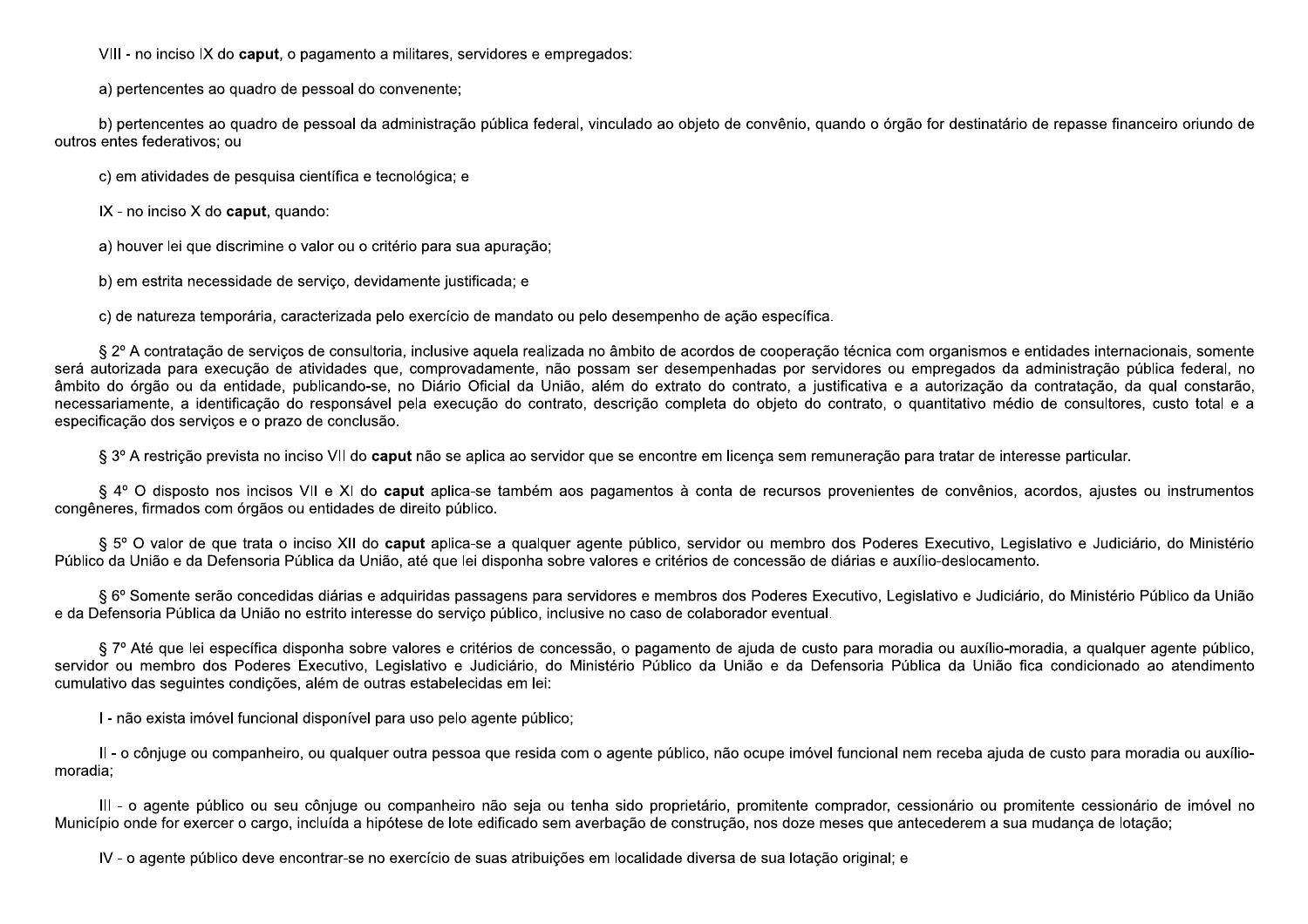V - natureza temporária, caracterizada pelo exercício de mandato ou pelo desempenho de ação específica.

 $\S 8^{\circ}$  (VETADO).

 $\S 9^{\circ}$  (VETADO).

§ 10. O empenho abrangerá a totalidade ou a parcela da obra que possa ser executada no exercício financeiro ou dentro do prazo de validade dos restos a pagar.

§ 11 (VETADO).

Art. 19. O Projeto de Lei Orcamentária de 2022 deverá atender à proporção mínima de recursos estabelecida no Anexo IV a esta Lei para a continuidade dos investimentos em andamento.

Parágrafo único. Os órgãos setoriais do Poder Executivo federal deverão observar, no detalhamento das propostas orcamentárias, a proporção mínima de recursos estabelecida pelo Ministério da Economia para a continuidade de investimentos em andamento.

Art. 20. O Projeto e a Lei Orcamentária de 2022 e os créditos especiais, observado o disposto no art. 45 da Lei Complementar nº 101, de 2000 - Lei de Responsabilidade Fiscal, e atendido o disposto no art. 2º desta Lei, somente incluirão ações ou subtítulos novos se preenchidas as seguintes condições, no âmbito de cada órgão dos Poderes Executivo, Legislativo e Judiciário, do Ministério Público da União e da Defensoria Pública da União:

I - tiverem sido adequada e suficientemente contemplados:

a) o disposto no art.  $4^{\circ}$ ; e

b) os projetos e os seus subtítulos em andamento;

II - os recursos alocados, no caso dos projetos, viabilizarem a conclusão de, no mínimo, uma etapa ou a obtenção de, no mínimo, uma unidade completa, consideradas as contrapartidas de que trata o § 4º do art. 82; e

III - a ação estiver compatível com a Lei do Plano Plurianual 2020-2023.

§ 1º Entende-se como projeto ou subtítulo de projeto em andamento aquele cuja execução financeira, até 30 de junho de 2021:

I - tenha ultrapassado vinte por cento do seu custo total estimado; ou

II - no âmbito dos Orcamentos Fiscal e da Seguridade Social, seja igual ou superior a R\$ 10.000.000.00 (dez milhões de reais), desde que tenha sido iniciada a execução física.

§ 2º Os órgãos setoriais do Sistema de Planejamento e de Orçamento Federal, ou equivalentes:

I - são responsáveis pelas informações que comprovem a observância ao disposto neste artigo;

II - manterão registros de projetos sob sua supervisão, por Estado ou Distrito Federal, pelo menos com informações de custo, da execução física e financeira e da localidade.

Art. 21. Somente poderão ser incluídas no Projeto de Lei Orcamentária de 2022 as dotações relativas às operações de crédito externas contratadas ou cujas cartasconsulta tenham sido autorizadas pela Comissão de Financiamentos Externos - Cofiex, no âmbito do Ministério da Economia, até 15 de julho de 2021.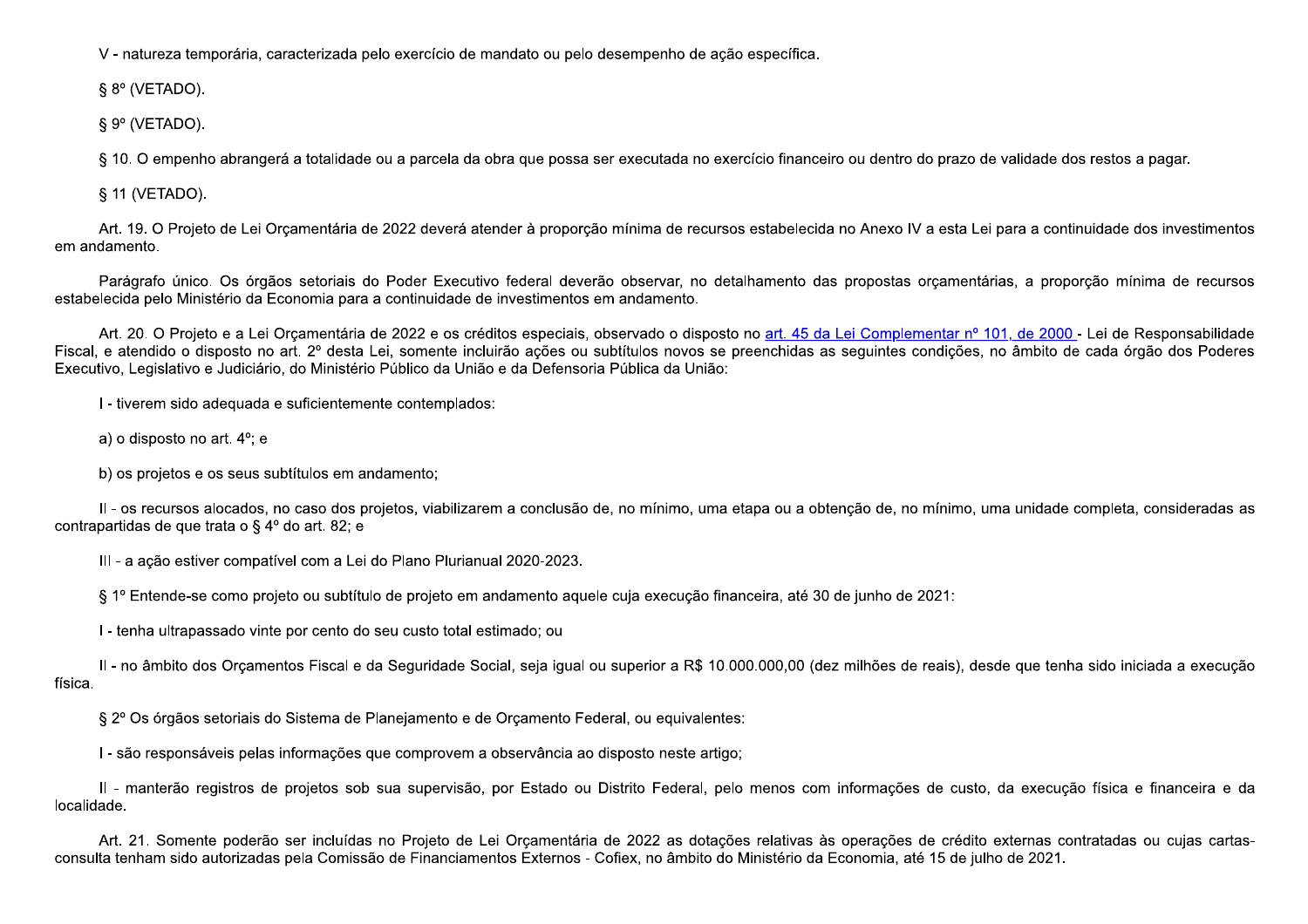Parágrafo único. O disposto neste artigo não se aplica à emissão de títulos da dívida pública federal.

Art. 22. O Projeto de Lei Orcamentária de 2022 e a respectiva Lei poderão conter receitas de operações de crédito e programações de despesas correntes primárias, cujas execuções ficam condicionadas à aprovação do Congresso Nacional, por maioria absoluta, de acordo com o disposto no inciso III do caput do art. 167 da Constituição, ressalvada a hipótese prevista no § 3º deste artigo.

§ 1º Os montantes das receitas e das despesas a que se refere o caput serão equivalentes à diferenca positiva, no âmbito dos Orcamentos Fiscal e da Sequridade Social, entre o total das receitas de operações de crédito e o total das despesas de capital.

§ 2º A mensagem de que trata o art. 11 apresentará as justificativas para a escolha das programações referidas no caput, a metodologia de apuração e a memória de cálculo da diferenca de que trata o § 1º e das respectivas projeções para a execução financeira dos exercícios de 2022 a 2024.

§ 3º Os montantes referidos no § 1º poderão ser reduzidos em decorrência da substituição da fonte de recursos condicionada por outra fonte, observado o disposto na alínea "a" do inciso III do § 1º do art. 42, inclusive a relativa a operação de crédito já autorizada, disponibilizada por troca de fonte anterior.

## Secão II

#### Diretrizes específicas para os Poderes Legislativo e Judiciário, o Ministério Público da União e a Defensoria Pública da União

Art. 23. Os órgãos dos Poderes Legislativo e Judiciário, do Ministério Público da União e a Defensoria Pública da União encaminharão à Secretaria de Orcamento Federal da Secretaria Especial de Fazenda do Ministério da Economia, por meio do Sistema Integrado de Planejamento e Orcamento - Siop, até 13 de agosto de 2021, suas propostas orcamentárias, para fins de consolidação do Projeto de Lei Orcamentária de 2022, observadas as disposições desta Lei.

§ 1º As propostas orcamentárias dos órgãos do Poder Judiciário, encaminhadas nos termos do disposto no caput, deverão ser objeto de parecer do Conselho Nacional de Justica, de que trata o art. 103-B da Constituição, a ser encaminhado à Comissão Mista a que se refere o § 1º do art. 166 da Constituição, até 28 de setembro de 2021, com cópia para a Secretaria de Orcamento Federal da Secretaria Especial de Fazenda do Ministério da Economia.

§ 2° O disposto no § 1° não se aplica ao Supremo Tribunal Federal e ao Conselho Nacional de Justica.

Art. 24. Para fins de elaboração de suas propostas orçamentárias para 2022, os Poderes Legislativo e Judiciário, o Ministério Público da União e a Defensoria Pública da União terão como limites orcamentários para as despesas primárias, excluídas as despesas não recorrentes da Justica Eleitoral com a realização de eleições, os valores calculados na forma do disposto no art. 107 do Ato das Disposições Constitucionais Transitórias, sem prejuízo do disposto nos § 3°, § 4° e § 5° deste artigo.

§ 1º Aos valores estabelecidos de acordo com o disposto no caput serão acrescidas as dotações destinadas às despesas não recorrentes da Justica Eleitoral com a realização de eleições.

§ 2º Os limites de que tratam o caput e o § 1º serão informados aos órgãos dos Poderes Legislativo e Judiciário, ao Ministério Público da União e à Defensoria Pública da União até 16 de julho de 2021.

§ 3º A utilização dos limites a que se refere este artigo para o atendimento de despesas primárias discricionárias, classificadas nos GND 3 - Outras Despesas Correntes, 4 - Investimentos e 5 - Inversões Financeiras, somente poderá ocorrer após o atendimento das despesas primárias obrigatórias relacionadas na Seção I do Anexo III, observado, em especial, o disposto no Capítulo VII.

§ 4º As dotações do Fundo Especial de Assistência Financeira aos Partidos Políticos - Fundo Partidário constantes do Projeto de Lei Orçamentária de 2022 e aprovadas na respectiva Lei corresponderão ao valor pago no exercício de 2016 corrigido na forma do disposto no § 1º do art. 107 do Ato das Disposições Constitucionais Transitórias.

§ 5° O montante de que trata o § 4° integra os limites orçamentários calculados na forma do disposto no caput.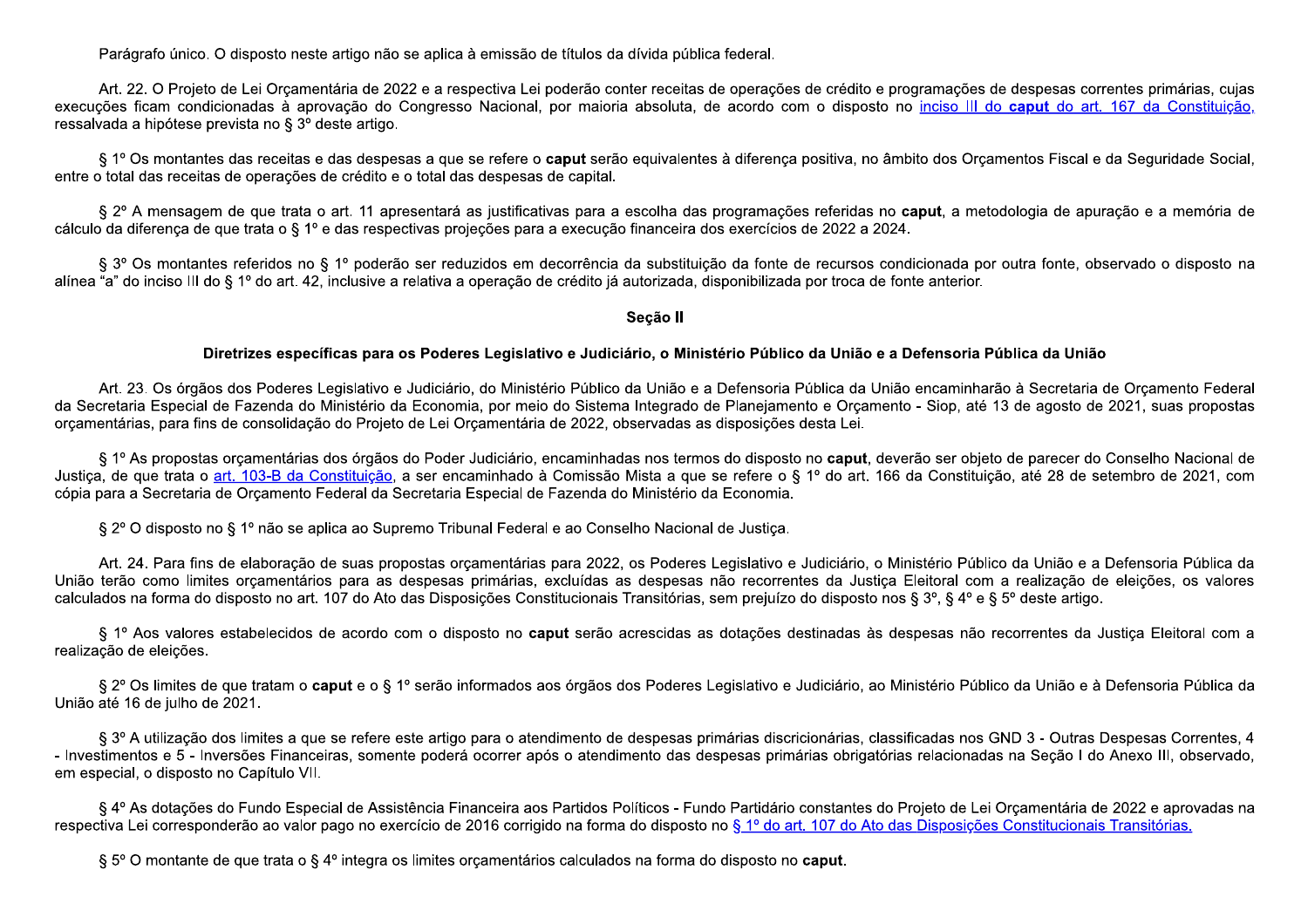Art. 25. Os órgãos, no âmbito dos Poderes Judiciário e Legislativo e do Ministério Público da União, poderão realizar a compensação entre os limites individualizados para as despesas primárias, para o exercício de 2022, respeitado o disposto no § 9º do art. 107 do Ato das Disposições Constitucionais Transitórias, por meio da publicação de ato conjunto dos dirigentes dos órgãos envolvidos.

Parágrafo único. Na elaboração da proposta orçamentária para 2022, o ato conjunto de que trata o caput deverá ser publicado até a data estabelecida no art. 23.

## Seção III

## Dos débitos judiciais

Art. 26. A Lei Orçamentária de 2022 e os créditos adicionais somente incluirão dotações para o pagamento de precatórios cujos processos contenham certidão de trânsito em julgado da decisão exeguenda e, no mínimo, um dos seguintes documentos:

I - certidão de trânsito em julgado:

a) dos embargos à execução; ou

b) da impugnação ao cumprimento da sentença; e

II - certidão de que não tenham sido opostos embargos ou qualquer impugnação ao cumprimento da sentença.

Art. 27. O Poder Judiciário encaminhará à Comissão Mista a que se refere o § 1º do art. 166 da Constituição, à Secretaria de Orcamento Federal da Secretaria Especial de Fazenda e à Procuradoria-Geral da Fazenda Nacional, ambas do Ministério da Economia, à Advocacia-Geral da União e aos órgãos e às entidades devedores a relação dos débitos constantes de precatórios judiciários a serem incluídos no Projeto de Lei Orcamentária de 2022, conforme estabelecido no § 5° do art. 100 da Constituição, discriminada por órgão da administração pública direta, estatal dependente, autarquia e fundação e por GND, conforme detalhamento constante do art. 7°, especificando:

I - número da ação originária, no padrão estabelecido pelo Conselho Nacional de Justica;

II - data do ajuizamento da ação originária;

III - número do precatório;

IV - tipo de causa julgada, com especificação precisa do objeto da condenação transitada em julgado;

V - data da autuação do precatório;

VI - nome do beneficiário e número de sua inscrição no Cadastro de Pessoas Físicas - CPF ou Cadastro Nacional de Pessoas Jurídicas - CNPJ;

VII - valor individualizado por beneficiário e valor total do precatório a ser pago, atualizados até 1º de julho de 2021;

VIII - data do trânsito em julgado;

IX - identificação da Vara ou da Comarca de origem; e

X - natureza do valor do precatório, se referente ao objeto da causa julgada, aos honorários sucumbenciais estabelecidos pelo Juiz da Execução ou aos honorários contratuais.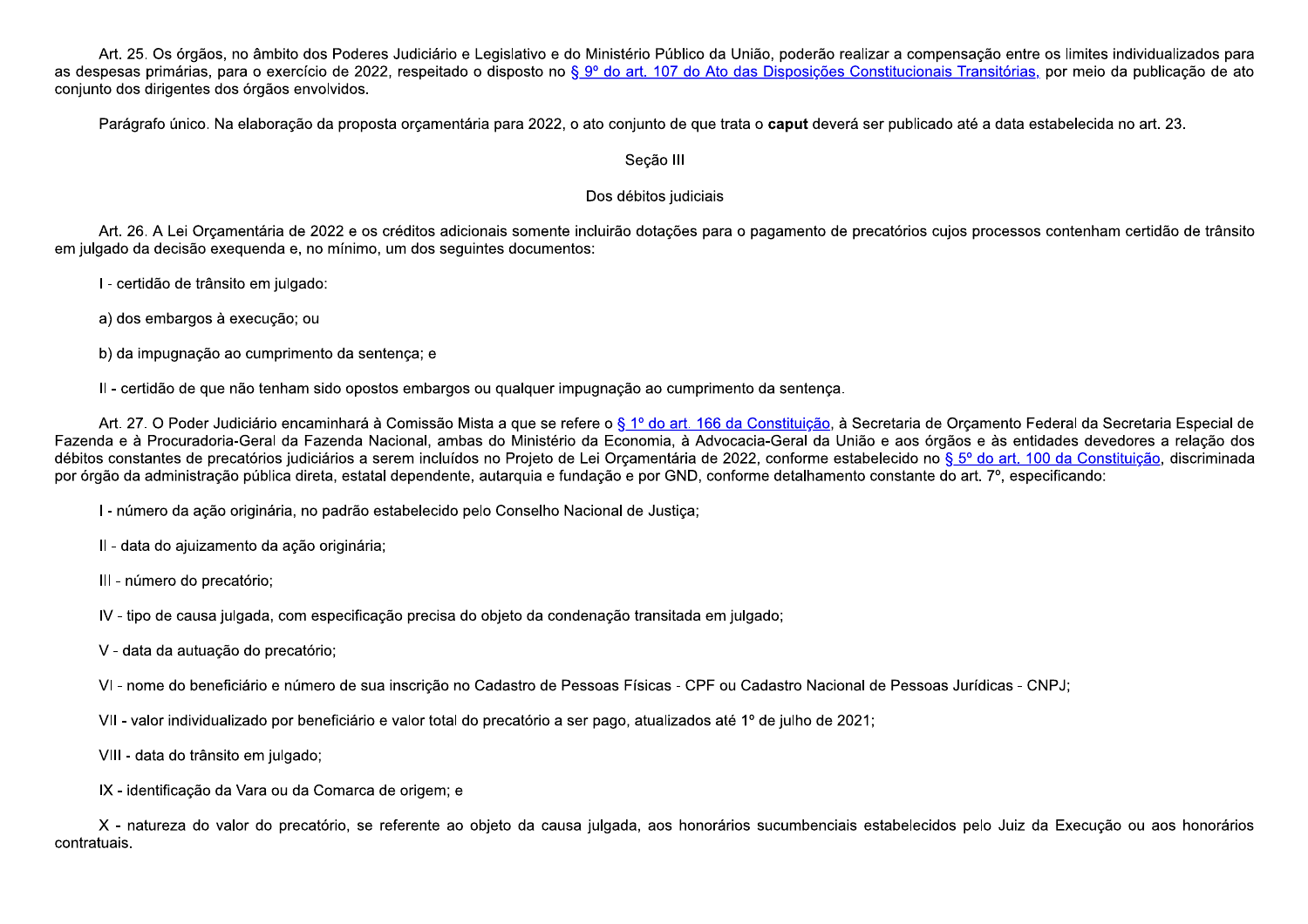§ 1º As informações previstas no caput serão encaminhadas até 20 de julho de 2021, na forma de banco de dados, por intermédio dos seus órgãos centrais de planejamento e orcamento, ou equivalentes.

§ 2º Caberá ao Conselho Nacional de Justica encaminhar à Comissão Mista a que se refere o § 1º do art. 166 da Constituição, à Secretaria de Orcamento Federal da Secretaria Especial de Fazenda e à Procuradoria-Geral da Fazenda Nacional, ambas do Ministério da Economia, à Advocacia-Geral da União e aos órgãos e às entidades devedores, no prazo previsto no § 1º, na forma de banco de dados, a relação dos débitos constantes de precatórios judiciários resultantes de causas processadas pela justica comum estadual, exceto as do Tribunal de Justica do Distrito Federal e dos Territórios, a serem incluídos no Projeto de Lei Orcamentária de 2022, discriminada por órgão da administração pública federal direta, autarquia e fundação, e por GND, conforme detalhamento constante do art. 7º e com as especificações a que se referem os incisos I ao X do caput deste artigo, acrescida de campo que contenha a sigla da unidade federativa do tribunal que proferiu a decisão exequenda.

§ 3º Caberá ao Tribunal de Justica do Distrito Federal e dos Territórios encaminhar à Comissão Mista a que se refere o § 1º do art. 166 da Constituição, à Secretaria de Orcamento Federal da Secretaria Especial de Fazenda e à Procuradoria-Geral da Fazenda Nacional, ambas do Ministério da Economia, à Advocacia-Geral da União e aos órgãos e às entidades devedores, no prazo previsto no § 1º, na forma de banco de dados, a relação dos débitos constantes de precatórios judiciários resultantes de causas processadas por aquele Tribunal a serem incluídos no Projeto de Lei Orcamentária de 2022, discriminada por órgão da administração pública federal direta, autarquia e fundação, e por GND, conforme detalhamento constante do art. 7° e com as especificações a que se referem os incisos I ao X do caput deste artigo.

§ 4º Os órgãos e as entidades devedores referidos no caput comunicarão à Secretaria de Orcamento Federal da Secretaria Especial de Fazenda do Ministério da Economia, no prazo máximo de dez dias, contado da data de recebimento da relação dos débitos, eventuais divergências verificadas entre a relação e os processos que originaram os precatórios recebidos.

§ 5º A falta da comunicação a que se refere o § 4º pressupõe a inexistência de divergências entre a relação recebida e os processos que originaram os precatórios, sendo a omissão, quando existir divergência, de responsabilidade solidária do órgão ou da entidade devedora e de seu titular ou dirigente.

Art. 28. O Poder Judiciário disponibilizará mensalmente, de forma consolidada por órgão orcamentário, à Advocacia-Geral da União e à Procuradoria-Geral da Fazenda Nacional do Ministério da Economia, a relação dos precatórios e das Requisições de Pequeno Valor - RPVs autuados e pagos, consideradas as especificações estabelecidas nos incisos do caput do art. 27, com as adaptações necessárias.

Art. 29. A atualização monetária dos precatórios, estabelecida no § 12 do art. 100 da Constituição, e das RPVs expedidas no ano de 2022, inclusive em relação às causas trabalhistas, previdenciárias e de acidente do trabalho, observará, no exercício de 2022, a variação do Índice Nacional de Precos ao Consumidor Amplo - Especial - IPCA-E da Fundação Instituto Brasileiro de Geografia e Estatística - IBGE, a partir da data do cálculo exequendo até o seu efetivo depósito, exceto se houver disposição superveniente que estabeleca outro índice de correção.

§ 1º Na atualização monetária dos precatórios tributários, da data do cálculo exequendo até o seu efetivo depósito, deverão ser observados os mesmos critérios pelos quais a fazenda pública devedora corrige os seus créditos tributários.

§ 2° Os precatórios e as RPVs cancelados nos termos do disposto na Lei nº 13.463, de 6 de julho de 2017, que eventualmente venham a ser objeto de novo ofício requisitório, inclusive os tributários, conservarão a remuneração correspondente a todo período em que estiveram depositados na instituição financeira.

§ 3° Os precatórios e RPVs expedidos nos termos do disposto no § 2° deste artigo serão atualizados da data da transferência dos valores cancelados para a Conta Única do Tesouro Nacional até o novo depósito, observada a atualização referida no caput e no § 1º.

§ 4° O disposto no caput aplica-se aos precatórios parcelados nos termos do disposto no § 20 do art. 100 da Constituição.

Art. 30. As dotações orçamentárias destinadas ao pagamento de débitos relativos a precatórios e requisições de pequeno valor aprovadas na Lei Orçamentária de 2022 e nos créditos adicionais, ressalvadas as que sejam destinadas ao pagamento das requisições de pequeno valor expedidas pelos tribunais de justica dos Estados, deverão ser integralmente descentralizadas pelo órgão central do Sistema de Administração Financeira Federal aos órgãos setoriais de planejamento e orcamento do Poder Judiciário, ou equivalentes, inclusive ao Tribunal de Justiça do Distrito Federal e dos Territórios, que se incumbirão de descentralizá-las aos tribunais que proferirem as decisões exequendas.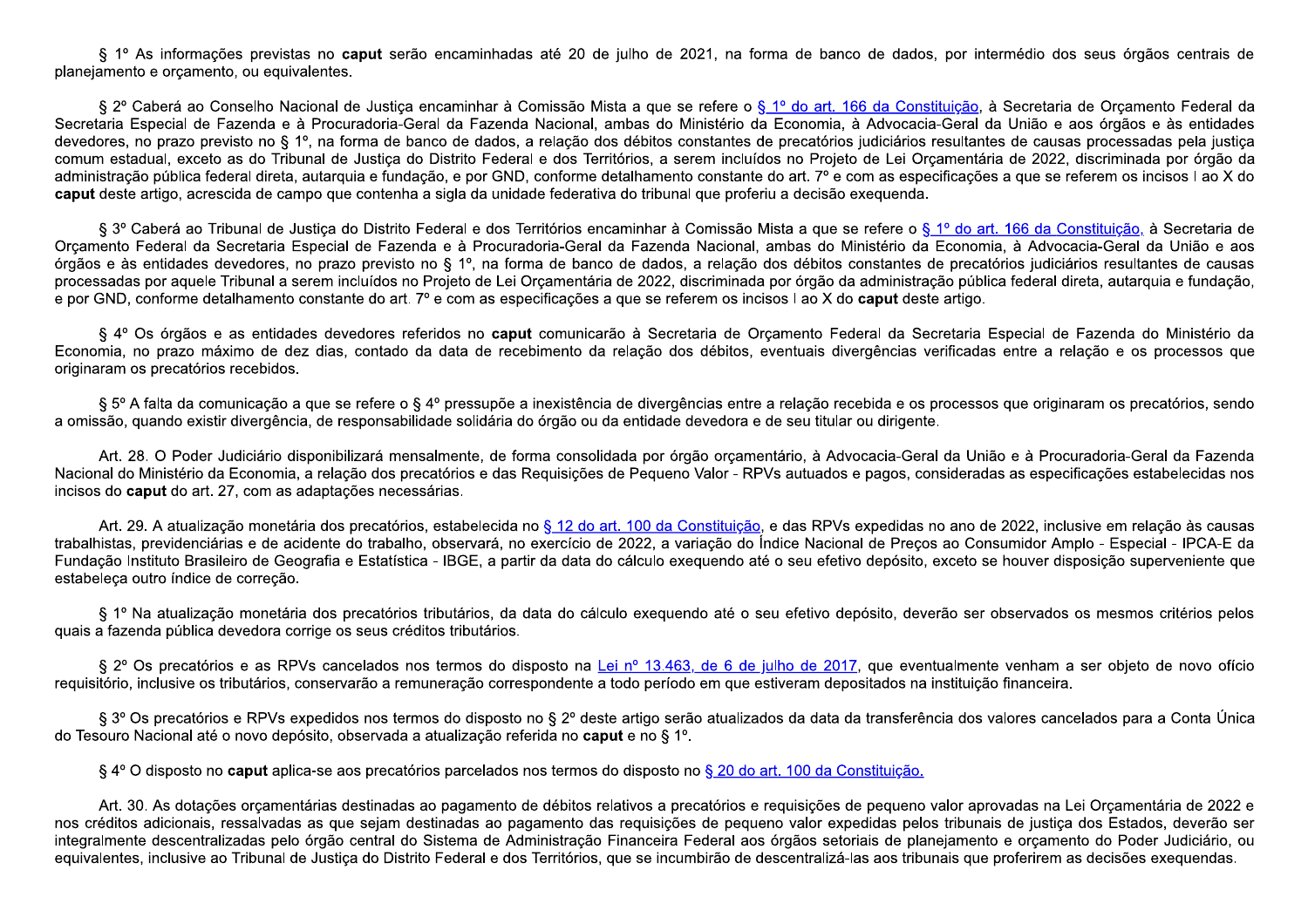§ 1º A descentralização de que trata o caput deverá ser feita de forma automática pelo órgão central do Sistema de Administração Financeira Federal, imediatamente após a publicação da Lei Orcamentária de 2022 e dos créditos adicionais.

§ 2º A descentralização referente ao pagamento dos precatórios judiciários resultantes de causas processadas pela justica comum estadual, exceto as do Tribunal de Justica do Distrito Federal e dos Territórios, será feita pelo Conselho Nacional de Justica, que se incumbirá de disponibilizar os recursos aos tribunais que proferirem as decisões exequendas.

§ 3º Caso o valor descentralizado seja insuficiente para o pagamento integral do débito, o Tribunal competente, por intermédio do seu órgão setorial de orcamento, deverá providenciar, junto à Secretaria de Orcamento Federal da Secretaria Especial de Fazenda do Ministério da Economia, a complementação da dotação descentralizada, da qual dará conhecimento aos órgãos ou às entidades descentralizadoras.

§ 4° Se as dotações descentralizadas referentes a precatórios forem superiores ao valor necessário para o pagamento integral dos débitos relativos a essas despesas, o Tribunal competente, por intermédio do seu órgão setorial de orcamento, deverá providenciar a devolução imediata do saldo da dotação apurado e, se for o caso, dos correspondentes recursos financeiros, da qual dará conhecimento aos órgãos ou às entidades descentralizadoras e às Secretarias de Orcamento Federal e do Tesouro Nacional, da Secretaria Especial de Fazenda do Ministério da Economia, respectivamente, exceto se houver necessidade de abertura de créditos adicionais para o pagamento de precatórios e requisições de pequeno valor.

§ 5° As liberações dos recursos financeiros correspondentes às dotações orcamentárias descentralizadas na forma estabelecida neste artigo deverão ser realizadas diretamente para o órgão setorial de programação financeira das unidades orcamentárias responsáveis pelo pagamento do débito, de acordo com as regras de liberação para os órgãos do Poder Judiciário previstas nesta Lei e a programação financeira estabelecida na forma do disposto no art. 8º da Lei Complementar nº 101, de 2000 - Lei de Responsabilidade Fiscal, e serão informadas aos beneficiários pela vara de execução responsável.

§ 6º O pagamento da Contribuição para o Regime Próprio de Previdência do Servidor Público, decorrente de precatórios e reguisições de pequeno valor devidos pela União, ou por suas autarquias e fundações, será efetuado por meio de programação específica no âmbito de Encargos Financeiros da União.

Art. 31. Até sessenta dias após a data de publicação da Lei Orcamentária de 2022 e dos créditos adicionais, as unidades orcamentárias do Poder Judiciário discriminarão no Siafi a relação dos precatórios relativos às dotações a elas descentralizadas de acordo com o disposto no art. 30, na qual especificarão a ordem cronológica dos pagamentos, os valores a serem pagos e o órgão ou a entidade em que se originou o débito.

§ 1º As unidades orcamentárias do Poder Judiciário deverão discriminar no Siafi a relação das requisições relativas a sentenças de pequeno valor e o órgão ou a entidade em que se originou o débito, no prazo de até sessenta dias, contado da data de sua autuação no tribunal.

§ 2º Caso as dotações orçamentárias destinadas ao pagamento de precatórios integre programação de despesa corrente primária condicionada à aprovação de projeto de lei de crédito suplementar ou especial por maioria absoluta do Congresso Nacional, nos termos do disposto no art. 22, o prazo previsto no caput será contado da data de publicação da respectiva lei de abertura do referido crédito ou de abertura de crédito suplementar de substituição da receita de operações de crédito por outra fonte de recursos, que atenda a tais despesas, o que ocorrer primeiro.

Art. 32. Aplicam-se as mesmas regras relativas ao pagamento de precatórios constantes desta Seção quando a execução de decisões judiciais contra empresas estatais dependentes ocorrerem mediante a expedição de precatório, nos termos do disposto no art. 100 da Constituição.

Art. 33. Para fins de definição dos limites orçamentários para atender ao pagamento de pensões indenizatórias decorrentes de decisões judiciais e sentenças judiciais de empresas estatais dependentes, os órgãos dos Poderes Executivo, Legislativo e Judiciário, do Ministério Público da União e da Defensoria Pública da União, por intermédio dos órgãos setoriais de planejamento e orcamento ou equivalentes, encaminharão à Secretaria de Orcamento Federal da Secretaria Especial de Fazenda do Ministério da Economia, até 15 de junho de 2021, informações contendo a necessidade de recursos orçamentários para 2022, segregadas por tipo de sentença, unidade orçamentária, grupo de despesa, autor, número do processo, identificação da Vara ou Comarca de trâmite da sentenca objeto da ação judicial, situação processual e valor.

§ 1º Para a elaboração das informações requeridas no caput, deverão ser consideradas exclusivamente: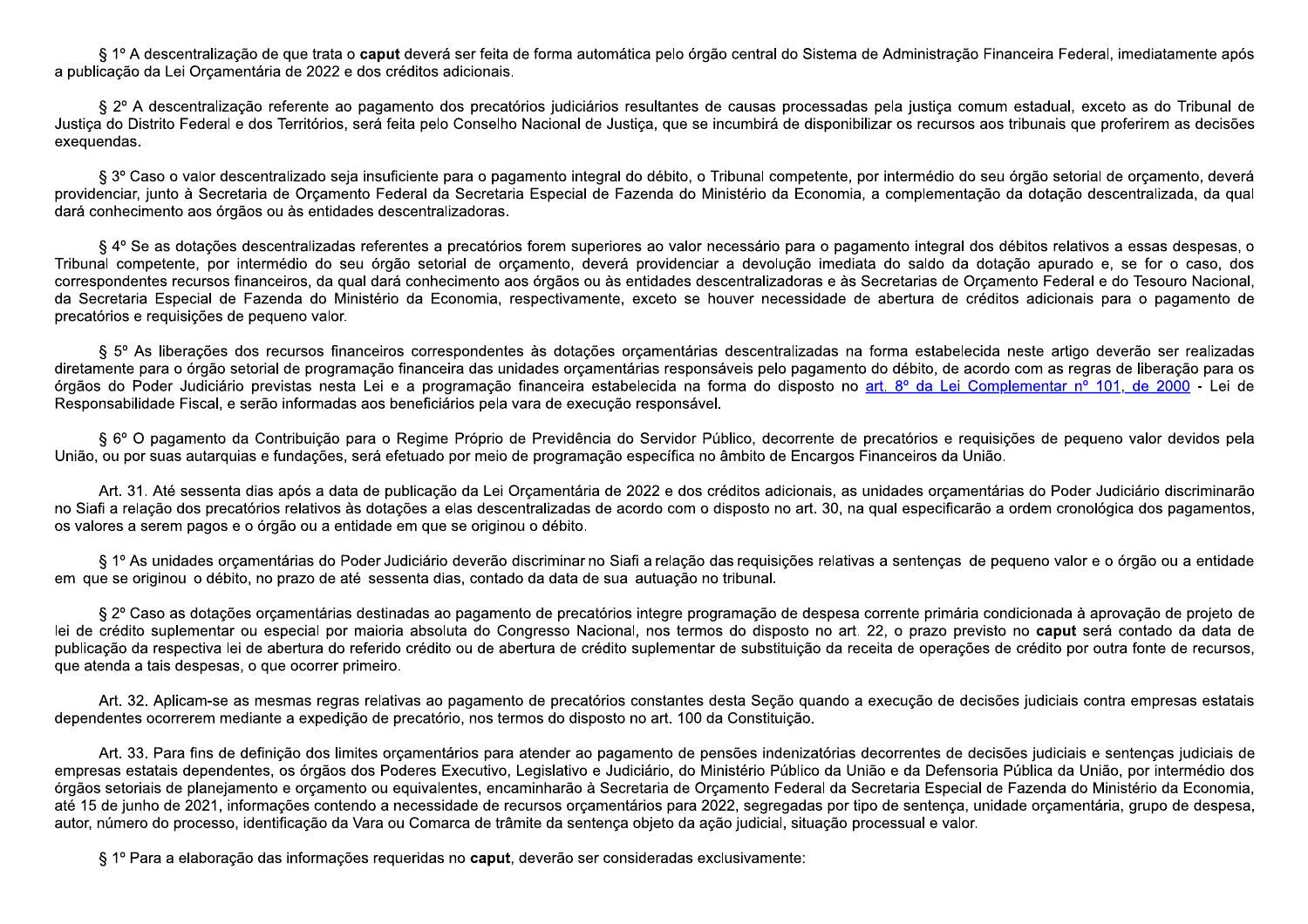I - sentenças com trânsito em julgado e em fase de execução, com a apresentação dos documentos comprobatórios; e

II - depósitos recursais necessários à interposição de recursos.

§ 2º A apresentação de documentos comprobatórios para as pensões indenizatórias decorrentes de decisões judiciais somente será necessária quando se tratar da concessão de indenizações ainda não constantes de leis orçamentárias anteriores.

Art. 34. As dotações orçamentárias destinadas ao pagamento de honorários periciais nas ações em que o Instituto Nacional do Seguro Social - INSS figure como parte, com fundamento na Lei nº 13.876, de 20 de setembro de 2019, aprovadas na Lei Orcamentária de 2022 e nos créditos adicionais, deverão ser integralmente descentralizadas pelo órgão central do Sistema de Administração Financeira Federal ao Conselho da Justica Federal, que se incumbirá de descentralizá-las aos Tribunais Regionais Federais.

Parágrafo único. As disposições constantes dos § 3º e § 4º do art. 30 aplicam-se, no que couber, às dotações descentralizadas na forma estabelecida neste artigo.

#### Seção IV

## Dos empréstimos, dos financiamentos e dos refinamentos

Art. 35. Os empréstimos, financiamentos e refinanciamentos, com recursos dos Orcamentos Fiscal e da Sequridade Social, observarão o disposto no art. 27 da Lei Complementar nº 101, de 2000 - Lei de Responsabilidade Fiscal.

§ 1º Na hipótese de operações com custo de captação não identificado, os encargos financeiros não poderão ser inferiores à Taxa Referencial e a apuração será pro rata temporis.

§ 2º Serão de responsabilidade do mutuário, além dos encargos financeiros, eventuais comissões, taxas e outras despesas congêneres cobradas pelo agente financeiro, exceto as despesas de remuneração previstas no contrato entre o agente e a União.

Art. 36. Nos Orcamentos Fiscal e da Seguridade Social, as categorias de programação correspondentes a empréstimos, financiamentos e refinanciamentos indicarão a lei que definiu encargo inferior ao custo de captação.

Art. 37. As prorrogações e as composições de dívidas decorrentes de empréstimos, financiamentos e refinanciamentos concedidos com recursos dos Orcamentos Fiscal e da Seguridade Social ficarão condicionados à autorização expressa em lei específica.

#### Secão V

## Do Orcamento da Seguridade Social

Art. 38. O Orcamento da Seguridade Social compreenderá as dotações destinadas a atender às ações de saúde, previdência e assistência social, obedecerá ao disposto no inciso XI do caput do art. 167, nos art. 194, art. 195, art. 196, art. 199, art. 200, art. 201, art. 203 e art. 204 e no § 4° do art. 212 da Constituição e contará, entre outros, com recursos provenientes:

I - das contribuições sociais previstas na Constituição, exceto a de que trata o § 5º do art. 212 e aquelas destinadas por lei às despesas do Orçamento Fiscal;

II - da contribuição para o plano de seguridade social do servidor, que será utilizada para despesas com aposentadorias e pensões por morte;

III - do Orcamento Fiscal; e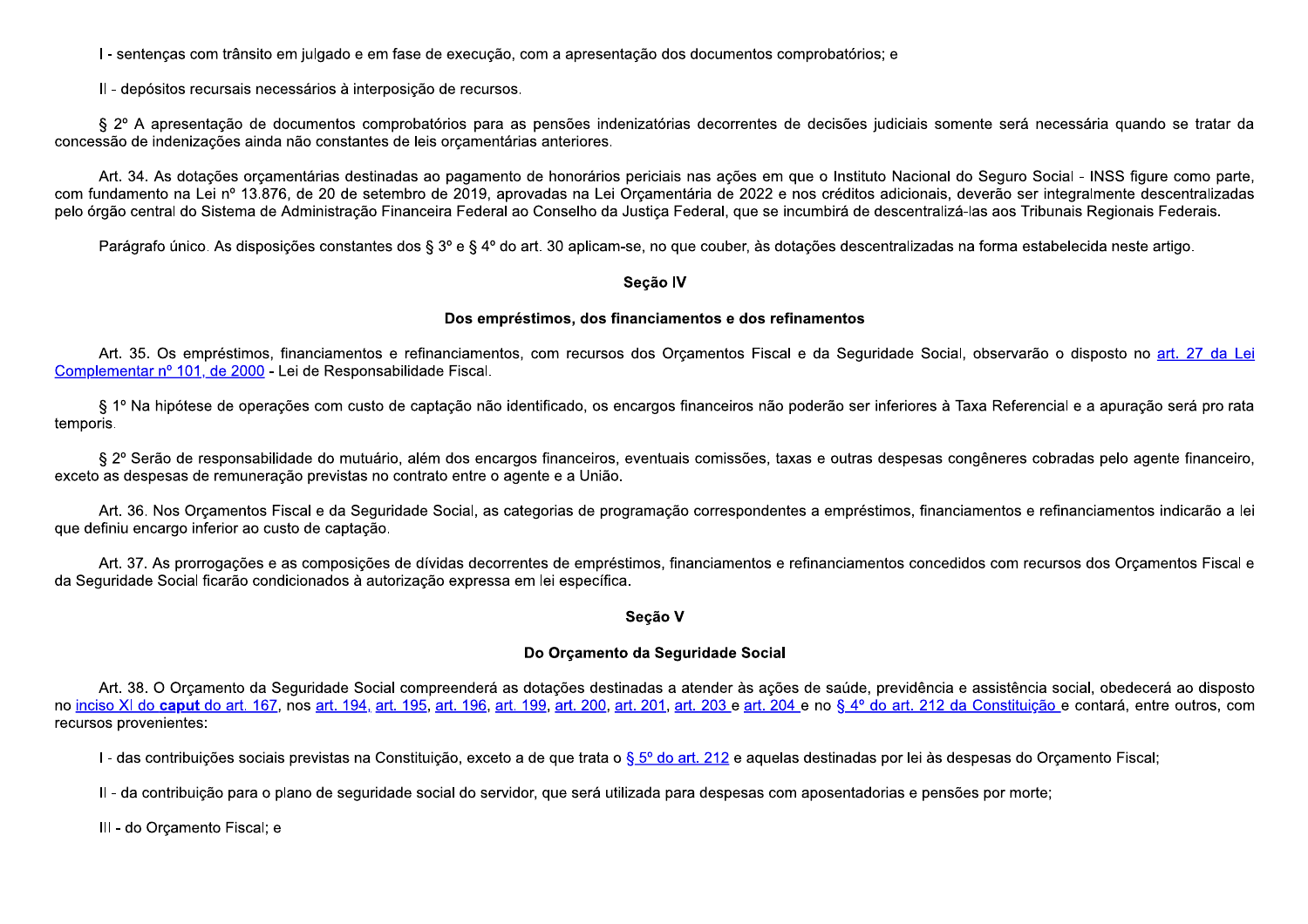IV - das demais receitas, inclusive próprias e vinculadas, de órgãos, fundos e entidades, cujas despesas integrem, exclusivamente, o orcamento referido no caput, que deverão ser classificadas como receitas da seguridade social.

§ 1º Os recursos provenientes das contribuições sociais de que tratam o art. 40 e a alínea "a" do inciso I e o inciso II do caput do art. 195, ambos da Constituição, no Projeto de Lei Orcamentária de 2022 e na respectiva Lei, não se sujeitarão à desvinculação.

§ 2º Todas as receitas do Fundo de Amparo ao Trabalhador, inclusive as financeiras, deverão constar do Projeto e da Lei Orcamentária de 2022.

§ 3º As despesas relativas ao pagamento dos benefícios assistenciais a que se refere o caput do art. 40 da Lei nº 8.742, de 7 de dezembro de 1993, mantidas as suas fontes de financiamento, serão realizadas à conta do Fundo Nacional de Assistência Social.

§ 4º Será divulgado, a partir do primeiro bimestre de 2022, junto com o relatório resumido da execução orcamentária a que se refere o art. 165, § 3º, da Constituição, demonstrativo das receitas e das despesas da seguridade social, na forma do disposto no art. 52 da Lei Complementar nº 101, de 2000 - Lei de Responsabilidade Fiscal, do qual constará nota explicativa com memória de cálculo das receitas desvinculadas por força de dispositivo constitucional.

§ 5º Independentemente da opção de custeio ou investimento, as emendas parlamentares que adicionarem recursos a transferências automáticas e regulares a serem realizadas pela União a ente federativo serão executadas em conformidade com atos a serem editados pelos Ministros de Estado da Cidadania e da Saúde e publicados no Diário Oficial da União, como acréscimo ao valor financeiro:

I - per capita destinado à Rede do Sistema Único de Assistência Social - Suas e constituirão valor a ser somado aos repasses para cumprimento de metas por integrantes da referida Rede; ou

II - transferido à rede do Sistema Único de Saúde - SUS e constituirão valor temporário a ser somado aos repasses regulares e automáticos da referida Rede.

§ 6° O disposto no inciso II do § 5° aplica-se às ações de aquisição e distribuição de medicamentos destinados:

I - ao controle e ao tratamento de doencas no âmbito de programas específicos de hemodiálise e hipertensão; e

II - ao custeio das internações em unidades de tratamento intensivo.

§ 7° Os recursos oriundos de emendas parlamentares que adicionarem valores aos tetos transferidos à rede do SUS, nos termos do disposto no inciso II do § 5°, quando se destinarem ao atendimento de consórcios públicos, não ficarão sujeitos a limites fixados para repasses aos municípios-sede dos respectivos consórcios.

§ 8° Os recursos derivados de emendas parlamentares que, nos termos do disposto no inciso II do § 5°, adicionarem valores transferidos à Rede do SUS, ficarão sujeitos, guando o atendimento final beneficiar entidades privadas sem fins lucrativos que complementem o sistema de saúde na forma prevista nos art. 24 e art. 26 da Lei nº 8.080, de 19 de setembro de 1990, à demonstração de atendimento de metas:

I - quantitativas, para ressarcimento até a integralidade dos servicos prestados pela entidade e previamente autorizados pelo gestor; ou

Il - qualitativas, cumpridas durante a vigência do contrato, tais como aquelas derivadas do aperfeicoamento de procedimentos ou de condições de funcionamento das unidades.

 $\S 9^{\circ}$  (VETADO).

§ 10. (VETADO).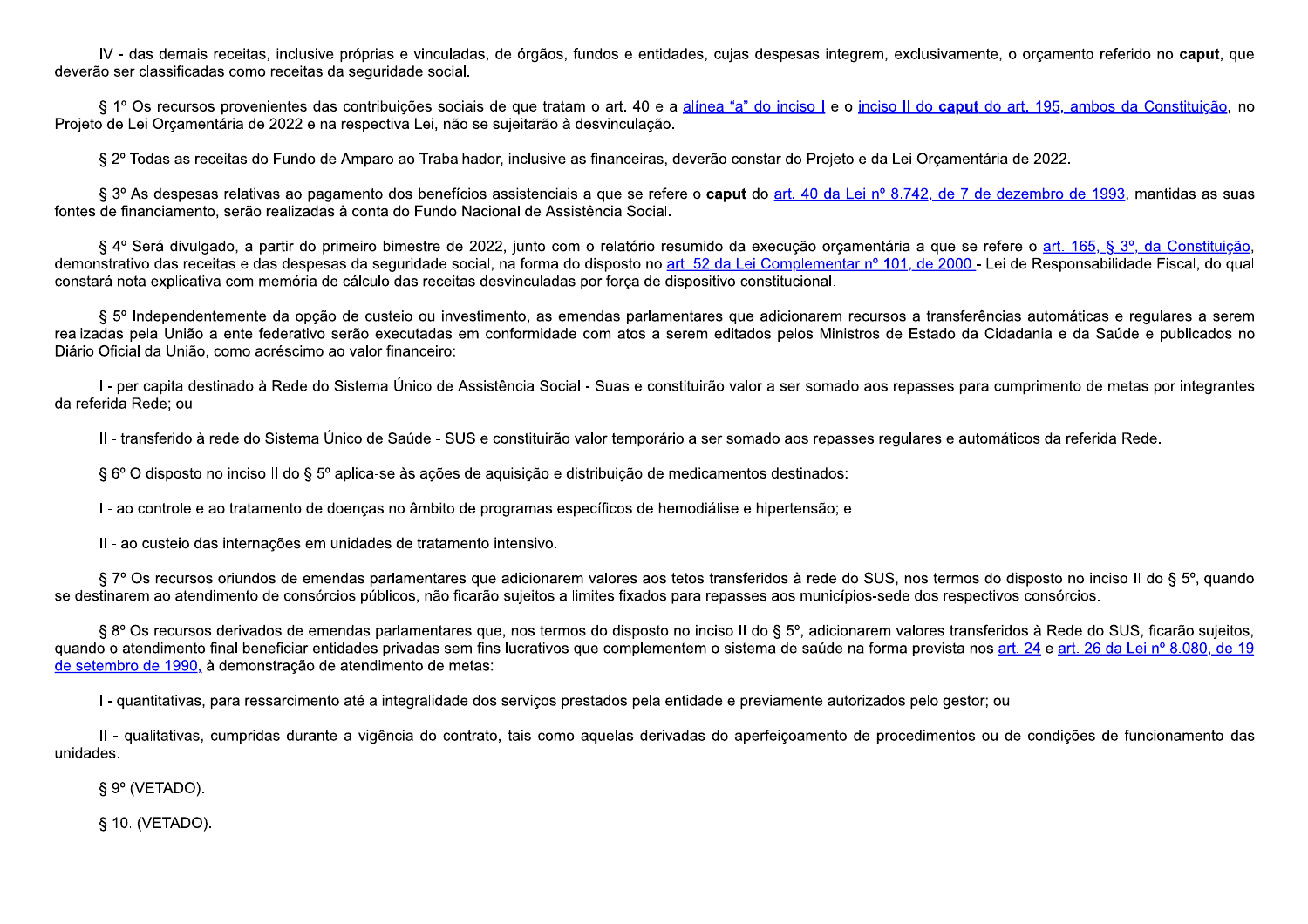§ 11 Fica estabelecido o prazo de até o 5º dia útil, após o Ministério da Saúde creditar na conta bancária do fundo estadual, distrital ou municipal de saúde, para que os gestores efetuem o pagamento dos incentivos financeiros aos estabelecimentos de saúde que prestam assistência de forma complementar ao SUS.

§ 12. Quanto às programações afetas a ações e serviços públicos de saúde, são fixadas como diretrizes para elaboração e execução da Lei Orçamentária de 2022 o reforco:

I - do Programa Nacional de Imunização - PNI e de ações correlatas, com a conseguente intensificação da vacinação em geral;

II - (VETADO);

III - (VETADO);

IV - (VETADO); e

V - da assistência à saúde da população.

Art. 39. As ações e os serviços de saúde direcionados à vigilância, à prevenção e ao controle de zoonoses e de acidentes causados por animais peconhentos e venenosos, de relevância para a saúde pública, contemplarão recursos destinados ao desenvolvimento e à execução de ações, atividades e estratégias de controle da população de animais, que devam ser executadas em situações excepcionais, inclusive para a castração e a atenção veterinária.

Art. 40. Em atendimento ao disposto no art. 239 da Constituição, a arrecadação decorrente das contribuições para o Programa de Integração Social - PIS, instituído pela Lei Complementar nº 7, de 7 de setembro de 1970, e para o Programa de Formação do Patrimônio do Servidor Público - Pasep, instituído pela Lei Complementar nº 8, de 3 de dezembro de 1970, poderá financiar o programa do seguro-desemprego, as despesas com benefícios previdenciários e o abono salarial, desde que respeitada a destinação de, no mínimo, vinte e oito por cento para o financiamento de programas de desenvolvimento econômico, por meio do Banco Nacional de Desenvolvimento Econômico e Social -BNDES, com critérios de remuneração que preservem o seu valor.

## Seção VI

## Do Orcamento de Investimento

Art. 41. O Orcamento de Investimento, previsto no inciso II do § 5º do art. 165 da Constituição, abrangerá as empresas em que a União, direta ou indiretamente, detenha a maioria do capital social com direito a voto, ressalvado o disposto nos § 5º e § 6º, e dele constarão todos os investimentos realizados, independentemente da fonte de financiamento utilizada.

§ 1º Para efeito de compatibilidade da programação orçamentária a que se refere este artigo com a Lei nº 6.404, de 15 de dezembro de 1976, e suas atualizações, serão consideradas investimento, exclusivamente, as despesas com:

I - aquisição de bens classificáveis no ativo imobilizado, excetuados aqueles que envolvam arrendamento mercantil para uso próprio da empresa ou de terceiros, valores do custo dos empréstimos contabilizados no ativo imobilizado e transferências de ativos entre empresas pertencentes ao mesmo Grupo, controladas diretamente ou indiretamente pela União, cuja aguisição tenha constado do Orcamento de Investimento;

II - benfeitorias realizadas em bens da União por empresas estatais; e

III - benfeitorias necessárias à infraestrutura de serviços públicos concedidos pela União.

§ 2º A despesa será discriminada nos termos do disposto no art. 7º, considerando para as fontes de recursos a classificação 495 - Recursos do Orcamento de Investimento.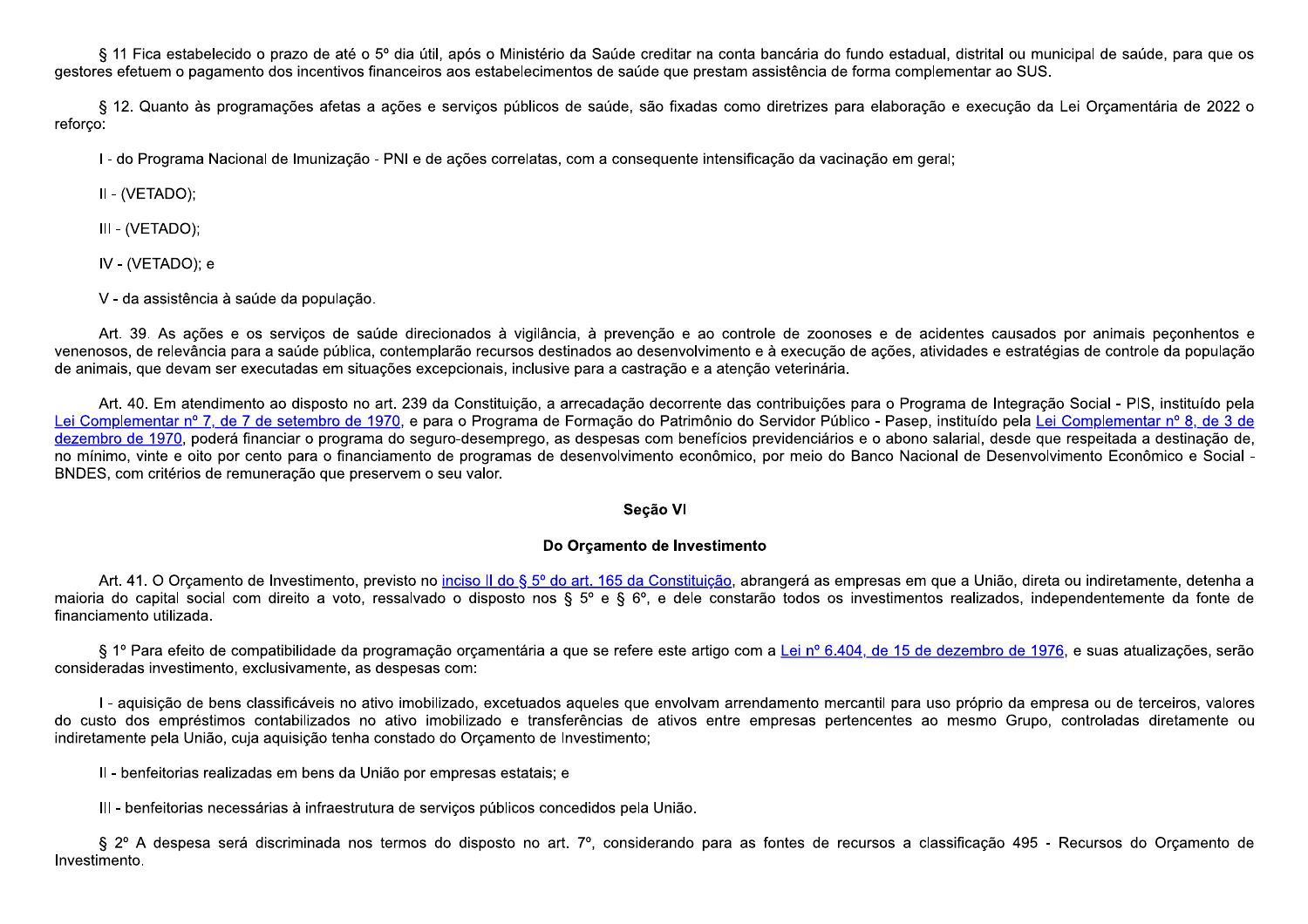§ 3° O detalhamento das fontes de financiamento do investimento de cada entidade referida neste artigo será feito de forma a evidenciar os recursos:

I - gerados pela empresa;

II - de participação da União no capital social;

III - da empresa controladora sob a forma de:

a) participação no capital; e

b) de empréstimos;

IV - de operações de crédito junto a instituições financeiras:

a) internas; e

b) externas; e

V - de outras operações de longo prazo.

§ 4º A programação dos investimentos à conta de recursos oriundos dos Orcamentos Fiscal e da Seguridade Social, inclusive mediante participação acionária, observará o valor e a destinação constantes do orçamento original.

§ 5° As empresas cuja programação conste integralmente do Orcamento Fiscal ou do Orcamento da Seguridade Social, de acordo com o disposto no art. 6°, não integrarão o Orçamento de Investimento.

§ 6º Permanecerão no Orcamento de Investimento as empresas públicas e as sociedades de economia mista que tenham recebido do seu controlador ou utilizado recursos financeiros para pagamento de despesas com pessoal ou de custeio em geral ou de capital, excluídos, no último caso, aqueles provenientes de aumento de participação acionária, desde que atendidas, cumulativamente, às seguintes condições, e observado o disposto em ato do Poder Executivo federal:

I - integrar o Orcamento de Investimento na Lei Orcamentária do exercício anterior;

II - estar incluída no Programa Nacional de Desestatização, instituído pela Lei nº 9.491, de 9 de setembro de 1997;

III - possuir plano de reequilíbrio econômico-financeiro aprovado e em vigor; e

IV - observar o disposto no § 9º do art. 37 da Constituição.

§ 7º As normas gerais da Lei nº 4.320, de 1964, não se aplicam às empresas integrantes do Orçamento de Investimento no que concerne ao regime contábil, à execução do orcamento e às demonstrações contábeis.

§ 8º Excetua-se do disposto no § 7º a aplicação, no que couber, dos art. 109 e art. 110 da Lei nº 4.320, de 1964, para as finalidades a que se destinam.

§ 9º As empresas de que trata o caput deverão manter atualizada a sua execução orçamentária no Siop, de forma online.

§ 10. Para o exercício de 2022, as empresas públicas e as de sociedades de economia mista somente poderão receber aportes da União para futuro aumento de capital se estiverem incluídas no Programa Nacional de Desestatização, instituído pela Lei nº 9.491, de 1997, exceto se: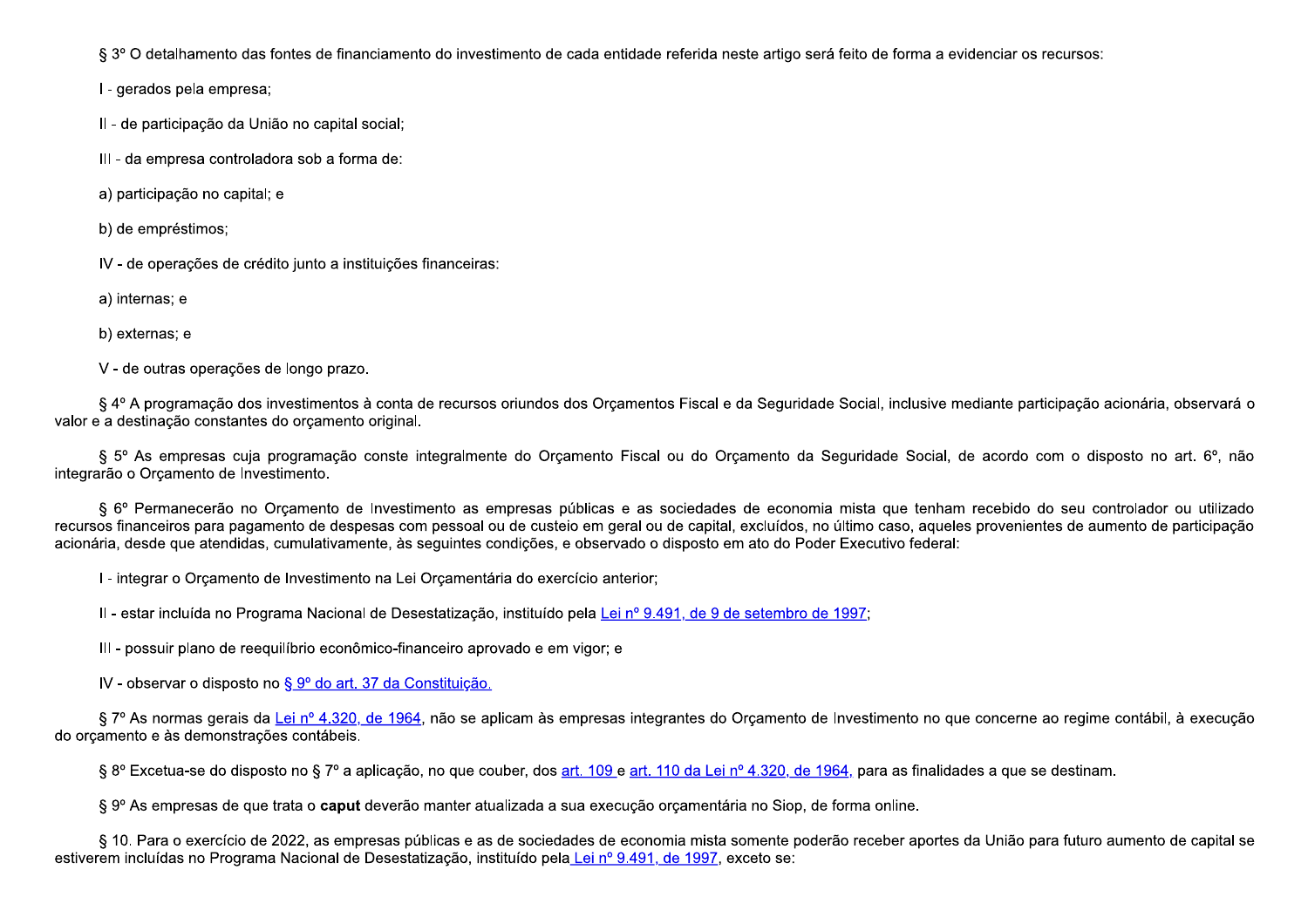I - tratar de aporte inicial para constituição do capital inicial de empresa criada por lei; e

II - envolver empresas financeiras para enguadramento nas regras do Acordo de Basileia.

§ 11. As empresas públicas e as sociedades de economia mista cujos investimentos sejam financiados com a participação da União para futuro aumento de capital serão mantidas no Orcamento de Investimento de forma a compatibilizar a programação orcamentária e o disposto no inciso III do caput do art. 2º da Lei Complementar nº 101, de 2000 - Lei de Responsabilidade Fiscal.

#### Seção VII

#### Das alterações na Lei Orçamentária e nos créditos adicionais

Art. 42. As classificações das dotações previstas no art. 7º, as fontes de financiamento do Orçamento de Investimento, as codificações orçamentárias e suas denominações poderão ser alteradas de acordo com as necessidades de execução, desde que mantido o valor total do subtítulo e observadas as demais condições de que trata este artigo.

§ 1º As alterações de que trata o caput poderão ser realizadas, justificadamente, se autorizadas por meio de:

I - ato próprio dos Poderes Executivo, Legislativo e Judiciário, do Ministério Público da União e da Defensoria Pública da União, no que se refere à alteração entre os:

a) GNDs "3 - Outras Despesas Correntes", "4 - Investimentos" e "5 - Inversões Financeiras", no âmbito do mesmo subtítulo; e

b) GNDs "2 - Juros e Encargos da Dívida" e "6 - Amortização da Dívida", no âmbito do mesmo subtítulo;

II - portaria do Secretário de Coordenação e Governança das Empresas Estatais da Secretaria Especial de Desestatização, Desinvestimento e Mercados do Ministério da Economia, no que se refere ao Orcamento de Investimento para:

a) as fontes de financiamento;

b) os identificadores de uso;

c) os identificadores de resultado primário;

d) as esferas orcamentárias;

e) as denominações das classificações orcamentárias, desde que constatado erro de ordem técnica ou legal; e

f) ajustes na codificação orçamentária decorrentes da necessidade de adequação à classificação vigente, desde que não impliquem mudança de valores e de finalidade da programação;

III - portaria do Secretário de Orçamento Federal da Secretaria Especial de Fazenda do Ministério da Economia, no que se refere aos Orçamentos Fiscal e da Seguridade Social para:

a) as fontes de recursos, inclusive as de que trata o § 3º do art. 133, observadas as vinculações previstas na legislação;

b) os identificadores de uso: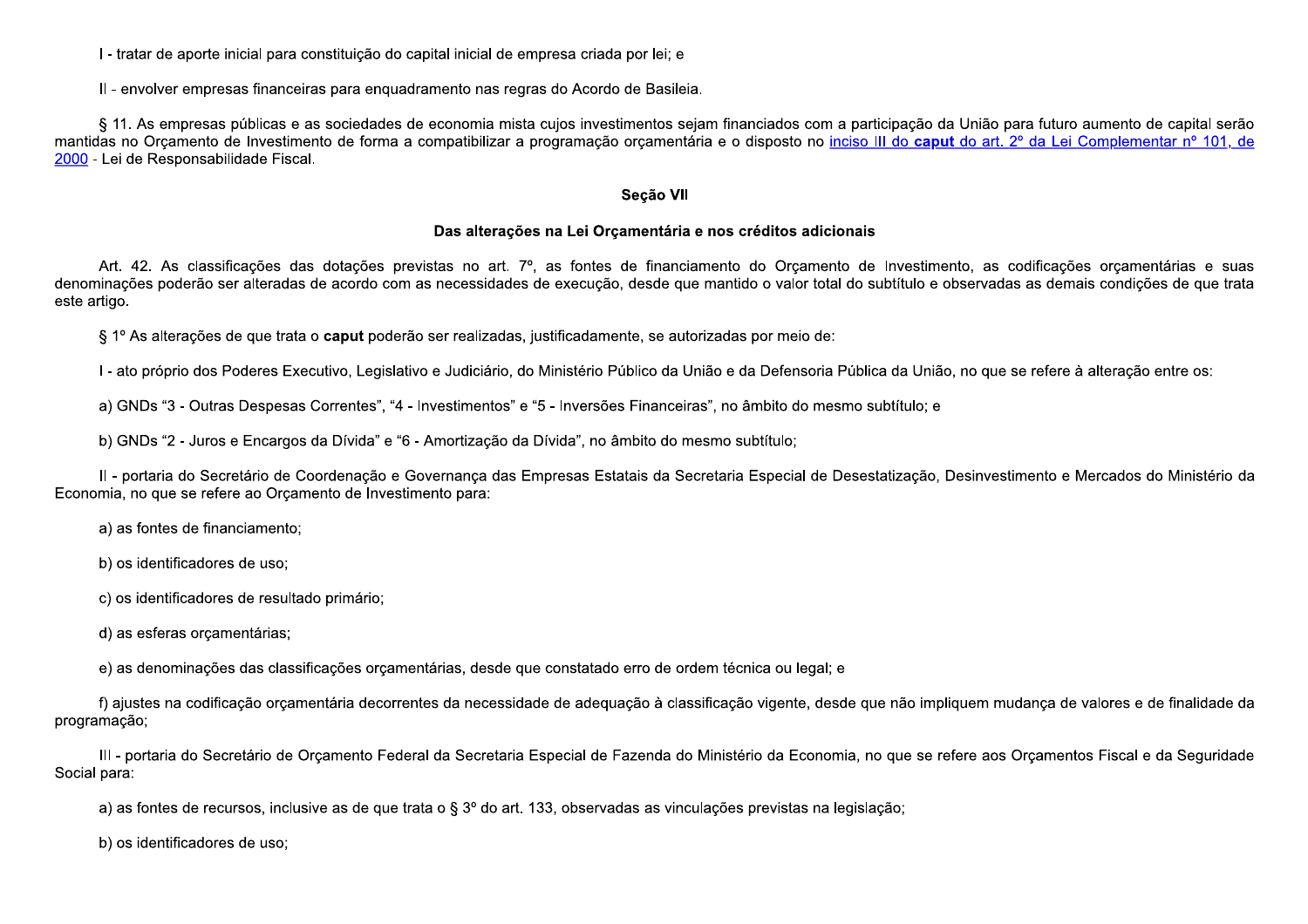c) os identificadores de resultado primário, exceto para as alterações dos identificadores constantes da alínea "c" do inciso II do § 4º do art. 7º;

d) as esferas orçamentárias;

e) as denominações das classificações orçamentárias, desde que constatado erro de ordem técnica ou legal; e

f) ajustes na codificação orçamentária, decorrentes da necessidade de adequação à classificação vigente, desde que não impliquem em mudanca de valores e de finalidade da programação.

§ 2º As modificações a que se refere este artigo também poderão ocorrer na abertura e na reabertura de créditos adicionais e na alteração de que trata o § 5º do art. 167 da Constituição.

§ 3º As alterações das modalidades de aplicação serão realizadas diretamente no Siafi ou no Siop pela unidade orcamentária, observados os procedimentos estabelecidos pela Secretaria de Orcamento Federal da Secretaria Especial de Fazenda do Ministério da Economia.

§ 4º A alteração de que trata o § 3º poderá ser realizada pelas unidades orcamentárias, pelos órgãos setoriais ou pela Secretaria de Orcamento Federal da Secretaria Especial de Fazenda do Ministério da Economia, quando da indicação de beneficiários pelos autores de emendas individuais, para manter compatibilidade entre o beneficiário indicado e a referida classificação, sem prejuízo de alterações posteriores.

§ 5° Consideram-se como excesso de arrecadação, para fins do disposto no § 3° do art. 43 da Lei nº 4.320, de 1964, os recursos do exercício disponibilizados em razão das modificações efetivadas nas fontes de financiamento e de recursos, nos termos do disposto na alínea "a" do inciso II e na alínea "a" do inciso III do § 1º e no § 2º deste artigo, e no § 4º do art. 47, mantida a classificação original das referidas fontes.

§ 6° Os GNDs decorrentes da abertura ou da reabertura de créditos especiais poderão ser alterados, justificadamente, por ato próprio dos Poderes Executivo, Legislativo e Judiciário, do Ministério Público da União e da Defensoria Pública da União, para adequá-los à necessidade da execução, no que se refere a alteração entre os:

I - GNDs "3 - Outras Despesas Correntes", "4 - Investimentos" e "5 - Inversões Financeiras", no âmbito do mesmo subtítulo; e

II - GNDs "2 - Juros e Encargos da Dívida" e "6 - Amortização da Dívida", no âmbito do mesmo subtítulo.

§ 7º As alterações de que tratam o inciso I do § 1º e o § 6º poderão:

I - incluir GNDs, além daqueles aprovados no subtítulo, desde que compatíveis com a finalidade da ação orcamentária correspondente; e

II - ocorrer concomitantemente com as modificações a que se refere o inciso III do § 1°.

Art. 43. Na hipótese em que a abertura de créditos suplementares e especiais, a reabertura de créditos especiais e a alteração de que trata o § 5° do art. 167 da Constituição se mostrarem incompatíveis com a meta de resultado primário estabelecida nesta Lei ou com os limites individualizados para despesas primárias definidos no art. 107 do Ato das Disposições Constitucionais Transitórias deverão ser realizados os cancelamentos compensatórios em anexo específico.

Art. 44. Os projetos de lei relativos a créditos suplementares e especiais serão encaminhados pelo Poder Executivo federal ao Congresso Nacional, também em meio magnético, por Poder, sem prejuízo do disposto no § 11 e no § 13.

§ 1º Cada projeto de lei e a respectiva lei deverão restringir-se a um único tipo de crédito adicional, conforme definido nos incisos I e II do caput do art. 41 da Lei nº 4.320, de 1964.

§ 2° O prazo final para o encaminhamento dos projetos referidos no caput é 15 de outubro de 2022.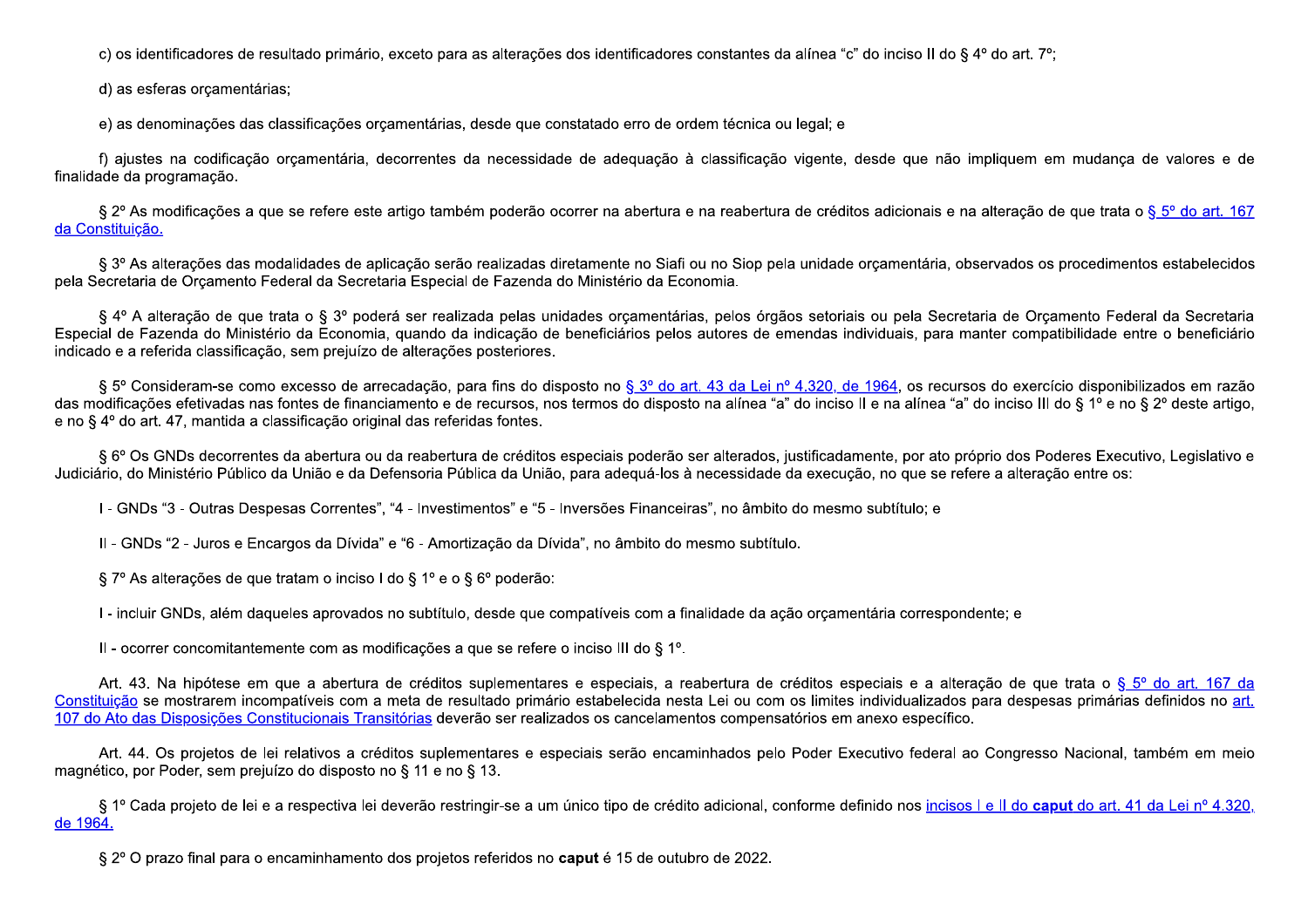§ 3º Acompanharão os projetos de lei concernentes a créditos suplementares e especiais exposições de motivos circunstanciadas que os justifiquem e indiquem as conseguências dos cancelamentos de dotações propostos sobre a execução de atividades, projetos, operações especiais e seus subtítulos,

§ 4º As exposições de motivos às quais se refere o § 3º, relativas a projetos de lei de créditos suplementares e especiais destinados ao atendimento de despesas primárias, deverão conter justificativa de que a realização das despesas objeto desses créditos não afeta a obtenção da meta de resultado primário prevista nesta Lei e o atendimento dos limites de despesa de que trata o art. 107 do Ato das Disposições Constitucionais Transitórias.

§ 5° Nas hipóteses de abertura de créditos adicionais que envolva a utilização de excesso de arrecadação, as exposições de motivos conterão informações relativas a:

I - estimativas de receitas constantes da Lei Orcamentária de 2022, de acordo com a classificação de que trata a alínea "a" do inciso III do caput do art. 9°;

II - estimativas atualizadas para o exercício financeiro;

III - parcelas do excesso de arrecadação já utilizadas nos créditos adicionais, abertos ou em tramitação;

IV - valores já utilizados em outras alterações orçamentárias; e

V - saldos do excesso de arrecadação, de acordo com a classificação prevista no inciso I.

§ 6º Nas hipóteses de abertura de créditos adicionais que envolva a utilização de superavit financeiro, as exposições de motivos conterão informações relativas a:

I - superavit financeiro do exercício de 2021, por fonte de recursos;

II - créditos reabertos no exercício de 2022;

III - valores já utilizados nos créditos adicionais, abertos ou em tramitação;

IV - valores já utilizados em outras alterações orçamentárias; e

V - saldo do superavit financeiro do exercício de 2021, por fonte de recursos.

§ 7º Para fins do disposto no § 6º, a Secretaria do Tesouro Nacional da Secretaria Especial de Fazenda do Ministério da Economia publicará, até o último dia do mês de fevereiro de 2022, demonstrativo do superavit financeiro de cada fonte de recursos, apurado no balanco patrimonial do exercício de 2021, hipótese em que o superavit financeiro de fontes de recursos vinculados deverá ser disponibilizado em sítio eletrônico por fonte detalhada.

§ 8° As aberturas de créditos previstas nos § 5° e § 6° para o aumento de dotações deverão ser compatíveis com a obtenção da meta de resultado primário estabelecida nesta Lei, obedecidos os limites individualizados de despesas primárias a que se refere o art. 107 do Ato das Disposições Constitucionais Transitórias, e observado o disposto no parágrafo único do art. 8º da Lei Complementar nº 101, de 2000 - Lei de Responsabilidade Fiscal.

§ 9° Na hipótese de receitas vinculadas, o demonstrativo a que se refere o § 7° deverá identificar as unidades orcamentárias.

§ 10. Os créditos de que trata este artigo, aprovados pelo Congresso Nacional, serão considerados automaticamente abertos com a sanção e a publicação da respectiva lei.

§ 11. Os projetos de lei de créditos suplementares ou especiais, relativos aos órgãos dos Poderes Legislativo e Judiciário, do Ministério Público da União e à Defensoria Pública da União, poderão ser apresentados de forma consolidada.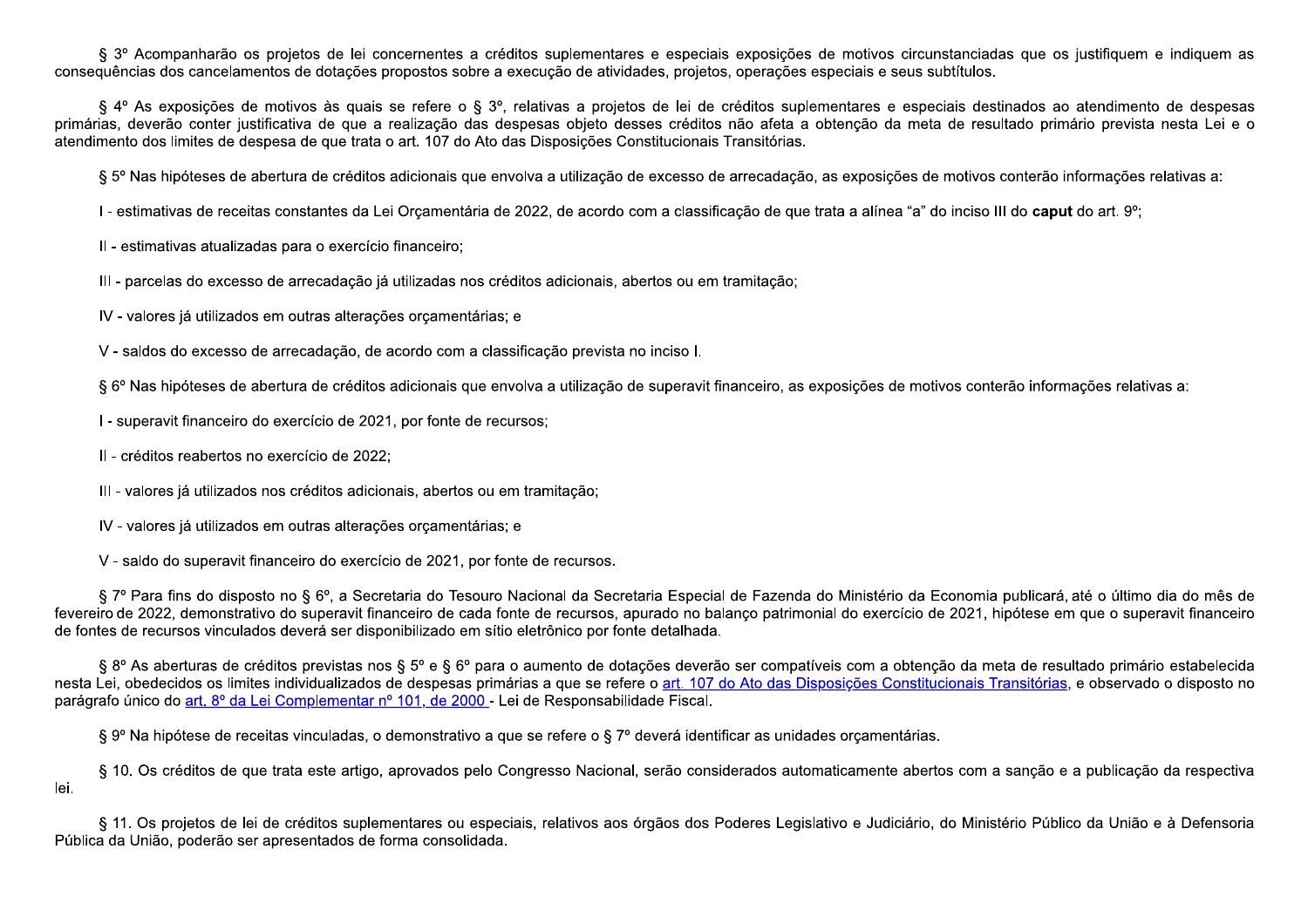§ 12. A exigência de encaminhamento de projetos de lei por Poder, constante do caput, não se aplica quando o crédito for:

I - destinado a atender despesas com pessoal e encargos sociais, benefícios aos servidores civis, empregados e militares e aos seus dependentes constantes da Seção I do Anexo III, indenizações, benefícios e pensões indenizatórias de caráter especial e auxílios-funeral e natalidade; ou

II - integrado exclusivamente por dotações orçamentárias classificadas com RP 6 e RP 7.

§ 13. Serão encaminhados projetos de lei específicos, quando se tratar de créditos destinados ao atendimento de despesas com pessoal e encargos sociais, benefícios aos servidores civis, empregados e militares, e a seus dependentes constantes da Seção I do Anexo III, indenizações, benefícios e pensões indenizatórias de caráter especial e sentenças judiciais, inclusive aquelas relativas a precatórios ou consideradas de pequeno valor.

§ 14. Os projetos de lei de que trata o § 13 poderão ser integrados por despesas não relacionadas no referido parágrafo, quando forem necessárias à manutenção do resultado primário ou dos limites individualizados de despesas primárias a que se refere o art. 107 do Ato das Disposições Constitucionais Transitórias.

§ 15. Nas hipóteses de abertura de créditos adicionais à conta de recursos de excesso de arrecadação ou de superavit financeiro, ainda que envolvam concomitante troca de fontes de recursos, as respectivas exposições de motivos deverão estar acompanhadas dos demonstrativos exigidos pelos § 5° e § 6°.

§ 16. Os projetos de lei de créditos suplementares ou especiais solicitados pelos órgãos dos Poderes Legislativo e Judiciário, do Ministério Público da União e da Defensoria Pública da União, com indicação dos recursos compensatórios, exceto se destinados a pessoal, benefícios aos servidores e aos seus dependentes, sentenças judiciais e dívida, serão encaminhados ao Congresso Nacional no prazo de até quarenta e cinco dias, contado da data de recebimento do pedido de alteração orçamentária pela Secretaria de Orcamento Federal da Secretaria Especial de Fazenda do Ministério da Economia.

§ 17. Na elaboração dos projetos de lei relativos a créditos suplementares e especiais que envolvam mais de um órgão orcamentário no âmbito dos Poderes Judiciário e Legislativo e do Ministério Público da União, deverá ser realizada a compensação entre os limites individualizados para as despesas primárias, para o exercício de 2022, respeitado o disposto no § 9º do art. 107 do Ato das Disposições Constitucionais Transitórias, por meio da publicação de ato conjunto dos dirigentes dos órgãos envolvidos em data anterior ao encaminhamento das propostas de abertura de créditos à Secretaria de Orcamento Federal da Secretaria Especial de Fazenda do Ministério da Economia, hipótese em que os efeitos da compensação ficarão suspensos até a publicação de cada crédito, em valor correspondente.

§ 18. Caso os valores de categorias de programação a serem cancelados ultrapassem vinte por cento do valor inicialmente estabelecido na Lei Orcamentária de 2022 para as referidas categorias, deve ser apresentada, além das justificativas mencionadas no § 3º, a demonstração do desvio entre a dotação inicialmente estabelecida na referida Lei e a dotação resultante, considerados os créditos abertos e em tramitação.

Art. 45. As propostas de abertura de créditos suplementares autorizados na Lei Orcamentária de 2022, ressalvado o disposto no § 1º e nos art. 57 e art. 58, serão submetidas ao Presidente da República, acompanhadas de exposição de motivos que inclua a justificativa e a indicação dos efeitos das anulações de dotações, observado o disposto nos § 3°, § 5°, § 6°, § 15 e § 18 do art. 44.

§ 1º Os créditos a que se refere o caput, com indicação de recursos compensatórios dos órgãos dos Poderes Legislativo e Judiciário, do Ministério Público da União e da Defensoria Pública da União, nos termos do disposto no inciso III do § 1º do art. 43 da Lei nº 4.320, de 1964, serão abertos, no âmbito desses Poderes e órgãos, verificados os procedimentos estabelecidos pela Secretaria de Orcamento Federal da Secretaria Especial de Fazenda do Ministério da Economia e o disposto no § 2<sup>°</sup>, por atos:

I - dos Presidentes da Câmara dos Deputados, do Senado Federal e do Tribunal de Contas da União;

II - dos Presidentes do Supremo Tribunal Federal, do Conselho Nacional de Justica, do Conselho da Justica Federal, do Conselho Superior da Justica do Trabalho, dos Tribunais Superiores e do Tribunal de Justiça do Distrito Federal e dos Territórios; e

III - do Procurador-Geral da República, do Presidente do Conselho Nacional do Ministério Público e do Defensor Público-Geral Federal.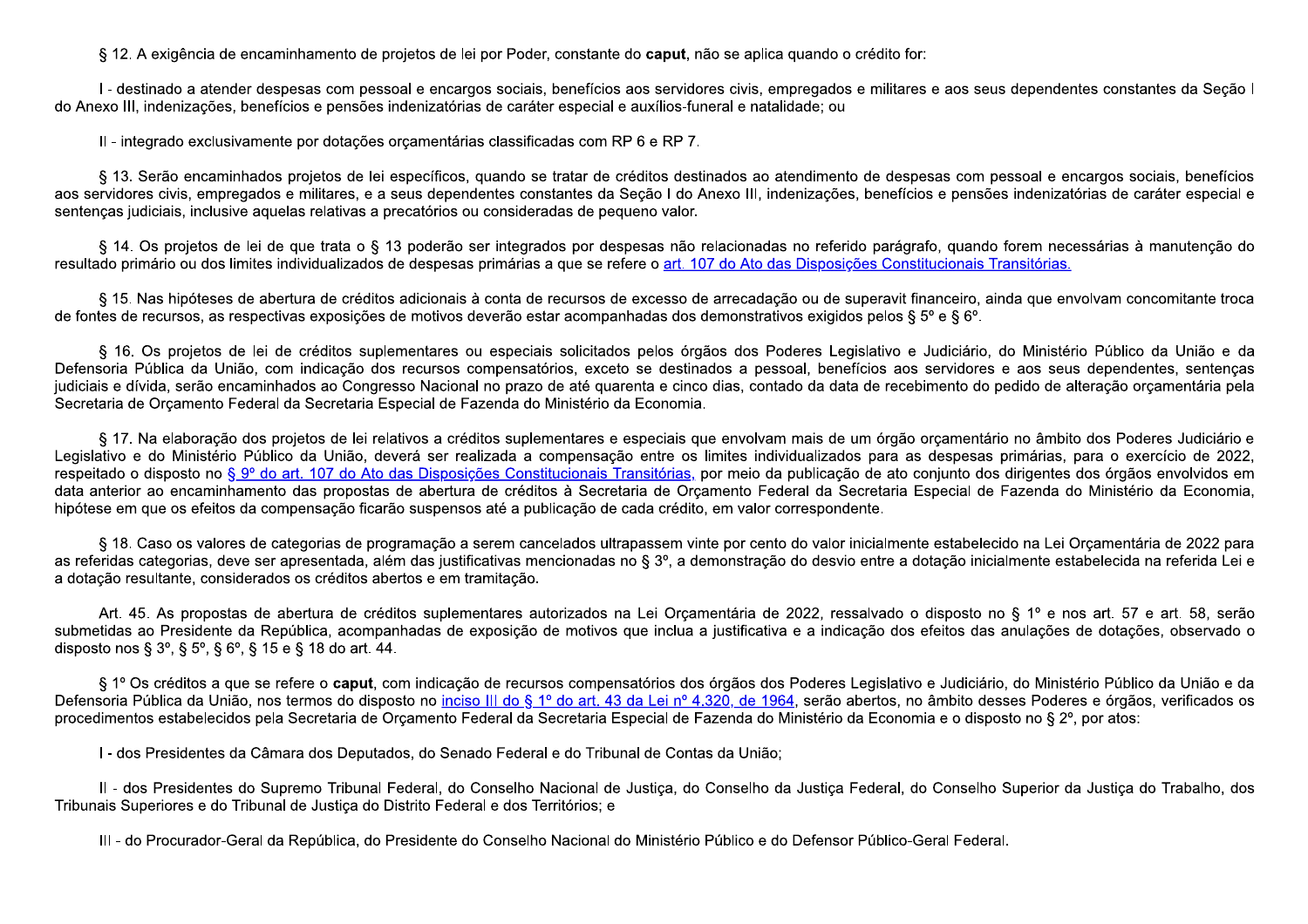§ 2º Quando a aplicação do disposto no § 1º envolver mais de um órgão orçamentário, no âmbito dos Poderes Legislativo e Judiciário e do Ministério Público da União, os créditos deverão ser abertos por ato conjunto dos dirigentes dos órgãos envolvidos, conforme indicado nos incisos I, II e III do § 1º, respectivamente, no qual também deverá ser realizada a compensação de que trata o caput do art. 25.

§ 3º A compensação realizada simultaneamente à abertura do crédito por ato conjunto deverá ser comunicada à Secretaria de Orçamento Federal e à Secretaria do Tesouro Nacional da Secretaria Especial de Fazenda do Ministério da Economia pelo órgão cedente, para que o limite de que trata o art. 107 do Ato das Disposições Constitucionais Transitórias dos órgãos envolvidos seja ajustado, com o objetivo de viabilizar a execução orcamentária e financeira por parte do órgão recebedor.

§ 4º Na abertura dos créditos na forma do disposto no § 1º, fica vedado o cancelamento de despesas financeiras para suplementação de despesas primárias.

§ 5° Os créditos de que trata o § 1° serão incluídos no Siafi, exclusivamente, por intermédio de transmissão de dados do Siop.

§ 6° Para fins do disposto no caput, somente serão submetidas ao Presidente da República as propostas de créditos suplementares que cumpram os requisitos e as condições previstos na legislação em vigor, para efeito de sua abertura e da execução da despesa correspondente.

Art. 46. Na abertura dos créditos suplementares de que tratam os art. 44 e art. 45 e nas alterações previstas no inciso I do § 1º do art. 42, poderão ser incluídos GNDs, além dos aprovados no subtítulo, desde que compatíveis com a finalidade da ação orcamentária correspondente.

Art. 47. Na abertura de crédito extraordinário, é vedada a criação de novo código e título para ação já existente.

§ 1º O crédito aberto por medida provisória deverá ser classificado, quanto ao identificador de resultado primário, de acordo com o disposto no § 4º do art. 7º.

§ 2º Os GNDs decorrentes da abertura ou da reabertura de créditos extraordinários durante o exercício poderão ser alterados, justificadamente, por ato do Poder Executivo federal, para adequá-los à necessidade da execução, hipótese em que poderão:

I - ser incluídos GNDs, além daqueles constantes da abertura do crédito, desde que compatíveis com a finalidade da ação orcamentária correspondente; e

II - ocorrer concomitantemente com as modificações a que se refere o inciso III do § 1º do art. 42.

§ 3º As dotações de créditos extraordinários que perderam eficácia ou foram rejeitados, conforme ato declaratório do Congresso Nacional, deverão ser reduzidas no Siop e no Siafi no montante dos saldos não empenhados durante a vigência da respectiva medida provisória, por ato do Secretário de Orcamento Federal da Secretaria Especial de Fazenda do Ministério da Economia.

§ 4º As fontes de recursos que, em razão do disposto no § 3º, ficarem sem despesas correspondentes, serão disponibilizadas com a mesma classificação e poderão ser utilizadas para a realização de alterações orçamentárias.

Art. 48. Os anexos dos créditos adicionais obedecerão à mesma formatação dos Quadros dos Créditos Orcamentários constantes da Lei Orcamentária de 2022.

Art. 49. As dotações das categorias de programação anuladas em decorrência do disposto no § 1º do art. 45 não poderão ser suplementadas, exceto por remanejamento de dotações no âmbito do próprio órgão ou em decorrência de legislação superveniente.

Parágrafo único. Excetuam-se do disposto no caput as dotações das unidades orçamentárias do Poder Judiciário que exerçam a função de setorial de orçamento, quando anuladas para suplementação das unidades do próprio órgão.

Art. 50. A reabertura dos créditos especiais, conforme disposto no § 2º do art. 167 da Constituição, será efetivada, se necessária, mediante ato próprio dos Poderes Executivo, Legislativo e Judiciário, do Ministério Público da União e da Defensoria Pública da União, após a primeira avaliação de receitas e despesas a que se refere o art. 9° da Lei Complementar nº 101, de 2000 - Lei de Responsabilidade Fiscal, observado o disposto no § 4º deste artigo e no art. 48.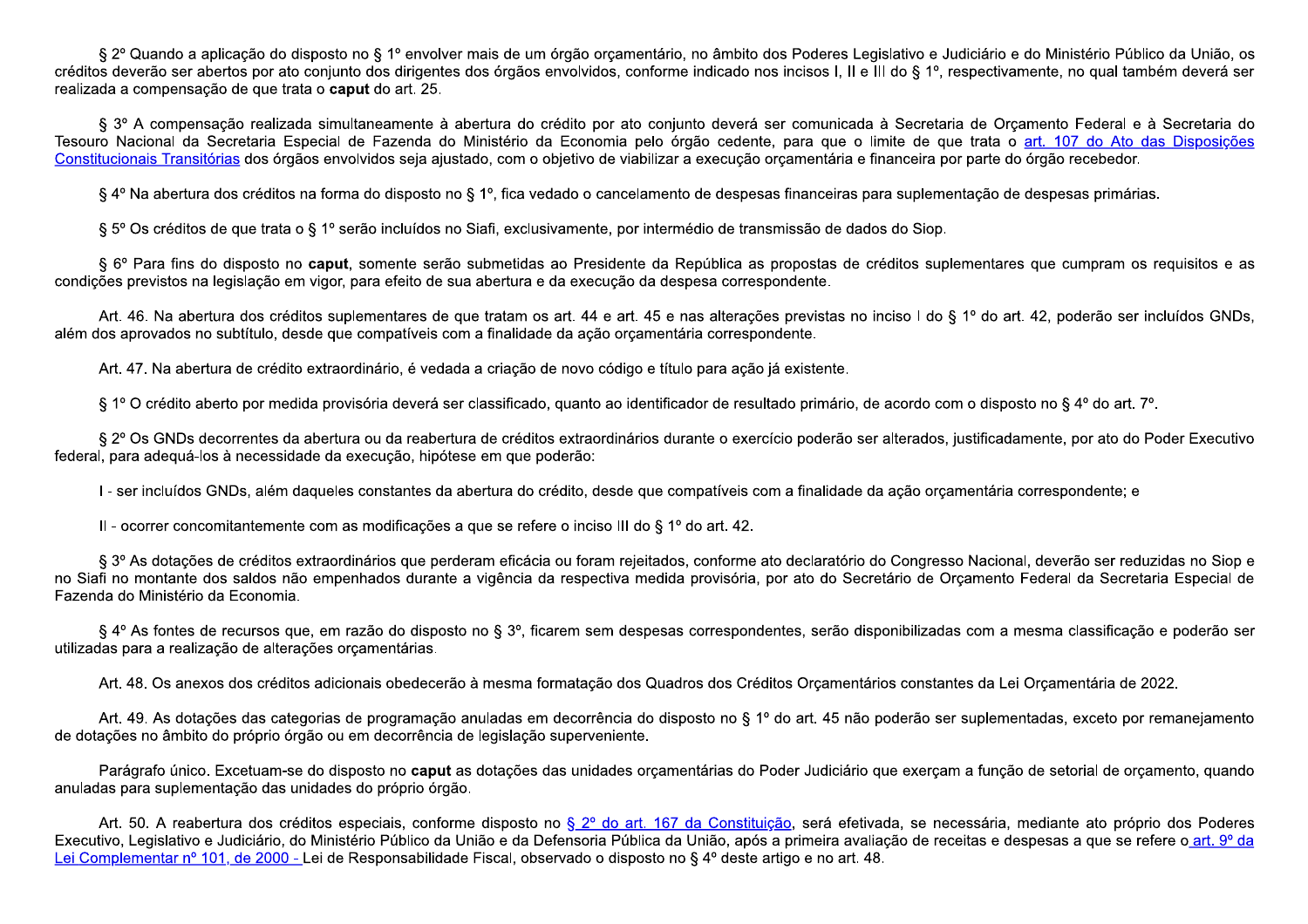§ 1º Os créditos reabertos na forma estabelecida neste artigo, relativos aos Orçamentos Fiscal e da Seguridade Social, serão incluídos no Siafi, exclusivamente, por intermédio de transmissão de dados do Siop.

§ 2º O prazo de que trata o caput não se aplica ao Orçamento de Investimento.

§ 3º A programação objeto da reabertura dos créditos especiais poderá ser adequada à constante da Lei Orçamentária de 2022, desde que não haja alteração da finalidade das ações orçamentárias.

§ 4º A reabertura dos créditos de que trata o caput, relativa aos Orcamentos Fiscal e da Seguridade Social, fica condicionada à anulação de dotações orcamentárias, relativas a despesas primárias aprovadas na Lei Orcamentária de 2022, no montante que exceder os limites a que se refere o art. 107 do Ato das Disposições Constitucionais Transitórias ou que afetar a obtenção da meta de resultado primário estabelecida nesta Lei.

Art. 51. Fica o Poder Executivo federal autorizado a abrir créditos especiais ao Orcamento de Investimento para o atendimento de despesas relativas a ações em execução no exercício de 2021, por meio da utilização, em favor da correspondente empresa estatal e da respectiva programação, de saldo de recursos do Tesouro Nacional repassados em exercícios anteriores ou inscritos em restos a pagar no âmbito dos Orcamentos Fiscal ou da Seguridade Social.

Art. 52. A reabertura dos créditos extraordinários, conforme disposto no § 2º do art. 167 da Constituição, será efetivada, se necessária, por meio de ato do Poder Executivo federal, observado o disposto no art. 48.

Art. 53. Ato do Poder Executivo federal poderá transpor, remanejar, transferir ou utilizar, total ou parcialmente, as dotações orcamentárias aprovadas na Lei Orcamentária de 2022 e nos créditos adicionais, em decorrência da extinção, da transformação, da transferência, da incorporação ou do desmembramento de órgãos e entidades, e de alterações de suas competências ou atribuições, mantida a estrutura programática, expressa por categoria de programação, conforme definida no § 1º do art. 5º, inclusive os títulos, os descritores, as metas e os objetivos, assim como o detalhamento por esfera orcamentária, GND, fontes de recursos, modalidades de aplicação e identificadores de uso, e de resultado primário.

Parágrafo único. A transposição, a transferência ou o remanejamento não poderá resultar em alteração dos valores das programações aprovadas na Lei Orcamentária de 2022 ou nos créditos adicionais, hipótese em que poderá haver, excepcionalmente, adequação da classificação funcional, da esfera orcamentária e do Programa de Gestão, Manutenção e Serviço ao Estado ao novo órgão.

Art. 54. A transposição, o remanejamento ou a transferência de recursos autorizada no § 5º do art. 167 da Constituição deve:

I - ser realizada no âmbito das atividades de ciência, tecnologia e inovação, com o objetivo de viabilizar os resultados de projetos restritos às programações classificadas com função "19 - Ciência e Tecnologia" e subfunções "571 - Desenvolvimento Científico", "572 - Desenvolvimento Tecnológico e Engenharia" ou "573 - Difusão do Conhecimento Científico e Tecnológico"; e

II - ser destinada a categoria de programação existente.

Art. 55. As alterações orcamentárias de que trata este Capítulo devem observar as restrições estabelecidas no inciso III do caput do art. 167 da Constituição.

§ 1º Para fins do disposto no caput, enquanto houver receitas e despesas condicionadas, nos termos do disposto no art. 22, as alterações orcamentárias dos Poderes Legislativo, Executivo e Judiciário, do Ministério Público da União e da Defensoria Pública da União devem ser equilibradas em relação à variação no montante de receitas de operações de crédito e de despesas de capital.

§ 2º O disposto no § 1º não se aplica à abertura de créditos extraordinários, cuja compensação, se necessária, deverá ser realizada até o fim do exercício financeiro, observado o disposto no § 4º do art. 43 da Lei nº 4.320, de 1964.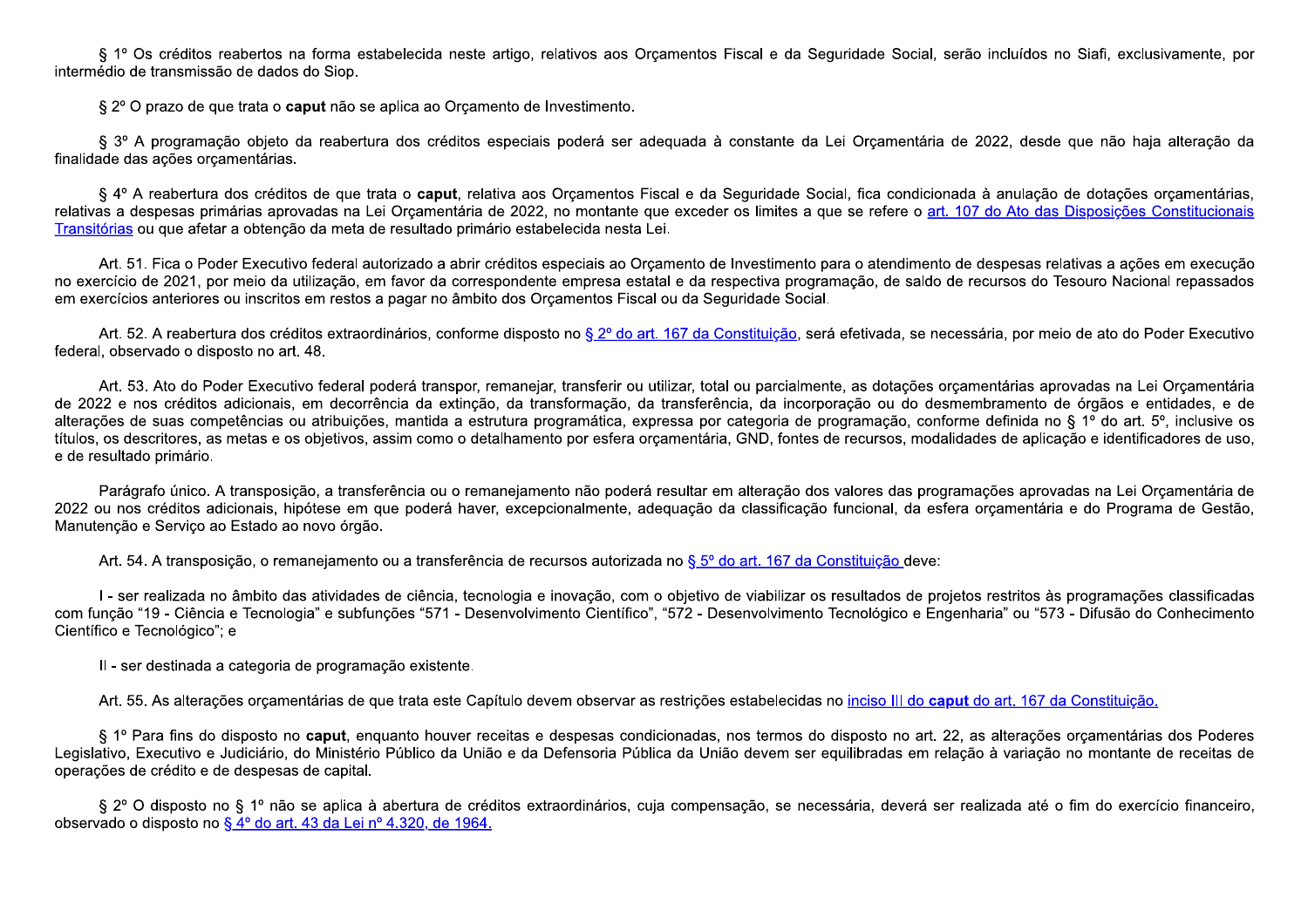Art. 56. Fica a Secretaria de Coordenação e Governança das Empresas Estatais da Secretaria Especial de Desestatização, Desinvestimento e Mercados do Ministério da Economia autorizada a cancelar, do Orcamento de Investimento, os saldos orcamentários eventualmente existentes, na data em que a empresa estatal federal vier a ser extinta ou tiver seu controle acionário transferido para o setor privado.

Art. 57. O Presidente da República poderá delegar ao Ministro de Estado da Economia as alterações orcamentárias previstas nas alíneas "a" e "b" do inciso I do § 1º e no § 6<sup>o</sup> do art. 42, no caput do art. 45, no § 2<sup>o</sup> do art. 47, no art. 50, no art. 51, no art. 52, no art. 53, no § 2<sup>o</sup> do art. 63 e no art. 171, além da transposição, do remanejamento ou da transferência de recursos a que se refere o §  $5^{\circ}$  do art. 167 da Constituição.

Art. 58. Os dirigentes indicados no § 1º do art. 45 poderão delegar, no âmbito de seus órgãos, vedada a subdelegação, a abertura de créditos suplementares autorizados na Lei Orcamentária de 2022 que contenham a indicação de recursos compensatórios, nos termos do disposto no inciso III do § 1° do art. 43 da Lei nº 4.320, de 1964, desde que observadas as exigências e as restrições constantes do art. 45 desta Lei, especialmente aquelas a que se refere o seu § 4º, e o § 18 do art. 44.

Art. 59. As dotações destinadas à contrapartida nacional de empréstimos internos e externos e ao pagamento de amortização, juros e outros encargos, ressalvado o disposto no parágrafo único, somente poderão ser remanejadas para outras categorias de programação por meio da abertura de créditos adicionais, por projeto de lei ou medida provisória.

Parágrafo único. Os recursos de que trata o caput poderão ser remanejados para outras categorias de programação no âmbito da abertura de créditos suplementares autorizados na Lei Orcamentária de 2022, por ato próprio dos Poderes Executivo, Legislativo e Judiciário, do Ministério Público da União e da Defensoria Pública da União, observados os limites autorizados na referida Lei e o disposto no art. 45, desde que mantida a destinação, respectivamente, à contrapartida nacional e ao servico da dívida.

Art. 60. Para fins do disposto nos § 10 e § 11 do art. 165 da Constituição, consideram- se compatíveis com o dever de execução das programações as alterações orcamentárias referidas nesta Lei e os créditos autorizados na Lei Orcamentária de 2022 e nas leis de créditos adicionais.

Parágrafo único. O dever de execução de que trata o § 10 do art. 165 da Constituição não obsta a escolha das programações que serão objeto de cancelamento e aplicação, por meio das alterações de que trata o caput, desde que cumpridos os demais requisitos referidos nesta Lei.

## Seção VIII

## Da limitação orçamentária e financeira

Art. 61. Os Poderes Executivo, Legislativo e Judiciário, o Ministério Público da União e a Defensoria Pública da União deverão elaborar e publicar por ato próprio, até trinta dias após a data de publicação da Lei Orçamentária de 2022, cronograma anual de desembolso mensal, por órgão, nos termos do disposto no art. 8º da Lei Complementar nº 101, de 2000 - Lei de Responsabilidade Fiscal, com vistas ao cumprimento da meta de resultado primário estabelecida nesta Lei.

§ 1º No caso do Poder Executivo federal, o ato referido no **caput** e os que o modificarem conterão, em milhões de reais:

I - metas quadrimestrais para o resultado primário dos Orcamentos Fiscal e da Seguridade Social, demonstrando que a programação atende à meta estabelecida nesta Lei:

II - metas bimestrais de realização de receitas primárias, em atendimento ao disposto no art. 13 da Lei Complementar nº 101, de 2000 - Lei de Responsabilidade Fiscal, discriminadas pelos principais tributos administrados pela Secretaria Especial da Receita Federal do Brasil do Ministério da Economia, as contribuições previdenciárias para o Regime Geral de Previdência Social e o Regime Próprio de Previdência do Servidor Público, a contribuição para o salário-educação, as concessões e as permissões, as compensações financeiras, as receitas próprias das fontes 50 e 81 e demais receitas, identificando-se separadamente, quando couber, as resultantes de medidas de combate à evasão e à sonegação fiscal, da cobrança da dívida ativa, e administrativa;

III - cronograma de pagamentos mensais de despesas primárias discricionárias à conta de recursos do Tesouro Nacional e de outras fontes, incluídos os restos a pagar, que serão demonstrados na forma do disposto no inciso IV;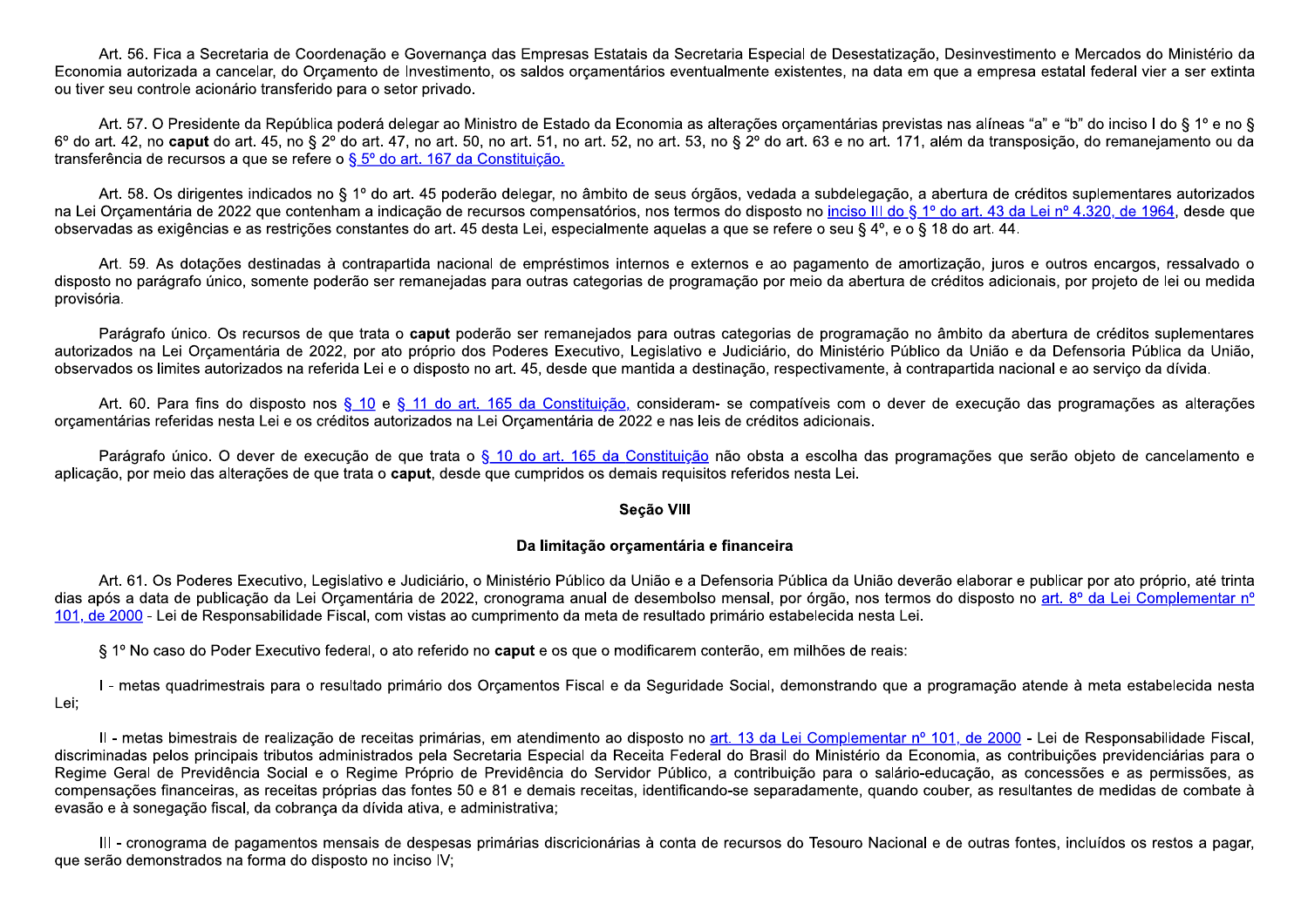IV - demonstrativo do montante dos restos a pagar, por órgão, distinguindo-se os processados dos não processados;

V - metas quadrimestrais para o resultado primário das empresas estatais federais, com as estimativas de receitas e despesas que o compõem, destacando as principais empresas e separando, nas despesas, os investimentos: e

VI-quadro geral da programação financeira, detalhado em demonstrativos distintos segundo a classificação da despesa em financeira, primária discricionária e primária obrigatória, evidenciando-se por órgão:

a) dotação autorizada na lei orçamentária e nos créditos adicionais; limite ou valor estimado para empenho; limite ou valor estimado para pagamento; e diferenças entre montante autorizado e limites ou valores estimados: e

b) estoque de restos a pagar ao final de 2021 líquido de cancelamentos ocorridos em 2022, limite ou valor estimado para pagamento, e respectiva diferença.

§ 2° O Poder Executivo federal estabelecerá no ato referido no caput as despesas primárias obrigatórias constantes da Seção I do Anexo III que estarão sujeitas a controle de fluxo, com o respectivo cronograma de pagamento.

§ 3º Excetuadas as despesas com pessoal e encargos sociais, precatórios e sentencas judiciais, os cronogramas anuais de desembolso mensal dos Poderes Legislativo e Judiciário, do Ministério Público da União e da Defensoria Pública da União terão como referencial o repasse previsto no art. 168 da Constituição, na forma de duodécimos.

§ 4º O cronograma de pagamento das despesas de natureza obrigatória e das despesas ressalvadas de limitação de empenho e movimentação financeira terá como referência o valor da programação orçamentária do exercício, observado o disposto nos § 7º e § 11.

§ 5° O quadro demonstrativo da adequação da programação orcamentária e financeira à meta de resultado primário estabelecida nesta Lei para os Orcamentos Fiscal e da Seguridade Social poderá considerar, para as despesas primárias com controle de fluxo de que trata o § 2°, as demandas por incremento nos cronogramas de pagamento que ultrapassem os montantes da programação orçamentária do exercício.

§ 6º O cronograma de pagamento das despesas de natureza discricionária poderá ter como referência o valor da programação orcamentária do exercício e dos restos a pagar inscritos, limitado ao montante global da programação orcamentária ou financeira do exercício que seja compatível com o cumprimento das regras fiscais vigentes, e poderá haver distribuição por órgão, por fontes de recursos e por classificação da despesa distinta à das dotações orçamentárias.

§ 7º Os valores constantes nos cronogramas de pagamento estabelecidos no decreto de programação orcamentária e financeira poderão ser distintos dos valores de empenho e movimentação, observado o montante global da despesa primária discricionária e daquela sujeita ao controle de fluxo, conforme o disposto no § 2º, e caberá ao Poder Executivo federal defini-los, hipótese em que deverão estar compatíveis com o cumprimento das regras fiscais vigentes.

§ 8º Os órgãos setoriais do Sistema de Administração Financeira Federal, os seus órgãos vinculados e as suas unidades executoras observarão a oportunidade, a conveniência e a necessidade de execução para garantir a efetiva entrega de bens e servicos à sociedade, quando da distribuição dos recursos financeiros às suas unidades subordinadas.

§ 9° O disposto nos cronogramas de pagamento de que tratam os § 4° e § 6° se aplica tanto ao pagamento de restos a pagar quanto ao pagamento de despesas do exercício, e caberá ao órgão setorial, aos seus órgãos vinculados e às suas unidades executoras definir a sua prioridade, observado o disposto no § 8°.

§ 10. Na hipótese de não existir programação orçamentária no exercício corrente para embasar o cronograma de pagamento de que trata o § 4°, as demandas por restos a pagar pelos órgãos setoriais poderão servir de base para a sua inclusão no referido cronograma, observado o disposto no § 5°.

§ 11. Se houver indicação formal, justificada técnica ou judicialmente, do órgão setorial de que o cronograma de execução mensal de desembolso das despesas de que trata o § 4º não será executado, os valores indicados poderão ser remanejados para outras despesas, a critério do Poder Executivo federal.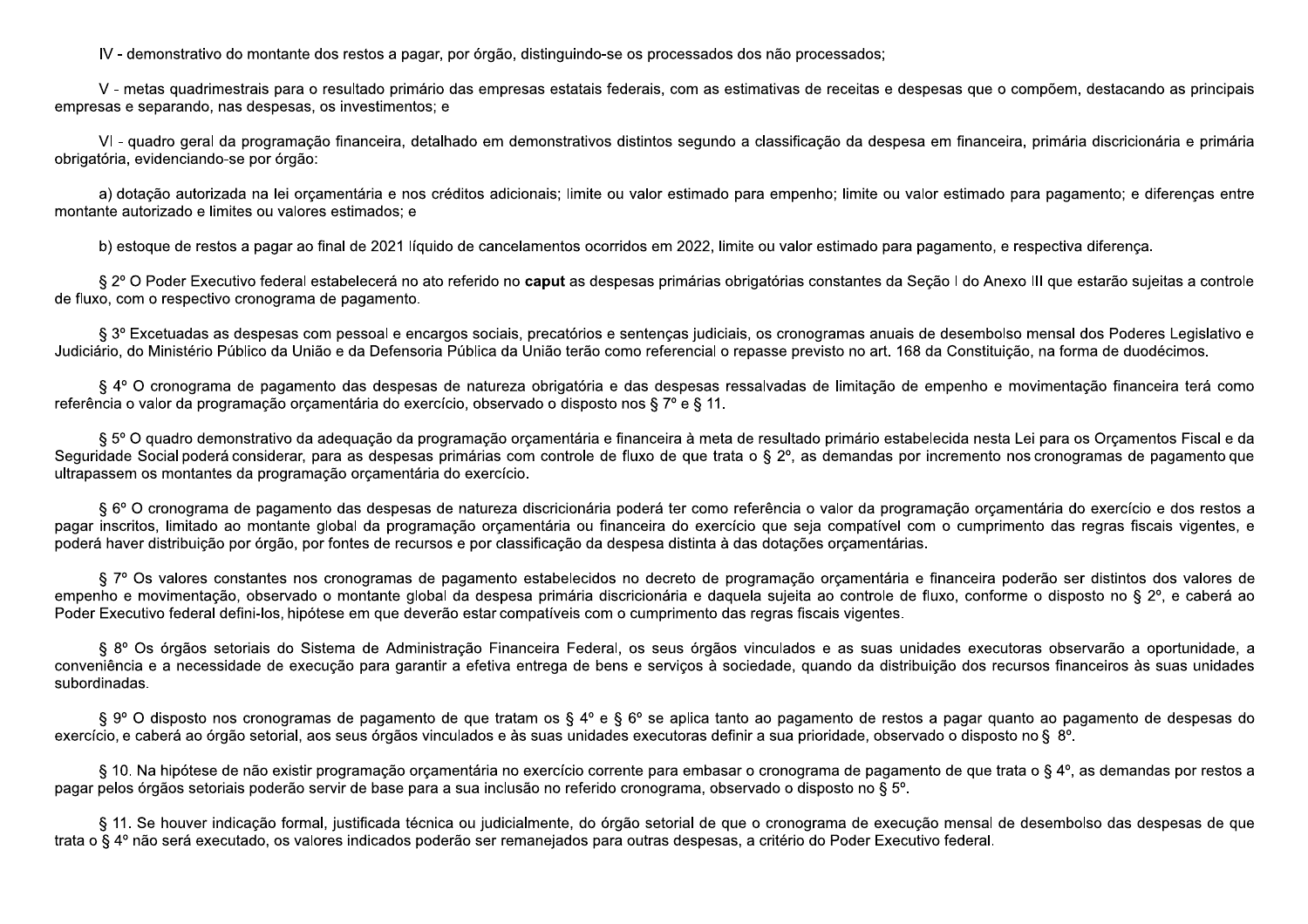§ 12. O Poder Executivo federal poderá constituir reserva financeira, no limite de (10%) dez por cento do total da limitação de movimentação financeira a que se refere o § 3<sup>o</sup> do art. 62, para fins de gestão de caixa e atendimento de eventuais contingências, hipótese em que os recursos deverão ser totalmente liberados até o encerramento do exercício.

§ 13. O disposto nos § 4º ao § 12 aplica-se exclusivamente ao Poder Executivo federal.

Art. 62. Se for necessário efetuar a limitação de empenho e movimentação financeira de que trata o art. 9º da Lei Complementar nº 101, de 2000 - Lei de Responsabilidade Fiscal, o Poder Executivo federal apurará o montante necessário e informará a cada órgão orcamentário dos Poderes Legislativo e Judiciário, do Ministério Público da União e à Defensoria Pública da União, até o vigésimo segundo dia após o encerramento do bimestre, observado o disposto no § 4°.

§ 1º O montante da limitação a ser promovida pelo Poder Executivo federal e pelos órgãos referidos no caput será estabelecido de forma proporcional à participação de cada um no conjunto das dotações orcamentárias iniciais classificadas como despesas primárias discricionárias, identificadas na Lei Orcamentária de 2022 na forma do disposto nas alíneas "b" e "c" do inciso II do § 4º do art. 7º, excluídas as atividades dos Poderes Legislativo e Judiciário, do Ministério Público da União e da Defensoria Pública da União constantes da Lei Orcamentária de 2022 e as despesas ressalvadas de limitação de empenho e movimentação financeira, na forma prevista no § 2º do art. 9º da Lei Complementar nº 101, de 2000 - Lei de Responsabilidade Fiscal.

§ 2º As alterações orcamentárias realizadas com fundamento na alínea "c" do inciso III do § 1º do art. 42 que forem publicadas até a data de divulgação do relatório de que trata o § 4º deste artigo e que decorram de erro material na classificação da Lei Orcamentária de 2022 serão consideradas no cálculo do montante de limitação previsto no § 1º deste artigo.

§ 3º Os Poderes Executivo, Legislativo e Judiciário, o Ministério Público da União e a Defensoria Pública da União, com base na informação a que se refere o caput, editarão ato, até o trigésimo dia subseguente ao encerramento do respectivo bimestre, que evidencie a limitação de empenho e movimentação financeira.

§ 4° O Poder Executivo federal divulgará em sítio eletrônico e encaminhará ao Congresso Nacional e aos órgãos referidos no caput, no prazo nele previsto, relatório que será apreciado pela Comissão Mista a que se refere o § 1º do art. 166 da Constituição, contendo:

I - a memória de cálculo das novas estimativas de receitas e despesas primárias e a demonstração da necessidade da limitação de empenho e movimentação financeira nos percentuais e montantes estabelecidos por órgão;

II - a revisão dos parâmetros estimados pela Secretaria de Política Econômica da Secretaria Especial de Fazenda do Ministério da Economia, que conterá, no mínimo, as estimativas anualizadas da variação real do Produto Interno Bruto - PIB, da massa salarial dos empregados com carteira assinada, do Índice Geral de Precos - Disponibilidade Interna - IGP-DI, do Índice Nacional de Precos ao Consumidor Amplo - IPCA e do Índice Nacional de Precos ao Consumidor - INPC, o preco médio do barril de petróleo, a média da taxa de câmbio do dólar dos Estados Unidos da América, a taxa referencial de juros do Sistema Especial de Liquidação e Custódia - Selic, o PIB nominal e o salário mínimo;

III - a justificativa das alterações de despesas primárias obrigatórias, explicitando as providências que serão adotadas quanto à alteração da dotação orçamentária, bem como os efeitos dos créditos extraordinários abertos;

IV - os cálculos relativos à frustração das receitas primárias, que terão por base os demonstrativos atualizados de que trata o inciso XII do Anexo II, e os demonstrativos equivalentes, no caso das demais receitas, justificando os desvios em relação à sazonalidade originalmente prevista;

V - a estimativa atualizada do resultado primário das empresas estatais, acompanhada da memória dos cálculos referentes às empresas que responderem pela variação;

VI - a justificativa dos desvios ocorridos em relação às projeções realizadas nos relatórios anteriores; e

VII - detalhamento das dotações relativas às despesas primárias obrigatórias com controle de fluxo financeiro, a identificação das respectivas ações e dos valores envolvidos.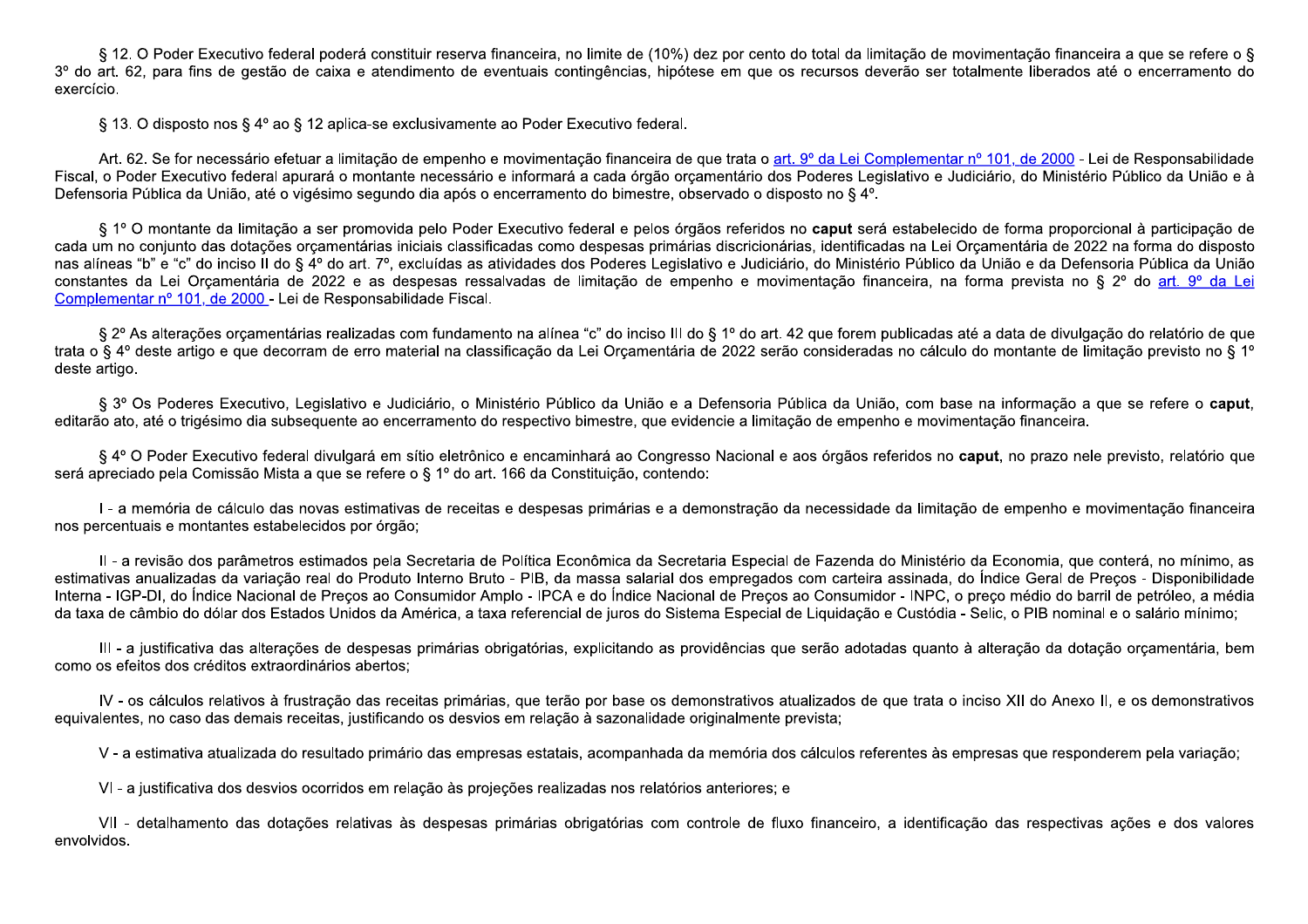§ 5º Aplica-se somente ao Poder Executivo federal a limitação de empenho e movimentação financeira cuja necessidade tenha sido identificada fora da avaliação bimestral, hipótese em que o respectivo ato deverá ser editado no prazo de até sete dias úteis, contado da data de encaminhamento do relatório a que se refere o § 4º ao Congresso Nacional.

§ 6° O restabelecimento dos limites de empenho e movimentação financeira poderá ser efetuado a qualquer tempo, devendo o relatório a que se refere o § 4° ser divulgado em sítio eletrônico e encaminhado ao Congresso Nacional e aos órgãos referidos no caput.

§ 7º O decreto de limitação de empenho e movimentação financeira, ou de restabelecimento desses limites, editado nas hipóteses previstas no caput e no § 1º do art. 9º da Lei Complementar nº 101, de 2000 - Lei de Responsabilidade Fiscal, e nos § 5º e § 6º deste artigo, conterá as informações relacionadas no § 1º do art. 61.

§ 8º O relatório a que se refere o § 4º será elaborado e divulgado em sítio eletrônico também nos bimestres em que não houver limitação ou restabelecimento dos limites de empenho e movimentação financeira.

§ 9° O Poder Executivo federal prestará as informações adicionais para apreciação do relatório de que trata o § 4° no prazo de cinco dias úteis, contado da data de recebimento do requerimento formulado pela Comissão Mista a que se refere o § 1º do art. 166 da Constituição.

§ 10. Os órgãos setoriais de planejamento e orcamento ou equivalentes manterão atualizado em seu sítio eletrônico demonstrativo bimestral com os montantes aprovados e os valores da limitação de empenho e movimentação financeira por unidade orçamentária.

§ 11. Para os órgãos que possuam mais de uma unidade orcamentária, os prazos para publicação dos atos de restabelecimento de limites de empenho e movimentação financeira, quando for o caso, serão de até:

I - trinta dias após o encerramento de cada bimestre, quando decorrer da avaliação bimestral de que trata o art. 9º da Lei Complementar nº 101, de 2000 - Lei de Responsabilidade Fiscal; ou

II - sete dias úteis após o encaminhamento do relatório previsto no § 6°, se não for resultante da referida avaliação bimestral.

§ 12. Observada a disponibilidade de limites de empenho e movimentação financeira, estabelecida na forma deste artigo, os órgãos e as unidades executoras, ao assumirem os compromissos financeiros, não poderão deixar de atender às despesas essenciais e inadiáveis, além da observância do disposto no art. 4°.

§ 13. Sem prejuízo da aplicação mínima em ações e servicos públicos de saúde e em manutenção e desenvolvimento do ensino, prevista no art. 110 do Ato das Disposições Constitucionais Transitórias, a limitação de empenho do Poder Executivo federal, a que se referem os § 2º e § 4º, e o restabelecimento desses limites, a que se refere o § 6º, considerarão as dotações discricionárias passíveis de limitação, nos termos do disposto no § 2º do art. 9º da Lei Complementar nº 101, de 2000 - Lei de Responsabilidade Fiscal, e sua distribuição entre os órgãos orçamentários observará a conveniência, a oportunidade e as necessidades de execução e o critério estabelecido no  $$12.$ 

§ 14. Os limites de empenho de cada órgão orcamentário serão distribuídos entre suas unidades e programações no prazo previsto no § 15 ou por remanejamento posterior, a qualquer tempo, e observarão os critérios estabelecidos no § 13.

§ 15. Os órgãos orcamentários no âmbito dos Poderes Executivo, Legislativo e Judiciário, do Ministério Público da União e da Defensoria Pública da União detalharão no Siop, com transmissão ao Siafi, até quinze dias após o prazo previsto no caput, as dotações indisponíveis para empenho por unidade e programação, exceto quanto à limitação incidente sobre emendas de execução obrigatória.

§ 16. Os limites de empenho das programações classificadas com identificador de resultado primário constante da alínea "c" do inciso II do § 4º do art. 7º poderão ser reduzidos na mesma proporção aplicável ao conjunto das despesas primárias discricionárias do Poder Executivo federal.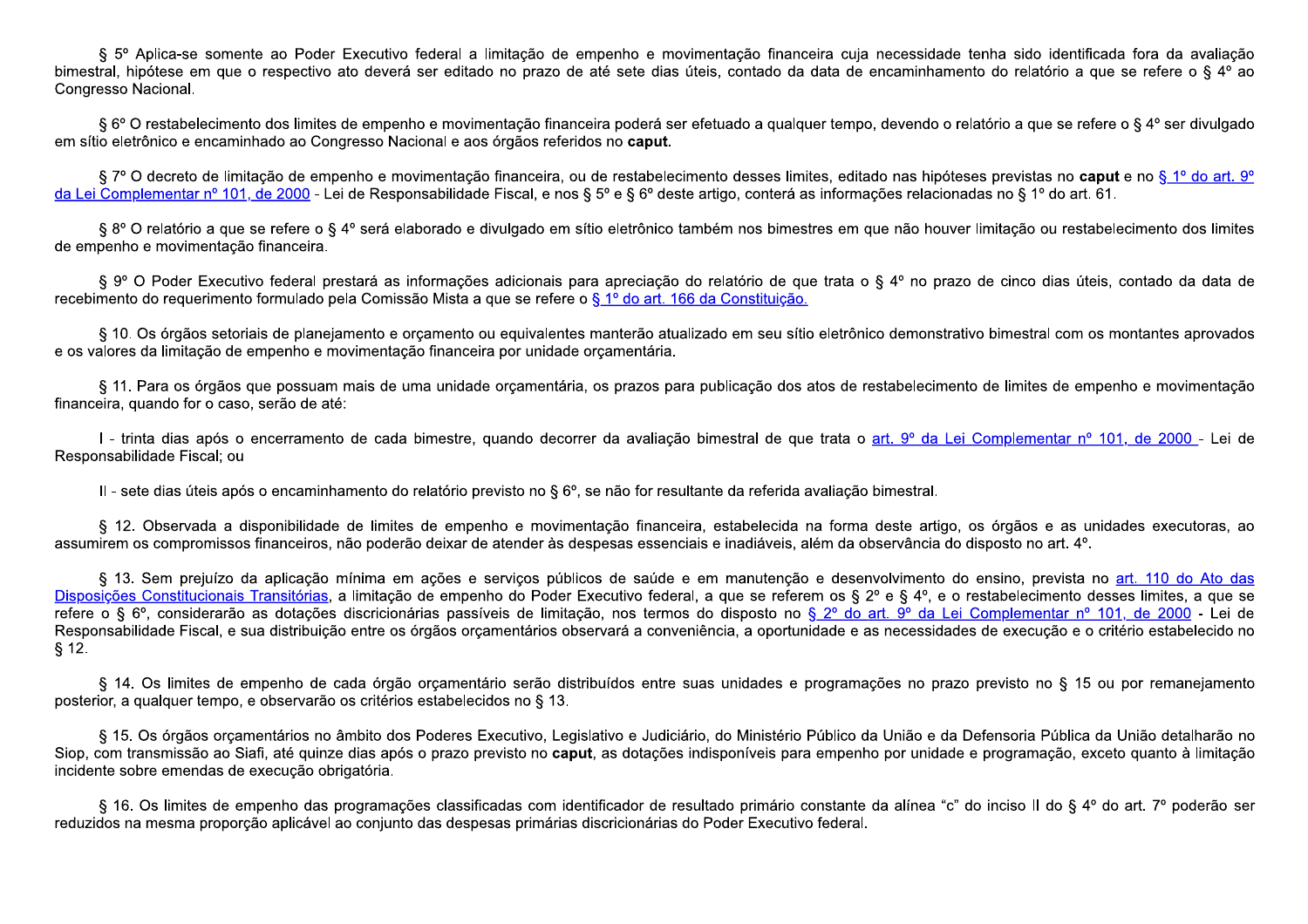§ 17. Os órgãos setoriais do Sistema de Administração Financeira Federal, os seus órgãos vinculados e as suas unidades executoras deverão dar publicidade, bimestralmente, até o décimo dia do mês subsequente ao fim do bimestre, às prioridades e aos pagamentos realizados das despesas primárias discricionárias

§ 18. Não serão objeto de limitação orçamentária e financeira as despesas relativas às fontes vinculadas ao Fundo Nacional de Desenvolvimento Científico e Tecnológico -FNDCT, na forma prevista no § 2º do art. 9º da Lei Complementar nº 101, de 2000 - Lei de Responsabilidade Fiscal, observado o disposto no § 2º do art. 11 da Lei nº 11.540, de 12 de novembro de 2007.

§ 19. Durante a execução provisória do Projeto de Lei Orçamentária de 2022, de que trata o art. 63:

I - não se aplica a limitação de empenho e movimentação financeira a que se refere este artigo, hipótese em que deverá ser observado, até a publicação da Lei Orcamentária de 2022, o disposto no art. 63; e

II - são facultadas ao Poder Executivo federal a elaboração e a divulgação do relatório de avaliação de receitas e despesas a que se refere o § 4º.

§ 20. O disposto nos § 4º ao § 13 do art. 61 também se aplica no contexto de limitação orçamentária e financeira de que trata este artigo.

§ 21. (VETADO).

## Seção IX

## Da execução provisória do projeto de Lei Orçamentária

Art. 63. Na hipótese de a Lei Orcamentária de 2022 não ser publicada até 31 de dezembro de 2021, a programação constante do Projeto de Lei Orcamentária de 2022 poderá ser executada para o atendimento de:

I - despesas com obrigações constitucionais ou legais da União relacionadas nas Seções I e II do Anexo III;

II - ações de prevenção a desastres classificadas na subfunção "Defesa Civil", ações relativas a operações de garantia da lei e da ordem e ações emergenciais de recuperação de ativos de infraestrutura na subfunção "Transporte Rodoviário" para garantia da segurança e trafegabilidade dos usuários nos eixos rodoviários;

III - concessão de financiamento ao estudante e integralização de cotas nos fundos garantidores no âmbito do Fundo de Financiamento Estudantil - Fies;

IV - dotações destinadas à aplicação mínima em ações e servicos públicos de saúde classificadas com o identificador de uso 6 (IU 6);

V - realização de eleições e continuidade da implementação do sistema de automação de identificação biométrica de eleitores pela Justiça Eleitoral;

VI - despesas custeadas com receitas próprias, de convênios e de doações;

VII - formação de estoques públicos vinculados ao programa de garantia de preços mínimos; e

VIII - outras despesas correntes de caráter inadiável não autorizadas nos demais incisos, até o limite de um doze avos do valor previsto para cada órgão no Projeto de Lei Orcamentária de 2022, multiplicado pelo número de meses total ou parcialmente decorridos até a data de publicação da respectiva Lei.

§ 1º Será considerada antecipação de crédito à conta da Lei Orçamentária de 2022 a utilização dos recursos autorizada por este artigo.

§ 2º Os saldos negativos eventualmente apurados entre o Projeto de Lei Orcamentária de 2022 encaminhado ao Congresso Nacional e a respectiva Lei serão ajustados. considerada a execução prevista neste artigo, por ato do Poder Executivo federal, após a publicação da Lei Orçamentária de 2022, por intermédio da abertura de créditos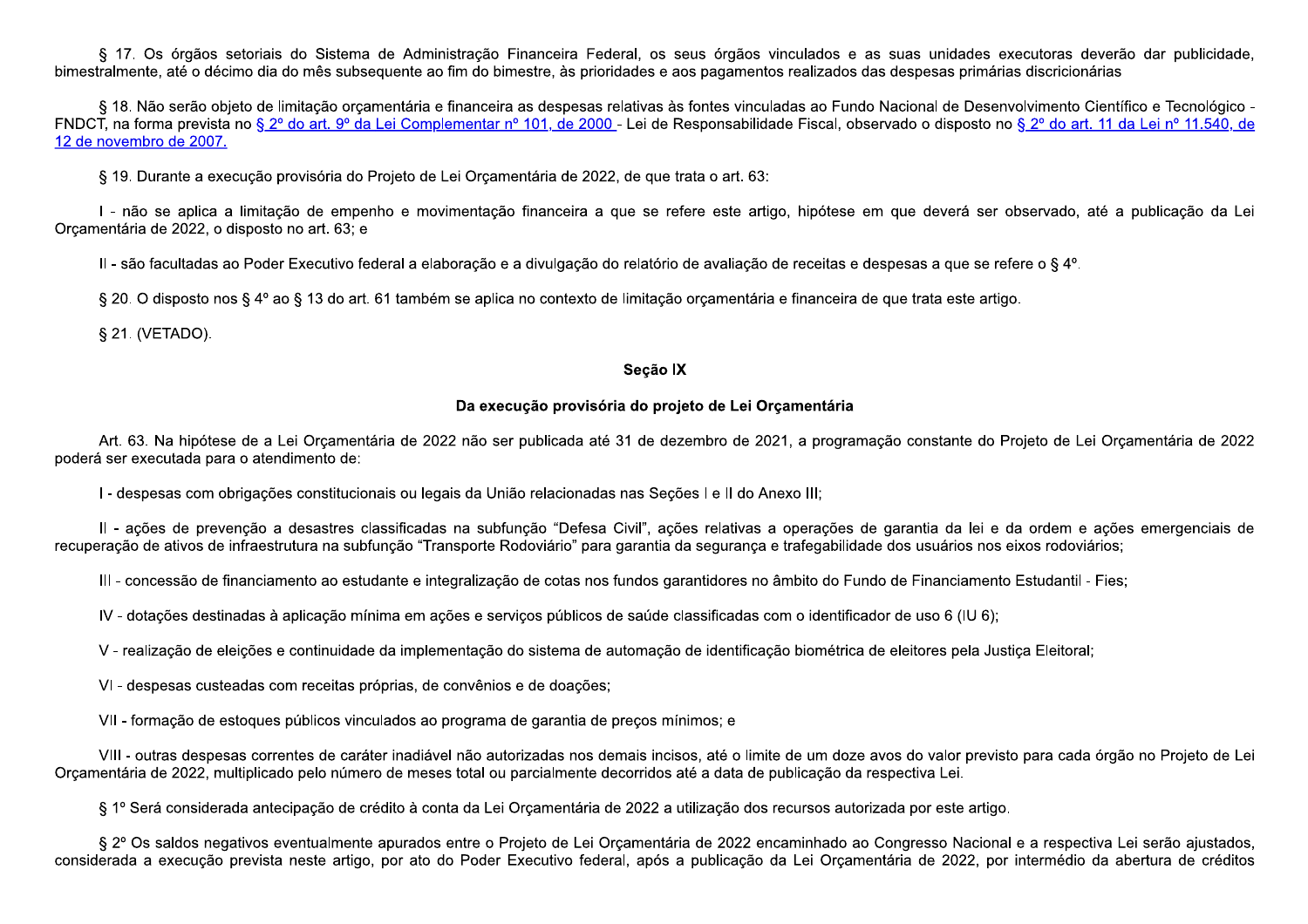suplementares ou especiais, por meio do cancelamento de dotações constantes da Lei Orçamentária de 2022, até o limite de vinte por cento do valor do subtítulo.

§ 3º Ficam autorizadas, no que couber, as alterações orçamentárias previstas no art. 42 e as alterações de GND dos recursos liberados na forma prevista neste artigo.

§ 4° O disposto no inciso I do caput aplica-se:

I - às alterações realizadas na forma estabelecida no art. 171; e

II - às obrigações constitucionais e legais que tenham sido criadas ou modificadas após o envio ao Congresso Nacional do Proieto de Lei de Diretrizes Orcamentárias para 2022 ou durante a execução provisória do Projeto de Lei Orcamentária de 2022, hipótese em que o Poder Executivo federal deverá proceder com a alteração de que trata o art. 171 antes da data de publicação da Lei Orcamentária de 2022.

§ 5° A autorização de que trata o inciso I do caput não abrange as despesas a que se refere o inciso IV do caput do art. 109.

§ 6° O disposto no caput aplica-se às propostas de modificação do Projeto de Lei Orcamentária de 2022 encaminhadas ao Congresso Nacional de acordo com o disposto no § 5º do art. 166 da Constituição.

§ 7º A programação de que trata o art. 22 poderá ser executada na forma prevista no caput por meio da substituição das operações de crédito por outras fontes de recursos, de acordo com o disposto no § 3º do referido artigo.

§ 8° O Poder Executivo federal poderá estabelecer cronograma de pagamento para as despesas antecipadas nos termos do disposto neste artigo e para os restos a pagar de exercícios anteriores, de forma a não comprometer o cumprimento da meta de resultado primário de que trata o art. 2º desta Lei e dos limites estabelecidos no art. 107 do Ato das Disposições Constitucionais Transitórias, inclusive para as programações de emendas impositivas individuais (RP6) e de bancada estadual (RP7).

§ 9º Será considerada antecipação de cronograma de pagamento a utilização dos recursos autorizada por este artigo, até que seja publicado o cronograma de execução mensal de desembolso de que trata o art. 8º da Lei Complementar nº 101, de 2000 - Lei de Responsabilidade Fiscal.

### Seção X

### Do regime de execução obrigatória das programações orçamentárias

### Subseção I

## Disposições gerais

Art. 64. A administração pública federal tem o dever de executar as programações orcamentárias, por intermédio dos meios e das medidas necessários, com o propósito de garantir a efetiva entrega de bens e serviços à sociedade.

 $\S 1^{\circ}$  O disposto no caput:

I - subordina-se ao cumprimento de dispositivos constitucionais e legais que estabeleçam metas fiscais ou limites de despesas e não impede o cancelamento necessário à abertura de créditos adicionais:

II - não se aplica nas hipóteses de impedimentos de ordem técnica devidamente justificados; e

III - aplica-se exclusivamente às despesas primárias discricionárias, no âmbito dos Orcamentos Fiscal e da Seguridade Social.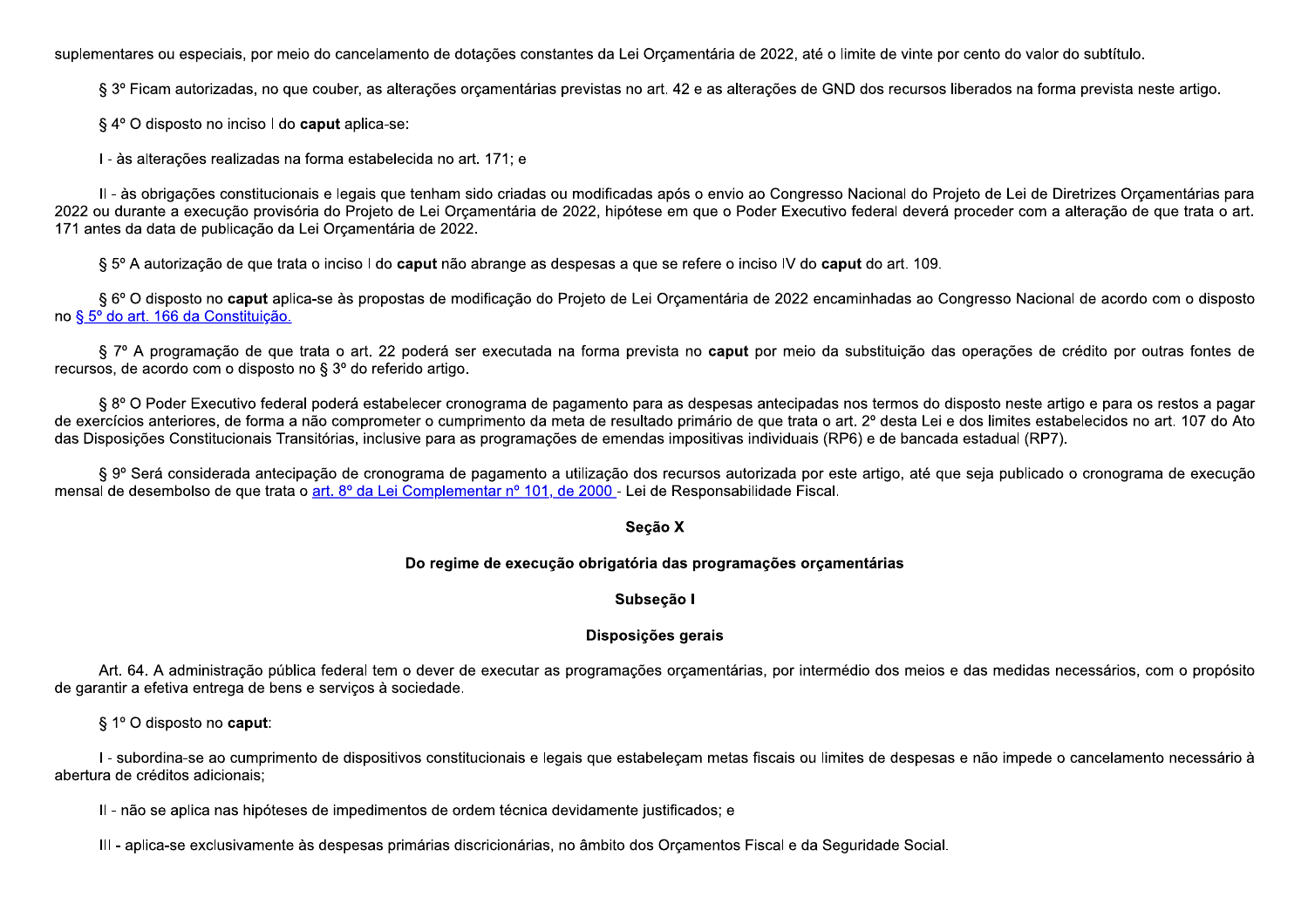§ 2º Para fins do disposto no caput, entende-se como programação orçamentária o detalhamento da despesa por função, subfunção, unidade orçamentária, programa, ação e subtítulo.

§ 3° O dever de execução a que se referem o caput deste artigo e o § 10 do art. 165 da Constituição corresponde à obrigação do gestor de adotar as medidas necessárias para executar as dotações orçamentárias disponíveis, nos termos do disposto no § 2º, referentes a despesas primárias discricionárias, inclusive aquelas resultantes de alterações orçamentárias, e compreende:

I - a realização do empenho até o término do exercício financeiro, exceto na hipótese prevista no § 2º do art. 167 da Constituição, em que deverá ser realizado até o término do exercício financeiro subsequente, observados os princípios da legalidade, da eficiência, da eficácia, da efetividade e da economicidade; e

II - a liguidação e o pagamento, admitida a inscrição em restos a pagar regulamentada em ato do Poder Executivo federal.

Art. 65. Para fins do disposto no inciso II do § 11 do art. 165 e no § 13 do art. 166 da Constituição, entende-se como impedimento de ordem técnica a situação ou o evento de ordem fática ou legal que obste ou suspenda a execução da programação orçamentária.

§ 1º O dever de execução das programações estabelecido no § 10 do art. 165 e no § 11 do art. 166 da Constituição não impõe a execução de despesa no caso de impedimento de ordem técnica.

§ 2º São consideradas hipóteses de impedimentos de ordem técnica, sem prejuízo de outras posteriormente identificadas em ato do Poder Executivo federal:

I - a ausência de projeto de engenharia aprovado pelo órgão setorial responsável pela programação, nos casos em que for necessário;

II - a ausência de licenca ambiental prévia, nos casos em que for necessária;

III - a não comprovação, por parte dos Estados, do Distrito Federal ou dos Municípios, quando a cargo do empreendimento após a sua conclusão, da capacidade de aportar recursos para sua operação e sua manutenção;

IV - a não comprovação de que os recursos orcamentários e financeiros sejam suficientes para conclusão do projeto ou de etapa útil, com funcionalidade que permita o imediato usufruto dos benefícios pela sociedade;

V - a incompatibilidade com a política pública aprovada no âmbito do órgão setorial responsável pela programação;

VI-a incompatibilidade do objeto da despesa com os atributos da ação orcamentária e do respectivo subtítulo; e

VII - os impedimentos cujo prazo para superação inviabilize o empenho no exercício financeiro.

## $\frac{6}{3}$  3<sup>o</sup> (VETADO).

§ 3º Nos casos previstos nos incisos I e II do § 2º deste artigo, será realizado o empenho das programações classificadas com RP 6, RP 7, RP 8 e RP 9, podendo a licença ambiental e o projeto de engenharia ser providenciados no prazo para resolução da cláusula suspensiva. (Promulgação partes vetadas)

Art. 66. As justificativas para a inexecução das programações orçamentárias primárias discricionárias serão elaboradas pelos gestores responsáveis pela execução das respectivas programações, nos órgãos setoriais e nas unidades orcamentárias, e comporão os relatórios de prestação de contas anual dos Poderes Executivo, Legislativo e Judiciário, do Ministério Público da União e da Defensoria Pública da União.

Parágrafo único. Faculta-se a apresentação da justificativa referida no caput para as programações cuja execução tenha sido igual ou superior a noventa e nove por cento da respectiva dotação.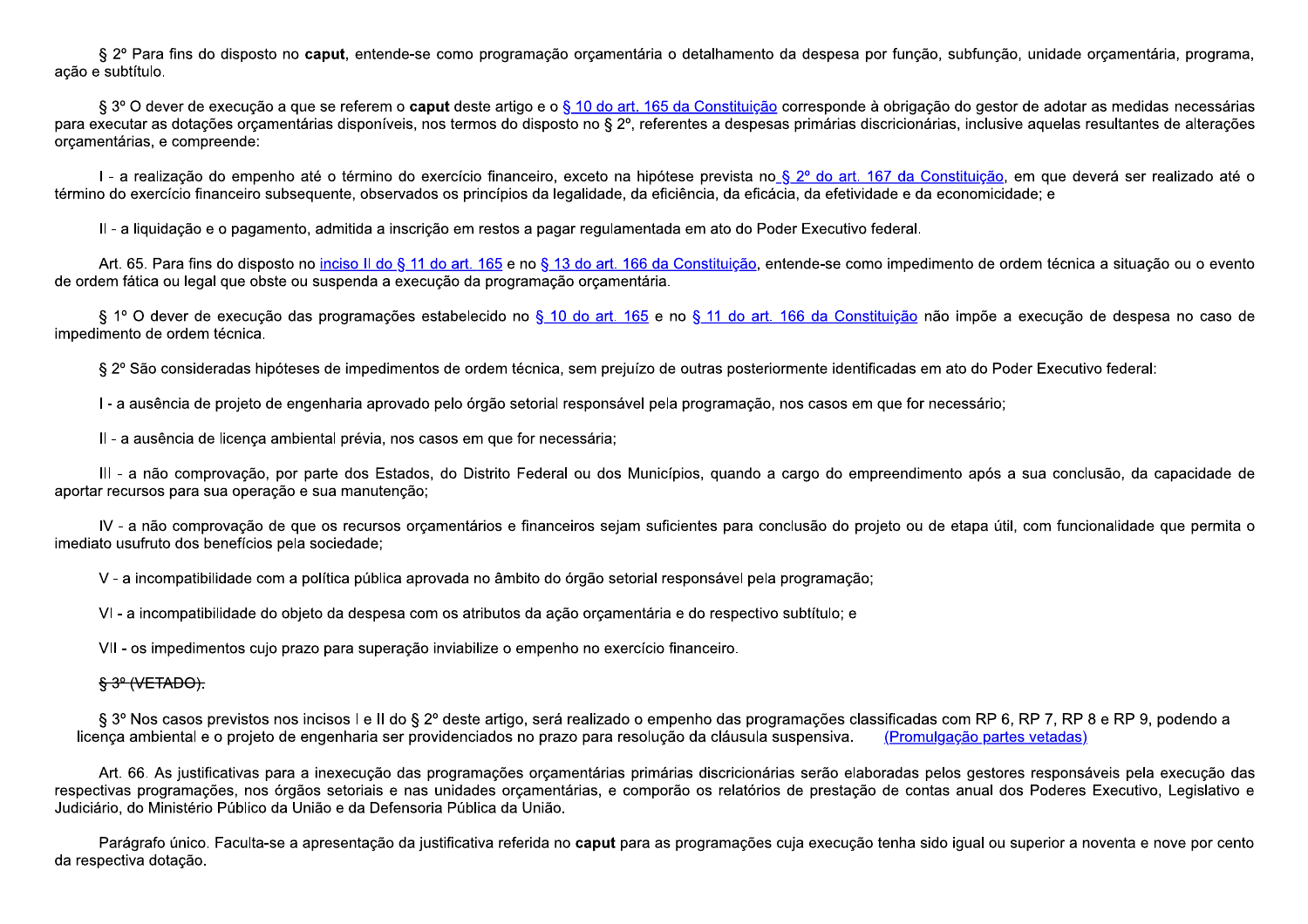### Subseção II

## Das programações incluídas ou acrescidas por emendas

Art. 67. Para fins do disposto nesta Lei e na Lei Orcamentária de 2022, entendem-se como programações incluídas ou acrescidas por meio de emendas aquelas referentes às despesas primárias discricionárias classificadas com identificador de resultado primário constante da alínea "c" do inciso II do § 4º do art. 7º.

Art. 68. É obrigatória a execução orcamentária e financeira, de forma equitativa e observados os limites constitucionais, das programações decorrentes de emendas individuais (RP 6) e de bancada estadual (RP 7).

§ 1º Considera-se equitativa a execução das programações que observe critérios objetivos e imparciais, independentemente de sua autoria.

§ 2º A obrigatoriedade de execução orcamentária e financeira de que trata o caput compreende, cumulativamente, o empenho e o pagamento, observado o disposto no § 18 do art. 166 da Constituição.

§ 3º Se for verificado que a reestimativa da receita e da despesa poderá resultar no não cumprimento da meta de resultado primário estabelecida nesta Lei, os montantes de execução obrigatória das programações de que tratam as Subseções III e IV seguintes poderão ser reduzidos até a mesma proporção da limitação incidente sobre o conjunto das despesas primárias discricionárias.

§ 4º As programações orcamentárias previstas nos § 11 e § 12 do art. 166 da Constituição não serão de execução obrigatória nos casos dos impedimentos de ordem técnica, hipótese em que se aplicará o disposto nos art. 65 e art. 66.

Art. 69. As emendas individuais e coletivas somente poderão alocar recursos para programação de natureza discricionária.

Art. 70. O identificador da programação incluída ou acrescida mediante emendas, que constará dos sistemas de acompanhamento da execução financeira e orçamentária, tem por finalidade a identificação do proponente da inclusão ou do acréscimo da programação.

## Art. 71. (VETADO).

Art. 71. A execução das programações das emendas deverá observar as indicações de beneficiários e a ordem de prioridades feitas pelos respectivos autores. (Promulgação partes vetadas)

Art. 72. Observado o disposto nesta Seção, os procedimentos e os prazos referentes às programações decorrentes de emendas serão definidos por ato próprio do Poder Executivo federal, no prazo de 45 (quarenta e cinco) dias, contado da data de publicação da Lei Orcamentária de 2022.

## Subseção III

## Das programações incluídas ou acrescidas por emendas individuais nos termos do disposto nos § 9° e § 11 do art. 166 da Constituição

Art. 73. Em atendimento ao disposto no § 14 do art. 166 da Constituição, para viabilizar a execução das programações incluídas por emendas individuais de execução obrigatória, serão observados os seguintes procedimentos e prazos:

I - até cinco dias para abertura do Siop, contados da data de publicação da Lei Orçamentária de 2022;

Il - até quinze dias para que os autores de emendas individuais indiquem beneficiários e ordem de prioridade, contados do término do prazo previsto no inciso I ou da data de início da sessão legislativa de 2022, prevalecendo a data que ocorrer por último;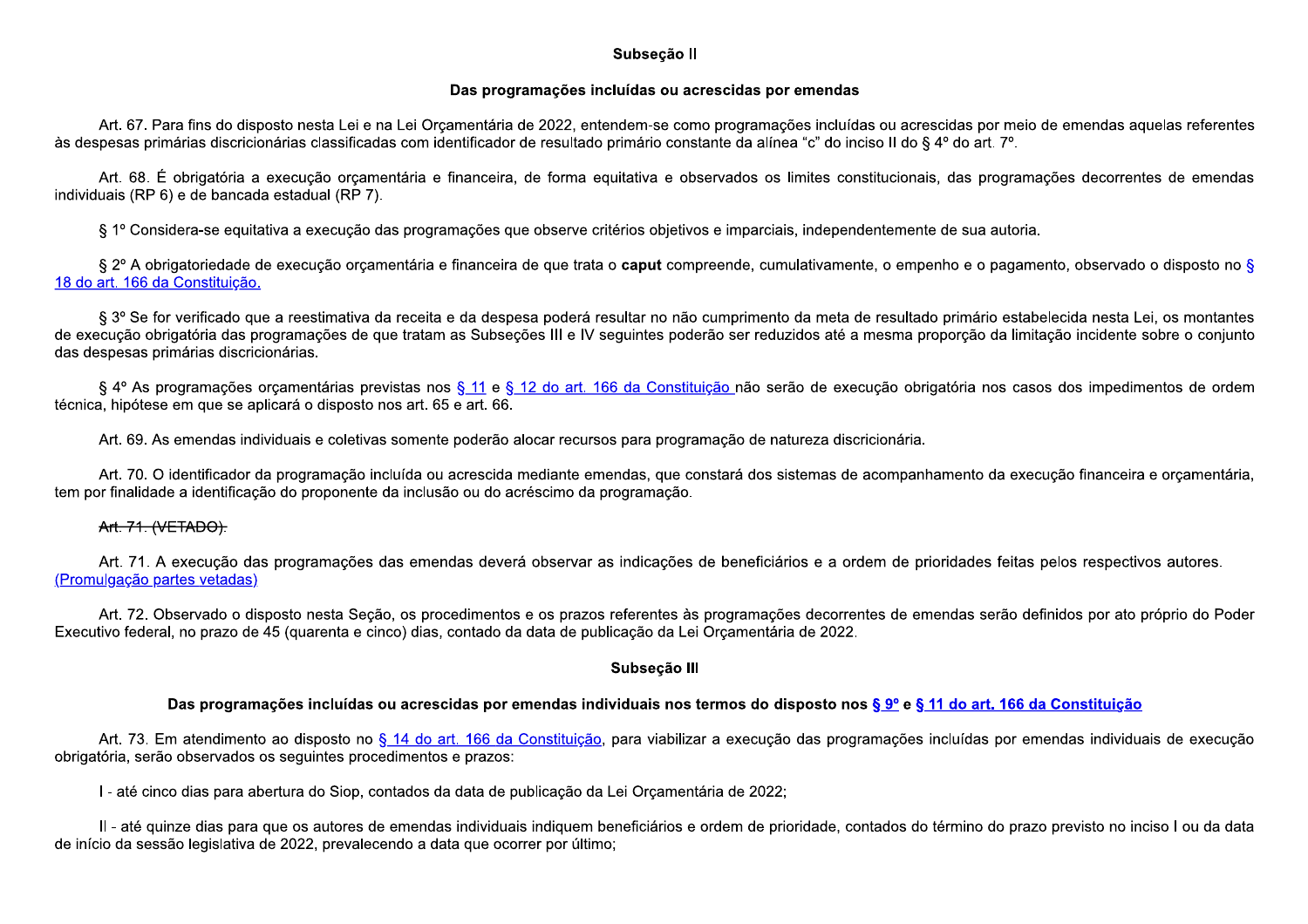III - até cento e dez dias para divulgação dos programas e das ações pelos concedentes, cadastramento e envio das propostas pelos proponentes, análise e ajustes das propostas e registro e divulgação de impedimento de ordem técnica no Siop, e publicidade das propostas em sítio eletrônico, contados do término do prazo previsto no inciso II:

IV - até dez dias para que os autores das emendas individuais solicitem no Siop o remanejamento para outras emendas de sua autoria, no caso de impedimento parcial ou total, ou para uma única programação constante da Lei Orcamentária de 2022, no caso de impedimento total, contados do término do prazo previsto no inciso III;

V - até trinta dias para que o Poder Executivo federal edite ato para promover os remanejamentos solicitados, contados do término do prazo previsto no inciso IV; e

VI - até dez dias para que as programações remanejadas sejam registradas no Siop, contados do término do prazo previsto no inciso V.

§ 1º Do prazo previsto no inciso III do caput deverão ser destinados, no mínimo, dez dias para o envio das propostas pelos beneficiários indicados pelos autores das emendas individuais.

§ 2º Caso haja necessidade de limitação de empenho e pagamento, em observância ao disposto no § 18 do art. 166 da Constituição, os valores incidirão na ordem de prioridade definida no Siop pelos autores das emendas.

§ 3º Não constitui impedimento de ordem técnica a classificação indevida de modalidade de aplicação ou de GND.

§ 4º Na abertura de créditos adicionais, não poderá haver redução do montante de recursos orcamentários destinados na Lei Orcamentária de 2022 e nos créditos adicionais, por autor, relativos a ações e serviços públicos de saúde.

§ 5º Inexistindo impedimento de ordem técnica ou tão logo o óbice seja superado, deverão os órgãos e unidades adotar os meios e medidas necessários à execução das programações, observados os limites da programação orcamentária e financeira vigente.

 $§ 6°$  (VETADO).

 $\S 7^{\circ}$  (VETADO).

Art. 74. O beneficiário das emendas individuais impositivas previstas no art. 166-A da Constituição deverá indicar, na Plataforma +Brasil, a agência bancária da instituição financeira oficial em que será aberta conta corrente específica para o depósito e a movimentação do conjunto dos recursos oriundos de transferências especiais de que trata o inciso I do caput do referido artigo.

### Subseção IV

### Das programações incluídas ou acrescidas por emendas de bancada estadual nos termos do disposto no § 12 do art. 166 da Constituição

Art. 75. A garantia de execução referente a programações incluídas ou acrescidas por emendas de bancada estadual aprovadas na Lei Orcamentária de 2022 com RP 7 observará o disposto na Emenda à Constituição nº 100, de 2019, e compreenderá, cumulativamente, o empenho e o pagamento, sem prejuízo da aplicação do disposto do § 3º do art. 68.

§ 1º As programações de que trata o caput:

I - serão destinadas, prioritariamente, a projetos em andamento, sem prejuízo do disposto no inciso II; e

II - quando dispuserem sobre o início de investimento com duração superior a um exercício financeiro ou cuja execução já tenha sido iniciada, deverão ser objeto de emenda pela mesma bancada estadual, a cada exercício, até a conclusão do investimento.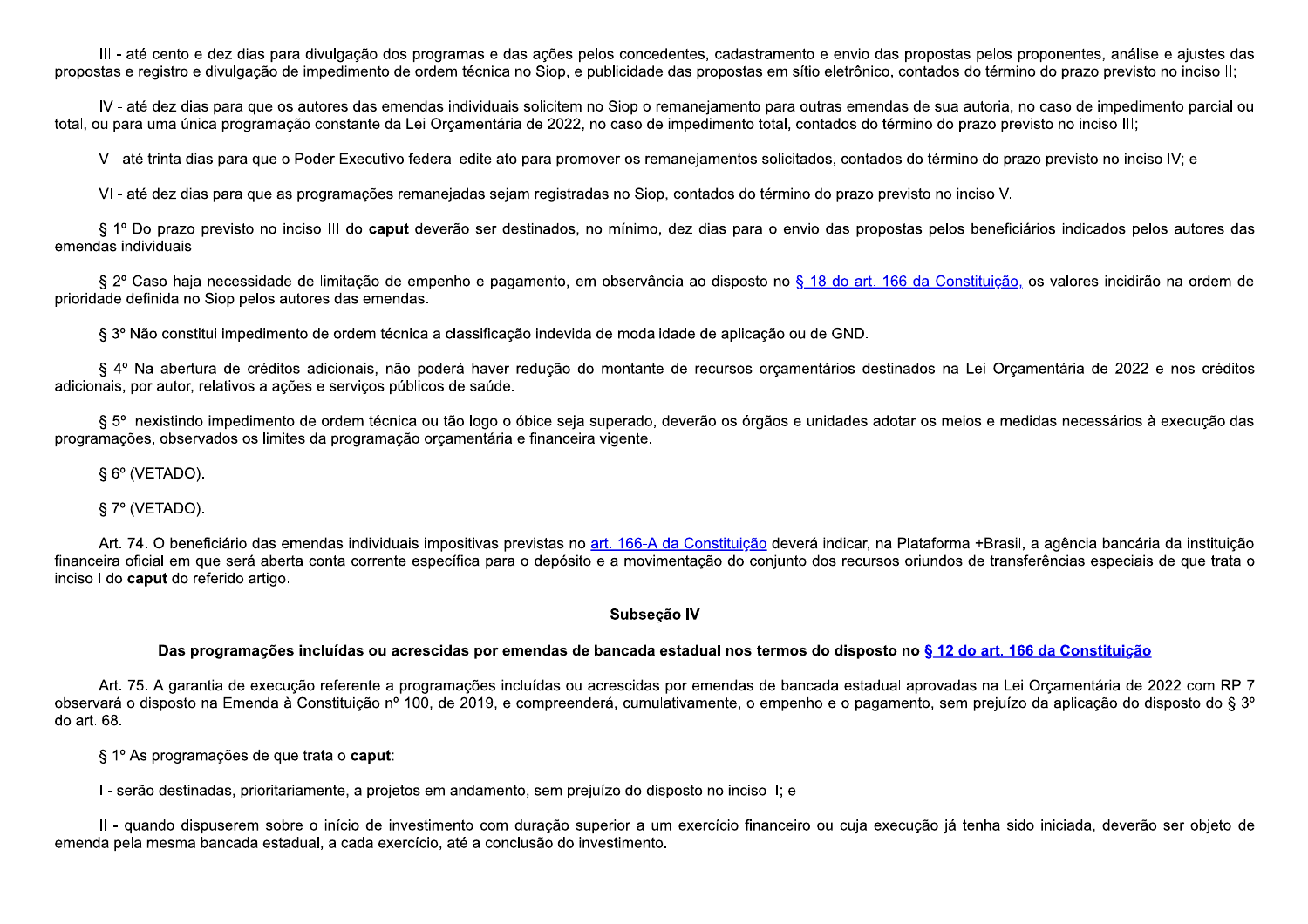§ 2º Os procedimentos e os prazos de avaliação e divulgação de impedimentos das emendas de bancada estadual serão definidos por ato do Poder Executivo federal, observado o limite de 45 (quarenta e cinco) dias, contados da data de publicação da Lei Orcamentária de 2022,

 $\S 3^{\circ}$  (VETADO).

# **CAPÍTULO V**

# DAS TRANSFERÊNCIAS

# Seção I

# Das transferências para o setor privado

# Subseção I

# Das subvenções sociais

Art. 76. A transferência de recursos a título de subvenções sociais, nos termos do disposto no art. 16 da Lei nº 4.320, de 1964, atenderá as entidades privadas sem fins lucrativos que exercam atividades de natureza continuada nas áreas de assistência social, saúde ou educação, observado o disposto na legislação em vigor, e desde que tais entidades:

I - sejam constituídas sob a forma de fundações incumbidas regimental e estatutariamente para atuarem na produção de fármacos, medicamentos, produtos de terapia celular, produtos de engenharia tecidual, produtos de terapia gênica, produtos médicos definidos em legislação específica e insumos estratégicos na área de saúde; ou

Il - prestem atendimento direto ao público e tenham certificação de entidade beneficente de assistência social, nos termos do disposto na Lei nº 12.101, de 27 de novembro de 2009.

Parágrafo único. A certificação de que trata o inciso II do **caput** poderá ser:

I - substituída pelo pedido de renovação da certificação devidamente protocolizado e ainda pendente de análise junto ao órgão competente, nos termos do disposto na legislação vigente; e

II - dispensada, para execução de ações, programas ou serviços em parceria com a administração pública federal, nas seguintes áreas:

a) atenção à saúde dos povos indígenas;

b) atenção às pessoas com transtornos decorrentes do uso, abuso ou da dependência de substâncias psicoativas;

c) combate à pobreza extrema;

d) atendimento às pessoas idosas ou com deficiência; e

e) prevenção de doenças, promoção da saúde e atenção às pessoas com síndrome da imunodeficiência adquirida, hepatites virais, tuberculose, hanseníase, malária, câncer e dengue.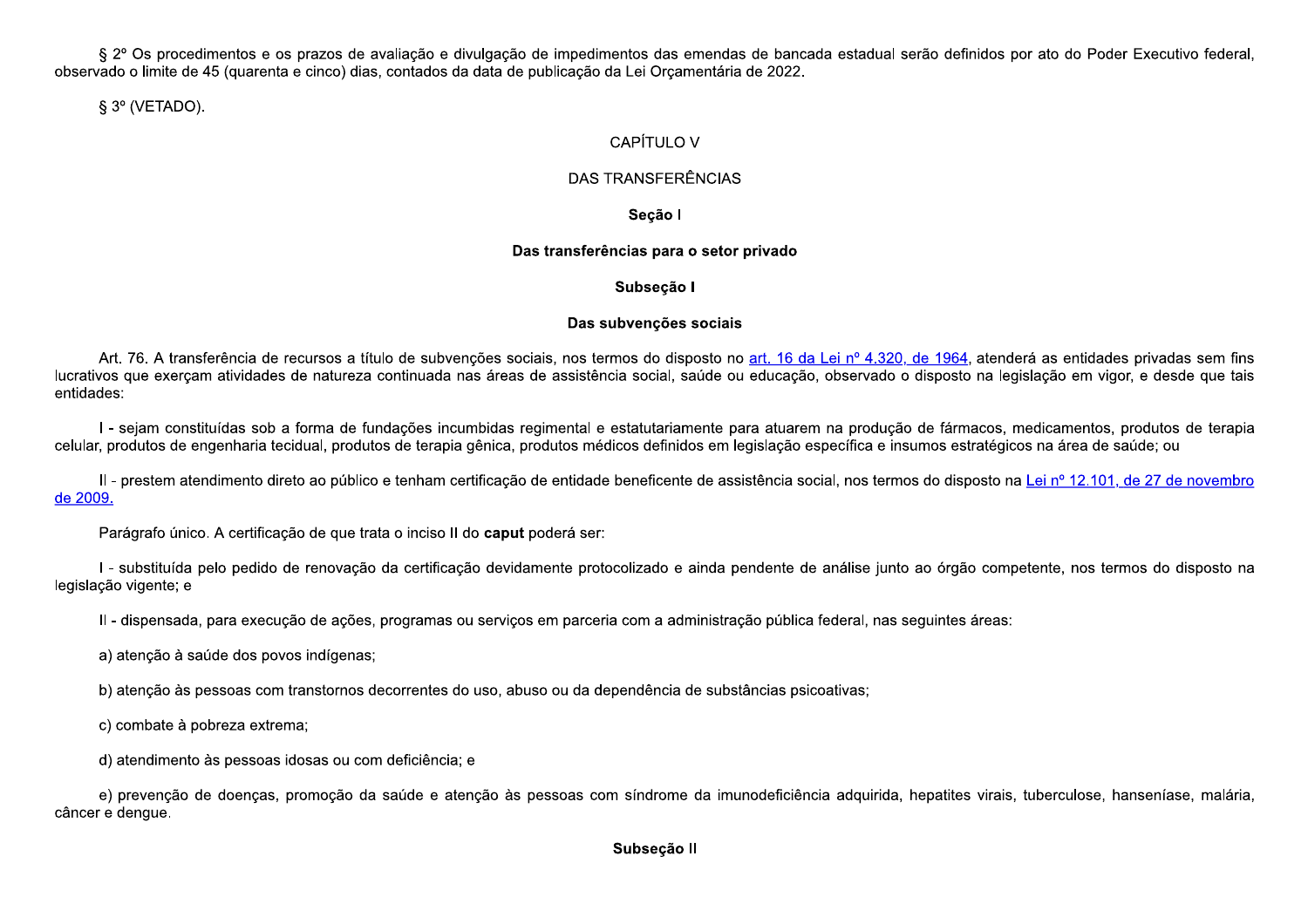## Das contribuições correntes e de capital

Art. 77. A transferência de recursos a título de contribuição corrente somente será destinada a entidades sem fins lucrativos que não atuem nas áreas de que trata o caput do art. 76, observado o disposto na legislação em vigor.

Parágrafo único. A transferência de recursos a título de contribuição corrente, não autorizada em lei específica, dependerá de publicação, para cada entidade beneficiada, de ato de autorização da unidade orcamentária transferidora, o qual conterá o critério de seleção, objeto, prazo do instrumento e a justificativa para a escolha da entidade.

Art. 78. A alocação de recursos para entidades privadas sem fins lucrativos, a título de contribuições de capital, fica condicionada à autorização em lei especial anterior, conforme o § 6° do art. 12 da Lei nº 4.320, de 1964.

## Subseção III

## Dos auxílios

Art. 79. A transferência de recursos a título de auxílios, previstos no § 6º do art. 12 da Lei nº 4.320, de 1964, somente poderá ser realizada para entidades privadas sem fins lucrativos e desde que sejam:

I - de atendimento direto e gratuito ao público na área de educação, atendam ao disposto no inciso II do caput do art. 76 e sejam voltadas para a:

a) educação especial; ou

b) educação básica;

Il - registradas no Cadastro Nacional de Entidades Ambientalistas - CNEA do Ministério do Meio Ambiente e qualificadas para desenvolver atividades de conservação, preservação ambiental, incluídas aquelas relacionadas à aquisição e instalação de sistemas de geração de energia elétrica solar fotovoltaica, desde que formalizado instrumento jurídico adeguado que garanta a destinação de recursos oriundos de programas governamentais a cargo do citado Ministério, bem como àguelas cadastradas junto a esse Ministério para recebimento de recursos de programas ambientais doados por organismos internacionais ou agências governamentais estrangeiras;

III - de atendimento direto e gratuito ao público na área de saúde e:

a) obedecam ao estabelecido no inciso II do caput do art. 76; ou

b) sejam signatárias de contrato de gestão celebrado com a administração pública federal, não qualificadas como organizações sociais, nos termos do disposto na Lei nº 9.637, de 1998:

IV - qualificadas ou registradas, e credenciadas como instituições de apoio ao desenvolvimento da pesquisa científica e tecnológica e tenham contrato de gestão firmado com órgãos públicos, observado o disposto no § 8º do art. 80;

V - qualificadas para o desenvolvimento de atividades esportivas que contribuam para a capacitação de atletas de alto rendimento nas modalidades olímpicas e paraolímpicas, desde que seja formalizado instrumento jurídico que garanta a disponibilização do espaço esportivo implantado para o desenvolvimento de programas governamentais e seja demonstrada, pelo órgão concedente, a necessidade de tal destinação e sua imprescindibilidade, oportunidade e importância para o setor público;

VI - de atendimento direto e gratuito ao público na área de assistência social, desde que cumpram o disposto no inciso II do caput do art. 76 e as suas ações se destinem a:

a) idosos, crianças e adolescentes em situação de vulnerabilidade social, risco pessoal e social;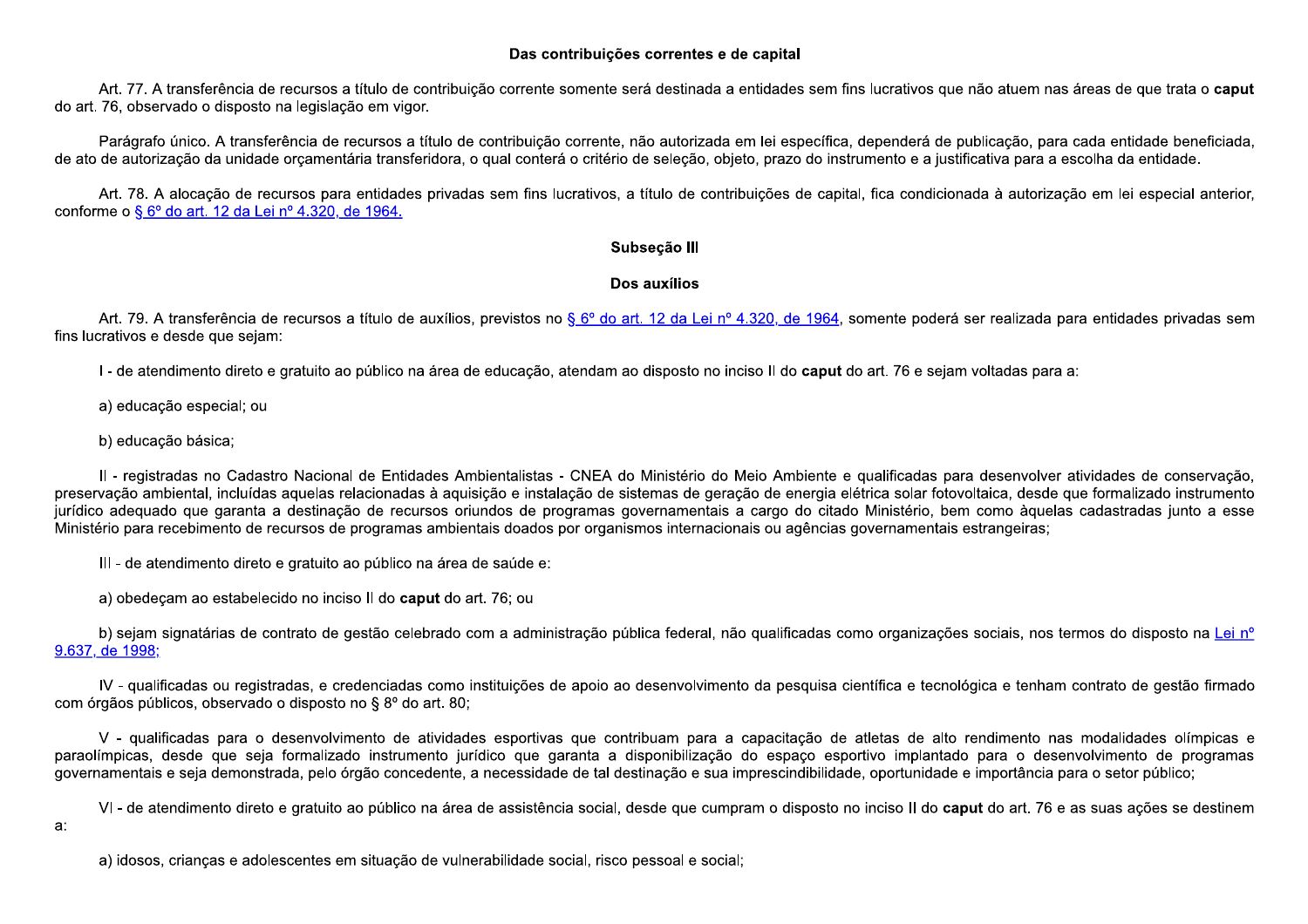b) habilitação, reabilitação e integração de pessoa com deficiência ou doença crônica; ou

c) acolhimento a vítimas de crimes violentos e a seus familiares;

VII - destinadas às atividades de coleta e processamento de material reciclável, e constituídas sob a forma de associações ou cooperativas integradas por pessoas em situação de risco social, na forma prevista em regulamento do Poder Executivo federal, cabendo ao órgão concedente aprovar as condições para aplicação dos recursos;

VIII - voltadas ao atendimento de pessoas em situação de vulnerabilidade social, risco pessoal e social, violação de direitos ou diretamente alcançadas por programas e ações de combate à pobreza e geração de trabalho e renda, nos casos em que ficar demonstrado o interesse público;

IX - colaboradoras na execução dos programas de proteção a pessoas ameaçadas, com base na Lei nº 9.807, de 13 de julho de 1999;

X - direcionadas às atividades de extrativismo, manejo de florestas de baixo impacto, sistemas agroecológicos, pesca, aquicultura e agricultura de pequeno porte realizadas por povos indígenas, povos e comunidades tradicionais e agricultores familiares, constituídas sob a forma de associações e cooperativas integradas por pessoas em situação de risco social, na forma prevista em regulamento do Poder Executivo federal, hipótese em que caberá ao órgão concedente aprovar as condições para aplicação dos recursos:

XI - canalizadas para atividades humanitárias desenvolvidas por entidade reconhecida por ato do governo federal como de natureza auxiliar do Poder Público; ou

XII - voltadas a realização de estudos, pesquisas e atividades que possam subsidiar as políticas públicas de emprego, renda e qualificação profissional.

## Subseção IV

## Disposições gerais

Art. 80. Sem prejuízo das disposições contidas nos art. 76 ao art. 79, a transferência de recursos prevista na Lei nº 4.320, de 1964, à entidade privada sem fins lucrativos, nos termos do disposto no § 3º do art. 12 da Lei nº 9.532, de 10 de dezembro de 1997, dependerá da justificação pelo órgão concedente de que a entidade complementa de forma adequada os servicos prestados diretamente pelo setor público e ainda de:

I - aplicação de recursos de capital exclusivamente para:

a) aquisição e instalação de equipamentos e obras de adequação física necessárias à instalação dos referidos equipamentos;

b) aquisição de material permanente; e

c) (VETADO);

II - identificação do beneficiário e do valor transferido no respectivo convênio ou instrumento congênere;

III - execução na modalidade de aplicação "50 - Transferências a Instituições Privadas sem Fins Lucrativos";

IV - compromisso da entidade beneficiada de disponibilizar ao cidadão, em seu sítio eletrônico ou, na falta deste, em sua sede, consulta ao extrato do convênio ou instrumento congênere, contendo, pelo menos, o objeto, a finalidade e o detalhamento da aplicação dos recursos;

V - apresentação da prestação de contas de recursos anteriormente recebidos, nos prazos e nas condições estabelecidos na legislação, e inexistência de prestação de contas rejeitada;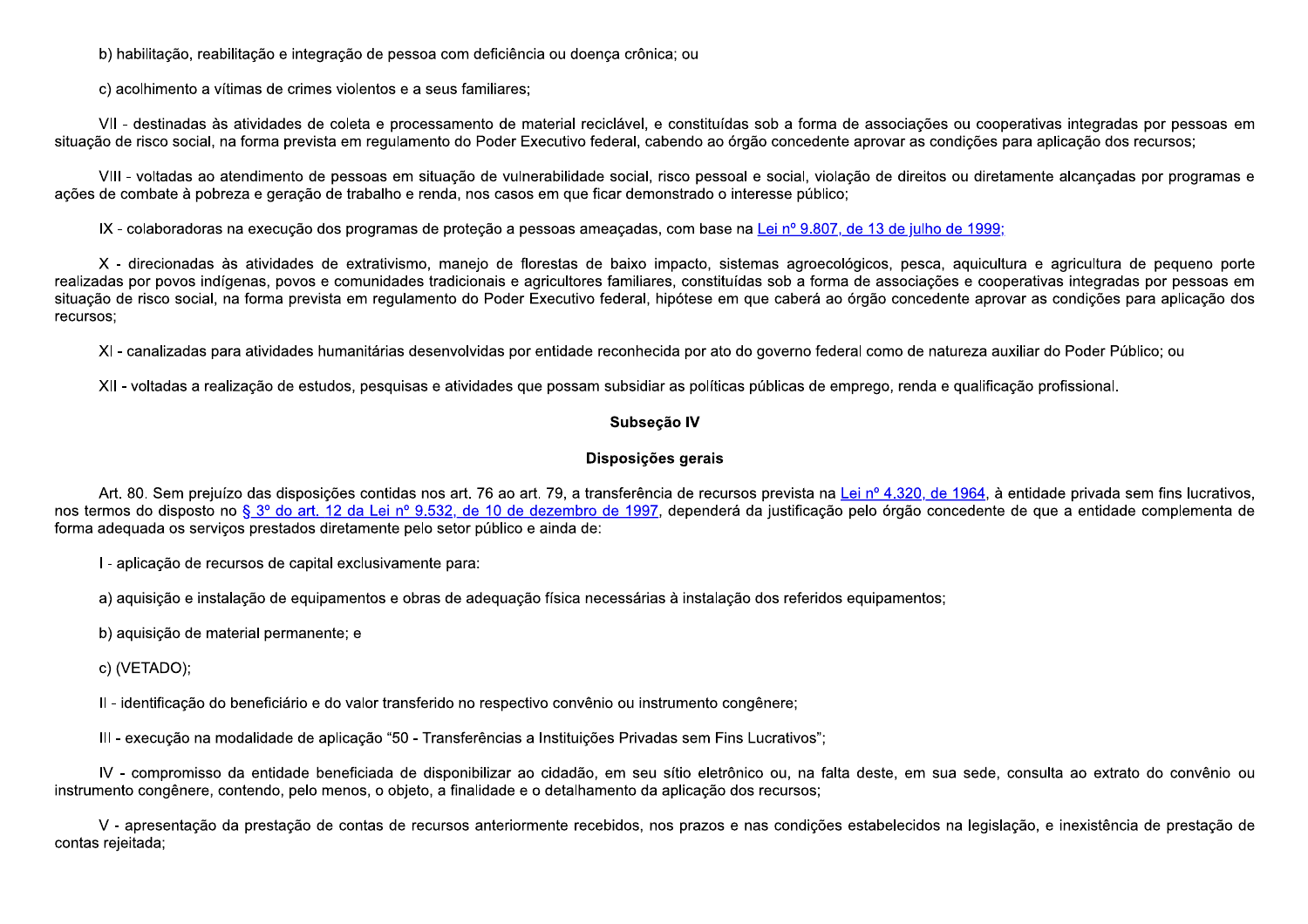VI-publicação, pelo Poder respectivo, de normas a serem observadas na concessão de subvenções sociais, auxílios e contribuições correntes, que definam, entre outros aspectos, critérios objetivos de habilitação e seleção das entidades beneficiárias e de alocação de recursos e prazo do benefício, prevendo-se, ainda, cláusula de reversão no caso de desvio de finalidade:

VII - comprovação pela entidade da regularidade do mandato de sua diretoria, inscrição no CNPJ e apresentação de declaração de funcionamento regular nos últimos três anos, emitida no exercício de 2022;

VIII - cláusula de reversão patrimonial, válida até a depreciação integral do bem ou a amortização do investimento, constituindo garantia real em favor do concedente em montante equivalente aos recursos de capital destinados à entidade, cuja execução ocorrerá caso se verifique desvio de finalidade ou aplicação irregular dos recursos;

IX - manutenção de escrituração contábil regular;

X - apresentação pela entidade de certidão negativa ou certidão positiva com efeito de negativa de débitos relativos aos tributos administrados pela Secretaria Especial da Receita Federal do Brasil do Ministério da Economia e à Dívida Ativa da União, certificado de regularidade do Fundo de Garantia do Tempo de Serviço - FGTS e de regularidade junto ao Cadastro Informativo de Créditos não Quitados do Setor Público Federal - Cadin;

XI - demonstração, por parte da entidade, de capacidade gerencial, operacional e técnica para desenvolver as atividades, com informações acerca da quantidade e qualificação profissional de seu pessoal;

XII - manifestação prévia e expressa do setor técnico e da assessoria jurídica do órgão concedente sobre a adequação dos convênios e dos instrumentos congêneres às normas referentes à matéria; e

XIII - comprovação pela entidade privada sem fins lucrativos de efetivo exercício, durante os últimos três anos, de atividades relacionadas à matéria objeto da parceria.

§ 1º A transferência de recursos públicos a instituições privadas de educação, nos termos do disposto no art. 213 da Constituição, deve ser obrigatoriamente vinculada ao plano de expansão da oferta pública no nível, na etapa e na modalidade de educação respectivos.

§ 2º A determinação contida no inciso I do **caput** não se aplica aos recursos alocados para programas habitacionais, conforme previsão em legislação específica, em ações que viabilizem o acesso à moradia, bem como a elevação de padrões de habitabilidade e qualidade de vida de famílias de baixa renda que vivam em localidades urbanas e rurais.

§ 3º A exigência constante do inciso III do caput não se aplica quando a transferência dos recursos ocorrer por intermédio de fundos estaduais, distrital e municipais, nos termos do disposto na legislação pertinente.

§ 4º A destinação de recursos a entidade privada não será permitida nos casos em que agente político dos Poderes Executivo, Legislativo e Judiciário ou do Ministério Público ou Defensores Públicos da União, tanto quanto dirigente de órgão ou entidade da administração pública, de qualquer esfera governamental, ou seu côniuge ou companheiro, bem como parente em linha reta, colateral ou por afinidade, até o segundo grau, seja integrante de seu guadro dirigente, ressalvados os casos em que a nomeação decorra de previsão legal ou que sejam beneficiados:

I - o Conselho Nacional de Secretários de Saúde, o Conselho Nacional de Secretarias Municipais de Saúde, os Conselhos de Secretarias Municipais de Saúde, o Conselho Nacional de Secretários de Educação, a União Nacional dos Dirigentes de Educação, o Colegiado Nacional de Gestores Municipais de Assistência Social e o Fórum Nacional de Secretarias de Assistência Social;

II - as associações de entes federativos, limitada à aplicação dos recursos de capacitação e assistência técnica; ou

III - os servicos sociais autônomos destinatários de contribuições dos empregadores incidentes sobre a folha de salários.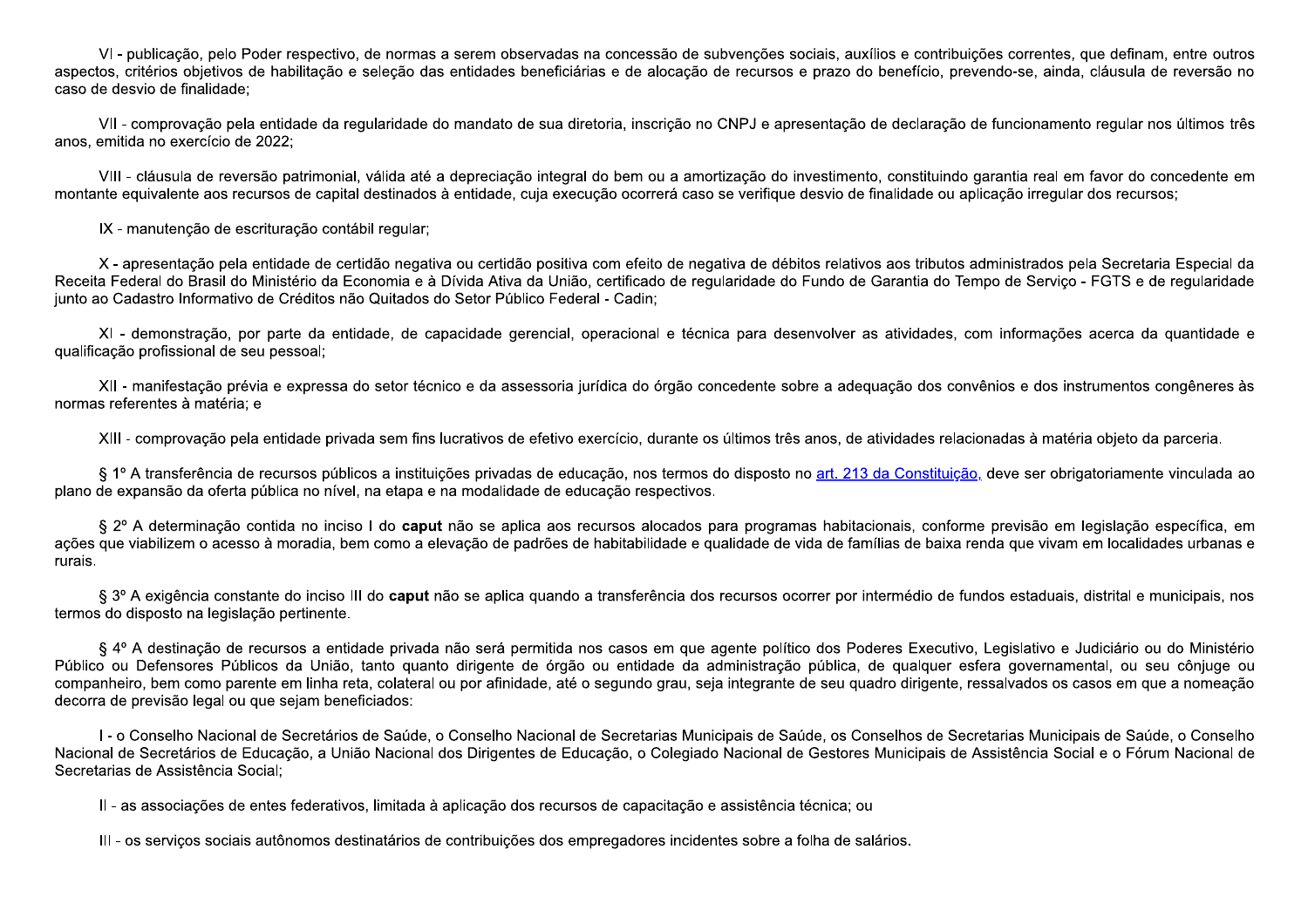§ 5° O disposto nos incisos VII, VIII, no que se refere à garantia real, X e XI do caput não se aplica às entidades beneficiárias de que tratam os incisos VII, VIII e X do caput do art. 79.

§ 6º As organizações da sociedade civil, nos termos do disposto no inciso I do caput do art. 2º da Lei nº 13.019, de 31 de julho de 2014, poderão receber recursos oriundos de transferências previstas na Lei nº 4.320, de 1964, por meio dos seguintes instrumentos:

I - termo de fomento ou de colaboração, hipótese em que deverá ser observado o disposto na Lei nº 13.019, de 2014, na sua regulamentação e nas demais legislações aplicáveis; e

Il - convênio ou outro instrumento congênere celebrado com entidade filantrópica ou sem fins lucrativos nos termos do disposto no § 1º do art. 199 da Constituição, hipótese em que deverá ser observado o conjunto das disposições legais aplicáveis à transferência de recursos para o setor privado.

§ 7º As entidades qualificadas como Organização da Sociedade Civil de Interesse Público - Oscip poderão receber recursos oriundos de transferências previstas na Lei nº 4.320, de 1964, por meio dos seguintes instrumentos:

I - termo de parceria, observado o disposto na legislação específica pertinente a essas entidades, e processo seletivo de ampla divulgação;

II - termo de colaboração ou de fomento, observado o disposto na Lei nº 13.019, de 2014, na sua regulamentação e nas demais legislações aplicáveis; e

III - convênio ou outro instrumento congênere celebrado com entidade filantrópica ou sem fins lucrativos nos termos do disposto no § 1º do art. 199 da Constituição, observado o conjunto das disposições legais aplicáveis à transferência de recursos para o setor privado.

§ 8º As entidades qualificadas como Organizações Sociais - OS, nos termos do disposto na Lei nº 9.637, de 1998, poderão receber recursos oriundos de transferências previstas na Lei nº 4.320, de 1964, por meio de:

I - contratos de gestão, hipótese em que as despesas serão exclusivamente aquelas necessárias ao cumprimento do programa de trabalho proposto e ao alcance das metas pactuadas, classificadas no GND "3 - Outras Despesas Correntes", observados o disposto na legislação específica aplicável a essas entidades e o processo seletivo de ampla divulgação;

II - (VETADO); e

III - (VETADO).

§ 9º Para garantir a seguranca dos beneficiários, os reguisitos de que tratam os incisos II, IV e V do caput considerarão, para o seu cumprimento, as especificidades dos programas de proteção a pessoas ameaçadas.

§ 10. As disposições relativas a procedimentos previstos no art. 83 aplicam-se, no que couber, às transferências para o setor privado.

§ 11. É vedada a destinação de recursos à entidade privada que mantenha, em seus quadros, dirigente que incida em quaisquer das hipóteses de inelegibilidade previstas no inciso I do caput do art. 1º da Lei Complementar nº 64, de 18 de maio de 1990.

§ 12. A comprovação a que se refere o inciso XIII do caput:

I - será regulada pelo Poder Executivo federal;

II - alcancará, no mínimo, os três anos imediatamente anteriores à data prevista para a celebração do convênio, termo de parceria ou contrato de repasse, a qual deve ser previamente divulgada por meio do edital de chamamento público ou de concurso de projetos; e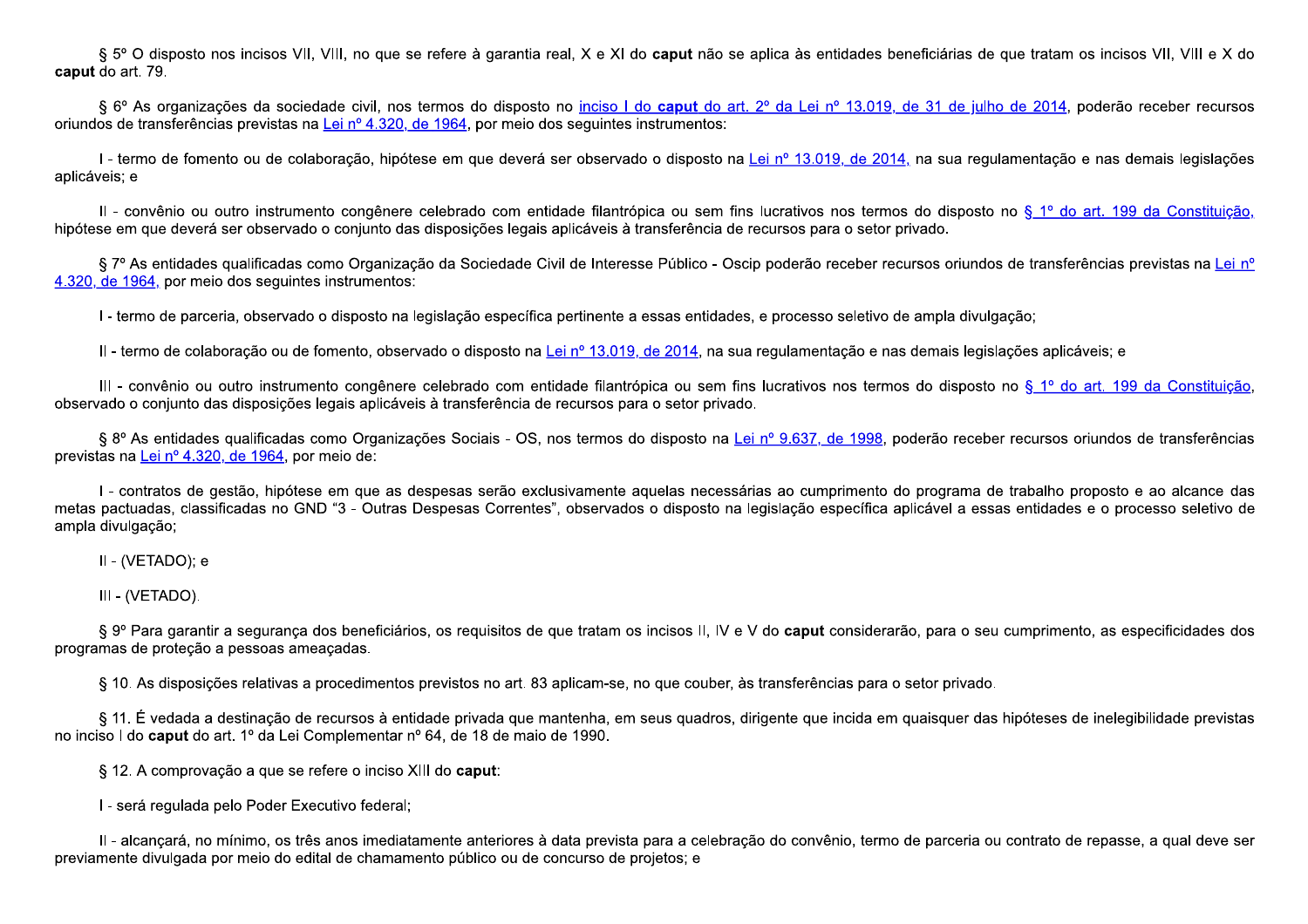III - será dispensada par<br>
Saúde - CNES.<br>
§ 13. O disposto no incis<br>
que atuará como interveniente,<br>
ambiente, saúde, assistência sc<br>
§ 14. A localização física III - será dispensada para entidades<br>Saúde - CNES.<br>§ 13. O disposto no inciso X do capu<br>que atuará como interveniente, aplicando-se<br>ambiente, saúde, assistência social e educa<br>§ 14. A localização física de que trata III - será dispensada para entidades sem fins lucr<br>Saúde - CNES.<br>§ 13. O disposto no inciso X do **caput**, no que se i<br>que atuará como interveniente, aplicando-se essa exceçã<br>ambiente, saúde, assistência social e educação.<br> á dispensada para entidades sem fins lucrativos prestado<br>
S.<br>
J disposto no inciso X do **caput**, no que se refere à regularimo interveniente, aplicando-se essa exceção somente para<br>
Ide, assistência social e educação.<br>
loc para entidades sem fins lucrativos prestadoras de serviços ao SUS, habilitadas até o ano de 2014 no Cadas<br>ciso X do **caput**, no que se refere à regularidade econômico- fiscal, poderá ser apresentado por filiais ou entid<br>e, S, habilitadas até o ano de 2014 no Cadastro Nacional<br>poderá ser apresentado por filiais ou entidades vincula<br>a aos projetos e programas para atuação na área de proto<br>ação geográfica da entidade privada signatária do instr até o ano de 2014 no Cadastro Nacional de Estabeleciment<br>apresentado por filiais ou entidades vinculadas aos órgãos ce<br>s e programas para atuação na área de proteção e defesa civil<br>ica da entidade privada signatária do ins 4 no Cadastro Nacional de Estabelecimentos de<br>
iais ou entidades vinculadas aos órgãos centrais,<br>
atuação na área de proteção e defesa civil, meio<br>
rada signatária do instrumento administrativo. III - será dispensada para entidades sem fins lucrativos prestadoras de serviços ao SUS, habilitadas até o ano de 2014 no Cadastro Nacional de Estabelecimentos de<br>Saúde - CNES.<br>Saúde - CNES.<br>Saúde - CNES.<br>Saúde - CNES - Sa III - será dispensada para entidades se<br>
Saúde - CNES.<br>
§ 13. O disposto no inciso X do **caput**,<br>
que atuará como interveniente, aplicando-se e<br>
ambiente, saúde, assistência social e educaçã<br>
§ 14. A localização física de III - será dispensada para entidades sem f<br>
úde - CNES.<br>
§ 13. O disposto no inciso X do **caput**, no de atuará como interveniente, aplicando-se essa<br>
biente, saúde, assistência social e educação.<br>
§ 14. A localização físic III - será dispensada para entidades sem fins lucrativos presi<br>
- CNES.<br>
§ 13. O disposto no inciso X do **caput**, no que se refere à reguará como interveniente, aplicando-se essa exceção somente<br>
nte, saúde, assistência so da para entidades sem fins lucrativos prestadoras de serviços ao SUS, habilitade inciso X do **caput**, no que se refere à regularidade econômico- fiscal, poderá<br>iente, aplicando-se essa exceção somente para transferências v os prestadoras de serviços ao SUS, habilitadas at<br>re à regularidade econômico- fiscal, poderá ser apromente para transferências voltadas aos projetos e<br>ut do art. 5º independerá da localização geográfica<br>omo requisito para stadoras de serviços ao SUS, habilitadas até o ano de 2014 no Cada<br>gularidade econômico- fiscal, poderá ser apresentado por filiais ou entre para transferências voltadas aos projetos e programas para atuação r<br>rt. 5º indep JS, habilitadas até o ano de 2014 no Cadastro Nacional de Es<br>al, poderá ser apresentado por filiais ou entidades vinculadas ao<br>as aos projetos e programas para atuação na área de proteção<br>zação geográfica da entidade priva ano de 2014 no Cadastro Nacional de Estabelecime<br>entado por filiais ou entidades vinculadas aos órgãos do se defesa civentidade privada signatária do instrumento administration<br>entidade privada signatária do instrumento ad 014 no Cadastro Nacional de Estabelecimentos de<br>filiais ou entidades vinculadas aos órgãos centrais,<br>ra atuação na área de proteção e defesa civil, meio<br>rivada signatária do instrumento administrativo.<br>sposto nos art. 76, III - será dispensada para entidades sem fins lucrativos prestadoras de serviços ao SUS, habilitadas até o ano de 2014 no Cadastro Nacional de Estabelecimentos de<br>Saúde - CNES.<br>(a Saúde - CNES Altangua de Saúde a conservad III - será dispensada para entidades se<br>
Saúde - CNES.<br>
§ 13. O disposto no inciso X do **caput**, r<br>
que atuará como interveniente, aplicando-se es<br>
ambiente, saúde, assistência social e educação<br>
§ 14. A localização física III - será dispensada para entidades sem t<br>
úde - CNES.<br>
§ 13. O disposto no inciso X do **caput**, no estuará como interveniente, aplicando-se essa<br>
biente, saúde, assistência social e educação.<br>
§ 14. A localização física III - será dispensada para entidades sem fins lucrativeles de CNES.<br>Se 13. O disposto no inciso X do **caput**, no que se referente da como interveniente, aplicando-se essa exceção se esta, saúde, assistência social e educaç dispensada para entidades sem fins lucrativos<br>sposto no inciso X do **caput**, no que se refere<br>o interveniente, aplicando-se essa exceção som<br>, assistência social e educação.<br>calização física de que trata o inciso I do **cap** pensada para entidades sem fins lucrativos prestadoras de serviço<br>3230 no inciso X do **caput**, no que se refere à regularidade econômic<br>1232 derveniente, aplicando-se essa exceção somente para transferências<br>3235 sistência sem fins lucrativos prestadoras de serviços ao SUS, les essa exceção somente para transferências voltadas a gão.<br>
o inciso I do **caput** do art. 5º independerá da localização.<br>
o inciso I do **caput** do art. 5º independerá d crativos prestadoras de serviços ao SUS, habilita<br>e refere à regularidade econômico- fiscal, poderá<br>ção somente para transferências voltadas aos pro<br>o caput do art. 5º independerá da localização geo<br>eira como requisito par s prestadoras de serviços ao SUS, habilitadas até o ano de 2014 no Cadastro Nacional de Esta<br>
e à regularidade econômico- fiscal, poderá ser apresentado por filiais ou entidades vinculadas aos<br>
mente para transferências vo III - será dispensada para entidades sem fins lucrativos prestadoras de serviços ao SUS, habilitadas até o ano de 2014 no Cadastro Nacional de Estabelecimentos de<br>
2016 - CNES.<br>
2016 - ST. O disposto no inciso X do **caput** III - será dispensada para entidades ser<br>
Saúde - CNES.<br>
§ 13. O disposto no inciso X do **caput**, no<br>
que atuará como interveniente, aplicando-se es<br>
ambiente, saúde, assistência social e educação<br>
§ 14. A localização físi III - será dispensada para entidades sem fins lucrativos presta<br>
Saúde - CNES.<br>
§ 13. O disposto no inciso X do **caput**, no que se refere à regu<br>
que atuará como interveniente, aplicando-se essa exceção somente p<br>
ambiente da para entidades sem fins lucrativos prestadoras de serviços ao SUS<br>
2 inciso X do **caput**, no que se refere à regularidade econômico- fiscal<br>
iente, aplicando-se essa exceção somente para transferências voltadas<br>
cia soc lucrativos prestadoras de serviços ao SUS, hab<br>
es e refere à regularidade econômico- fiscal, pode<br>
ceção somente para transferências voltadas aos p<br>
I do caput do art. 5º independerá da localização g<br>
noeira como requisit tivos prestadoras de serviços ao SUS, habilitadas até o ano de 2014 no Cada<br>
fere à regularidade econômico- fiscal, poderá ser apresentado por filiais ou enti-<br>
somente para transferências voltadas aos projetos e programas S, habilitadas até o ano de 2014 no Cadastro Nacional de E<br>I, poderá ser apresentado por filiais ou entidades vinculadas a<br>Is aos projetos e programas para atuação na área de proteção<br>Iação geográfica da entidade privada s o ano de 2014 no Cadastro Nacional de Estabelecime<br>sentado por filiais ou entidades vinculadas aos órgãos<br>ogramas para atuação na área de proteção e defesa c<br>a entidade privada signatária do instrumento administratiorma do 014 no Cadastro Nacional de Estabelecimentos de<br>filiais ou entidades vinculadas aos órgãos centrais<br>ara atuação na área de proteção e defesa civil, meio<br>privada signatária do instrumento administrativo.<br>isposto nos art. 76 Cadastro Nacional de Estabelecimentos de<br>
u entidades vinculadas aos órgãos centrais,<br>
ção na área de proteção e defesa civil, meio<br>
ignatária do instrumento administrativo.<br>
nos art. 76, art. 77 e art. 79, facultada a III - será dispensada para entidades sem fins lucrativos prestadoras de serviços ao SUS, habilitadas até o ano de 2014 no Cadastro Nacional de Estabelecimentos de Saúde - CNES.<br>
Si 1.0 disposto no inciso X do **caput**, no q disposto no inciso X do **caput**, no que se refere à regular<br>o interveniente, aplicando-se essa exceção somente par<br>e, assistência social e educação.<br>ocalização física de que trata o inciso I do **caput** do art. 5<sup>1</sup><br>Não ser nciso X do **caput**, no que se refere à regularidate, aplicando-se essa exceção somente para tos dias e educação.<br>
Secial e educação.<br>
Cica de que trata o inciso I do **caput** do art. 5º ir<br>
digida contrapartida financeira c So X do caput, no que se refere à regularidade econômico- fiscal, poderá ser aplicando-se essa exceção somente para transferências voltadas aos projetos ocial e educação.<br>
de que trata o inciso I do caput do art. 5º indepe egularidade econômico- fiscal, poderá ser aprese<br>te para transferências voltadas aos projetos e pro<br>art. 5º independerá da localização geográfica da e<br>requisito para as transferências previstas na for<br>essalvado o disposto idade econômico- fiscal, poderá ser apresentado por filiais de transferências voltadas aos projetos e programas para atua<br>
<sup>9</sup> independerá da localização geográfica da entidade privada<br>
ito para as transferências previstas o- fiscal, poderá ser apresentado por filiais ou entidades vinculadas<br>voltadas aos projetos e programas para atuação na área de proteçã<br>localização geográfica da entidade privada signatária do instrumen<br>sferências prevista Saúde - CNES.<br>
sposts no inciso X do caput, no que se refere à regularidade econômico- fiscal, poderá ser apresentado por filiais ou entidades vinculadas aos órgãos centrais,<br>
specialização fisica de caputato essa exceção § 13. O disposto no inciso X do cap<br>que atuará como interveniente, aplicando-s<br>ambiente, saúde, assistência social e educ<br>§ 14. A localização física de que trat<br>Art. 81. Não será exigida contrapa<br>contrapartida em bens e se § 13. O disposto no inciso X do **caput**, no que se ref<br>que atuará como interveniente, aplicando-se essa exceção s<br>ambiente, saúde, assistência social e educação.<br>§ 14. A localização física de que trata o inciso I do **ca**<br>A isposto no inciso X do **caput**, no que se refere à regu<br>
interveniente, aplicando-se essa exceção somente p<br>
e, assistência social e educação.<br>
calização física de que trata o inciso I do **caput** do art.<br>
Não será exigida inciso X do caput, no que se refere à regularidad<br>ente, aplicando-se essa exceção somente para traticia social e educação.<br>física de que trata o inciso I do caput do art. 5º inde<br>exigida contrapartida financeira como requi

 $\S$  13. O dispecto no inciso X do caput, no que se refere à regularidade econômico- fiscal, poderá ser apresentado por filiais ou<br>que abusta cono interveniente, aplicando-se essa exceção somente para transferências volt Art. 82. A transferência voluntária é cara<br>cooperação, auxílio ou assistência financeira, que<br>Lei Complementar nº 101, de 2000</u> - Lei de Resp<br>§ <sup>1º</sup> Sem prejuízo dos requisitos previstos<br>o **caput** deverão observar as norma Art. 82. A transferência voluntária é caracterizada<br>eração, auxílio ou assistência financeira, que não deo<br><u>omplementar nº 101, de 2000</u> - Lei de Responsabilida<br>§ 1º Sem prejuízo dos requisitos previstos na <u>Lei Cout</u><br>dev Seção<br>
Das transferências pa<br>
Subseç<br>
Das transferências pa<br>
Subseç<br>
Das transferências pa<br>
Subseç<br>
Das transferências pa<br>
Subseç<br>
Das transferências pa<br>
Subseç<br>
Das transferências pa<br>
xuxílio ou assistência financeira, qu Seção II<br>
Das transferências para o setor público<br>
Subseção I<br>
Das transferências voluntárias<br>
acterizada como a entrega de recursos correntes ou de capital ao:<br>
ue não decorra de determinação constitucional, legal ou que Seção II<br>
Subseção I<br>
Das transferências voluntárias<br>
ga de recursos correntes ou de capital aos Estados, ao Distrito Federal e aos Municípios, a título de<br>
sinação constitucional, legal ou que seja destinada ao SUS, obser Segao II<br>
Bas transferências para o setor público<br>
Subseção I<br>
Das transferências voluntárias<br>
Art. 82. A transferência voluntária é caracterizada como a entrega de recursos correntes ou de capital aos Estados, ao Distrito El 82. A transferência voluntária é caracterizada<br>ão, auxílio ou assistência financeira, que não decomportar nº 101, de 2000 - Lei de Responsabilida<br>lº Sem prejuízo dos requisitos previstos na <u>Lei Co</u><br>leverão observar as A transferência voluntária é caracterizada co<br>uxílio ou assistência financeira, que não decorrentar nº 101, de 2000 - Lei de Responsabilidade<br>n prejuízo dos requisitos previstos na <u>Lei Com</u><br>io observar as normas relativas **Das de Casas de Casas de Casas de Casas de Casas de Casas de Seine**<br>
de Casas de Casas de Casas de Casas de Casas de Casas de Casas de Casas de Casas de Casas de Casas de Casas de Casas de Casas de Casas de Casas de Casas **Das transferências para o s<br>
Subseção I<br>
Das transferências vol<br>
2000 - Lei de Responsabilidade Fiscal.<br>
Para financeira, que não decorra de determinação constitucional, la<br>
2000 - Lei de Responsabilidade Fiscal.<br>
Prequis** Das transferências para o setor públicas para o setor públicas estas de la para a setor públicas de la para de recursos correntes ou de la decorra de determinação constitucional, legal ou quabilidade Fiscal.<br>Lei Complement Das transferências para o setor público<br>
Subseção I<br>
Das transferências voluntárias<br>
mo a entrega de recursos correntes ou de capital<br>
a de determinação constitucional, legal ou que seja<br>
Fiscal.<br>
llementar nº 101, de 200 s transferências para o setor público<br>
Subseção I<br>
Das transferências voluntárias<br>
trega de recursos correntes ou de capital aos Estados, ao Distrito F<br>
rminação constitucional, legal ou que seja destinada ao SUS, observa **antárias**<br>
so u de capital aos Estados, ao Distrito Federal e aos Municípios, a título de<br>
gal ou que seja destinada ao SUS, observado o disposto no **caput** do <u>art. 25 da</u><br>
Responsabilidade Fiscal, os entes beneficiados **Das transferências para o setor público**<br> **Das transferências voluntárias**<br>
Art. 82. A transferência voluntária é caracterízada como a entrega de recursos conentes ou de capital aos Estados, ao Distrito Federal e aos Muni Art. 82. A transferência voluntária<br>cooperação, auxílio ou assistência finance<br>Lei Complementar nº 101, de 2000</u> - Lei d<br>§ 1º Sem prejuízo dos requisitos procentar de seguisor<br>o caput deverão observar as normas rela<br>de 17 Art. 82. A transferência voluntária é caracterizada<br>cooperação, auxílio ou assistência financeira, que não de<br>Lei Complementar nº 101, de 2000</u> - Lei de Responsabilid:<br> $\S$  1º Sem prejuízo dos requisitos previstos na Lei C **Das**<br>
Das<br>
A transferência voluntária é caracterizada como a entre<br>
auxílio ou assistência financeira, que não decorra de deterr<br>
<u>priar nº 101, de 2000</u> - Lei de Responsabilidade Fiscal.<br>
m prejuízo dos requisitos previs Das transferências p.<br>
Subset<br>
Subset<br>
Subset<br>
Subset<br>
Das transferência<br>
Conperação, auxílio ou assistência financeira, que não decorra de determinação constituci<br>
<u>Lei Complementar nº 101, de 2000</u> - Lei de Responsabilid **Subse**<br>
Das transferênc<br>
cia voluntária é caracterizada como a entrega de recursos e<br>
tência financeira, que não decorra de determinação constituc<br>
<u>e 2000</u> - Lei de Responsabilidade Fiscal.<br>
s requisitos previstos na <u>Le</u> **Subseção**<br>
Das transferências<br>
aracterizada como a entrega de recursos corre<br>
que não decorra de determinação constituciona<br>
sponsabilidade Fiscal.<br>
tos na <u>Lei Complementar nº 101, de 2000</u> - Lei c<br>
à aquisição de bens e Subseção I<br>Das transferências voluntárias<br>erizada como a entrega de recursos correntes ou de capir<br>não decorra de determinação constitucional, legal ou que se<br>nsabilidade Fiscal.<br>a Lei Complementar nº 101, de 2000 - Lei de Subseção I<br>Das transferências voluntárias<br>entrega de recursos correntes ou de capital aos Estado<br>determinação constitucional, legal ou que seja destinada and.<br>antar nº 101, de 2000 - Lei de Responsabilidade Fiscal, os<br>e à **Subseção I**<br> **sferências voluntárias**<br>
cursos correntes ou de capital aos Estados, ao Distrito Federal e<br>
onstitucional, legal ou que seja destinada ao SUS, observado o dis<br>
<u>2000</u> - Lei de Responsabilidade Fiscal, os ent capital aos Estados, ao Distrito Federal e aos M<br>ue seja destinada ao SUS, observado o disposto n<br>abilidade Fiscal, os entes beneficiados pelas transf<br>nclusive na modalidade pregão, nos termos do dispo<br>o específica que dis aos Estados, ao Distrito Federal e aos Municípios, a título destinada ao SUS, observado o disposto no **caput** do <u>art. 25 de</u><br>le Fiscal, os entes beneficiados pelas transferências de que tra<br>na modalidade pregão, nos termo Distrito Federal e aos Municípios, a título de<br>observado o disposto no **caput** do <u>art. 25 da</u><br>peneficiados pelas transferências de que trata<br>gão, nos termos do disposto na <u>Lei nº 10.520,</u><br>obre a modalidade de transferênc Subseção |<br>
Das transferências voluntárias<br>
Das transferências voluntárias<br>
Das transferências voluntárias<br>
Complementar nº 101, de 2002 - Lei de Responsabilidade Fiscal, as experimentar nº 101 de 2000 - Lei de Responsab **Das transferência voluntária é caracterizada como a entrega de recurso<br>
5 cão, auxílio ou assistência financeira, que não decorra de determinação consti<br>
<u>plementar nº 101, de 2000</u> - Lei de Responsabilidade Fiscal.<br>
1º S Das transferências vo**<br>
e caracterizada como a entrega de recursos correnta, que não decorra de determinação constitucional,<br>
Responsabilidade Fiscal.<br>
vistos na <u>Lei Complementar nº 101, de 2000</u> - Lei de<br>
vas à aquisiç **Das transferências voluntárias**<br>
izada como a entrega de recursos correntes ou de capital aos Estados,<br>
ão decorra de determinação constitucional, legal ou que seja destinada ao<br>
abilidade Fiscal.<br>
Lei Complementar nº 101 ferências voluntárias<br>ursos correntes ou de capital aos Estados, ao Disti<br>nstitucional, legal ou que seja destinada ao SUS, ob<br><u>2000</u> - Lei de Responsabilidade Fiscal, os entes bende<br>serviços e obras, inclusive na modalida s voluntárias<br>ventes ou de capital aos Estados, ao Distrito Federal e aos Mun<br>al, legal ou que seja destinada ao SUS, observado o disposto no c<br>i de Responsabilidade Fiscal, os entes beneficiados pelas transferê<br>os e obras bos Estados, ao Distrito Federal e aos Municípios, a título de<br>stinada ao SUS, observado o disposto no **caput** do <u>art. 25 da</u><br>Fiscal, os entes beneficiados pelas transferências de que trata<br>modalidade pregão, nos termos d Federal e aos Municípios, a título de<br>vado o disposto no **caput** do <u>art. 25 da</u><br>ados pelas transferências de que trata<br>s termos do disposto na <u>Lei nº 10.520,</u><br>modalidade de transferência discipline<br>ederal ou do Município **Das transferências voluntárias**<br>
Art. 82. A transferência voluntária é caracterizada como a entrega de recursos correntes ou de capital aos Estados, ao Distrito Federal e aos Municípios, a título de<br>
Lei Complementar nº 1 **Das transponsion de la composition de la construcción de la constantinación de la constitución de assistência financeira, que não decorra de determinação de la construção de 2000 - Lei de Responsabilidade Fiscal.<br>
o dos r Das transferências voluntárias**<br>
taria é caracterizada como a entrega de recursos correntes ou de capital aos Est<br>
inanceira, que não decorra de determinação constitucional, legal ou que seja destinad<br>
Lei de Responsabili ransferências voluntárias<br>
recursos correntes ou de capital aos Estados, ao Distrito Federal e aos Municípios, a título de<br>
sio constitucional, legal ou que seja destinada ao SUS, observado o disposto no caput do <u>art. 25 </u> ito Federal e aos Municípios, a título de<br>servado o disposto no **caput** do <u>art. 25 da</u><br>fíciados pelas transferências de que trata<br>nos termos do disposto na <u>Lei nº 10.520,</u><br>e a modalidade de transferência discipline<br>De F deral e aos Municípios, a título de<br>o o disposto no **caput** do <u>art. 25 da</u><br>os pelas transferências de que trata<br>ermos do disposto na <u>Lei nº 10.520,</u><br>dalidade de transferência discipline<br>ral ou do Município convenente de<br> **Das transferências voluntárias**<br> **Das transferências voluntárias**<br>
cooperação, auxílio ou assistência financeira, que não decorra de determinação constitucional, legal ou que seja destinada ao SUS, observado o disposto no Art. 82. A transferência voluntária é caracterizada como a entrega de recurso<br>cooperação, auxílio ou assistência financeira, que não decorra de determinação consti<br>Lei Complementar nº 101, de 2000</u> - Lei de Responsabilidad nceira, que não decorra de determinação constitude de Responsabilidade Fiscal.<br>
previstos na <u>Lei Complementar nº 101, de 2000 -</u><br>
lativas à aquisição de bens e à contratação de seletrônica, exceto nas hipóteses em que a l que não decorra de determinação constitucional, lega<br>esponsabilidade Fiscal.<br>tos na <u>Lei Complementar nº 101, de 2000</u> - Lei de Re<br>s à aquisição de bens e à contratação de serviços e ob<br>ica, exceto nas hipóteses em que a l decorra de determinação constitucional, legal ou que sejindade Fiscal.<br>
Complementar nº 101, de 2000 - Lei de Responsabilidade bens e à contratação de serviços e obras, inclusiva<br>
Do nas hipóteses em que a lei ou a regulam sterminação constitucional, legal ou que seja destinada ao SUS, observado o disposto no caput do <u>art. 25 da</u><br>
dar nº 101, de 2000 - Lei de Responsabilidade Fiscal, os entes beneficiados pelas transferências de que trata<br> bservado o disposto no **caput** do <u>art. 25 da</u><br>neficiados pelas transferências de que trata<br>o, nos termos do disposto na <u>Lei nº 10.520,</u><br>pre a modalidade de transferência discipline<br>ito Federal ou do Município convenente o disposto no **caput** do <u>art. 25 da</u><br>pelas transferências de que trata<br>mos do disposto na <u>Lei nº 10.520,</u><br>alidade de transferência discipline<br>al ou do Município convenente de<br>ara recebimento de transferência<br>mento de tra isposto no **caput** do <u>art. 25 da</u><br>as transferências de que trata<br>i do disposto na <u>Lei nº 10.520,</u><br>ade de transferência discipline<br>u do Município convenente de<br>recebimento de transferência<br>to de transferência voluntária,<br> cooperação, auxilio ou assistência financeira, que não decorra de deferminação constitucional, legal ou que seja destinada ao SUS, observado o disposto no **caput** do <u>art. 25 da</u><br>
Lei Complementar nº 101, de 2000 - Lei de Lei Complementar nº 101, de 2000 - Lei de Respons<br>
§ 1º Sem prejuízo dos requisitos previstos na<br> **o caput** deverão observar as normas relativas à aque de 17 de julho de 2002, em sua forma eletrônica, ex<br>
forma diversa pa plementar nº 101, de 2000 - Lei de Responsabilidade Fiscal.<br>1º Sem prejuízo dos requisitos previstos na <u>Lei Complementar nº 101, de 2000</u> - Lei de Responsabilidade Fiscal.<br>1º Sem prejuízo dos requisitos previstos na <u>Lei </u> lade Fiscal.<br>
<u>Complementar nº 101, de 2000</u> - Lei de Responsabilidade Fiscal, complementar nº 101, de 2000 - Lei de Responsabilidade Fiscal, compressor de bens e à contratação de serviços e obras, inclusive na modalinas h de 2000 - Lei de Responsabilidade Fiscal, os entes be<br>ção de serviços e obras, inclusive na modalidade pregá<br>a lei ou a regulamentação específica que dispuser so<br>irias dependerão de comprovação do Estado, do Dist<br>tes e mei Lei de Responsabilidade Fiscal, os entes benefic<br>viços e obras, inclusive na modalidade pregão, no<br>regulamentação específica que dispuser sobre a<br>nderão de comprovação do Estado, do Distrito F<br>s que garantam o pleno funcio e Responsabilidade Fiscal, os entes beneficiade<br>
e obras, inclusive na modalidade pregão, nos te<br>
amentação específica que dispuser sobre a mo<br>
o de comprovação do Estado, do Distrito Fede<br>
e garantam o pleno funcionamento sponsabilidade Fiscal, os entes beneficiados pela<br>pras, inclusive na modalidade pregão, nos termos<br>entação específica que dispuser sobre a modalida<br>e comprovação do Estado, do Distrito Federal ou<br>rantam o pleno funcionamen Lei Complementar nº 101, de 2000 - Lei de Responsabilidade Fiscal.<br>
Signe prejeitzo dos requisitos previstos na Lei Complementar nº 101, de 2000 - Lei de Responsabilidade Fiscal, os entes beneficiados pelas transferênce<br>
o equisitos previstos na Lei Complementar nº 101, de 2000 - Lei de Responsabilidormas relativas à aquisição de bens e à contratação de serviços e obras, inclusiva ia forma eletrônica, exceto nas hipóteses em que a lei ou a r mtar nº 101, de 2000 - Lei de Responsabilidade Fiscal, os en<br>e à contratação de serviços e obras, inclusive na modalidade<br>sses em que a lei ou a regulamentação específica que dispus<br>ncias voluntárias dependerão de comprova 000 - Lei de Responsabilidade Fiscal, os entes beneficiade e serviços e obras, inclusive na modalidade pregão, nos tou a regulamentação específica que dispuser sobre a modependerão de comprovação do Estado, do Distrito Fed esponsabilidade Fiscal, os entes beneficiados pelas trar<br>bras, inclusive na modalidade pregão, nos termos do dis<br>entação específica que dispuser sobre a modalidade de<br>e comprovação do Estado, do Distrito Federal ou do M<br>ra lade Fiscal, os entes beneficiados pelas transferências de que trata<br>ve na modalidade pregão, nos termos do disposto na <u>Lei nº 10.520,</u><br>ecífica que dispuser sobre a modalidade de transferência discipline<br>ção do Estado, do ficiados pelas transferências de que trata<br>nos termos do disposto na <u>Lei nº 10.520,</u><br>e a modalidade de transferência discipline<br>o Federal ou do Município convenente de<br>eto.<br>artida para recebimento de transferência<br>o instr elas transferências de que trata<br>os do disposto na <u>Lei nº 10.520,</u><br>dade de transferência discipline<br>ou do Município convenente de<br>a recebimento de transferência<br>nto de transferência voluntária,<br>máximo: S 1º Sem prejuico dos requisitios previstos na <u>Lei Complementar nº</u> 101, de 2002. Lei de Responsabilidade Fiscal, os enters beneficiadade in the semelonial developed a present and the main statement of the semelon of the o caput deverão observar as normas<br>
<u>de 17 de julho de 2002</u>, em sua forma<br>
forma diversa para as contratações co<br>  $\S 2^{\circ}$  Para a realização de desp<br>
que possui condições orçamentárias p<br>  $\S 3^{\circ}$  Os Estados, o Distrit o caput deverão observar as normas relate de 17 de julho de 2002, em sua forma ele<br>forma diversa para as contratações com o  $\S 2^{\circ}$  Para a realização de despesa<br>que possui condições orçamentárias para<br> $\S 3^{\circ}$  Os Estad

forma diversa para as contratações com os recursos do repasse.<br>
§ 2º Para a realização de despesas de capital, as transferências voluntária<br>
que possui condições orçamentárias para arcar com as despesas dela decorrentes<br>
§ m os recursos do repasse.<br>
sas de capital, as transferências voluntárias de<br>
ara arcar com as despesas dela decorrentes e me<br>
eral e os Municípios deverão comprovar a existá<br>
a o § 3º, exclusivamente financeira, será estab recursos do repasse.<br>
de capital, as transferências voluntárias deper<br>
car com as despesas dela decorrentes e meio<br>
e os Municípios deverão comprovar a existênc<br>
3º, exclusivamente financeira, será estabeleci<br>
idade benefi capital, as transferências voluntárias dependerão de comprovação do Estado, do Dis<br>ir com as despesas dela decorrentes e meios que garantam o pleno funcionamento do<br>s Municípios deverão comprovar a existência de previsão n nderão de comprovação do Estado, do Distrito Federal ou do Munios que garantam o pleno funcionamento do objeto.<br>Cia de previsão na lei orçamentária da contrapartida para recebime<br>cida em termos percentuais do valor previst o do Estado, do Distrito Federal ou do Municípi<br>funcionamento do objeto.<br>rçamentária da contrapartida para recebimento<br>ais do valor previsto no instrumento de transfer<br>que terão como limites mínimo e máximo:<br>os nas áreas p Estado, do Distrito Federal ou do Município conve<br>cionamento do objeto.<br>nentária da contrapartida para recebimento de trans<br>do valor previsto no instrumento de transferência v<br>terão como limites mínimo e máximo:<br>as áreas p do Distrito Federal ou do Município convenente de<br>ento do objeto.<br>da contrapartida para recebimento de transferência<br>previsto no instrumento de transferência voluntária,<br>mo limites mínimo e máximo:<br>s prioritárias definidas to Federal ou do Município convenente de<br>jeto.<br>partida para recebimento de transferência<br>no instrumento de transferência voluntária,<br>s mínimo e máximo:<br>as definidas no âmbito da Política Nacional<br>ência do Desenvolvimento d eral ou do Município convenente de<br>a para recebimento de transferência<br>rumento de transferência voluntária,<br>no e máximo:<br>nidas no âmbito da Política Nacional<br>do Desenvolvimento da Amazônia forma diversa para as contratações com os recursos do repasse.<br>
§ 2º Para a realização de despesas de capital, as transferências voluntárias dependerão de comprovação do Estado, do Distrito Federal ou do Município convene  $\S 2^{\circ}$  Para a realização de despesas de capit<br>que possui condições orçamentárias para arcar con<br> $\S 3^{\circ}$  Os Estados, o Distrito Federal e os Mu<br>voluntária da União.<br> $\S 4^{\circ}$  A contrapartida de que trata o  $\S 3^{\circ}$ , 2º Para a realização de despesas de capital,<br>sui condições orçamentárias para arcar com a<br>3º Os Estados, o Distrito Federal e os Munic<br>ia da União.<br>4º A contrapartida de que trata o § 3º, exclus<br>rados a capacidade finance Para a realização de despesas de capital, as transfer<br>
i condições orçamentárias para arcar com as despesas<br>
POS Estados, o Distrito Federal e os Municípios dever<br>
da União.<br>
PA contrapartida de que trata o § 3º, exclusiva alização de despesas de capital, as transferências vo<br>orçamentárias para arcar com as despesas dela deco<br>os, o Distrito Federal e os Municípios deverão compr<br>artida de que trata o § 3º, exclusivamente financeira,<br>idade fin e despesas de capital, as transferências voluntárias depende<br>tárias para arcar com as despesas dela decorrentes e meios q<br>ito Federal e os Municípios deverão comprovar a existência<br>que trata o § 3º, exclusivamente financei pital, as transferências voluntárias dependerão de comprom<br>om as despesas dela decorrentes e meios que garantam o<br>funicípios deverão comprovar a existência de previsão na<br>cclusivamente financeira, será estabelecida em term erências voluntárias dependerão de comprovação de<br>s dela decorrentes e meios que garantam o pleno fu<br>erão comprovar a existência de previsão na lei orça<br>financeira, será estabelecida em termos percentuais<br>o seu Índice de D voluntárias dependerão de comprovação do Estado,<br>ecorrentes e meios que garantam o pleno funcioname<br>provar a existência de previsão na lei orçamentária<br>a, será estabelecida em termos percentuais do valor<br>dice de Desenvolvi s dependerão de comprovação do Estado, do<br>
i e meios que garantam o pleno funcionamento<br>
existência de previsão na lei orçamentária da<br>
tabelecida em termos percentuais do valor pre<br>
senvolvimento Humano - IDH, que terão c dependerão de comprovação do Estado, do Distrito Federal ou do Município<br>meios que garantam o pleno funcionamento do objeto.<br>stência de previsão na lei orçamentária da contrapartida para recebimento<br>pelecida em termos perc S 2" Para a realização de despesas de capital, as transferências voluntárias dependerão de comprovação do Estado, do Distrito Federal ou do Município convenente de pressui condições orçamentárias para arcar com as despesas que possui condições orçament<br>
§ 3º Os Estados, o Distri<br>
voluntária da União.<br>
§ 4º A contrapartida de q<br>
considerados a capacidade fina<br>
1 - no caso dos Município<br>
a) um décimo por cento e<br>
b) dois décimos por cento<br>
de que possui condições orçamentárias para arcar<br>
§ 3º Os Estados, o Distrito Federal e os<br>
voluntária da União.<br>
§ 4º A contrapartida de que trata o § 3º,<br>
considerados a capacidade financeira da unidad<br>
l - no caso dos Muni que possui condições orçamentárias para arcar com as<br>
§ 3º Os Estados, o Distrito Federal e os Municí<br>
voluntária da União.<br>
§ 4º A contrapartida de que trata o § 3º, exclusivonsiderados a capacidade financeira da unidade § 3° Os Estados, o Distrito Federal e os Municípios deverão<br>ária da União.<br>§ 4° A contrapartida de que trata o § 3°, exclusivamente finar<br>derados a capacidade financeira da unidade beneficiada e o se<br>1 - no caso dos Municí o Distrito Federal e os Municípios deverão comprovar a<br>da de que trata o § 3º, exclusivamente financeira, será e<br>de financeira da unidade beneficiada e o seu Índice de D<br>unicípios:<br>cento e quatro por cento, para Municípios deral e os Municípios deverão comprovar a existência de pre<br>ta o § 3º, exclusivamente financeira, será estabelecida em te<br>ta o § 3º, exclusivamente financeira, será estabelecida em te<br>da unidade beneficiada e o seu Índice vios deverão comprovar a existência de previsão<br>amente financeira, será estabelecida em termos<br>iciada e o seu Índice de Desenvolvimento Humar<br>Municípios com até cinquenta mil habitantes;<br>Aunicípios com mais de cinquenta mi leverão comprovar a existência de previsão na lei orçam<br>te financeira, será estabelecida em termos percentuais da e o seu Índice de Desenvolvimento Humano - IDH, que<br>cípios com até cinquenta mil habitantes;<br>fipios com mais Solventiand de União, a Distrito Federal e os Municípios deverão comprovar a existência de previsão na lei orçamenta<br>
Solventiand de Alonião.<br>
Solventiand de que trata o Solventiand de presidente financeira, será estabelec 4º A contrapartida de que trata o § 3º, exclusivamente finar<br>rados a capacidade financeira da unidade beneficiada e o se<br>- no caso dos Municípios:<br>) um décimo por cento e quatro por cento, para Municípios c<br>) dois décimos da de que trata o § 3º, exclusivamente financeira, será vade financeira da unidade beneficiada e o seu Índice de l<br>unicípios:<br>cento e quatro por cento, para Municípios com até cinqu<br>or cento e oito por cento, para Municípi ata o § 3º, exclusivamente financeira, será estabelecida em termos<br>a da unidade beneficiada e o seu Índice de Desenvolvimento Huma<br>tro por cento, para Municípios com até cinquenta mil habitantes;<br>to por cento, para Municíp nte financeira, será estabelecida em termos pero<br>la e o seu Índice de Desenvolvimento Humano - I<br>icípios com até cinquenta mil habitantes;<br>cípios com mais de cinquenta mil habitantes loca<br>rintendência do Desenvolvimento do nanceira, será estabelecida em termos percentuais do variante de Desenvolvimento Humano - IDH, que terão<br>s com até cinquenta mil habitantes;<br>s com mais de cinquenta mil habitantes;<br>s com mais de cinquenta mil habitantes lo á estabelecida em termos percentuais do valor previsto no i<br>e Desenvolvimento Humano - IDH, que terão como limites m<br>quenta mil habitantes;<br>e cinquenta mil habitantes localizados nas áreas prioritárias c<br>lesenvolvimento do m termos percentuais do valor previsto no instrumento de transferên<br>to Humano - IDH, que terão como limites mínimo e máximo:<br>ntes;<br>abitantes localizados nas áreas prioritárias definidas no âmbito da Po<br>do Nordeste - Sudene valor previsto no instrumento de transferência vo<br>ão como limites mínimo e máximo:<br>áreas prioritárias definidas no âmbito da Política M<br>da Superintendência do Desenvolvimento da Am previsto no instrumento de transferência voluntária,<br>mo limites mínimo e máximo:<br>prioritárias definidas no âmbito da Política Nacional<br>perintendência do Desenvolvimento da Amazônia -State A contrapartida de que trata o State and midade beneficiada e o seu Índice de Desenvolvimento Humano - IDH, que terão como limites mínimo e máximo:<br>
1 - no caso dos Municípios:<br>
1 - no caso dos Municípios:<br>
2) dois d  $\S$  4° A contrapartida de que trata<br>considerados a capacidade financeira da<br> $I$  - no caso dos Municípios:<br>a) um décimo por cento e quatro<br>b) dois décimos por cento e oito p<br>de Desenvolvimento Regional - PNDR,<br>Sudam e da S  $\S 4^{\circ}$  A contrapartida de que trata o  $\S 3^{\circ}$ , exconsiderados a capacidade financeira da unidade<br>
1 - no caso dos Municípios:<br>
a) um décimo por cento e quatro por cento,<br>
b) dois décimos por cento e oito por cento,<br> § 4º A contrapartida de que trata o § 3º, exclus<br>lerados a capacidade financeira da unidade ben<br>l - no caso dos Municípios:<br>a) um décimo por cento e quatro por cento, para<br>b) dois décimos por cento e oito por cento, para<br>s <sup>o</sup> A contrapartida de que trata o § 3º, exclusivamente<br>dos a capacidade financeira da unidade beneficiada e<br>no caso dos Municípios:<br>um décimo por cento e quatro por cento, para Municíp<br>dois décimos por cento e oito por c partida de que trata o § 3º, exclusivamente financeira, será esta<br>acidade financeira da unidade beneficiada e o seu Índice de Dese<br>os Municípios:<br>o por cento e quatro por cento, para Municípios com até cinquenta<br>os por cen o § 3º, exclusivamente financeira, será estabel<br>l'unidade beneficiada e o seu Índice de Desenv<br>lor cento, para Municípios com até cinquenta m<br>or cento, para Municípios com mais de cinquen<br>nas áreas da Superintendência do D 3º, exclusivamente financeira, será estabelecicidade beneficiada e o seu Índice de Desenvolvir<br>idade beneficiada e o seu Índice de Desenvolvir<br>cento, para Municípios com até cinquenta mil ha<br>sento, para Municípios com mais exclusivamente financeira, será estabelecida em termos<br>de beneficiada e o seu Índice de Desenvolvimento Human<br>to, para Municípios com até cinquenta mil habitantes;<br>o, para Municípios com mais de cinquenta mil habitantes l<br> te financeira, será estabelecida em termos percentu<br>la e o seu Índice de Desenvolvimento Humano - IDH, que o seu Índice de Desenvolvimento Humano - IDH, que<br>spipios com mais de cinquenta mil habitantes;<br>pipios com mais de eira, será estabelecida em termos percentuais do valor previ<br>Índice de Desenvolvimento Humano - IDH, que terão como lin<br>n até cinquenta mil habitantes;<br>n mais de cinquenta mil habitantes localizados nas áreas prior<br>cia do lecida em termos percentuais do valor previsto no<br>volvimento Humano - IDH, que terão como limites m<br>nil habitantes;<br>nta mil habitantes localizados nas áreas prioritárias<br>vimento do Nordeste - Sudene, da Superintendêno<br>ment em termos percentuais do valor previsto no instrumento d<br>nto Humano - IDH, que terão como limites mínimo e máxir<br>antes;<br>abitantes localizados nas áreas prioritárias definidas no â<br>do Nordeste - Sudene, da Superintendência centuais do valor previsto no instrumento de tr<br>IDH, que terão como limites mínimo e máximo:<br>Ilizados nas áreas prioritárias definidas no âmb<br>- Sudene, da Superintendência do Desenvolv ntuais do valor previsto no instrumento de trans<br>4, que terão como limites mínimo e máximo:<br>ados nas áreas prioritárias definidas no âmbito c<br>sudene, da Superintendência do Desenvolvime is do valor previsto no instrumento de transferência volur<br>ue terão como limites mínimo e máximo:<br>s nas áreas prioritárias definidas no âmbito da Política Na<br>ene, da Superintendência do Desenvolvimento da Amazi evisto no instrumento de transferência voluntária,<br>limites mínimo e máximo:<br>ioritárias definidas no âmbito da Política Nacional<br>intendência do Desenvolvimento da Amazônia -<br>. instrumento de transferência voluntária,<br>nínimo e máximo:<br>definidas no âmbito da Política Nacional<br>cia do Desenvolvimento da Amazônia e transferência voluntária,<br>no:<br>mbito da Política Nacional<br>rolvimento da Amazônia considerados a capacidade financeira da unidade beneficiada e o seu Indice de Desenvolvimento Humano - IDH, que terão como limites mínimo e máximo:<br>
1 - no caso dos Municípios:<br>
a) um décimo por cento e quatro por cento, p considerados a capacidade financeira da unionente da unionente da unionente da Municípios:<br>
a) um décimo por cento e quatro por combo dois décimos por cento e oito por cento de Desenvolvimento Regional - PNDR, nas Sudam e onsiderados a capacidade financeira da unidade<br>
1 - no caso dos Municípios:<br>
a) um décimo por cento e quatro por cento<br>
b) dois décimos por cento e oito por cento<br>
e Desenvolvimento Regional - PNDR, nas áre<br>
udam e da Supe iderados a capacidade financeira da unidade beneficiada<br>
I - no caso dos Municípios:<br>
a) um décimo por cento e quatro por cento, para Munic<br>
b) dois décimos por cento e oito por cento, para Municí<br>
esenvolvimento Regional pacidade financeira da unidade beneficiada e o seu l<br>dos Municípios:<br>mo por cento e quatro por cento, para Municípios com<br>mos por cento e oito por cento, para Municípios com<br>nto Regional - PNDR, nas áreas da Superintendênc e financeira da unidade beneficiada e o seu Indice de l<br>cípios:<br>mto e quatro por cento, para Municípios com até cinqu<br>cento e oito por cento, para Municípios com mais de d<br>por cento - PNDR, nas áreas da Superintendência do a da unidade beneficiada e o seu Indice de Desentidade e o seu Indice de Desentidade e o seu Indice de Desenti<br>to por cento, para Municípios com mais de cinquenta<br>DR, nas áreas da Superintendência do Desentidades<br>senvolvim a unidade beneficiada e o seu Indice de Desenvolvir<br>por cento, para Municípios com até cinquenta mil ha<br>oor cento, para Municípios com mais de cinquenta m<br>nas áreas da Superintendência do Desenvolvime<br>nvolvimento do Centro considerados a capacidade financeira da unidade beneficiada e o seu Indice de Desenvolvimento Hu<br>
1 - no caso dos Municípios:<br>
a) um décimo por cento e quatro por cento, para Municípios com até cinquenta mil habitantes;<br>
b I - no caso dos Municípios:<br>
a) um décimo por cento e quatro por cento<br>
b) dois décimos por cento e oito por cento<br>
de Desenvolvimento Regional - PNDR, nas áre<br>
Sudam e da Superintendência do Desenvolvimer<br>
c) um por cento I - no caso dos Municípios:<br>a) um décimo por cento e quatro por cento, para Mu<br>b) dois décimos por cento e oito por cento, para Mur<br>esenvolvimento Regional - PNDR, nas áreas da Sur<br>m e da Superintendência do Desenvolviment so dos Municípios:<br>scimo por cento e quatro por cento, para Municípios com até cinque<br>lécimos por cento e oito por cento, para Municípios com mais de cir<br>mento Regional - PNDR, nas áreas da Superintendência do Dese<br>perinte o por cento, para Municípios com até cinquenta mil l<br>por cento, para Municípios com mais de cinquenta<br>R, nas áreas da Superintendência do Desenvolvim<br>envolvimento do Centro-Oeste - Sudeco;<br>p, para os demais Municípios;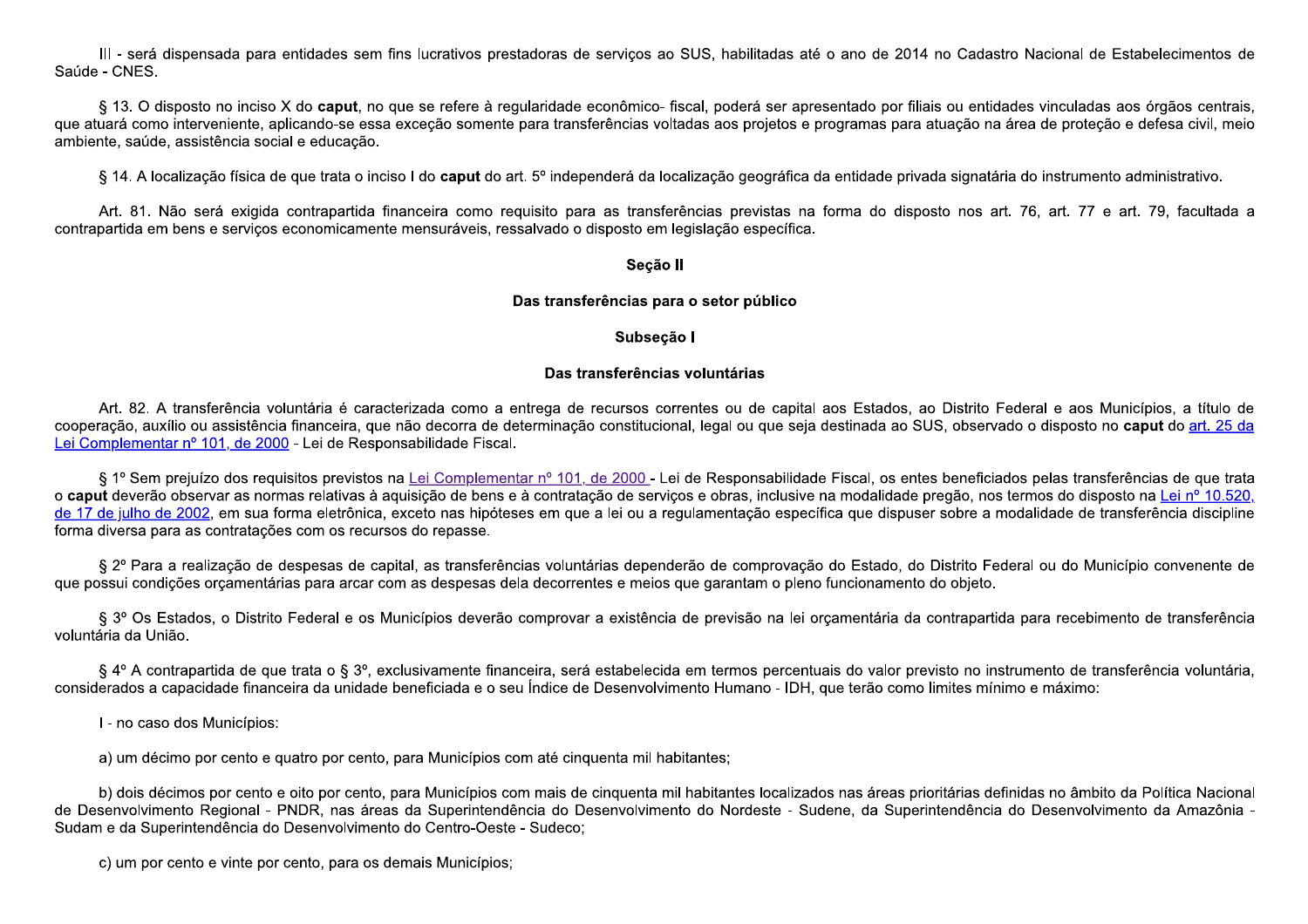d) um décimo por cento e cinco por cento, para Municípios com até duzentos mil habitantes, situados em áreas vulneráveis a eventos extremos, tais como secas, deslizamentos e inundações, incluídos na lista classificatória de vulnerabilidade e recorrência de mortes por desastres naturais fornecida pelo Ministério da Ciência. Tecnologia e Inovações; e

e) um décimo por cento e cinco por cento, para Municípios com até duzentos mil habitantes, situados em região costeira ou de estuário, com áreas de risco provocado por elevações do nível do mar, ou por eventos meteorológicos extremos, incluídos na lista classificatória de vulnerabilidade fornecida pelo Ministério do Meio Ambiente;

II - no caso dos Estados e do Distrito Federal:

a) um décimo por cento e dez por cento, se localizados nas áreas prioritárias definidas no âmbito da PNDR, nas áreas da Sudene, da Sudam e da Sudeco; e

b) dois por cento e vinte por cento, para os demais Estados; e

III - no caso de consórcios públicos constituídos por Estados, Distrito Federal e Municípios, um décimo por cento e quatro por cento.

§ 5° Os limites mínimos e máximos de contrapartida estabelecidos no § 4° poderão ser reduzidos ou ampliados mediante critérios previamente definidos ou justificativa do titular do órgão concedente, quando:

I - necessário para viabilizar a execução das ações a serem desenvolvidas;

II - necessário para transferência de recursos, conforme disposto na Lei nº 10.835, de 8 de janeiro de 2004; ou

III - decorrer de condições estabelecidas em contratos de financiamento ou acordos internacionais.

§ 6° As transferências voluntárias priorizarão os entes com menores indicadores socioeconômicos.

§ 7° Os órgãos e as entidades integrantes dos Orcamentos Fiscal e da Seguridade Social, bem como os mandatários, deverão concluir as análises dos instrumentos de transferências voluntárias em até 180 (cento e oitenta) dias antes do prazo de vencimento destes.

Art. 83. O ato de entrega dos recursos a outro ente federativo a título de transferência voluntária é caracterizado no momento da assinatura do convênio ou instrumento congênere e dos aditamentos que impliquem aumento dos valores a serem transferidos, e não se confunde com as efetivas liberações financeiras, as quais devem obedecer ao respectivo cronograma de desembolso.

§ 1º A comprovação de regularidade do ente federativo é efetuada guando da assinatura dos instrumentos a que se refere o caput.

# \$2<sup>o</sup> (VETADO).

§ 2º A emissão de nota de empenho, a realização das transferências de recursos e a assinatura dos instrumentos a que se refere o caput, bem como a doação de bens, materiais e insumos, não dependerão da situação de adimplência do Município de até 50.000 (cinquenta mil) habitantes, identificada em cadastros ou sistemas de informações financeiras, contábeis e fiscais. (Promulgação partes vetadas)

# $\S 3^{\circ}$  (VETADO).

# $\frac{6}{3}$  4<sup>o</sup> (VETADO).

§ 4º As condições para cumprimento das cláusulas suspensivas constantes dos instrumentos de transferências a que se refere o § 3º deste artigo terão prazo mínimo de 24 (vinte e quatro) meses. (Promulgação partes vetadas)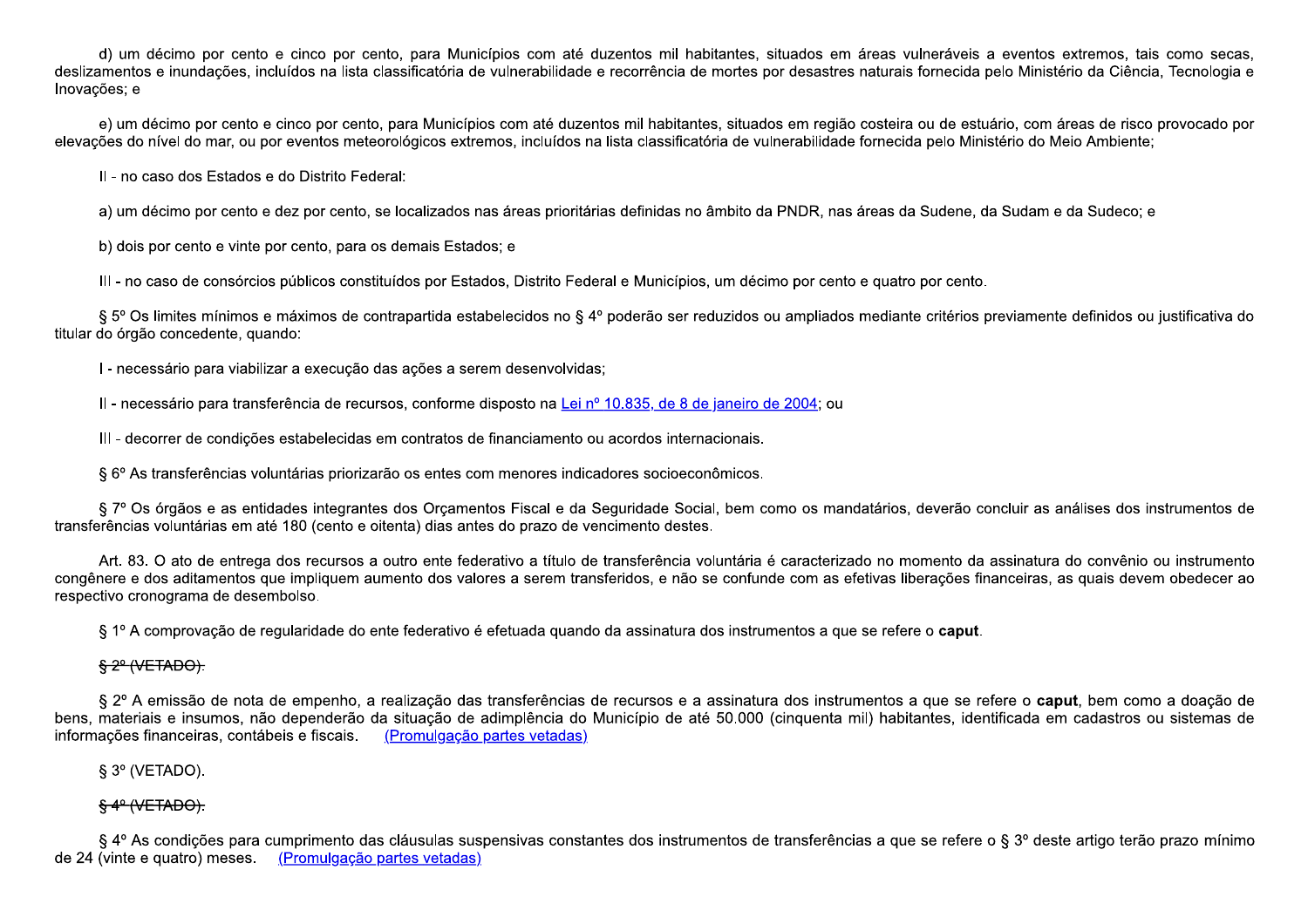§ 5° Os instrumentos de transferências em vigor, a que se refere o § 3° deste artigo, terão o prazo para cumprimento das condições suspensivas prorrogado por mais 240 (duzentos e quarenta) dias. (Promulgação partes vetadas)

§ 6º No caso de celebração de convênios ou contratos de repasse com cláusula suspensiva, é dispensado o detalhamento de coordenadas geográficas, trechos, ruas, bairros, localidades entre outros, na proposta, objeto, justificava e plano de trabalho, devendo as informações serem detalhadas na apresentação do projeto de engenharia ao concedente ou à mandatária.

Art. 84. As transferências voluntárias ou decorrentes de programação incluída na Lei Orcamentária de 2022 por emendas poderão ser utilizadas para os pagamentos relativos à elaboração de estudos de viabilidade técnica, econômica e ambiental, anteprojetos, projetos básicos e executivos, além das despesas necessárias ao licenciamento ambiental

Art. 85. A execução orçamentária e financeira, no exercício de 2022, das transferências voluntárias de recursos da União, cujos créditos orçamentários não identifiquem nominalmente a localidade beneficiada, inclusive aquelas destinadas genericamente a Estado, fica condicionada à prévia divulgação em sítio eletrônico, pelo concedente, dos critérios de distribuição dos recursos, considerando os indicadores socioeconômicos da população beneficiada pela política pública, demonstrando o cumprimento do § 6° do art. 82

### Subseção II

### Das transferências ao Sistema Único de Saúde

Art. 86. Para a transferência de recursos no âmbito do SUS, inclusive aquela efetivada por meio de convênios ou instrumentos congêneres, não será exigida a contrapartida dos Estados, do Distrito Federal e dos Municípios.

Art. 87. As transferências no âmbito do SUS destinadas à aquisição de veículo para transporte sanitário eletivo na rede de atenção à saúde serão regulamentadas pelo Ministério da Saúde.

### Subseção III

#### Das demais transferências

Art. 88. A entrega de recursos aos Estados, ao Distrito Federal, aos Municípios e consórcios públicos em decorrência de delegação para a execução de ações de responsabilidade exclusiva da União, especialmente quando resulte na preservação ou no acréscimo no valor de bens públicos federais, não se configura como transferência voluntária e observará as modalidades de aplicação específicas.

§ 1º A destinação de recursos de que trata o caput observará o disposto na Subseção I.

§ 2º É facultativa a exigência de contrapartida na delegação de que trata o caput.

## Subseção IV

## Disposições gerais

Art. 89. Na hipótese de igualdade de condições entre Estados, Distrito Federal, Municípios e consórcios públicos para o recebimento de transferências de recursos nos termos estabelecidos nesta Secão, os órgãos e as entidades concedentes deverão dar preferência aos consórcios públicos.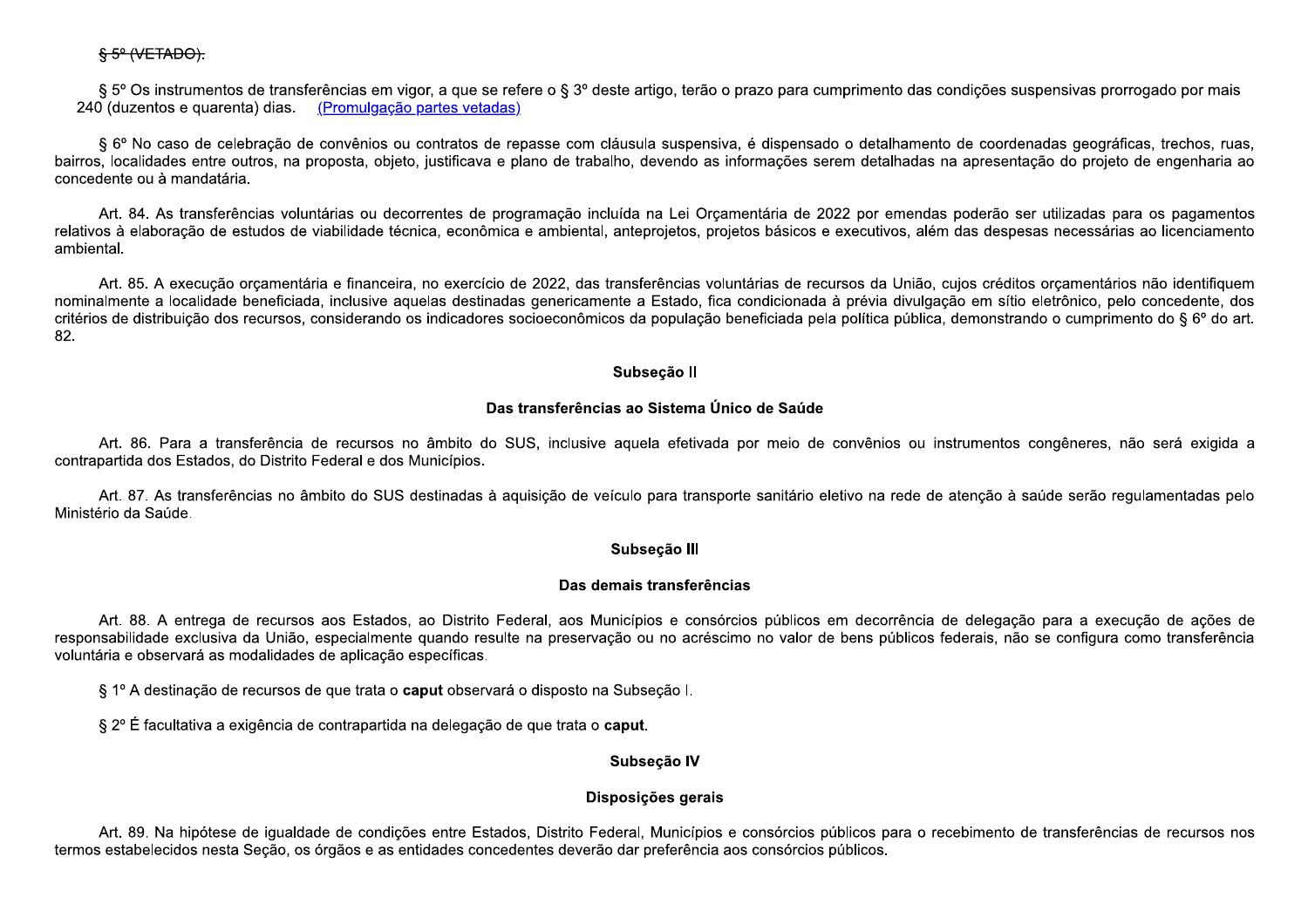Art. 90. É vedada a transferência de recursos para obras e serviços de engenharia que não atendam ao disposto na Lei nº 13.146, de 6 de julho de 2015.

## Seção III

# Disposições gerais

Art. 91. As entidades públicas e privadas beneficiadas com recursos públicos a qualquer título estarão submetidas à fiscalização do Poder Público com a finalidade de verificar o cumprimento de metas e objetivos para os quais receberam os recursos.

§ 1º O Poder Executivo federal adotará providências com vistas ao registro e à divulgação, inclusive por meio eletrônico, das informações relativas às prestações de contas de instrumentos de parceria, convênios ou congêneres.

§ 2º Nos momentos de aceitação do projeto e execução da obra, o órgão concedente ou a sua mandatária deverá considerar a observância dos elementos técnicos de acessibilidade, conforme normas vigentes.

Art. 92. As transferências financeiras para órgãos públicos e entidades públicas e privadas serão feitas preferencialmente por intermédio de instituições e agências financeiras oficiais que, na impossibilidade de atuação do órgão concedente, poderão atuar como mandatárias da União para execução e supervisão, e a nota de empenho deve ser emitida até a data da assinatura do acordo, convênio, aiuste ou instrumento congênere.

§ 1º As despesas administrativas decorrentes das transferências previstas no caput poderão constar de categoria de programação específica ou correr à conta das dotações destinadas às respectivas transferências, podendo ser deduzidas do valor atribuído ao beneficiário.

§ 2º Os valores relativos à tarifa de servicos da mandatária, correspondentes aos servicos para operacionalização da execução dos projetos e atividades estabelecidos nos instrumentos pactuados, para fins de cálculo e apropriações contábeis dos valores transferidos, compõem o valor da transferência da União.

§ 3º As despesas administrativas decorrentes das transferências previstas no caput correrão à conta:

I - prioritariamente, de dotações destinadas às respectivas transferências; ou

II - de categoria de programação específica.

§ 4º A prerrogativa estabelecida no § 3º, referente às despesas administrativas relacionadas às ações de fiscalização, é extensiva a outros órgãos ou entidades da administração pública federal com os quais o concedente ou o contratante venha a firmar parceria com esse objetivo.

§ 5° Os valores relativos às despesas administrativas com tarifas de serviços da mandatária:

I - compensarão os custos decorrentes da operacionalização da execução dos projetos e das atividades estabelecidos nos instrumentos pactuados; e

II - serão deduzidos do valor total a ser transferido ao ente ou entidade beneficiário, conforme cláusula prevista no instrumento de celebração correspondente, quando se tratar de programação de que tratam os § 9°, § 11 e § 12 do art. 166 da Constituição, até o limite de quatro inteiros e cinco décimos por cento.

§ 6º Eventual excedente da tarifa de serviços da mandatária em relação ao limite de que trata o inciso II do § 5º correrá à conta de dotação orçamentária do órgão concedente.

§ 7º Na hipótese de os serviços para operacionalização da execução dos projetos e das atividades e de fiscalização serem exercidos diretamente, sem a utilização de mandatária, fica facultada a deducão de até quatro inteiros e cinco décimos por cento do valor total a ser transferido para custeio desses servicos.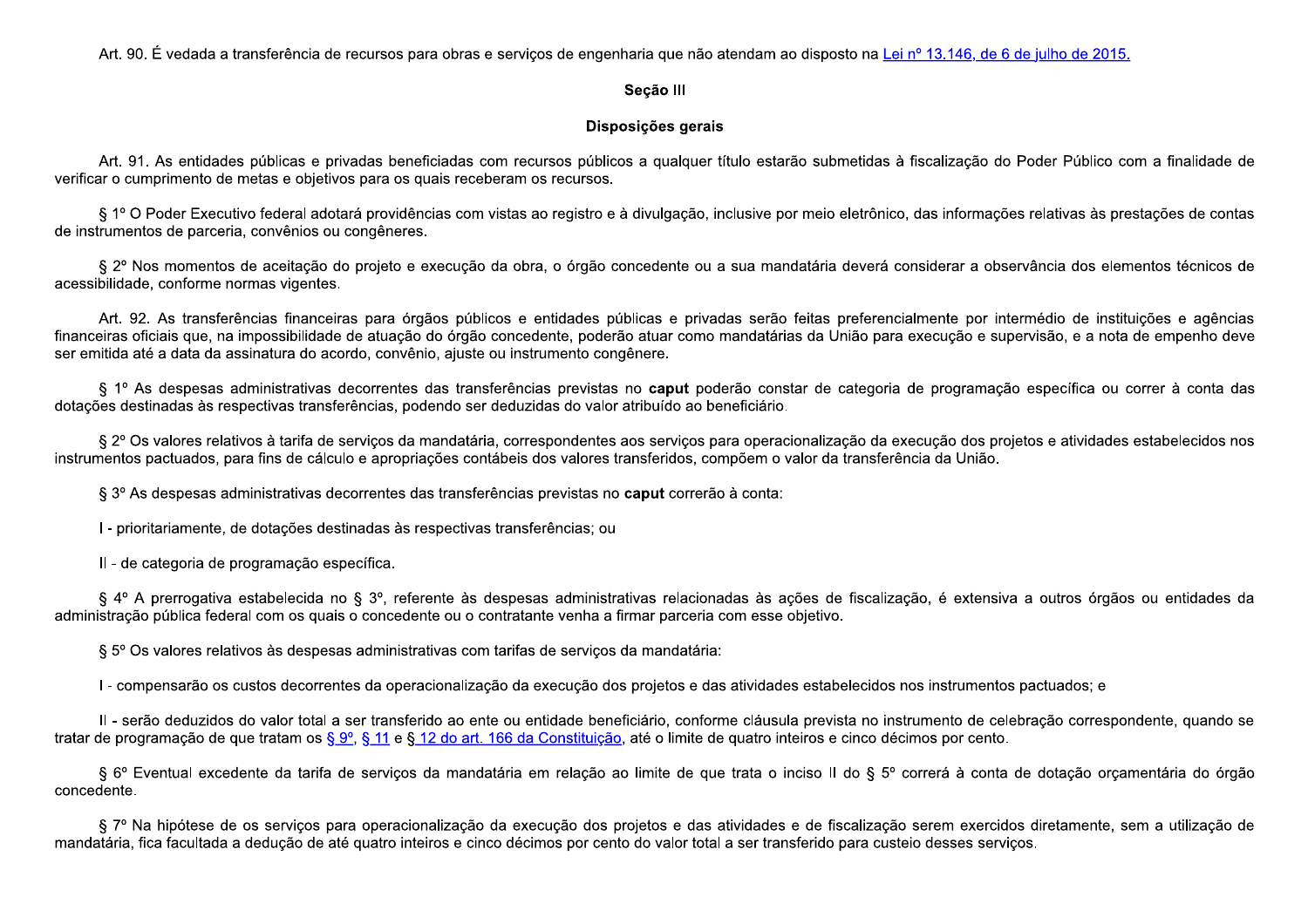## 88<sup>e</sup> (VETADO).

§ 8º As instituições financeiras oficiais federais e os órgãos e entidades da Administração Pública Federal responsáveis por transferências financeiras deverão observar, no âmbito da execução de convênios, contratos de repasse ou instrumentos congêneres, o prazo máximo de 90 (noventa) dias para envio e homologação da Síntese do Projeto Aprovado - SPA. (Promulgação partes vetadas)

## <del>§ 9° (VETADO).</del>

§ 9° A SPA será exigida apenas nos casos de execução de obras e serviços de engenharia que envolvam repasses em montante igual ou superior a R\$ 10.000.000,00 (dez milhões de reais). (Promulgação partes vetadas)

§ 10. É vedada a cobranca de tarifa de servicos da mandatária ao convenente, além do limite já estabelecido nesta Lei para administração e gestão do convênio ou contrato de repasse de que trata o inciso II do § 5<sup>°</sup> deste artigo.

Art. 93. No Projeto de Lei Orcamentária de 2022 e na respectiva Lei, os recursos destinados aos investimentos programados no Plano de Ações Articuladas - PAR deverão priorizar a conclusão dos projetos em andamento com vistas a promover a funcionalidade e a efetividade da infraestrutura instalada.

Art. 94. Os pagamentos à conta de recursos recebidos da União abrangidos pela Seção I e pela Seção II deste Capítulo estão sujeitos à identificação, por CPF ou CNPJ, do beneficiário final da despesa.

§ 1º Toda movimentação de recursos de que trata este artigo, por parte de convenentes ou executores, somente será realizada se observado os seguintes preceitos:

I - movimentação mediante conta bancária específica para cada instrumento de transferência; e

II - desembolsos por meio de documento bancário, por intermédio do qual se faca crédito na conta bancária de titularidade do fornecedor ou do prestador de servicos, ressalvado o disposto no § 2°.

§ 2º Ato do dirigente máximo do órgão ou da entidade concedente poderá autorizar, mediante justificativa, o pagamento em espécie a fornecedores e prestadores de serviços, considerada a regulamentação em vigor.

Art. 95. As transferências previstas neste Capítulo serão classificadas, obrigatoriamente, nos elementos de despesa "41 - Contribuições", "42 - Auxílio" ou "43 -Subvenções Sociais", conforme o caso, e poderão ser feitas de acordo com o disposto no art. 92.

Parágrafo único. A exigência constante do caput não se aplica à execução das ações previstas no art. 88.

Art. 96. Os valores mínimos para as transferências previstas neste Capítulo serão estabelecidos por ato do Poder Executivo federal.

## CAPÍTULO VI

## DA DÍVIDA PÚBLICA FEDERAL

Art. 97. A atualização monetária do principal da dívida mobiliária refinanciada da União não poderá superar a variação:

I - (VETADO); e

II - do IPCA do IBGE, para valores emitidos a partir do exercício de 2020.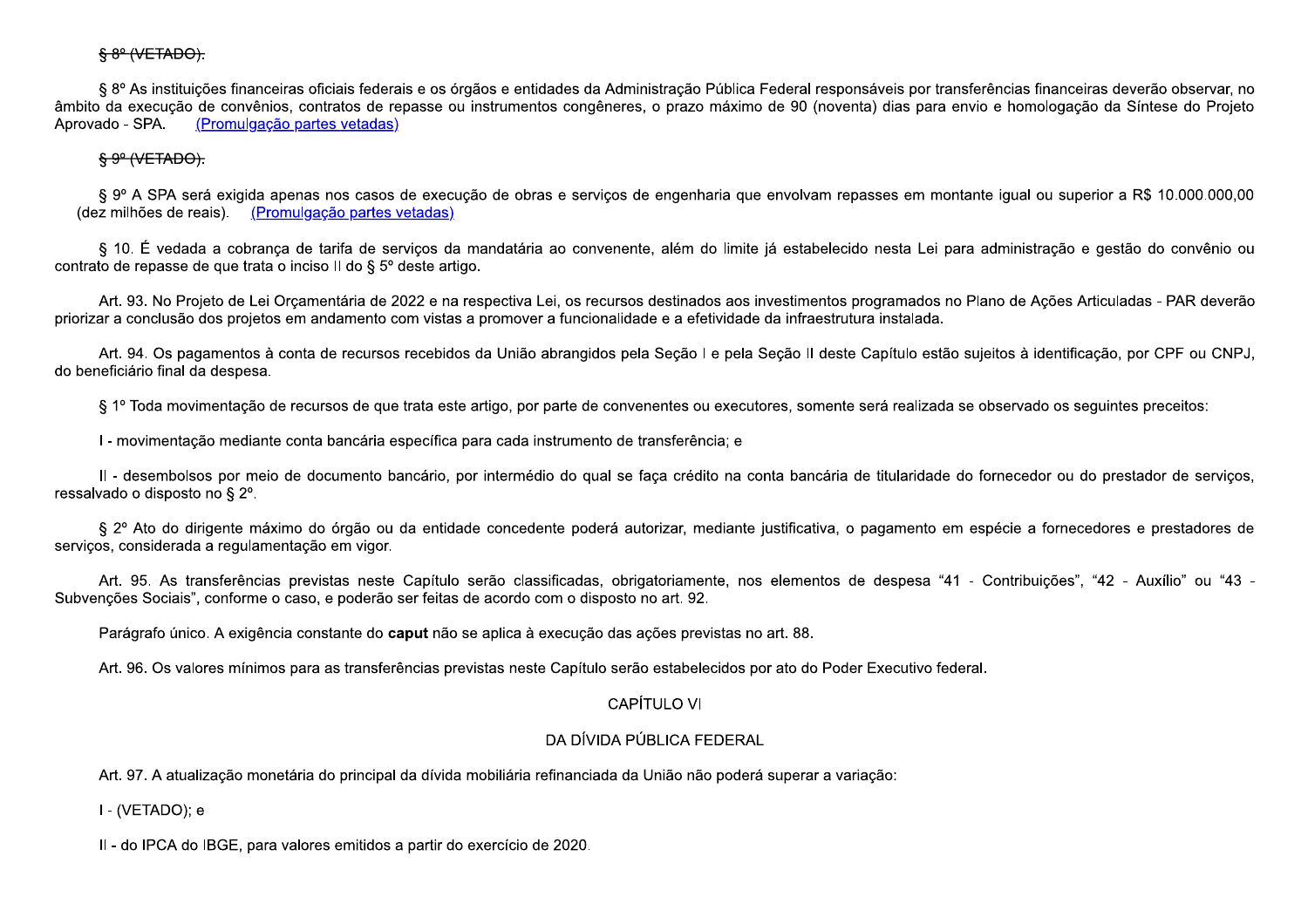Art. 98. As despesas com o refinanciamento da dívida pública federal serão incluídas na Lei Orcamentária de 2022, nos seus anexos e nos créditos adicionais separadamente das demais despesas com o servico da dívida, constando o refinanciamento da dívida mobiliária em programação específica.

Parágrafo único. Para os fins desta Lei, entende-se por refinanciamento o pagamento do principal, acrescido da atualização monetária da dívida pública federal, realizado com a receita proveniente da emissão de títulos.

Art. 99. Será consignada, na Lei Orcamentária de 2022 e nos créditos adicionais, estimativa de receita decorrente da emissão de títulos da dívida pública federal para atender, estritamente, a despesas com:

I - o refinanciamento, os juros e outros encargos da dívida, interna e externa, de responsabilidade direta ou indireta do Tesouro Nacional ou que venham a ser de responsabilidade da União nos termos de resolução do Senado Federal:

II - o aumento do capital de empresas e sociedades em que a União detenha, direta ou indiretamente, a maioria do capital social com direito a voto e que não estejam incluídas no programa de desestatização; e

III - outras despesas cuja cobertura com a receita prevista no caput seja autorizada por lei ou medida provisória.

Art. 100. Os recursos de operações de crédito contratadas junto aos organismos multilaterais que, por sua natureza, estejam vinculados à execução de projetos com fontes orcamentárias internas deverão ser destinados à cobertura de despesas com amortização ou encargos da dívida pública federal ou à substituição de receitas de outras operações de crédito externas.

Parágrafo único. O disposto no caput aplica-se às operações na modalidade enfoque setorial amplo (sector wide approach) do BIRD e aos empréstimos por desempenho (performance driven loan) do BID.

Art. 101. Serão mantidas atualizadas, em sítio eletrônico, informações a respeito das emissões de títulos da dívida pública federal, compreendendo valores, objetivo e legislação autorizativa, independentemente da finalidade e forma, incluindo emissões para fundos, autarquias, fundações, empresas públicas ou sociedades de economia mista.

# **CAPÍTULO VII**

### DAS DESPESAS COM PESSOAL, DOS ENCARGOS SOCIAIS E DOS BENEFÍCIOS AOS SERVIDORES, AOS EMPREGADOS E AOS SEUS DEPENDENTES

Secão I

#### Das despesas com pessoal e dos encargos sociais

Art. 102. Os Poderes Executivo, Legislativo e Judiciário, o Ministério Público da União e a Defensoria Pública da União terão como base de projeção do limite para elaboração de suas propostas orcamentárias de 2022, relativas a despesa com pessoal e encargos sociais, a despesa com a folha de pagamento vigente em marco de 2021, compatibilizada com as despesas apresentadas até esse mês e os eventuais acréscimos legais, inclusive o disposto no art. 109, observados os limites estabelecidos no art. 24.

§ 1º Não constituem despesas com pessoal e encargos sociais, ainda que processadas em folha de pagamento, entre outras, as relacionadas ao pagamento de assistência pré-escolar de dependentes de servidores civis, militares e empregados públicos, saúde suplementar de servidores civis, militares, empregados públicos e seus dependentes, diárias, fardamento, auxílios alimentação ou refeição, moradia, transporte de qualquer natureza, ajuda de custo concernente a despesas de locomoção e instalação decorrentes de mudanca de sede e de movimentação de pessoal, de caráter indenizatório no exterior e quaisquer outras indenizações, exceto as de caráter trabalhista previstas em lei.

§ 2º As despesas oriundas da concessão de pensões especiais previstas em leis específicas só serão classificadas como pessoal se vinculadas a cargo público federal.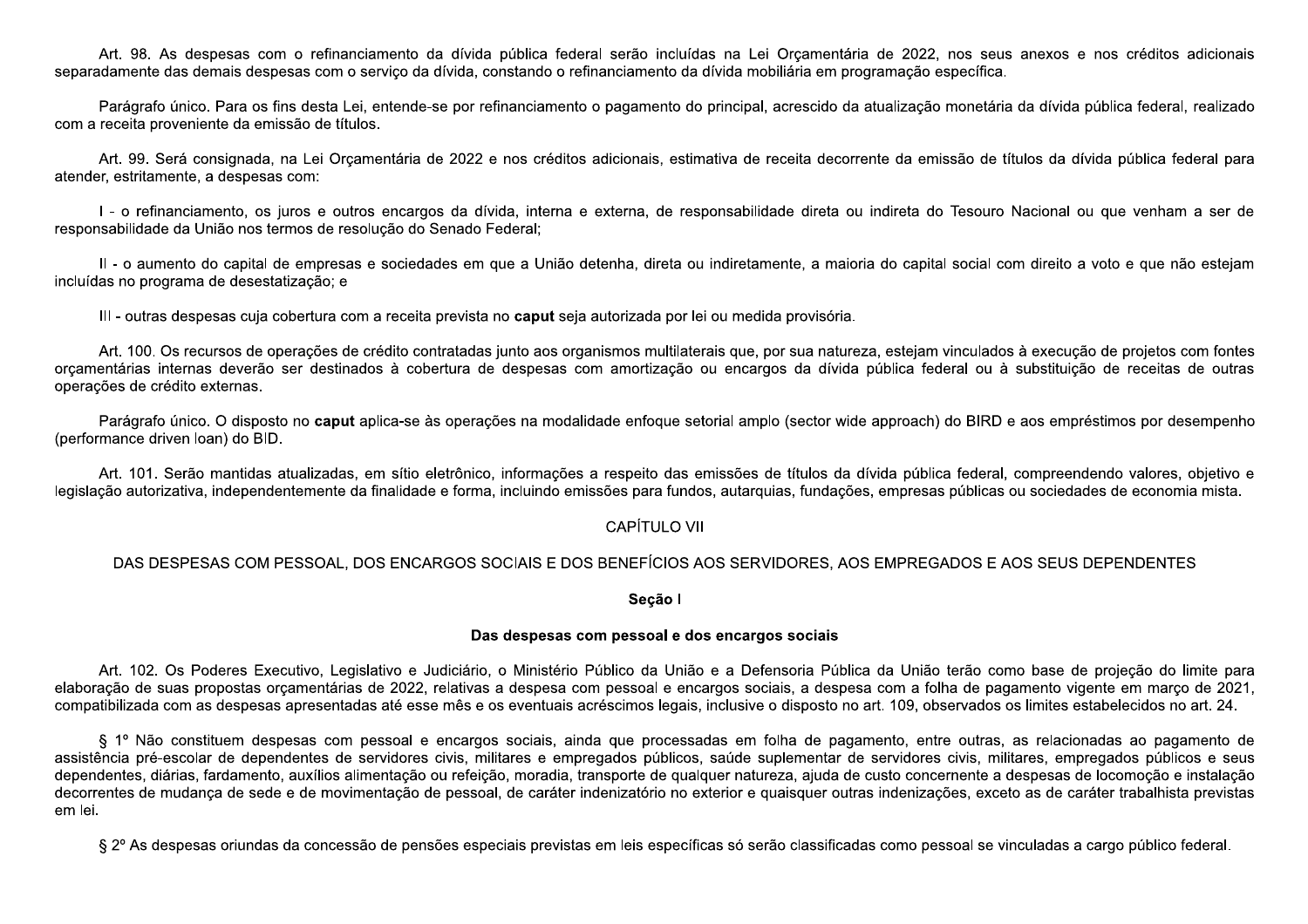Art. 103. Os Poderes Executivo, Legislativo e Judiciário, o Ministério Público da União e a Defensoria Pública da União disponibilizarão e manterão atualizada, em seus sítios eletrônicos, no Portal da Transparência ou em portal eletrônico similar, preferencialmente na seção destinada à divulgação de informações sobre recursos humanos, em formato de dados abertos, tabela, por níveis e denominação, de:

I - quantitativo de cargos efetivos vagos e ocupados por membros de Poder, servidores estáveis e não estáveis e postos militares, segregado por pessoal ativo e inativo;

II - remuneração e subsídio de cargo efetivo, posto e graduação, segregado por pessoal ativo e inativo;

III - quantitativo de cargos em comissão e funções de confiança vagos e ocupados por servidores com e sem vínculo com a administração pública federal;

IV - remuneração de cargo em comissão ou função de confiança; e

V - quantitativo de pessoal contratado por tempo determinado, observado o disposto nos § 2º e § 3º do art. 115.

§ 1º No caso do Poder Executivo federal, a responsabilidade por disponibilizar e atualizar as informações constantes no caput, será:

I - do Ministério da Economia, no caso do pessoal pertencente aos órgãos da administração pública federal direta, autárquica e fundacional;

II - de cada empresa estatal dependente, no caso de seus empregados;

III - do Ministério da Defesa, no caso dos militares dos Comandos das Forcas Armadas;

IV - da Agência Brasileira de Inteligência - Abin e do Banco Central do Brasil, no caso de seus servidores; e

V - de cada Ministério, relativamente às empresas públicas e sociedades de economia mista a ele vinculadas.

§ 2º A tabela a que se refere o caput obedecerá a modelo definido pela Secretaria de Orcamento Federal da Secretaria Especial de Fazenda e Secretaria de Gestão e Desempenho de Pessoal da Secretaria Especial de Desburocratização, Gestão e Governo Digital, ambas do Ministério da Economia, em conjunto com os órgãos técnicos dos Poderes Legislativo e Judiciário, do Ministério Público da União e da Defensoria Pública da União.

§ 3º Para efeito deste artigo, não serão consideradas como cargos e funções vagos as autorizações legais para a criação de cargos efetivos e em comissão e funções de confiança cuja efetividade esteja sujeita à implementação das condições de que trata o § 1º do art. 169 da Constituição.

§ 4º Caberá ao Conselho Nacional de Justica editar as normas complementares para a organização e a disponibilização dos dados referidos neste artigo, no âmbito do Poder Judiciário, exceto o Supremo Tribunal Federal.

§ 5º Caberá aos órgãos setoriais de orcamento das Justicas Federal, do Trabalho e Eleitoral e do Ministério Público da União consolidar e disponibilizar, em seus sítios eletrônicos, as informações divulgadas pelos tribunais regionais ou unidades do citado Ministério.

§ 6º Os Poderes Executivo, Legislativo e Judiciário, o Ministério Público da União e a Defensoria Pública da União informarão à Secretaria de Orcamento Federal da Secretaria Especial de Fazenda e à Secretaria de Gestão e Desempenho de Pessoal da Secretaria Especial de Desburocratização, Gestão e Governo Digital, ambas do Ministério da Economia, até 31 de marco de 2022, o endereco do sítio eletrônico no qual for disponibilizada a tabela a que se refere o caput.

§ 7º As informações disponibilizadas nos termos do disposto no § 6º comporão quadro informativo consolidado da administração pública federal a ser disponibilizado pelo Ministério da Economia, em seu sítio eletrônico, no Portal da Transparência ou em portal eletrônico similar.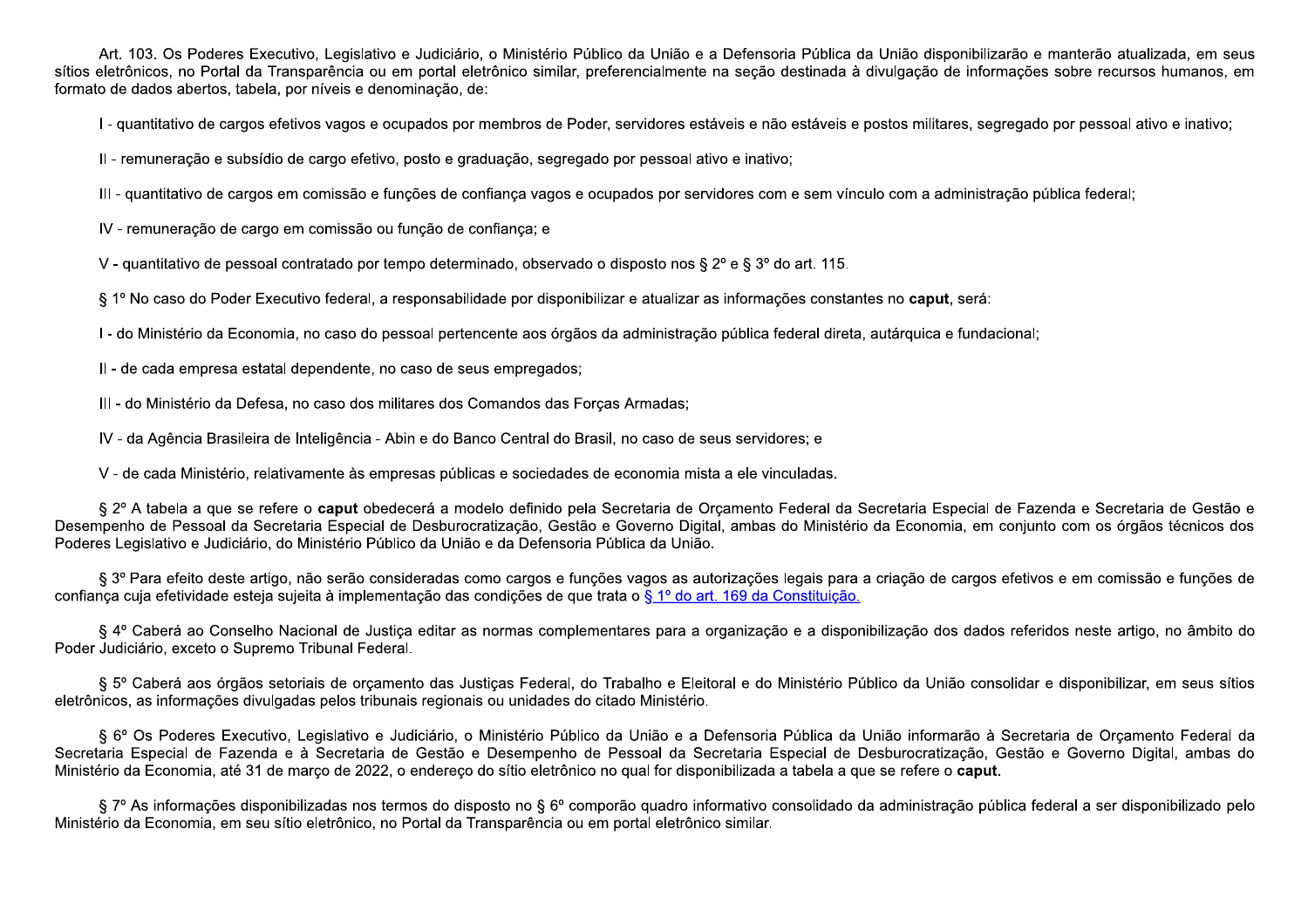§ 8° Os quantitativos físicos relativos aos inativos, referidos no inciso I do caput deste artigo, serão segregados em nível de aposentadoria, reforma, reserva remunerada, instituidor de pensões e pensionista.

§ 9° Nos casos em que as informações previstas nos incisos I a V do caput sejam enquadradas como sigilosas ou de acesso restrito, a tabela deverá ser disponibilizada nos sítios eletrônicos contendo nota de rodapé com a indicação do dispositivo que legitima a restrição, conforme disposto na Lei nº 12.527, de 18 de novembro de 2011,

Art. 104. Os Poderes Executivo, Legislativo e Judiciário, o Ministério Público da União e a Defensoria Pública da União disponibilizarão até o dia 30 de setembro de cada exercício, com a finalidade de possibilitar a avaliação da situação financeira e atuarial do regime próprio de previdência social dos servidores públicos civis, na forma do disposto na alínea "a" do inciso IV do § 2º do art. 4º da Lei Complementar nº 101, de 2000 - Lei de Responsabilidade Fiscal, base de dados relativa a todos os seus servidores ativos, inativos, pensionistas e dependentes.

§ 1º No caso do Poder Executivo federal, a responsabilidade por disponibilizar as bases de dados previstas no caput será:

I - da Secretaria de Gestão e Desempenho de Pessoal da Secretaria Especial de Desburocratização, Gestão e Governo Digital do Ministério da Economia, no caso do pessoal pertencente aos órgãos da administração pública federal direta, autárquica e fundacional; e

II - da Agência Brasileira de Inteligência - Abin e do Banco Central do Brasil, no caso de seus servidores.

§ 2º As bases de dados a que se refere o caput serão entreques ao Congresso Nacional e à Secretaria de Previdência da Secretaria Especial de Previdência e Trabalho do Ministério da Economia, com conteúdo idêntico, conforme estabelecido em ato da referida Secretaria, que também disciplinará a sua forma de envio.

Art. 105. As empresas estatais dependentes disponibilizarão os acordos coletivos, convenções coletivas e dissídios coletivos de trabalho aprovados nos seus respectivos sítios eletrônicos.

Art. 106. No exercício de 2022, observado o disposto no art. 169 da Constituição e no art. 109 desta Lei, somente poderão ser admitidos servidores e empregados se, cumulativamente:

I - existirem cargos e empregos públicos vagos a preencher, demonstrados na tabela a que se refere o art. 103; e

II - houver prévia dotação orcamentária suficiente para o atendimento da despesa.

Parágrafo único. Nas autorizações previstas no art. 109, deverão ser considerados os atos praticados em decorrência de decisões judiciais.

Art. 107. No exercício de 2022, a realização de servico extraordinário, quando a despesa houver extrapolado noventa e cinco por cento dos limites referidos no art. 20 da Lei Complementar nº 101, de 2000 - Lei de Responsabilidade Fiscal, exceto para a hipótese prevista no inciso II do § 6º do art. 57 da Constituição, somente poderá ocorrer guando destinada ao atendimento de relevantes interesses públicos decorrentes de situações emergenciais de risco ou prejuízo para a sociedade.

Parágrafo único. A autorização para a realização de serviço extraordinário, no âmbito do Poder Executivo federal, nas condições estabelecidas no caput, é de exclusiva competência do Ministro de Estado da Economia.

Art. 108. As proposições legislativas relacionadas ao aumento de gastos com pessoal e encargos sociais deverão ser acompanhadas de:

I - premissas e metodologia de cálculo utilizadas, conforme estabelece o art. 17 da Lei Complementar nº 101, de 2000 - Lei de Responsabilidade Fiscal;

II - demonstrativo do impacto da despesa com a medida proposta, por Poder ou órgão referido no art. 20 da Lei Complementar nº 101, de 2000 - Lei de Responsabilidade Fiscal, destacando ativos, inativos e pensionistas;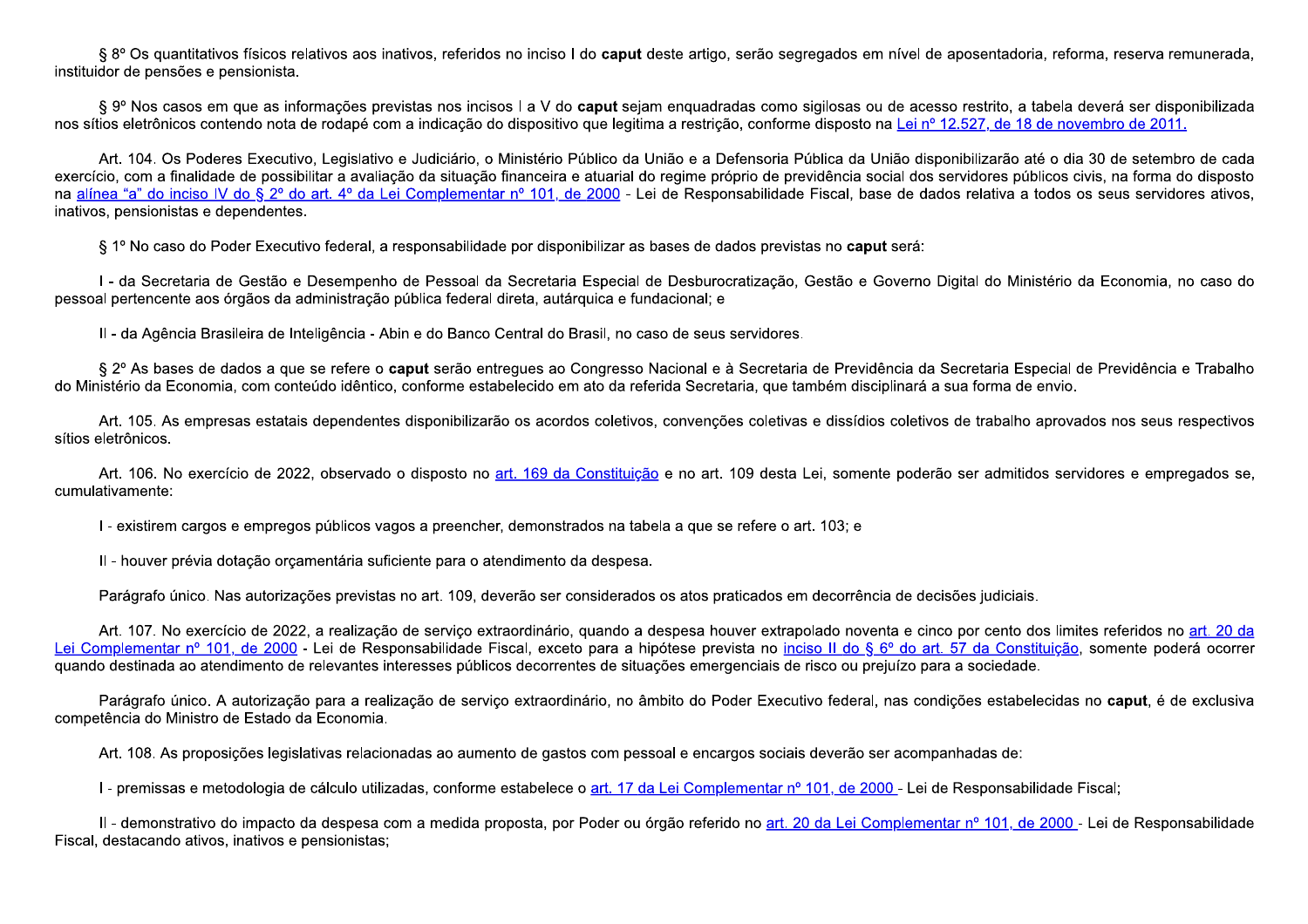III - comprovação de que a medida, em seu conjunto, não impacta a meta de resultado primário estabelecida nesta Lei, nos termos do disposto no § 2º do art. 17 da Lei Complementar nº 101, de 2000 - Lei de Responsabilidade Fiscal, nem os limites de despesas primárias estabelecidos no art. 107 do Ato das Disposições Constitucionais Transitórias:

IV - manifestação do Ministério da Economia, no caso do Poder Executivo federal, e dos órgãos próprios dos Poderes Legislativo e Judiciário, do Ministério Público da União e da Defensoria Pública da União sobre o mérito e o impacto orcamentário e financeiro; e

V - parecer ou comprovação do Conselho Nacional de Justica, de que trata o art. 103- B da Constituição, de solicitação sobre o cumprimento dos requisitos previstos neste artigo, quando se tratar de projetos de lei de iniciativa do Poder Judiciário.

§ 1º Não se aplica o disposto no inciso V do caput aos projetos de lei referentes exclusivamente ao Supremo Tribunal Federal, ao Conselho Nacional de Justica, ao Ministério Público Federal e ao Conselho Nacional do Ministério Público

§ 2° As proposições legislativas previstas neste artigo e as Leis delas decorrentes:

I - não poderão conter dispositivo que crie ou aumente despesa com efeitos financeiros anteriores à sua entrada em vigor ou à plena eficácia da norma; e

II - deverão conter cláusula suspensiva de sua eficácia até constar autorização em anexo específico à Lei Orcamentária, correspondente ao exercício em que entrarem em vigor, e a despesa não será autorizada enguanto não for publicada a Lei Orcamentária com a autorização e a dotação suficiente ou a sua alteração.

Art. 109. Para atendimento ao disposto no inciso II do § 1º do art. 169 da Constituição, observados as disposições do inciso I do referido parágrafo, os limites estabelecidos na Lei Complementar nº 101, de 2000 - Lei de Responsabilidade Fiscal, e as condições estabelecidas no art. 106 desta Lei, ficam autorizados:

I - a criação de cargos, funções e gratificações por meio de transformação de cargos, funções e gratificações que, justificadamente, não implique aumento de despesa;

II - o provimento em cargos efetivos e empregos, funções, gratificações ou cargos em comissão vagos, que estavam ocupados no mês a que se refere o caput do art. 102 e cuias vacâncias não tenham resultado em pagamento de proventos de aposentadoria ou pensão por morte:

III - a contratação de pessoal por tempo determinado, quando caracterizar substituição de servidores e empregados públicos, desde que comprovada a disponibilidade orcamentária;

IV - a criação de cargos, funções e gratificações, o provimento de civis ou militares, o aumento de despesas com pessoal relativas à concessão de quaisquer vantagens, aumentos de remuneração e alterações de estrutura de carreiras, até o montante das quantidades e dos limites orcamentários para o exercício e para a despesa anualizada constantes de anexo específico da Lei Orcamentária de 2022, cujos valores deverão constar de programação orcamentária específica e ser compatíveis com os limites estabelecidos na Lei Complementar nº 101, de 2000 - Lei de Responsabilidade Fiscal, não abrangidos nos incisos I ao III;

V - a reestruturação de carreiras que não implique aumento de despesa;

VI-o provimento em cargos em comissão, funções e gratificações existentes, desde que comprovada disponibilidade orcamentária;

VII - a revisão geral anual de que trata o inciso X do caput do art. 37 da Constituição, observado o disposto no inciso VIII do caput do art. 73 da Lei nº 9.504, de 1997; e

VIII - o provimento de cargos e funções relativos aos concursos vigentes da Polícia Federal (PF), da Polícia Rodoviária Federal (PRF) e do Departamento Penitenciário Nacional (DEPEN), até o montante das quantidades e dos limites orcamentários constantes de anexo específico da Lei Orcamentária de 2022, cujos valores deverão constar de programação orcamentária específica e ser compatíveis com os limites estabelecidos na Lei Complementar nº 101, de 2000 - Lei de Responsabilidade Fiscal, não abrangidos nos incisos I a IV.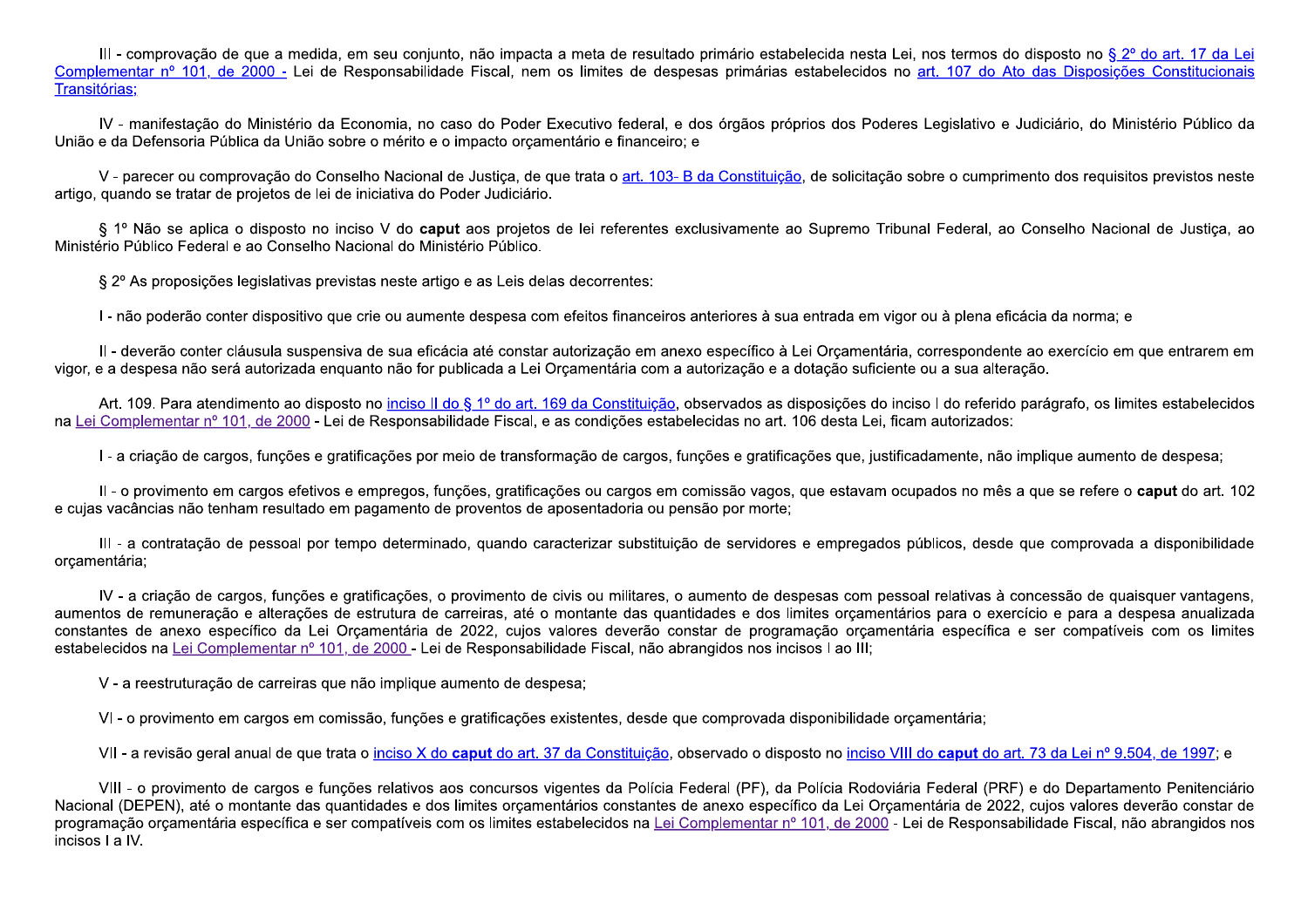§ 1º Para fins do disposto nos incisos I, II, IV e VI do caput, serão consideradas exclusivamente as gratificações que atendam, cumulativamente, aos seguintes requisitos:

I - cuja concessão, designação ou nomeação requeira ato discricionário da autoridade competente; e

II - não componham a remuneração do cargo efetivo, do emprego ou do posto ou da graduação militar, para qualquer efeito.

§ 2º O anexo a que se refere o inciso IV do caput terá os limites orcamentários correspondentes discriminados por Poder, Ministério Público da União e Defensoria Pública da União e, quando for o caso, por órgão referido no art. 20 da Lei Complementar nº 101, de 2000 - Lei de Responsabilidade Fiscal, com:

I - as quantificações para a criação de cargos, funções e gratificações, além das especificações relativas a vantagens, aumentos de remuneração e alterações de estruturas de carreira, com a indicação específica da proposição legislativa correspondente:

II - as quantificações para o provimento de cargos efetivos civis e militares e empregos, exceto se destinados a empresas públicas e sociedades de economia mista, nos termos do disposto no inciso II do 8 1º do art. 169 da Constituição:

III - as dotações orçamentárias autorizadas para 2022 correspondentes ao valor igual ou superior à metade do impacto orçamentário-financeiro anualizado, constantes de programação específica, nos termos do disposto no inciso XIII do caput do art. 12; e

IV - os valores relativos à despesa anualizada.

§ 3º Fica facultada a atualização pelo Ministério da Economia dos valores previstos nos incisos III e IV do § 2º durante a apreciação do Projeto de Lei Orcamentária de 2022 no Congresso Nacional, no prazo estabelecido no § 5° do art. 166 da Constituição.

§ 4º Para fins de elaboração do anexo previsto no inciso IV do caput, cada órgão dos Poderes Legislativo e Judiciário, o Ministério Público da União e a Defensoria Pública da União enviará as informações pretendidas à Secretaria de Orcamento Federal da Secretaria Especial de Fazenda do Ministério da Economia no prazo estabelecido no art. 23.

Art. 110. Os atos de provimentos e vacâncias de cargos efetivos e comissionados, bem como de funções de confiança, no âmbito dos Poderes Executivo, Legislativo e Judiciário, do Ministério Público da União e da Defensoria Pública da União, deverão ser, obrigatoriamente, publicados em órgão oficial de imprensa e disponibilizados nos sítios eletrônicos dos órgãos.

Parágrafo único. Na execução orcamentária, deverá ser evidenciada a despesa com cargos em comissão e funções de confiança em subelemento específico.

Art. 111. O pagamento de quaisquer aumentos de despesa com pessoal decorrente de medidas administrativas ou judiciais que não se enguadrem nas exigências dos art. 102, art. 108 e art. 109 dependerá de abertura de créditos adicionais, mediante remanejamento de dotações de despesas primárias, observados os limites estabelecidos nos termos do disposto no art. 107 do Ato das Disposições Constitucionais Transitórias.

Art. 112. Para fins de incidência do limite de que trata o inciso XI do caput do art. 37 da Constituição, serão considerados os pagamentos efetuados a título de honorários advocatícios de sucumbência.

Art. 113. As dotações orcamentárias destinadas ao pagamento dos benefícios obrigatórios, da assistência médica e odontológica e de pessoal, aprovadas na Lei Orcamentária de 2022 e nos créditos adicionais, deverão ser preferencialmente executadas:

I - pelo órgão central do Sistema de Administração Financeira Federal, por meio de descentralização ao Departamento de Centralização de Servicos de Inativos, Pensionistas e Órgãos Extintos da Secretaria de Gestão e Desempenho de Pessoal da Secretaria Especial de Desburocratização, Gestão e Governo Digital do Ministério da Economia, quanto aos inativos e aos pensionistas da administração pública federal direta integrantes do Sistema de Pessoal Civil da Administração Federal - Sipec; e

II - pelo INSS, por meio de descentralização, quanto aos inativos e aos pensionistas das autarquias e fundações da administração pública federal.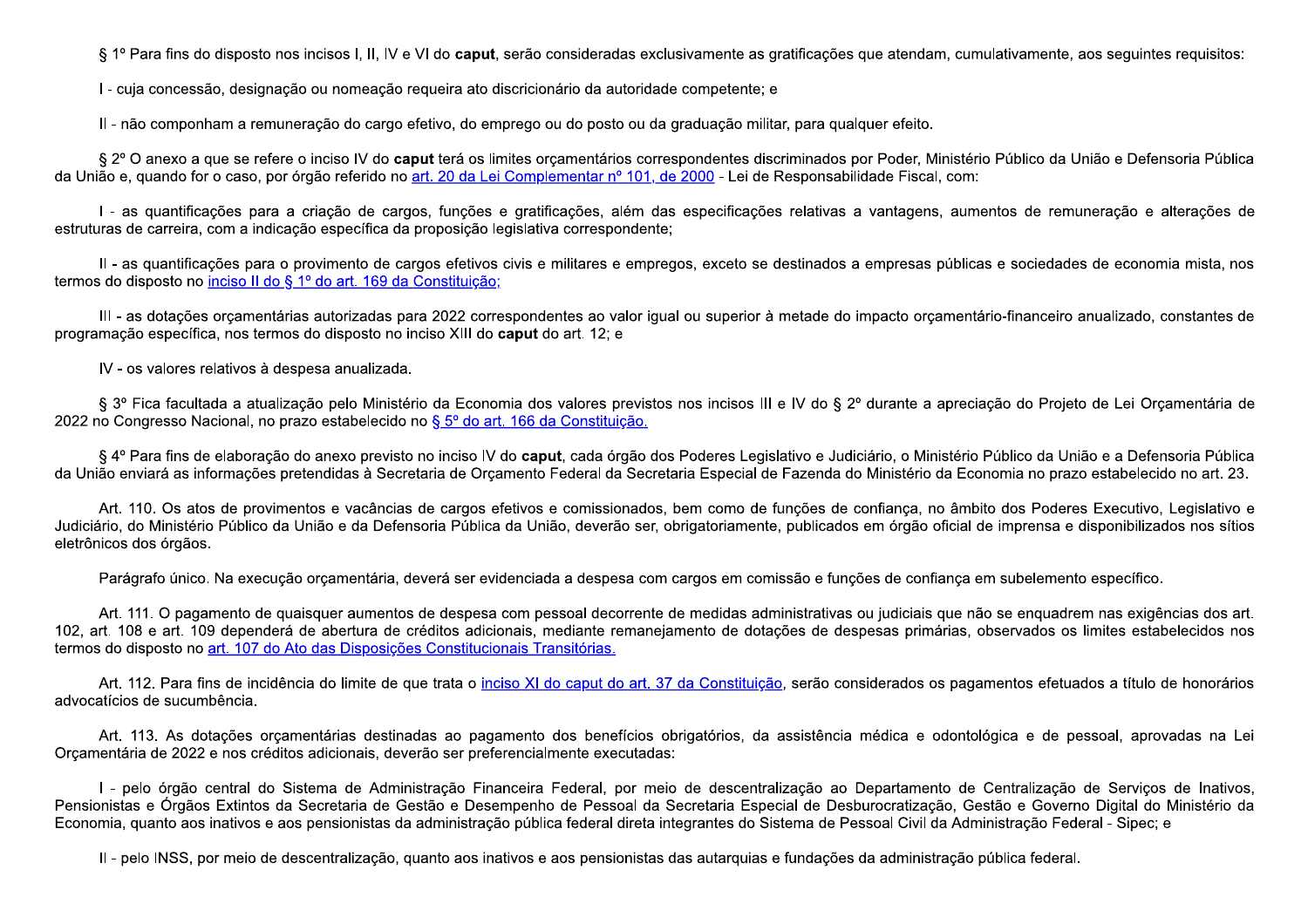Art. 114. O relatório resumido da execução orçamentária de que trata o § 3º do art. 165 da Constituição conterá, em anexo, a discriminação das despesas com pessoal e encargos sociais, inclusive o quantitativo de pessoal, de modo a evidenciar os valores despendidos com vencimentos e vantagens fixas, despesas variáveis, encargos com pensionistas e inativos, e encargos sociais para:

I - pessoal civil da administração pública direta;

II - pessoal militar;

III - servidores das autarquias;

IV - servidores das fundações;

V - empregados de empresas que integrem os Orcamentos Fiscal e da Seguridade Social;

VI - despesas com cargos em comissão; e

VII - contratado por prazo determinado, quando couber.

Parágrafo único. A Secretaria de Gestão e Desempenho de Pessoal da Secretaria Especial de Desburocratização, Gestão e Governo Digital do Ministério da Economia unificará e consolidará as informações relativas a despesas com pessoal e encargos sociais do Poder Executivo federal.

Art. 115. Para apuração da despesa com pessoal prevista no art. 18 da Lei Complementar nº 101, de 2000 - Lei de Responsabilidade Fiscal, deverão ser incluídas, quando caracterizarem substituicão de militares, servidores ou empregados públicos, aquelas relativas à:

I - contratação de pessoal por tempo determinado; e

Il - contratação de terceirização de mão de obra e serviços de terceiros, quando se enquadrar na hipótese prevista no art. 18 da Lei Complementar nº 101, de 2000 - Lei de Responsabilidade Fiscal.

§ 1º Caracterizam-se como substituição de militares, servidores ou empregados públicos aquelas contratações para atividades que:

I - envolvam a tomada de decisão ou posicionamento institucional nas áreas de planejamento, coordenação, supervisão e controle; ou

II - sejam consideradas estratégicas ou sejam inerentes às competências institucionais finalísticas atribuídas legalmente ao órgão ou à entidade contratante.

§ 2° As despesas relativas à contratação de pessoal por tempo determinado:

I - quando caracterizarem substituição de militares, servidores ou empregados públicos, na forma prevista no § 1º, deverão ser classificadas no GND 1 e no elemento de despesa "04 - Contratação por Tempo Determinado"; e

II - quando não caracterizarem substituição de militares, servidores ou empregados públicos, não se constituem em despesas classificáveis no GND 1 e deverão ser classificadas no elemento de despesa "04 - Contratação por Tempo Determinado".

§ 3º As despesas de contratação de terceirização de mão de obra e serviços de terceiros, nos termos do disposto no § 1º do art. 18 da Lei Complementar nº 101, de 2000 -Lei de Responsabilidade Fiscal, não se constituem em despesas classificáveis no GND 1 e devem ser classificadas no elemento de despesa "34 - Outras Despesas de Pessoal decorrentes de Contratos de Terceirização".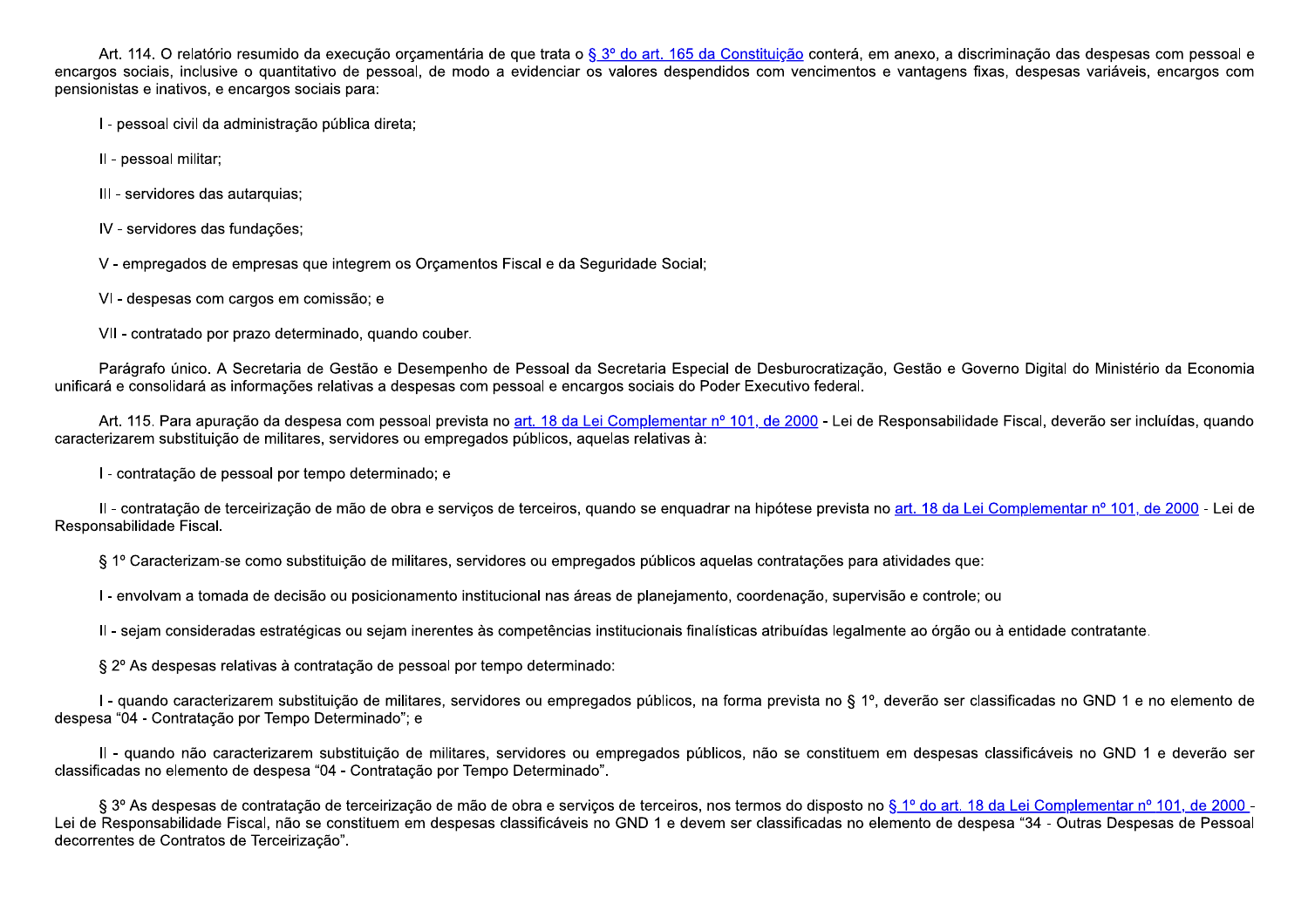Art. 116. O disposto nesta Seção aplica-se, no que couber, aos militares das Forças Armadas e às empresas estatais dependentes.

#### Seção II

#### Das despesas com benefícios aos agentes públicos e aos seus dependentes

Art. 117. O limite relativo à proposta orcamentária de 2022, para os Poderes Executivo, Legislativo e Judiciário, o Ministério Público da União e a Defensoria Pública da União, relativo aos benefícios aos agentes públicos e aos seus dependentes, constantes da Seção I do Anexo III, corresponderá à projeção anual, calculada a partir da despesa vigente em março de 2021, compatibilizada com as despesas apresentadas até esse mês, com os totais de beneficiários e valores per capita divulgados nos sítios eletrônicos, nos termos do disposto no art. 118 e, nos eventuais acréscimos legais, observado o disposto nos art. 24 e art. 120.

§ 1º O montante de recursos incluído no Projeto e na Lei Orcamentária de 2022 para atender às despesas de que trata o caput deve estar compatível com o número efetivo de beneficiários informado nas respectivas metas, existente em marco de 2021, acrescido do número previsto de ingresso de beneficiários oriundos de posses e contratações ao longo dos anos de 2021 e 2022.

§ 2º O resultado da divisão entre os recursos alocados nas ações orcamentárias relativas aos benefícios relacionados no caput e o número previsto de beneficiários deverá corresponder ao valor per capita vigente no âmbito de cada órgão ou unidade orcamentária.

Art. 118. Os Poderes Executivo, Legislativo e Judiciário, o Ministério Público da União e a Defensoria Pública da União disponibilizarão e manterão atualizadas, nos sítios eletrônicos, no Portal da Transparência ou em portal eletrônico similar, preferencialmente, na seção destinada à divulgação de informações sobre recursos humanos, em formato de dados abertos, tabela com os totais de beneficiários e valores per capita, segundo cada benefício referido no art. 117, por órgão e entidade, bem como os atos legais relativos aos seus valores per capita.

§ 1º No caso do Poder Executivo federal, a responsabilidade pela disponibilização das informações previstas no caput será:

I - do Ministério da Economia, no caso do pessoal pertencente aos órgãos da administração pública federal direta, autárquica e fundacional e dos seus dependentes;

II - de cada empresa estatal dependente, no caso dos seus empregados e dos seus dependentes;

III - do Ministério da Defesa, no caso dos militares dos Comandos das Forcas Armadas e dos seus dependentes;

IV - da Agência Brasileira de Inteligência - Abin e do Banco Central do Brasil, no caso dos seus servidores e dos seus dependentes; e

V - de cada Ministério, relativamente às empresas públicas e às sociedades de economia mista a ele vinculadas, no caso dos seus empregados e dos seus dependentes.

§ 2º A tabela referida no caput obedecerá a modelo definido pela Secretaria de Orçamento Federal da Secretaria Especial de Fazenda e Secretaria de Gestão e Desempenho de Pessoal da Secretaria Especial de Desburocratização, Gestão e Governo Digital, ambas do Ministério da Economia, em conjunto com os órgãos técnicos dos demais Poderes, do Ministério Público da União e da Defensoria Pública da União.

§ 3º Os Poderes Executivo, Legislativo e Judiciário, o Ministério Público da União e a Defensoria Pública da União informarão o endereco do sítio eletrônico no qual for disponibilizada a tabela a que se refere o caput à Secretaria de Orcamento Federal da Secretaria Especial de Fazenda do Ministério da Economia até 31 de marco de 2022.

§ 4º As informações disponibilizadas nos termos do disposto no § 3º comporão quadro informativo consolidado da administração pública federal a ser disponibilizado pelo Ministério da Economia, em seu sítio eletrônico, no Portal da Transparência ou em portal eletrônico similar.

§ 5º Caberá ao Conselho Nacional de Justica editar normas complementares para a organização e disponibilização dos dados referidos neste artigo, no âmbito do Poder Judiciário, exceto o Supremo Tribunal Federal.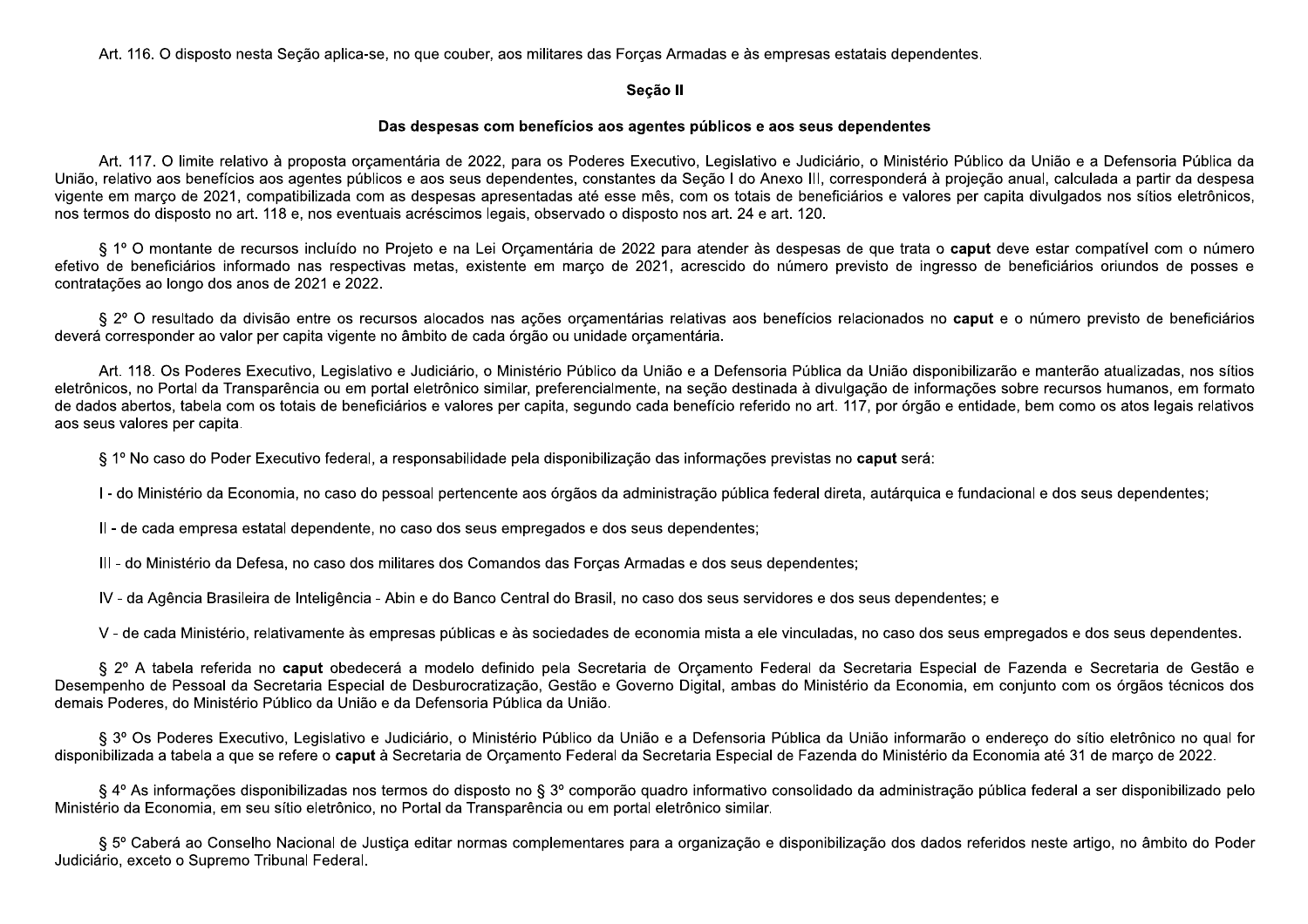§ 6º Caberá aos órgãos setoriais de orçamento das Justiças Federal, do Trabalho e Eleitoral e do Ministério Público da União consolidar e disponibilizar, em seus sítios eletrônicos, as informações divulgadas pelos tribunais regionais ou unidades do Ministério Público da União.

§ 7º Nos casos em que as informações previstas no caput sejam enguadradas como sigilosas ou de acesso restrito, a tabela deverá ser disponibilizada nos sítios eletrônicos contendo nota de rodapé com a indicação do dispositivo que legitima a restrição, conforme disposto na Lei nº 12.527, de 2011.

Art. 119. As eventuais disponibilidades de dotações orçamentárias classificadas como despesas primárias obrigatórias, relativas aos benefícios aos servidores civis, empregados e militares, e a seus dependentes, fardamento e movimentação de militares, somente poderão ser remanejadas para o atendimento de outras despesas após atendidas todas as necessidades de suplementação das mencionadas dotações no âmbito das unidades orçamentárias, respectivamente, do Poder Executivo federal ou de cada órgão orcamentário dos Poderes Legislativo e Judiciário, do Ministério Público da União e da Defensoria Pública da União.

Art. 120. Fica vedado o reajuste, no exercício de 2022, de auxílio-alimentação ou refeição, auxílio-moradia e assistência pré-escolar.

Art. 121. O disposto nesta Seção aplica-se, no que couber, aos militares das Forcas Armadas e às empresas estatais dependentes.

# **CAPÍTULO VIII**

# DA POLÍTICA DE APLICAÇÃO DOS RECURSOS DAS AGÊNCIAS FINANCEIRAS OFICIAIS DE FOMENTO

Art. 122. As agências financeiras oficiais de fomento terão como diretriz geral a preservação e a geração do emprego e, respeitadas suas especificidades, as seguintes prioridades para:

I - a Caixa Econômica Federal, redução do deficit habitacional e melhoria das condições de vida das populações em situação de pobreza e de insegurança alimentar e nutricional, especialmente quando beneficiem idosos, pessoas com deficiência, povos indígenas, povos e comunidades tradicionais, mulheres chefes de família ou em situação de vulnerabilidade social, policiais federais, civis e militares, e militares das Forcas Armadas que morem em áreas consideradas de risco ou faixa de fronteira prioritárias definidas no âmbito da Política Nacional de Desenvolvimento Regional - PNDR, por meio de financiamentos e projetos habitacionais de interesse social, projetos de investimentos em saneamento básico e desenvolvimento da infraestrutura urbana e rural, e projetos de implementação de ações de políticas agroambientais;

II - o Banco do Brasil S.A., aumento da oferta de alimentos para o mercado interno, especialmente integrantes da cesta básica e por meio de incentivos a programas de seguranca alimentar e nutricional, de agricultura familiar, de agroecologia, de agroenergia, e de produção orgânica, a ações de implementação de políticas agroambientais, de fomento para povos indígenas e povos e comunidades tradicionais, e de incremento da produtividade do setor agropecuário, da oferta de produtos agrícolas para exportação e intensificação das trocas internacionais do País com seus parceiros com vistas a incentivar a competitividade de empresas brasileiras no exterior;

III - o Banco do Nordeste do Brasil S.A., o Banco da Amazônia S.A., o Banco do Brasil S.A. e a Caixa Econômica Federal, estímulo à criação de empregos e à ampliação da oferta de produtos de consumo popular por meio do apoio à expansão e ao desenvolvimento das cooperativas de trabalhadores artesanais, do extrativismo sustentável, do manejo de florestas de baixo impacto e da recuperação de áreas degradadas, das atividades desenvolvidas pelos povos indígenas, povos e comunidades tradicionais, da agricultura de pequeno porte, dos sistemas agroecológicos, da pesca, dos beneficiários do Programa Nacional de Reforma Agrária e das microempresas, pequenas e médias empresas, especialmente daquelas localizadas na faixa de fronteira prioritárias definidas na PNDR, e do fomento à cultura;

IV - o Banco Nacional de Desenvolvimento Econômico e Social - BNDES, o estímulo à criação e à preservação de empregos com vistas à redução das desigualdades, à proteção e à conservação do meio ambiente, ao aumento da capacidade produtiva e ao incremento da competitividade da economia brasileira, especialmente, por meio do apoio:

a) à inovação, à difusão tecnológica, às iniciativas destinadas ao aumento da produtividade, ao empreendedorismo, às incubadoras e aceleradoras de empreendimentos e às exportações de bens e serviços;

b) às microempresas, pequenas e médias empresas;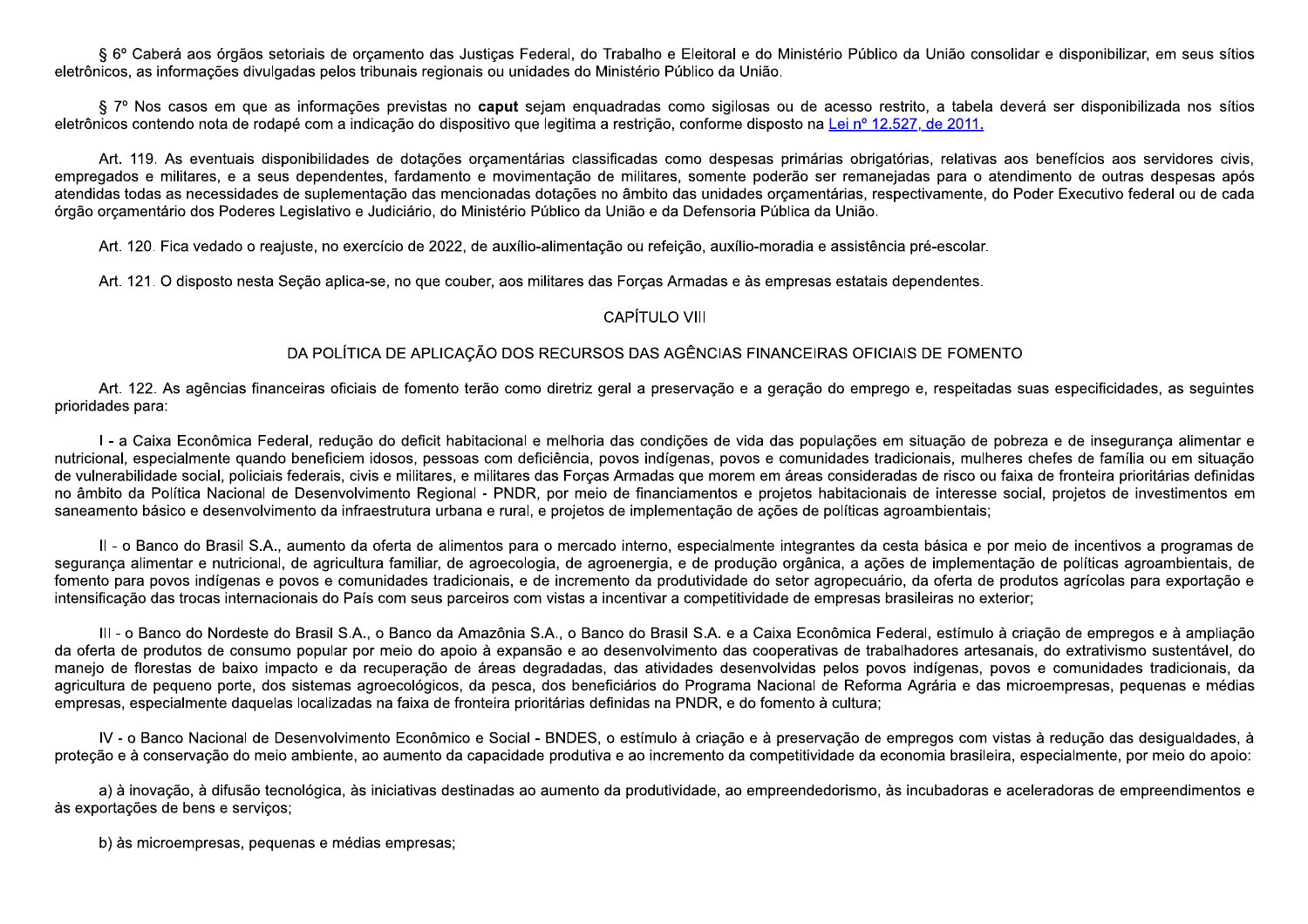c) à infraestrutura nacional nos segmentos de, dentre outros, energia, inclusive na geração e na transmissão de energia elétrica, no transporte de gás por gasodutos, no uso de fontes alternativas e na eletrificação rural, logística e navegação fluvial e de cabotagem, e mobilidade urbana:

d) à modernização da gestão pública e ao desenvolvimento dos Estados, do Distrito Federal e dos Municípios, e dos serviços sociais básicos, tais como saneamento básico, educação, saúde e segurança alimentar e nutricional:

e) aos investimentos socioambientais, à agricultura familiar, à agroecologia, às cooperativas e empresas de economia solidária, à inclusão produtiva e ao microcrédito, aos povos indígenas e povos e comunidades tradicionais;

f) à adoção das melhores práticas de governança corporativa e ao fortalecimento do mercado de capitais inclusive mediante a prestação de serviços de assessoramento gue propiciem a celebração de contratos de parcerias com os entes públicos para execução de empreendimentos de infraestrutura de interesse do país:

g) aos projetos destinados ao turismo e à reciclagem de resíduos sólidos com tecnologias sustentáveis; e

h) às empresas do setor têxtil, moveleiro, fruticultor e coureiro-calcadista;

V - a Financiadora de Estudos e Projetos - Finep, a promoção do desenvolvimento da infraestrutura e indústria, agricultura e agroindústria, com ênfase no fomento à pesquisa, ao software público, software livre, à capacitação científica e tecnológica, melhoria da competitividade da economia, estruturação de unidades e sistemas produtivos orientados para o fortalecimento do Mercado Comum do Sul - Mercosul, geração de empregos e redução do impacto ambiental;

VI - o Banco da Amazônia S.A., o Banco do Nordeste do Brasil S.A. e o Banco do Brasil S.A., a redução das desigualdades nas Regiões Norte, Nordeste, com ênfase na região do semiárido, e Centro-Oeste do país, observadas as diretrizes estabelecidas na PNDR mediante apoio a projetos para melhor aproveitamento das oportunidades de desenvolvimento econômico-social sustentável e maior eficiência dos instrumentos gerenciais dos Fundos Constitucionais de Financiamento do Norte - FNO, do Nordeste - FNE e do Centro-Oeste - FCO, cujas aplicações em financiamentos rurais deverão ser destinadas preferencialmente ao financiamento da produção de alimentos básicos por meio do Programa Nacional de Fortalecimento da Agricultura Familiar - Pronaf; e

VII - o Banco da Amazônia S.A., o Banco do Nordeste do Brasil S.A., o Banco do Brasil S.A., o BNDES e a Caixa Econômica Federal, o financiamento de projetos que promovam:

a) modelos produtivos rurais sustentáveis associados às metas da Contribuição Nacionalmente Determinada Pretendida - INDC, aos Objetivos de Desenvolvimento Sustentável - ODS e a outros compromissos assumidos na política de clima, especialmente no Plano Nacional de Adaptação à Mudança do Clima, que promovam a recuperação de áreas degradadas e que reduzam, de forma efetiva e significativa, a utilização de produtos agrotóxicos, desde que haja demanda habilitada; e

b) ampliação da geração de energia elétrica a partir de fontes renováveis, especialmente para produção de excedente para aproveitamento por meio de sistema de compensação de energia elétrica.

§ 1º A concessão ou renovação de quaisquer empréstimos ou financiamentos pelas agências financeiras oficiais de fomento não será permitida para:

I - empresas e entidades do setor privado ou público, inclusive aos Estados, ao Distrito Federal e aos Municípios, bem como suas entidades da administração pública indireta, fundações, empresas públicas, sociedades de economia mista e demais empresas em que a União, direta ou indiretamente, detenha a maioria do capital social com direito a voto, que estejam inadimplentes com a União, seus órgãos e entidades das administrações direta e indireta, e o FGTS;

II - aquisição de ativos públicos incluídos no Plano Nacional de Desestatização:

III - importação de bens ou serviços com similar nacional detentor de qualidade e preço equivalentes, exceto se constatada a impossibilidade do fornecimento do bem ou da prestação do servico por empresa nacional, a ser aferida de acordo com a metodologia definida pela agência financeira oficial de fomento; e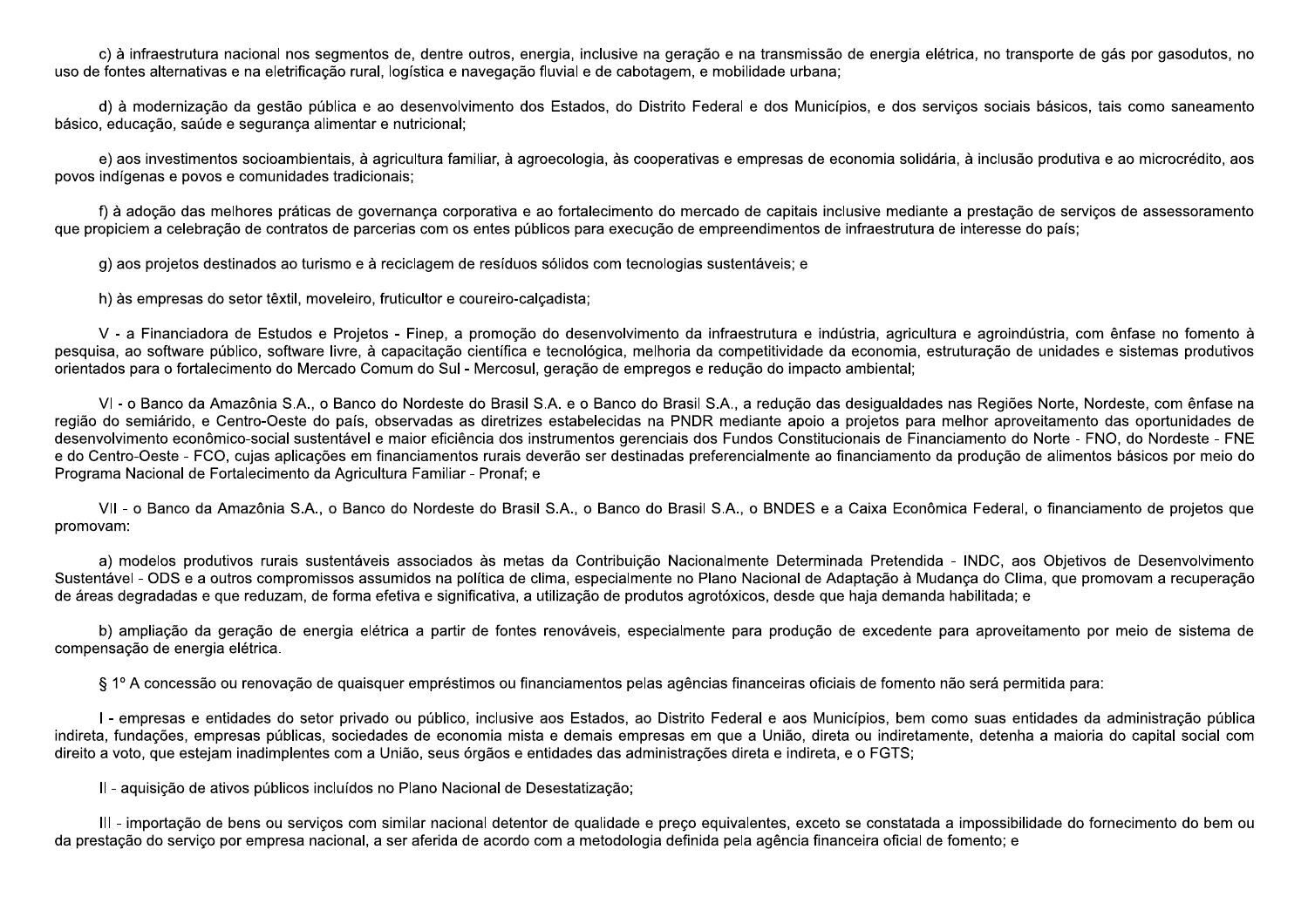IV - instituições cuios dirigentes sejam condenados por trabalho infantil, trabalho escravo, crime contra o meio ambiente, assédio moral ou sexual, ou racismo,

§ 2º Em casos excepcionais, o BNDES poderá, no processo de privatização, financiar o comprador, desde que autorizado por lei específica.

§ 3º Integrarão o relatório de que trata o § 3º do art. 165 da Constituição demonstrativos consolidados relativos a empréstimos e financiamentos, inclusive operações não reembolsáveis, dos quais constarão, discriminados por região, unidade federativa, setor de atividade, porte do tomador e origem dos recursos aplicados, em consonância com o inciso XIV do Anexo II:

I - saldos anteriores;

II - concessões no período;

III - recebimentos no período, discriminando as amortizações e os encargos; e

IV - saldos atuais.

§ 4º O Poder Executivo federal demonstrará, em audiência pública perante a Comissão Mista a que se refere o § 1º do art. 166 da Constituição, em maio e setembro, convocada com antecedência mínima de trinta dias, a aderência das aplicações dos recursos das agências financeiras oficiais de fomento, de que trata este artigo, à política estipulada nesta Lei, e a execução do plano de aplicação previsto no inciso XIV do Anexo II.

§ 5º As agências financeiras oficiais de fomento deverão ainda:

I - observar os requisitos de sustentabilidade, transparência e controle previstos na Lei nº 13.303, de 30 de junho de 2016, requiamentada pelo Decreto nº 8.945, de 27 de dezembro de 2016, bem como nas normas e orientações do Conselho Monetário Nacional e do Banco Central do Brasil:

II - observar a diretriz de redução das desigualdades, quando da aplicação de seus recursos;

III - considerar, como prioritárias, para a concessão de empréstimos ou financiamentos, as empresas:

a) que desenvolvam projetos de responsabilidade socioambiental ou de atendimento a mulheres vítimas de violência doméstica;

b) que promovam a aquisição e a instalação, ou adquiram e instalem sistemas de geração de energia elétrica solar fotovoltaica ou eólica;

c) que integrem as cadeias produtivas locais;

d) que emprequem pessoas com deficiência em proporção superior àquela exigida no art. 110 da Lei nº 8.213, de 24 de julho de 1991;

e) privadas que adotem políticas de participação dos trabalhadores nos lucros; ou

f) que atuem no setor de turismo, ampliando em, pelo menos, 20% (vinte por cento) o volume concedido em relação à média dos últimos 5 (cinco) anos, podendo ser destinado, inclusive, ao financiamento voltado para a manutenção de emprego e capital de giro;

IV - adotar medidas que visem à simplificação dos procedimentos relativos à concessão de empréstimos e financiamentos para micro e pequenas empresas;

V - priorizar o apoio financeiro a segmentos de micro e pequenas empresas e a implementação de programas de crédito que favorecam a criação de postos de trabalhos;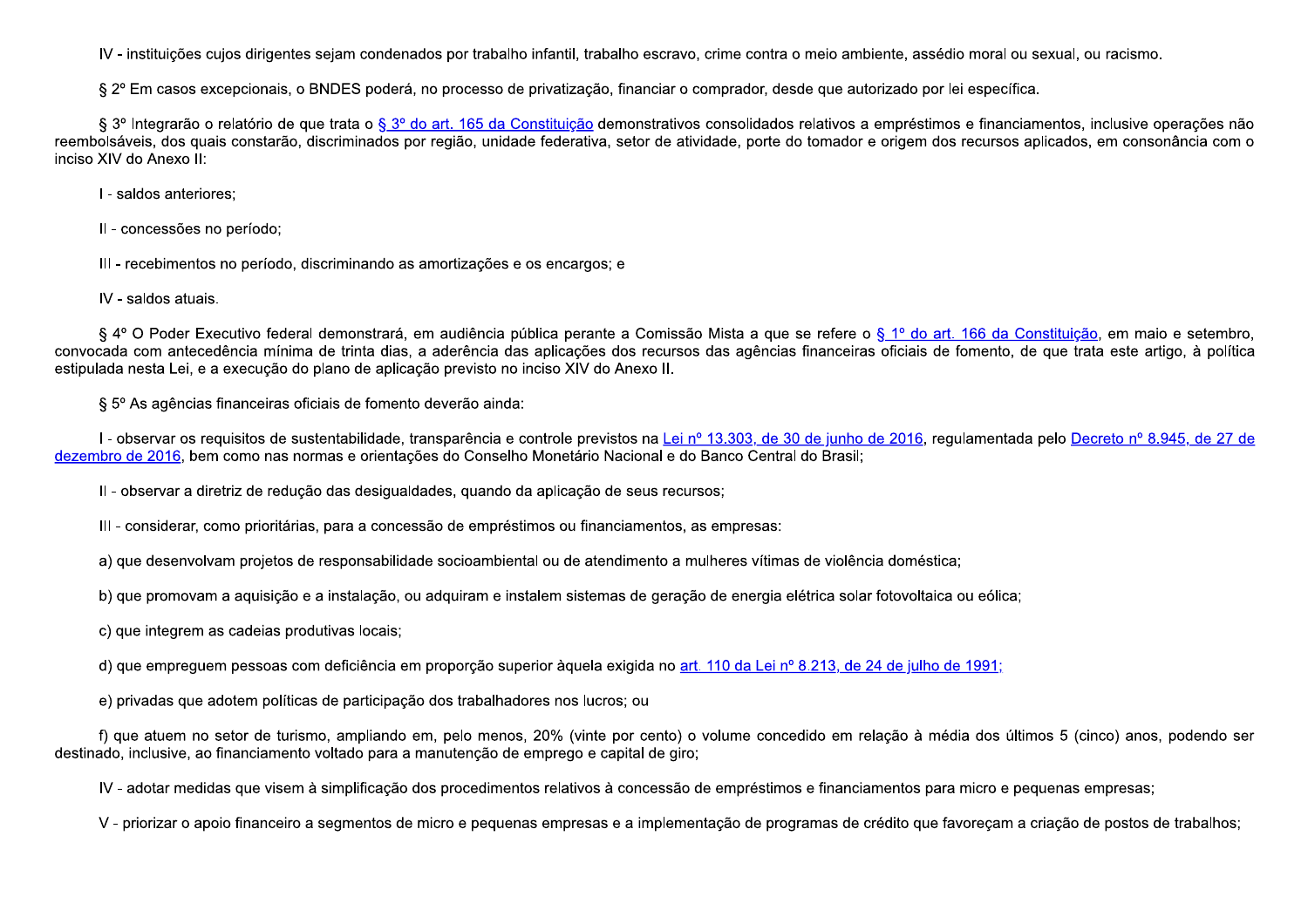VI - publicar bimestralmente, na internet, demonstrativo que discrimine os financiamentos a partir de R\$ 1.000.000,00 (um milhão de reais) concedidos aos Estados, ao Distrito Federal, aos Municípios e aos governos estrangeiros, com informações relativas a ente beneficiário e execução financeira:

VII - fazer constar dos contratos de financiamento de que trata o inciso VI cláusulas que obriguem o favorecido a publicar e manter atualizadas, em sítio eletrônico, informações relativas à execução física do objeto financiado; e

VIII - publicar, até o dia 30 de abril de 2022, em seus portais de transparência, nos sítios eletrônicos a que se refere o § 2° do art. 8° da Lei nº 12.527, de 2011, relatório anual do impacto de suas operações de crédito no combate às desigualdades mencionadas no inciso II deste parágrafo.

§ 6º É vedada a imposição de critérios ou requisitos para concessão de crédito pelos agentes financeiros habilitados que não sejam delineados e estabelecidos originalmente pelas agências financeiras oficiais de fomento para as diversas linhas de crédito e setores produtivos.

§ 7º Nos casos de financiamento para redução do deficit habitacional e melhoria das condições de vida das pessoas com deficiência, deverá ser observado o disposto no inciso I do caput do art. 32 da Lei nº 13.146, de 2015.

§ 8º A vedação de que trata o inciso I do § 1º não se aplica às renegociações previstas no art. 2º da Lei Complementar nº 156, de 28 de dezembro de 2016.

§ 9° O disposto na alínea "d" do inciso IV do caput aplica-se preferencialmente a Municípios de até cinquenta mil habitantes.

§ 10. O BNDES relacionará e publicará os financiamentos realizados no exercício de 2022 com recursos derivados do Fundo de Amparo ao Trabalhador - FAT.

§ 11. (VETADO).

Art. 123. Os encargos dos empréstimos e financiamentos concedidos pelas agências não poderão ser inferiores aos custos de captação e de administração, ressalvado o previsto na Lei nº 7.827, de 27 de setembro de 1989

# **CAPÍTULO IX**

# DA ADEQUAÇÃO ORCAMENTÁRIA DAS ALTERAÇÕES NA LEGISLAÇÃO

rt. 124. As proposições legislativas e as suas emendas, observado o disposto no art. 59 da Constituição, que, direta ou indiretamente, importem ou autorizem redução de receita ou aumento de despesa da União deverão ser instruídas com demonstrativo do impacto orcamentário-financeiro no exercício em que devam entrar em vigor e nos dois exercícios subsequentes.

§ 1º O proponente é o responsável pela elaboração e pela apresentação do demonstrativo a que se refere o caput.

§ 2º Quando solicitados por presidente de órgão colegiado do Poder Legislativo, os órgãos dos Poderes Executivo, Legislativo e Judiciário, o Ministério Público da União e a Defensoria Pública da União fornecerão, no âmbito de sua competência, no prazo máximo de sessenta dias, os subsídios técnicos relacionados ao cálculo do impacto orcamentário e financeiro associado à proposição legislativa, para fins da elaboração do demonstrativo a que se refere o caput.

§ 3º O demonstrativo a que se refere o caput deverá conter memória de cálculo com grau de detalhamento suficiente para evidenciar a verossimilhança das premissas e a pertinência das estimativas. -

§ 4º A estimativa do impacto orçamentário-financeiro deverá constar da exposição de motivos, caso a proposição seja de autoria do Poder Executivo federal, ou da justificativa, caso a proposição tenha origem no Poder Legislativo

 $\S 5^{\circ}$  (VETADO).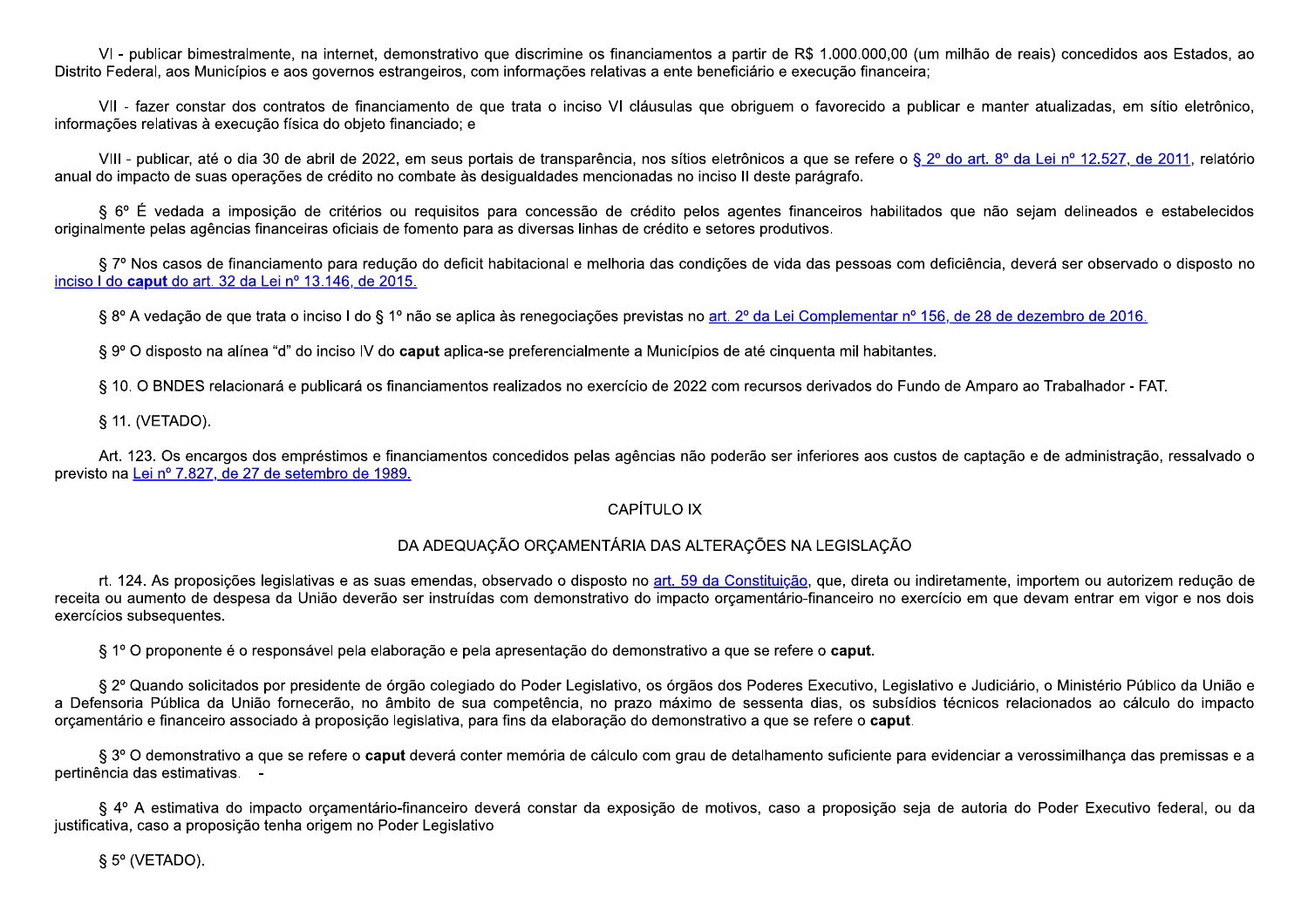Art. 125. Caso o demonstrativo a que se refere o art. 124 apresente redução de receita ou aumento de despesas, a proposta deverá demonstrar a ausência de prejuízo ao alcance das metas fiscais e cumprir, para esse fim:

I - no caso de redução de receita, no mínimo, um dos seguintes reguisitos:

a) ser demonstrado pelo proponente que a renúncia foi considerada na estimativa de receita da Lei Orcamentária, na forma do disposto no art. 12 da Lei Complementar nº 101, de 2000 - Lei de Responsabilidade Fiscal;

b) estar acompanhada de medida compensatória que anule o efeito da renúncia no resultado primário, por meio de aumento de receita corrente ou redução de despesa; ou

c) comprovar que os efeitos financeiros líquidos das proposições decorrentes de extinção, transformação, redução de serviço público ou do exercício de poder de polícia, ou de instrumentos de transação resolutiva de litígio, este último conforme disposto em lei, são positivos e não prejudicam o alcance da meta de resultado fiscal; e

II - no caso de aumento de despesa, observar o seguinte:

a) se for obrigatória de caráter continuado, estar acompanhada de medidas de compensação, por meio do aumento de receita, proveniente de elevação de alíquotas, ampliação da base de cálculo, majoração ou criação de tributo ou contribuição, ou da redução permanente de despesas; ou

b) se não for obrigatória de caráter continuado, cumprir os requisitos previstos no art. 16 da Lei Complementar nº 101, de 2000 - Lei de Responsabilidade Fiscal, dispensada a apresentação de medida compensatória.

§ 1º No caso de receita administrada pela Secretaria Especial da Receita Federal do Brasil ou pela Procuradoria-Geral da Fazenda Nacional, ambas do Ministério da Economia, o atendimento ao disposto nas alíneas "a" e "b" do inciso I do caput dependerá, para propostas legislativas provenientes do Poder Executivo federal, de declaração formal desses órgãos, conforme o caso.

§ 2º Fica dispensada do atendimento ao disposto nos incisos I e II do caput e da comprovação de ausência de prejuízo ao alcance das metas fiscais a proposição cujo impacto seja irrelevante, assim considerado o limite de um milésimo por cento da receita corrente líquida realizada no exercício de 2021.

§ 3º Não se aplicam às renúncias de que trata o art. 14 da Lei Complementar nº 101, de 2000 - Lei de Responsabilidade Fiscal:

I - a hipótese de redução da despesa de que trata a alínea "b" do inciso I do caput; e

II - a hipótese prevista no § 2<sup>o</sup>.

§ 4º Para fins de atendimento ao disposto na alínea "b" do inciso I e na alínea "a" do inciso II do caput, as medidas compensatórias de redução de despesa ou o aumento de receita devem ser expressamente indicados na exposição de motivos ou na justificativa que embasar a proposta legislativa, vedada a alusão a lei aprovada ou a outras proposições legislativas em tramitação.

§ 5° Caso a redução de receita ou o aumento de despesa decorra do requisito previsto na alínea "b" do inciso I ou na alínea "a" do inciso II do caput, os dispositivos da legislação aprovada que acarretem redução de receita ou aumento de despesa produzirão efeitos quando cumpridas as medidas de compensação.

§ 6° O disposto no § 2° não se aplica às despesas com:

I - pessoal, de que trata o art. 109;

II - benefícios a servidores; e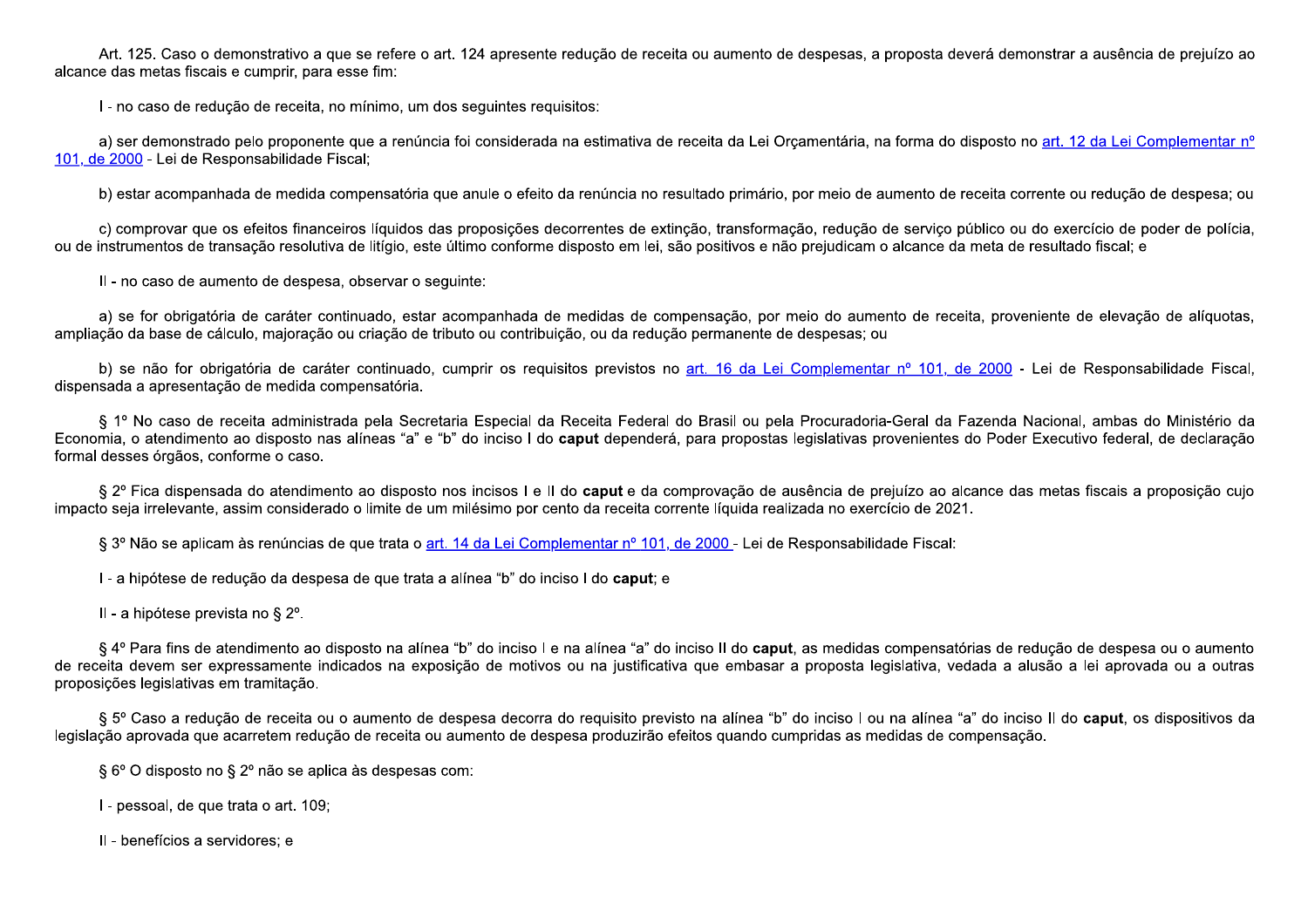III - benefícios ou serviços da seguridade social instituídos, majorados ou estendidos, nos termos do disposto no § 5º do art. 195 da Constituição.

§ 7º Para fins de cumprimento do disposto no inciso I do caput do art. 14 da Lei Complementar nº 101, de 2000 - Lei de Responsabilidade Fiscal, e na alínea "a" do inciso I do caput deste artigo, quaisquer proposicões legislativas em tramitação que importem ou autorizem redução de receita poderão ter seus efeitos considerados na estimativa de receita do Proieto da Lei Orcamentária e da respectiva Lei.

§ 8° O disposto no caput não se aplica:

I - aos impostos a que se refere o inciso I do § 3º do art. 14 da Lei Complementar nº 101, de 2000 - Lei de Responsabilidade Fiscal; e

II - às hipóteses de transação no contencioso tributário de pequeno valor, nos termos previstos em lei, observado o disposto no inciso II do § 3º do art. 14 da Lei Complementar nº 101, de 2000 - Lei de Responsabilidade Fiscal.

§ 9º Na ocorrência de calamidade pública reconhecida pelo Congresso Nacional, para proposições que atendam às necessidades dela decorrentes, fica dispensada a demonstração de ausência de prejuízo ao alcance das metas fiscais de que trata o caput, sem prejuízo do disposto na Lei Complementar nº 101, de 2000 - Lei de Responsabilidade Fiscal.

Art. 126. As proposições legislativas de autoria do Poder Executivo federal que possam acarretar redução de receita, na forma prevista no art. 124, serão encaminhadas para análise e emissão de parecer dos órgãos centrais do Sistema de Planejamento e de Orcamento Federal e do Sistema de Administração Financeira Federal, para avaliação quanto à sua adequação orçamentária e financeira.

Parágrafo único. O processo que solicitar a manifestação de que trata o caput deverá estar instruído com todos os demonstrativos necessários para atestar, no que couber, o atendimento ao disposto nos art. 124 e art. 125.

Art. 127. O disposto nos art. 124 e art. 125 aplica-se às proposições legislativas que:

I - autorizem renúncia de receita, ainda que a produção de efeitos dependa de atuação administrativa posterior;

II - contenham remissão a futura legislação, parcelamento de despesa ou postergação do impacto orcamentário-financeiro; ou

III - estejam em tramitação no Congresso Nacional.

Art. 128. Será considerada incompatível com as disposições desta Lei a proposição que:

I - aumente despesa em matéria de iniciativa privativa, nos termos do disposto nos art. 49, art. 51, art. 52, art. 61, art. 63, art. 96 e art. 127 da Constituição;

II - altere gastos com pessoal, nos termos do disposto no art. 169, § 1º, da Constituição, concedendo aumento que resulte em:

a) somatório das parcelas remuneratórias permanentes superior ao limite estabelecido no inciso XI do caput do art. 37 da Constituição:

b) despesa, por Poder ou órgão, acima dos limites estabelecidos nos art. 20 e art. 22, parágrafo único, da Lei Complementar nº 101, de 2000 - Lei de Responsabilidade Fiscal; ou

c) descumprimento do limite estabelecido no § 1º do art. 107 do Ato das Disposições Constitucionais Transitórias;

III - crie ou autorize a criação de fundos contábeis ou institucionais com recursos da União e: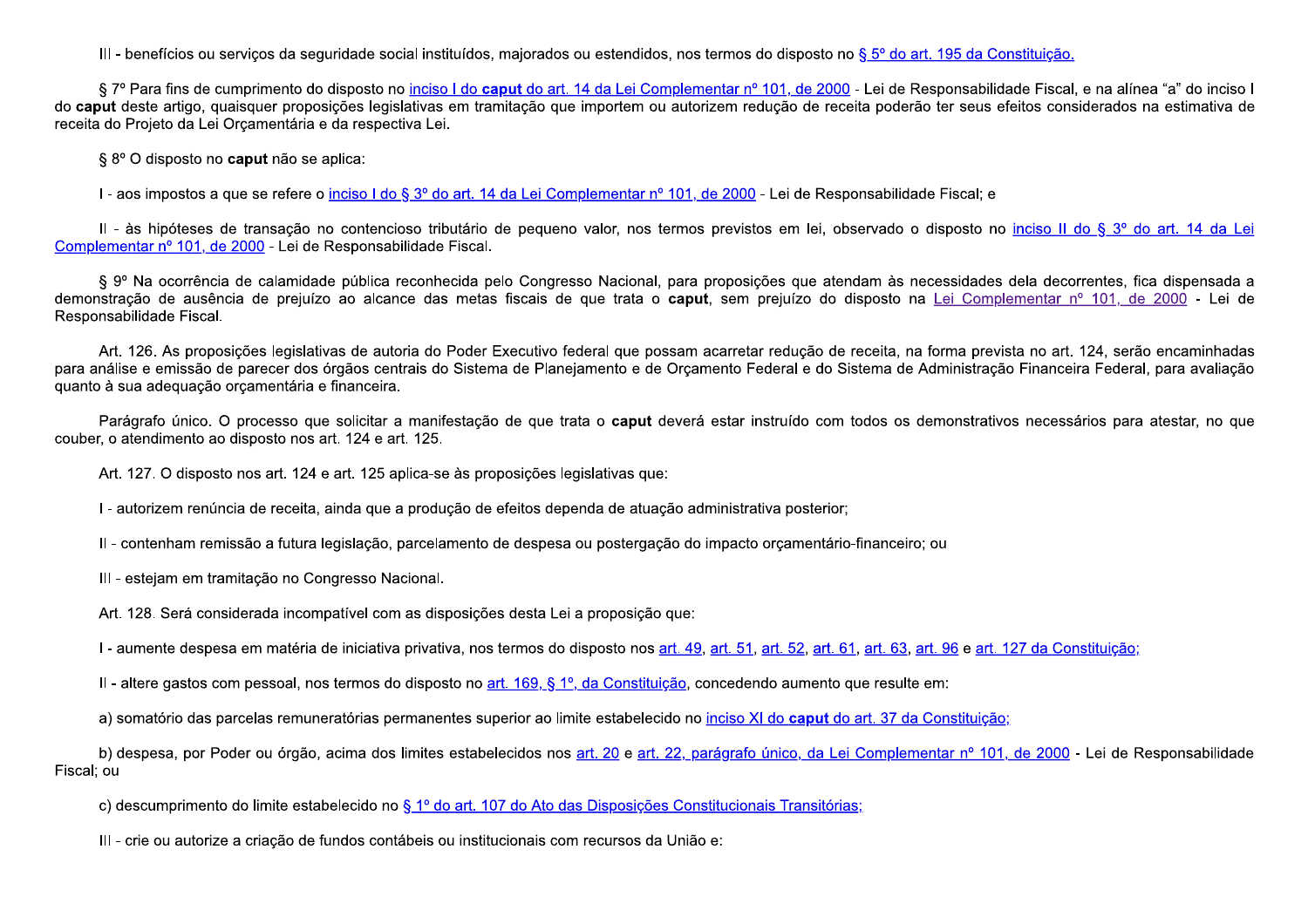a) não contenham normas específicas sobre a gestão, o funcionamento e controle do fundo; ou

b) fixem atribuições ao fundo que possam ser realizadas pela estrutura departamental da administração pública federal; ou

IV - determine ou autorize a indexação ou atualização monetária de despesas públicas, inclusive aquelas tratadas no inciso V do caput do art. 7º da Constituição.

§ 1º Para fins da verificação de incompatibilidade de que trata a alínea "b" do inciso II do caput e do cálculo da estimativa do impacto orcamentário-financeiro, será utilizada a receita corrente líquida constante do Relatório de Gestão Fiscal do momento da avaliação.

§ 2º O disposto no inciso III do caput não se aplica a proposições que tenham por objeto a transformação ou alteração da natureza jurídica de fundo existente na data de publicação desta Lei.

Art. 129. As propostas de atos que resultem em criação ou aumento de despesa obrigatória de caráter continuado, além de atender ao disposto nos art. 16 e art. 17 da Lei Complementar nº 101, de 2000 - Lei de Responsabilidade Fiscal, deverão, previamente à sua edição, ser encaminhadas aos órgãos a seguir para que se manifestem sobre a compatibilidade e a adequação orçamentária e financeira:

I - no âmbito do Poder Executivo federal, ao Ministério da Economia; e

II - no âmbito dos demais Poderes, do Ministério Público da União e da Defensoria Pública da União, aos órgãos competentes, inclusive aqueles referidos no § 1º do art. 23.

Art. 130. Somente por meio de lei poderá ser concedido aumento de parcelas transitórias que não se incorporem a vencimentos ou proventos, relativas a férias, abono de permanência, exercício de função eleitoral e outras de natureza eventual como retribuições, parcelas ou vantagens com previsão constitucional.

Art. 131. A proposição legislativa ou o ato normativo regulamentador de norma constitucional ou legal, para constituir transferência obrigatória, deverá conter:

I - critérios e condições para identificação e habilitação das partes beneficiadas;

II - fonte e montante máximo dos recursos a serem transferidos;

III-definição do objeto e da finalidade da realização da despesa; e

IV - forma e elementos pormenorizados para a prestação de contas.

Art. 132. As disposições deste Capítulo aplicam-se também às proposições decorrentes do disposto nos incisos XIII e XIV do caput do art. 21 da Constituição.

Art. 133. Na estimativa das receitas e na fixação das despesas do Projeto de Lei Orcamentária de 2022 e da respectiva Lei, poderão ser considerados os efeitos de propostas de emenda à Constituição, projetos de lei e medidas provisórias em tramitação no Congresso Nacional.

§ 1º Se estimada a receita na forma estabelecida neste artigo, no Projeto de Lei Orcamentária de 2022 serão identificadas:

I - as proposições de alterações na legislação e a variação esperada na receita, em decorrência de cada uma das propostas e de seus dispositivos; e

II - as despesas condicionadas à aprovação das alterações na legislação.

§ 2º O disposto no caput e no § 1º aplica-se às propostas de modificação do Projeto de Lei Orcamentária de 2022 encaminhadas ao Congresso Nacional de acordo com o disposto no § 5º do art. 166 da Constituição.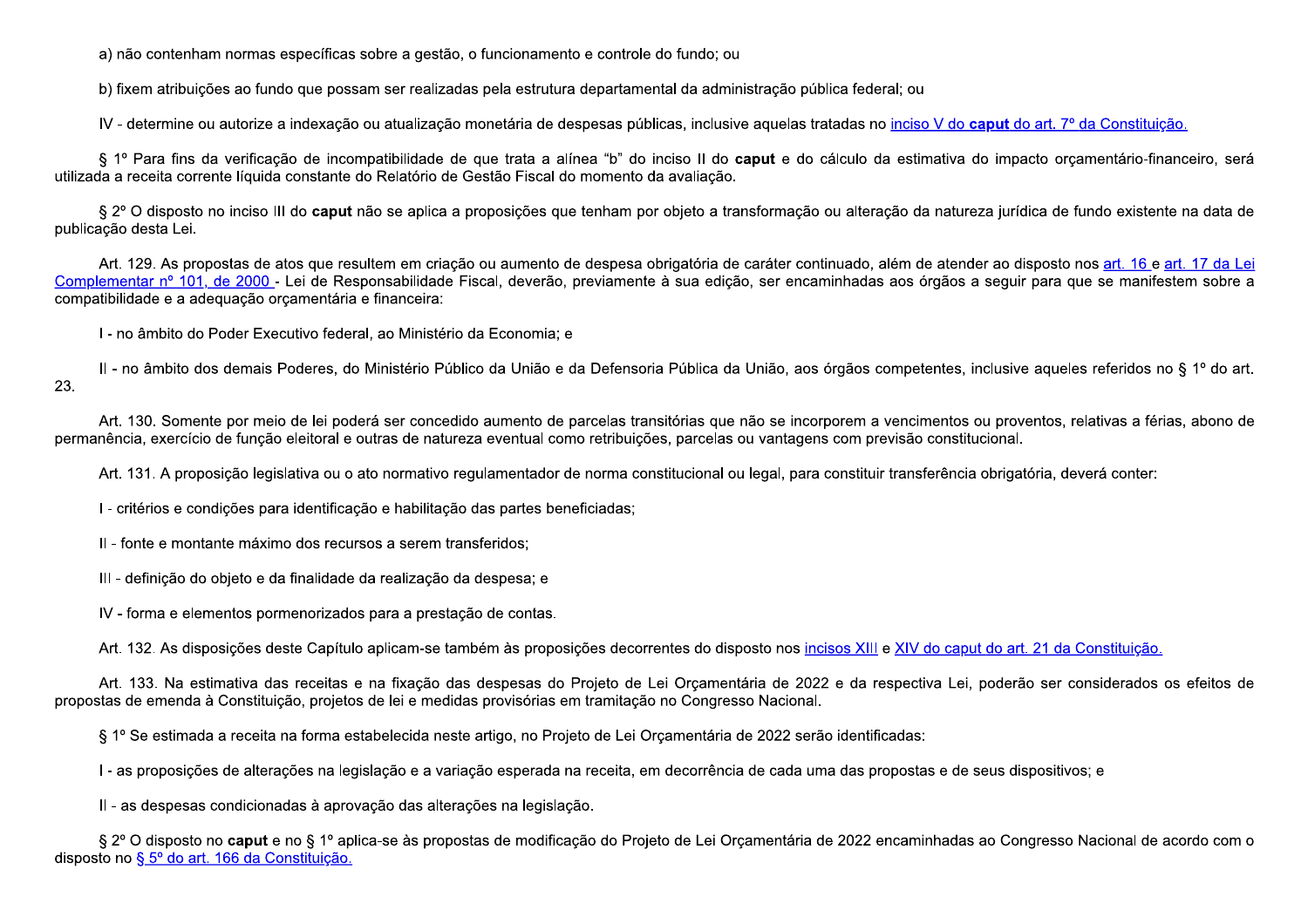§ 3º A troca de fontes de recursos condicionadas, constantes da Lei Orçamentária de 2022, pelas respectivas fontes definitivas, cujas alterações na legislação tenham sido aprovadas, será efetuada no prazo de até trinta dias após a data de publicação da Lei Orcamentária de 2022 ou das referidas alterações legislativas, prevalecendo a data que ocorrer por último.

Art. 134. As proposições legislativas que vinculem receitas a despesas, órgãos ou fundos deverão conter cláusula de vigência de, no máximo, cinco anos.

§ 1º O disposto no caput não se aplica à vinculação de taxas pela utilização, efetiva ou potencial, de serviços ou pelo exercício do poder de polícia.

§ 2º O disposto no caput não se aplica à alteração de vinculação de receitas existente quando a nova vinculação for menos restritiva.

§ 3º Para fins do disposto no § 2º do art. 9º da Lei Complementar nº 101, de 2000 - Lei de Responsabilidade Fiscal, a mera vinculação de receitas não constitui obrigação constitucional ou legal do ente e não gera expectativas de direito oponíveis contra a União.

Art. 135. A proposta de criação ou a alteração de tributos de natureza vinculada será acompanhada de demonstração, devidamente justificada, de sua necessidade para oferecimento dos servicos públicos ao contribuinte ou para exercício do poder de polícia sobre a atividade do sujeito passivo.

Art. 136. As proposições legislativas que concedam, renovem ou ampliem benefícios tributários deverão:

I - conter cláusula de vigência de, no máximo, cinco anos;

II - estar acompanhadas de metas e objetivos, preferencialmente quantitativos; e

III - designar órgão gestor responsável pelo acompanhamento e pela avaliação do benefício tributário quanto à consecução das metas e dos objetivos estabelecidos.

§ 1º O órgão gestor definirá indicadores para acompanhamento das metas e dos objetivos estabelecidos no programa e dará publicidade a suas avaliações.

# $$2^{\circ}$  (VETADO).

§ 2º Não serão considerados benefícios tributários os regimes diferenciados de que trata a alínea 'd' do inciso III do art. 146 da Constituição. (Promulgação partes vetadas

# CAPÍTULO X

# DISPOSICÕES SOBRE A FISCALIZAÇÃO PELO PODER LEGISLATIVO E SOBRE AS OBRAS E OS SERVICOS COM INDÍCIOS DE IRREGULARIDADES GRAVES

Art. 137. O Projeto de Lei Orçamentária de 2022 e a respectiva Lei poderão contemplar subtítulos relativos a obras e serviços com indícios de irregularidades graves, hipótese em que a execução física, orcamentária e financeira dos empreendimentos, contratos, convênios, das etapas, parcelas ou dos subtrechos constantes do anexo a que se refere o § 2º do art. 9º permanecerá condicionada à prévia deliberação da Comissão Mista a que se refere o § 1º do art. 166 da Constituição, sem prejuízo do disposto no art. 71, § 1º e § 2º, da Constituição, e observado o disposto no art. 142, § 6º e § 8º, desta Lei.

§ 1º Para fins do disposto nesta Lei, entende-se por:

I - execução física - a realização da obra, o fornecimento do bem ou a prestação do servico;

II - execução orçamentária - o empenho e a liquidação da despesa, inclusive sua inscrição em restos a pagar;

III - execução financeira - o pagamento da despesa, inclusive dos restos a pagar;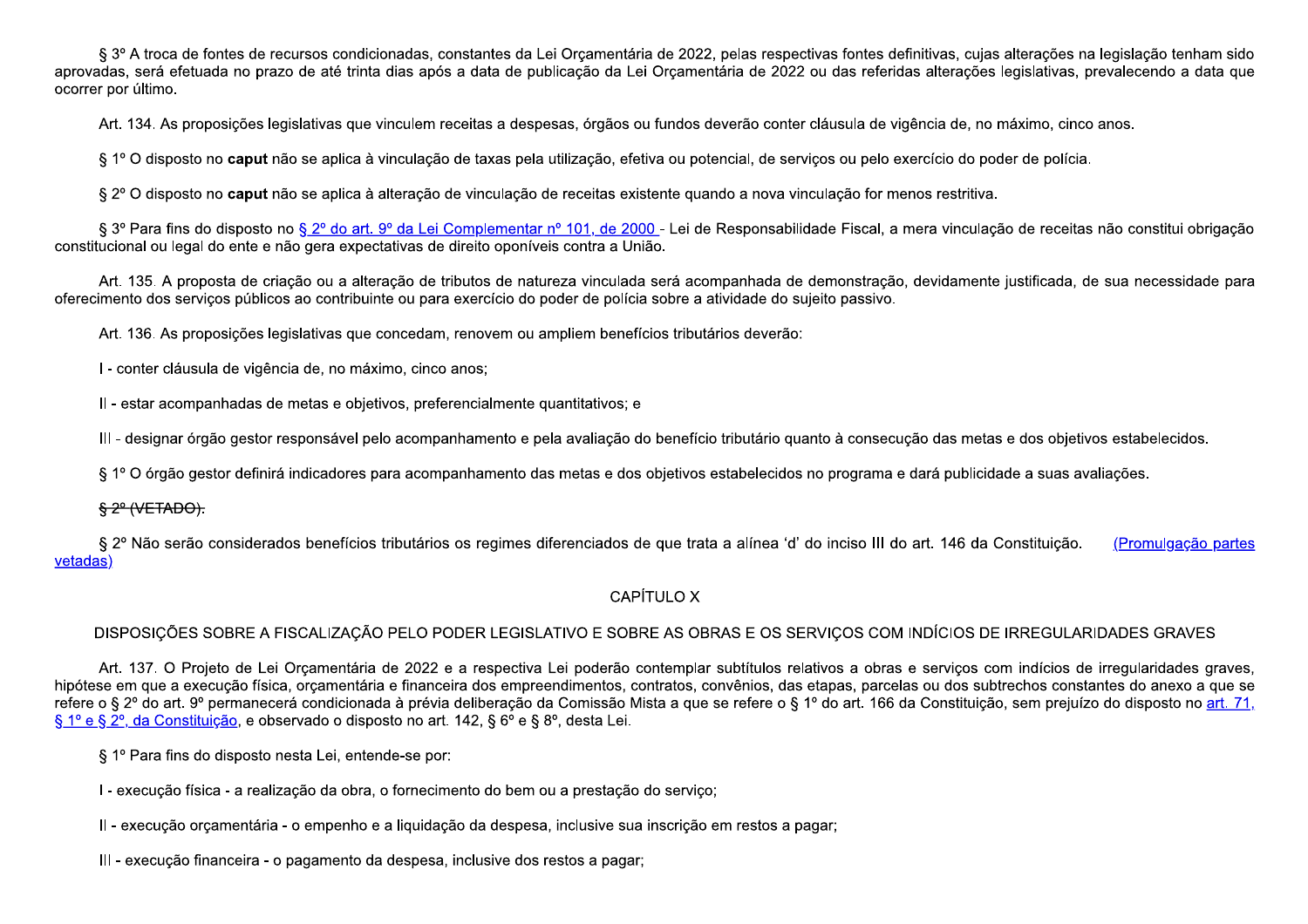IV - indícios de irregularidades graves com recomendação de paralisação - IGP - os atos e fatos materialmente relevantes em relação ao valor total contratado que apresentem potencialidade de ocasionar prejuízos ao erário ou a terceiros e que:

a) possam ensejar nulidade de procedimento licitatório ou de contrato; ou

b) configurem graves desvios relativamente aos princípios constitucionais a que está submetida a administração pública federal;

V - indício de irregularidade grave com recomendação de retenção parcial de valores - IGR - aquele que, embora atenda à conceituação contida no inciso IV, permite a continuidade da obra desde que haja autorização do contratado para retenção de valores a serem pagos, ou a apresentação de garantias suficientes para prevenir o possível dano ao erário até a decisão de mérito sobre o indício relatado: e

VI-indício de irregularidade grave que não prejudique a continuidade - IGC - aquele que, embora gere citação ou audiência do responsável, não atenda à conceituação contida nos incisos IV ou V do § 1º.

§ 2º Os ordenadores de despesa e os órgãos setoriais de orcamento deverão providenciar o bloqueio, nos sistemas próprios, da execução física, orçamentária e financeira dos empreendimentos, contratos, convênios, das etapas, parcelas ou dos subtrechos constantes do anexo a que se refere o § 2° do art. 9°, permanecendo nessa situação até a deliberação em contrário da Comissão Mista a que se refere o § 1º do art. 166 da Constituição.

§ 3º Não estão sujeitos ao bloqueio da execução, a que se refere o § 2º, os casos para os quais tenham sido apresentadas garantias suficientes à cobertura integral dos prejuízos potenciais ao erário, nos termos do disposto na legislação pertinente, sem prejuízo do disposto no art. 71, § 1º e § 2º, da Constituição, sendo permitido apresentar as garantias à medida que sejam executados os servicos sobre os quais recai o apontamento de irregularidade grave.

§ 4º Os pareceres da Comissão Mista a que se refere o § 1º do art. 166 da Constituição acerca de obras e serviços com indícios de irregularidades graves deverão ser fundamentados, explicitando as razões da deliberação.

§ 5º A inclusão no Projeto de Lei Orcamentária de 2022, na respectiva Lei e nos créditos adicionais de subtítulos relativos a obras e servicos com indícios de irregularidades graves obedecerá, sempre que possível, à mesma classificação orcamentária constante das leis orcamentárias anteriores, ajustada à lei do Plano Plurianual, conforme o caso.

§ 6° O disposto neste artigo aplica-se, no que couber, às alterações decorrentes de créditos adicionais e à execução física, orcamentária e financeira de empreendimentos, contratos, convênios, etapas, parcelas ou subtrechos relativos aos subtítulos de que trata o caput, cujas despesas foram inscritas em restos a pagar.

§ 7° Os titulares dos órgãos e das entidades executoras e concedentes deverão suspender as autorizações para execução física, orcamentária e financeira dos empreendimentos, contratos, convênios, etapas, parcelas ou subtrechos relativos aos subtítulos de que trata o caput, situação que deverá ser mantida até a deliberação em contrário da Comissão Mista a que se refere o § 1º do art. 166 da Constituição, sem prejuízo do disposto no art. 71, § 1º e 2º, da Constituição, e no art. 141 desta Lei.

§ 8º A suspensão de que trata o § 7º, sem prejuízo do disposto no art. 71, § 1º e § 2º, da Constituição, poderá ser evitada, a critério da Comissão Mista a que se refere o § 1º do art. 166 da Constituição, caso os órgãos e as entidades executores ou concedentes adotem medidas corretivas para o saneamento das possíveis falhas ou se forem oferecidas garantias suficientes à cobertura integral dos supostos prejuízos potenciais ao erário, nos termos do disposto no § 3°.

§ 9º A classificação, pelo Tribunal de Contas da União, das constatações de fiscalização nas modalidades previstas nos incisos IV e V do § 1º, ocorrerá por decisão monocrática ou colegiada, que deve ser proferida no prazo máximo de quarenta dias corridos, contado da data de conclusão da auditoria pela unidade técnica, dentro do qual deverá ser assegurada a oportunidade de manifestação preliminar, em quinze dias corridos, aos órgãos e às entidades aos quais forem atribuídas as supostas irregularidades.

§ 10. O enquadramento na classificação a que se refere o § 9º poderá ser revisto a qualquer tempo mediante decisão posterior, monocrática ou colegiada, do Tribunal de Contas da União, em face de novos elementos de fato e de direito apresentados pelos interessados.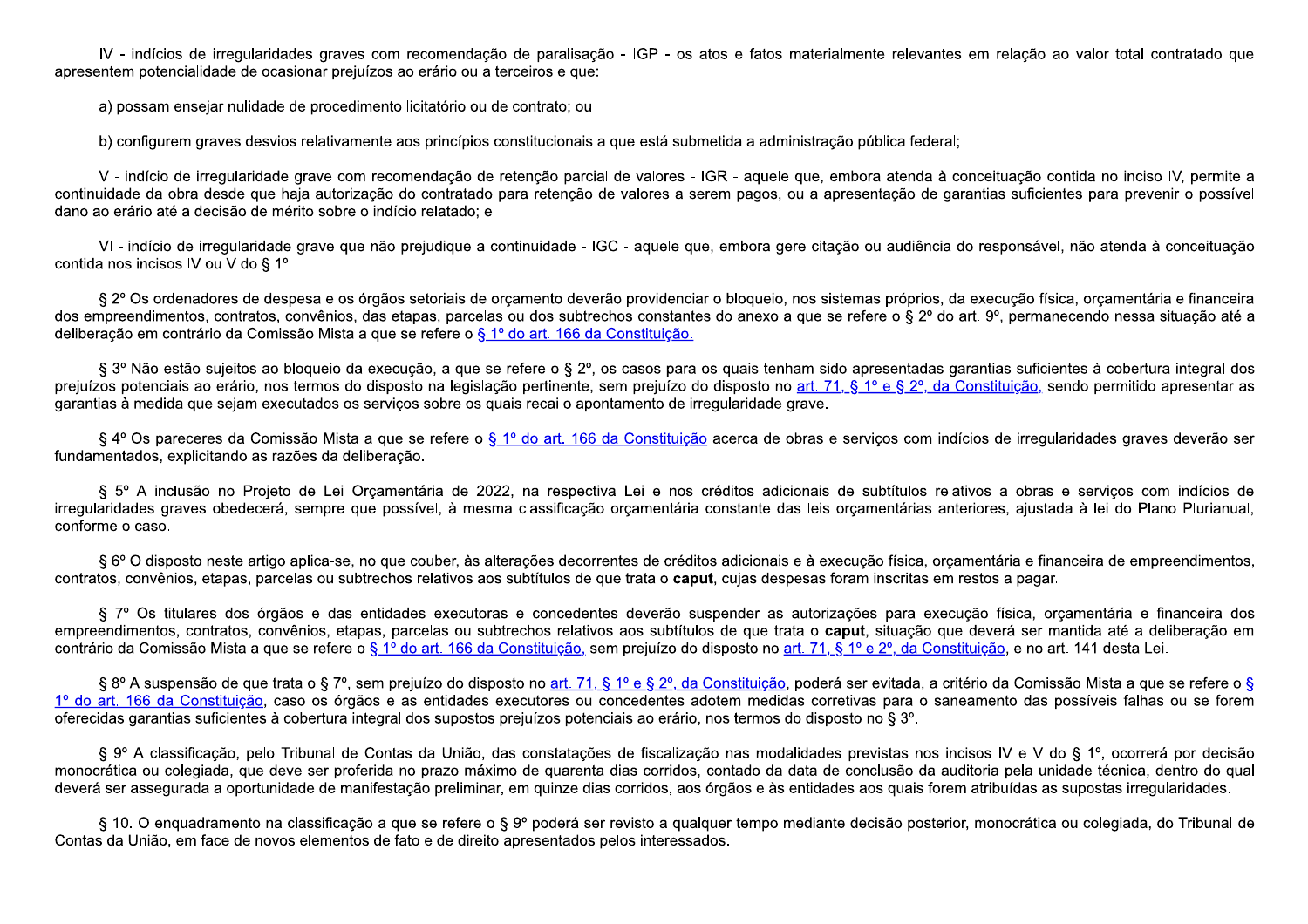Art. 138. O Congresso Nacional considerará, na sua deliberação pelo bloqueio ou desbloqueio da execução física, orçamentária e financeira de empreendimentos, contratos, convênios, etapas, parcelas ou subtrechos relativos aos subtítulos de obras e serviços com indícios de irregularidades graves:

I - a classificação da gravidade do indício, nos termos estabelecidos nos incisos IV, V e VI do § 1º do art. 137; e

II - as razões apresentadas pelos órgãos e entidades responsáveis pela execução, que devem abordar, em especial:

a) os impactos sociais, econômicos e financeiros decorrentes do atraso na fruição dos benefícios do empreendimento pela população;

b) os riscos sociais, ambientais e à segurança da população local, decorrentes do atraso na fruição dos benefícios do empreendimento;

c) a motivação social e ambiental do empreendimento;

d) o custo da deterioração ou perda de materiais adquiridos ou serviços executados;

e) as despesas necessárias à preservação das instalações e dos serviços já executados;

f) as despesas inerentes à desmobilização e ao posterior retorno às atividades;

g) as medidas efetivamente adotadas pelo titular do órgão ou da entidade para o saneamento dos indícios de irregularidades apontados;

h) o custo total e o estágio de execução física e financeira de empreendimentos, contratos, convênios, obras ou parcelas envolvidas;

i) empregos diretos e indiretos perdidos em razão da paralisação;

j) custos para realização de nova licitação ou celebração de novo contrato; e

k) custo de oportunidade do capital durante o período de paralisação.

§ 1º A apresentação das razões a que se refere o inciso II do caput é de responsabilidade:

I - do titular do órgão ou da entidade federal, executor ou concedente, responsável pela obra ou serviço em que se tenha verificado indício de irregularidade, no âmbito do Poder Executivo federal; ou

II - do titular do órgão dos Poderes Legislativo e Judiciário, do Ministério Público da União e da Defensoria Pública da União, para as obras e os serviços executados em seu âmbito.

§ 2° As razões de que trata este artigo poderão ser encaminhadas ao Congresso Nacional, por escrito, pelos responsáveis mencionados no § 1°:

I - para as obras e os servicos constantes da relação de que trata o inciso I do **caput** do art. 139, no prazo a que se refere o art. 10;

II - para as obras e os serviços constantes da relação de que trata o inciso II do caput do art. 139, no prazo de até quinze dias, contado da data de publicação do acórdão do Tribunal de Contas da União que aprove a forma final da mencionada relação; e

III - no caso das informações encaminhadas na forma do disposto no art. 142, no prazo de até quinze dias, contado da data de recebimento da decisão monocrática ou da publicação do acórdão a que se refere o § 9º do art. 137.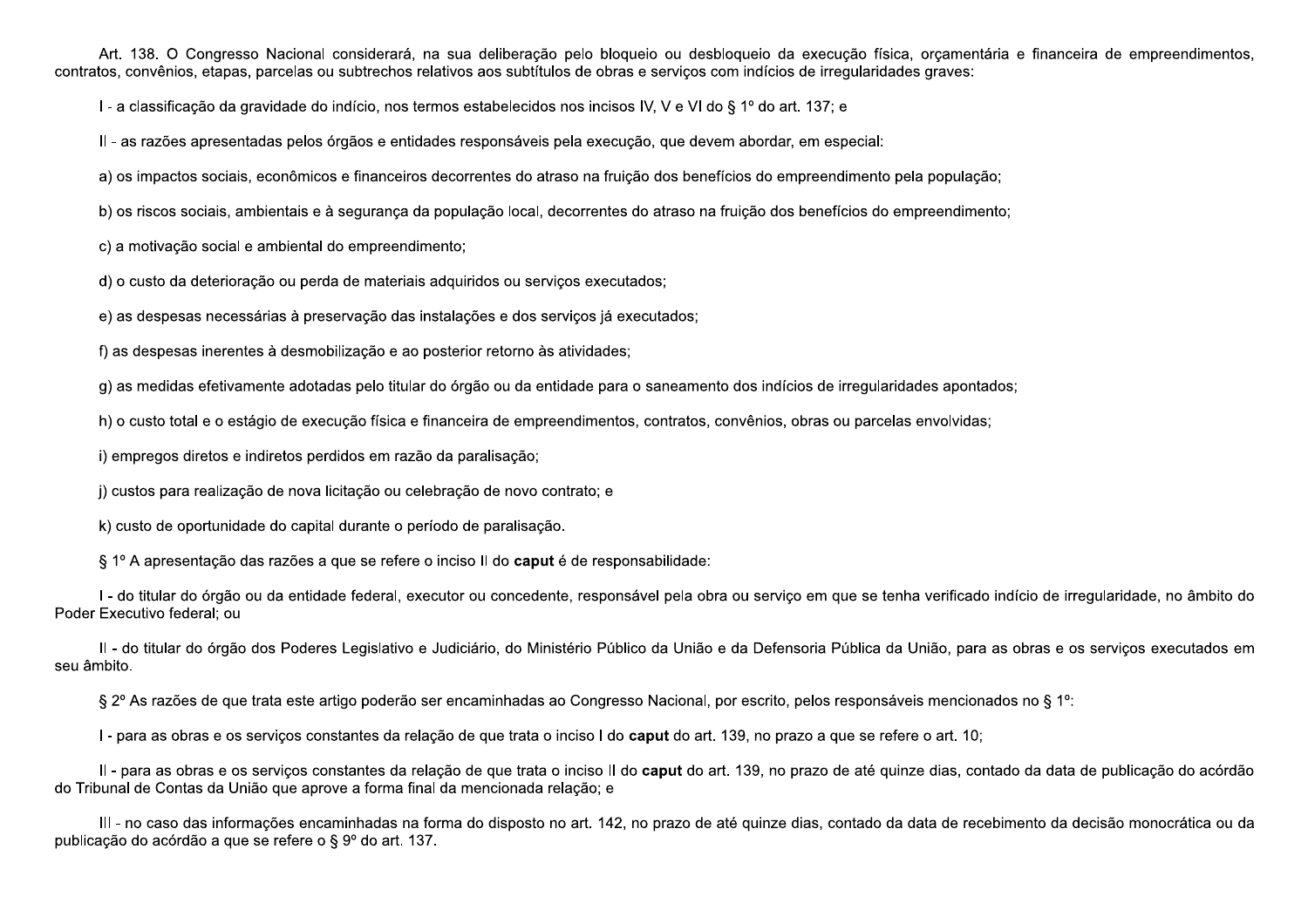§ 3º A omissão na prestação das informações, na forma e nos prazos previstos no § 2º, não impedirá as decisões da Comissão Mista, a que se refere o § 1º do art. 166 da Constituição, e do Congresso Nacional, nem retardará a aplicação de quaisquer de seus prazos de tramitação e deliberação,

§ 4º Para fins deste artigo, o Tribunal de Contas da União subsidiará a deliberação do Congresso Nacional, com o envio de informações e avaliações acerca de potenciais prejuízos econômicos e sociais advindos da paralisação.

Art. 139. Para fins do disposto no inciso V do § 1º do art. 59 da Lei Complementar nº 101, de 2000 - Lei de Responsabilidade Fiscal, e no § 2º do art. 9º desta Lei, o Tribunal de Contas da União encaminhará:

I - à Secretaria de Orcamento Federal da Secretaria Especial de Fazenda do Ministério da Economia e aos órgãos setoriais do Sistema de Planejamento e de Orcamento Federal, até 1º de agosto de 2021, a relação das obras e dos serviços com indícios de irregularidades graves, com o correspondente banco de dados, com a especificação das classificações institucional, funcional e programática vigentes, com os números dos contratos e convênios, na forma do disposto no Anexo VI à Lei Orcamentária de 2021, acrescida do custo global estimado de cada obra ou servico listado e do estágio da execução física, e a data a que se referem essas informações; e

II - à Comissão Mista a que se refere o § 1º do art. 166 da Constituição, até cinquenta e cinco dias após o encaminhamento do Projeto de Lei Orcamentária, a relação atualizada de empreendimentos, contratos, convênios, etapas, parcelas ou subtrechos relativos aos subtítulos nos quais sejam identificados indícios de irregularidades graves, classificados na forma do disposto nos incisos IV, V e VI do § 1º do art. 137, e a relação daqueles que, embora tenham tido recomendação de paralisação da equipe de auditoria, não tenham sido objeto de decisão monocrática ou colegiada no prazo previsto no § 9º do art. 137, acompanhadas de cópias em meio eletrônico das decisões monocráticas e colegiadas, dos relatórios e votos que as fundamentarem e dos relatórios de auditoria das obras e dos servicos fiscalizados.

§ 1º É obrigatória a especificação dos empreendimentos, dos contratos, convênios ou editais relativos a etapas, parcelas ou subtrechos nos quais foram identificados indícios de irregularidades graves, bem como da decisão monocrática ou do acórdão ao qual se refere o § 9º do art. 137.

§ 2º O Tribunal de Contas da União e a Comissão Mista a que se refere o § 1º do art. 166 da Constituição manterão as informações sobre obras e serviços com indícios de irregularidades graves de que trata este artigo atualizadas em seu sítio eletrônico.

§ 3º Para fins de atendimento ao disposto no inciso I do § 1º do art. 59 da Lei Complementar nº 101, de 2000 - Lei de Responsabilidade Fiscal, o Tribunal de Contas da União deve enviar subsídios à Comissão Mista a que se refere o art. 166 da Constituição acerca de fatos e situações que possam comprometer a gestão fiscal e o atingimento das metas previstas nesta Lei, em especial a necessidade de limitação de empenho e pagamento de que trata o art. 9º da referida Lei Complementar.

Art. 140. A seleção das obras e dos servicos a serem fiscalizados pelo Tribunal de Contas da União deve considerar, entre outros fatores:

I - o valor autorizado e empenhado nos exercícios anterior e atual;

II - a regionalização do gasto;

III - o histórico de irregularidades pendentes obtido a partir de fiscalizações anteriores e a reincidência de irregularidades cometidas, tanto do órgão executor como do ente beneficiado; e

IV - as obras contidas no Anexo VI à Lei Orcamentária em vigor que não foram objeto de deliberação posterior do Tribunal de Contas da União pela regularidade.

§ 1° O Tribunal de Contas da União deverá, adicionalmente, encaminhar informações sobre outras obras ou serviços nos quais tenham sido constatados indícios de irregularidades graves em outros procedimentos fiscalizatórios realizados nos últimos doze meses, contados da data de publicação desta Lei, com o grau de detalhamento definido no § 2º e observado o disposto nos incisos IV, V e VI do § 1º e no § 9º do art. 137.

§ 2º Da seleção referida no caput constarão, para cada obra fiscalizada, sem prejuízo de outros dados considerados relevantes pelo Tribunal de Contas da União: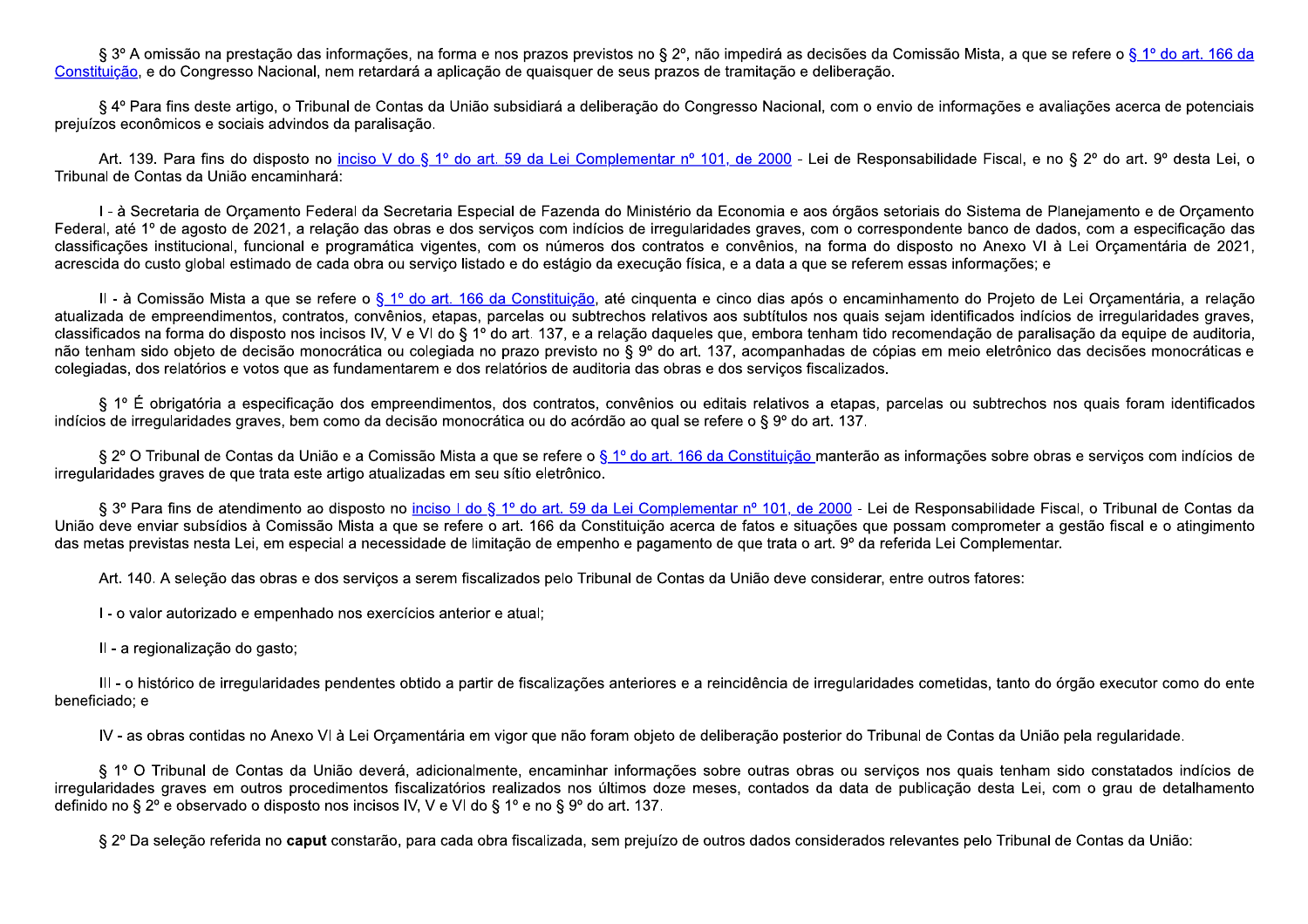I - as classificações institucional, funcional e programática, atualizadas de acordo com o disposto na Lei Orcamentária de 2021;

II - a sua localização e especificação, com as etapas, parcelas ou os subtrechos e seus contratos e convênios, conforme o caso;

III - o CNPJ e a razão social da empresa responsável pela execução da obra ou do serviço nos quais foram identificados indícios de irregularidades graves, nos termos do disposto nos incisos IV, V e VI do § 1º do art. 137, bem como o nome do órgão ou da entidade responsável pela contratação;

IV - a natureza e a classificação dos indícios de irregularidades de acordo com sua gravidade, bem como o pronunciamento acerca da estimativa do valor potencial do prejuízo ao erário e de elementos que recomendem a paralisação preventiva da obra;

V - as providências já adotadas pelo Tribunal de Contas da União quanto às irregularidades;

VI - o percentual de execução físico-financeira;

VII - a estimativa do valor necessário para conclusão;

VIII - as manifestações prévias do órgão ou da entidade fiscalizada aos quais tenham sido atribuídas as supostas irregularidades, bem como as correspondentes decisões, monocráticas ou colegiadas, com os relatórios e votos que as fundamentarem, quando houver;

IX - o conteúdo das eventuais alegações de defesa apresentadas e sua apreciação; e

X - as eventuais garantias de que trata o §  $3^{\circ}$  do art. 137, identificando o tipo e valor.

§ 3° As unidades orcamentárias responsáveis por obras e servicos que constem, em dois ou mais exercícios, do Anexo a que se refere o § 2° do art. 9°, deverão informar à Comissão Mista a que se refere o § 1º do art. 166 da Constituição, no prazo de até trinta dias após o encaminhamento do Projeto de Lei Orcamentária de 2022, as medidas adotadas para sanar as irregularidades apontadas em decisão do Tribunal de Contas da União da gual não caiba mais recurso perante aguela Corte.

§ 4º Para efeito do que dispõe o § 6º do art. 142, o Tribunal de Contas da União encaminhará informações das quais constará pronunciamento conclusivo quanto a irregularidades graves que não se confirmaram ou ao seu saneamento.

§ 5º Sempre que a informação encaminhada pelo Tribunal de Contas da União, nos termos do disposto no caput, implicar reforma de deliberação anterior, deverão ser evidenciadas a decisão reformada e a correspondente decisão reformadora.

Art. 141. A Comissão Mista a que se refere o § 1º do art. 166 da Constituição poderá realizar audiências públicas com vistas a subsidiar as deliberações acerca do bloqueio ou desbloqueio de empreendimentos, contratos, convênios, etapas, parcelas ou subtrechos relativos a subtítulos nos quais forem identificados indícios de irregularidades graves.

§ 1º Serão convidados para as audiências os representantes do Tribunal de Contas da União, dos órgãos e das entidades envolvidos, que poderão expor as medidas saneadoras tomadas e as razões pelas quais as obras sob sua responsabilidade não devam ser paralisadas, inclusive aquelas a que se refere o art. 138, acompanhadas da justificação por escrito do titular do órgão ou da entidade responsável pelas contratações e dos respectivos documentos comprobatórios.

§ 2º A deliberação da Comissão Mista a que se refere o § 1º do art. 166 da Constituição que resulte na continuidade da execução de empreendimentos, contratos, convênios, etapas, parcelas ou subtrechos relativos a subtítulos nos quais forem identificados indícios de irregularidades graves com recomendação de paralisação ainda não sanados dependerá da avaliação das informações recebidas na forma do disposto no § 2º do art. 138 e de prévia realização da audiência pública prevista no caput, quando deverão ser avaliados os prejuízos potenciais da paralisação para a administração pública e a sociedade.

§ 3º A Comissão Mista a que se refere o § 1º do art. 166 da Constituição poderá realizar audiências públicas para subsidiar a apreciação do relatório de que trata o § 7º do art. 142.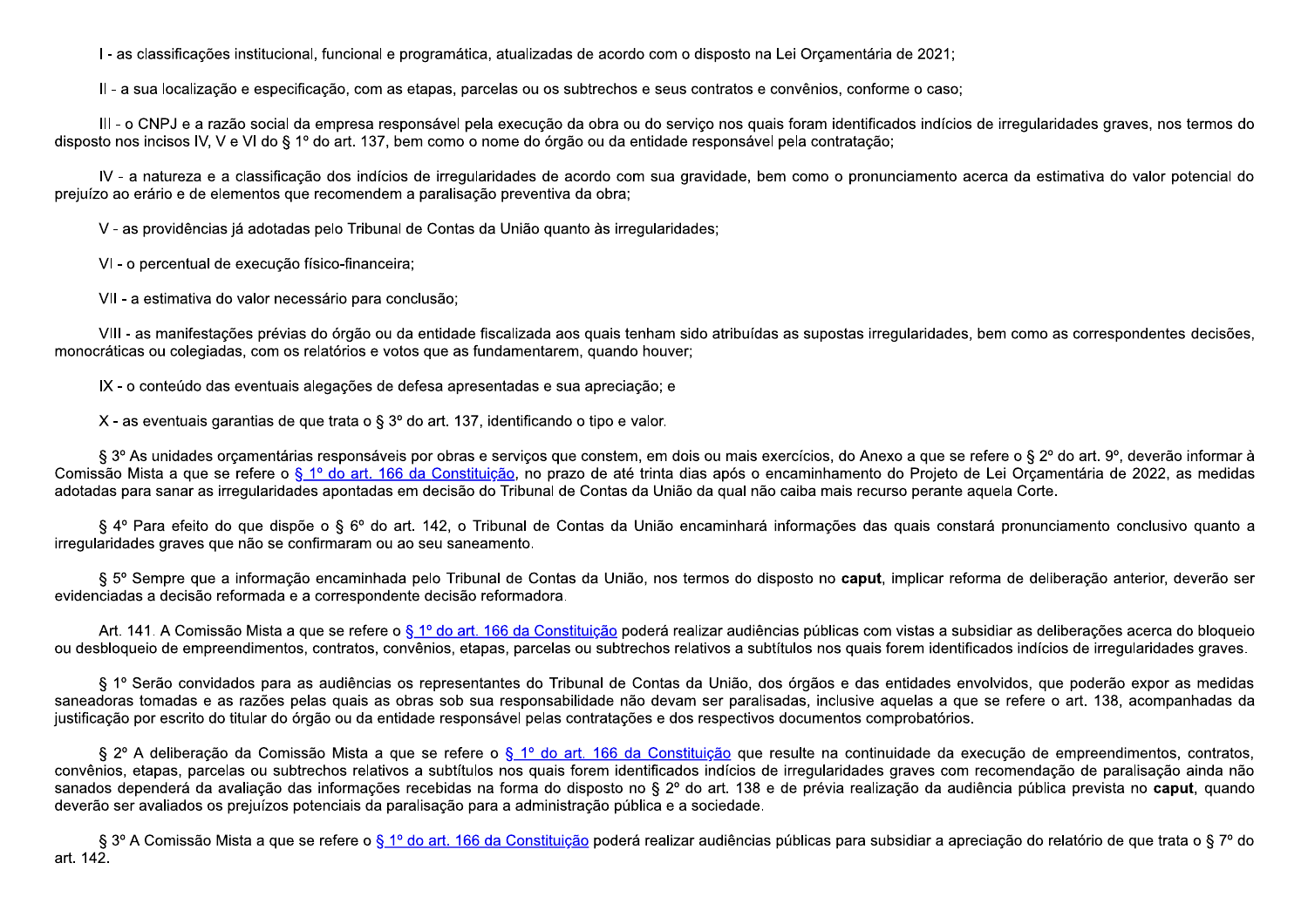Art. 142. Durante o exercício de 2022, o Tribunal de Contas da União remeterá ao Congresso Nacional e ao órgão ou à entidade fiscalizada, no prazo de até quinze dias, contado da data da decisão ou do acórdão aos quais se refere o art. 137, § 9º e § 10, informações relativas a novos indícios de irregularidades graves identificados em empreendimentos, contratos, convênios, etapas, parcelas ou subtrechos relativos a subtítulos constantes da Lei Orcamentária de 2022, inclusive com as informações relativas às execuções física, orçamentária e financeira, acompanhadas das manifestações dos órgãos e das entidades responsáveis pelas obras que permitam a análise da conveniência e oportunidade de bloqueio das respectivas execuções física, orcamentária e financeira.

§ 1º O Tribunal de Contas da União disponibilizará à Comissão Mista a que se refere o § 1º do art. 166 da Constituição acesso ao seu sistema eletrônico de fiscalização de obras e serviços.

§ 2° Os processos relativos a obras ou servicos que possam ser objeto de bloqueio nos termos do disposto nos art. 137 e art. 138 serão instruídos e apreciados prioritariamente pelo Tribunal de Contas da União, devendo a decisão indicar, de forma expressa, se as irregularidades inicialmente apontadas foram confirmadas e se o empreendimento questionado poderá ter continuidade sem risco de prejuízos significativos ao erário, no prazo de até quatro meses, contado da data da comunicação prevista no caput.

§ 3º A decisão mencionada no § 2º deverá relacionar todas as medidas a serem adotadas pelos responsáveis, com vistas ao saneamento das irregularidades graves.

§ 4º Após a manifestação do órgão ou da entidade responsável quanto à adoção das medidas corretivas, o Tribunal de Contas da União deverá se pronunciar sobre o efetivo cumprimento dos termos da decisão de que trata o § 2º, no prazo de até três meses, contado da data de entrega da citada manifestação.

§ 5° Na impossibilidade de cumprimento dos prazos estipulados nos § 2° e § 4°, o Tribunal de Contas da União deverá informar e justificar ao Congresso Nacional as motivações do atraso.

§ 6º Após a publicação da Lei Orcamentária de 2022, o bloqueio e o desbloqueio da execução física, orcamentária e financeira nos termos estabelecidos neste Capítulo ocorrerão por meio de decreto legislativo baseado em deliberação da Comissão Mista a que se refere o § 1º do art. 166 da Constituição, à qual cabe divulgar, em sítio eletrônico, a relação atualizada dos subtítulos de que trata o caput.

§7° O Tribunal de Contas da União encaminhará, até 15 de maio de 2022, à Comissão Mista a que se refere o § 1° do art. 166 da Constituição, o relatório com as medidas saneadoras adotadas e as pendências relativas a obras e servicos com indícios de irregularidades graves.

§ 8º A decisão pela paralisação ou continuidade de obras ou servicos com indícios de irregularidades graves, nos termos do disposto no § 2º do art. 141 e no caput e no § 4º deste artigo, ocorrerá sem prejuízo da continuidade das ações de fiscalização e da apuração de responsabilidades dos gestores que lhes deram causa.

§ 9º Aplica-se às deliberações de que trata este artigo a exigência de que trata o § 2º do art. 141.

§ 10. O Tribunal de Contas da União remeterá ao Congresso Nacional, no prazo de até trinta dias, contado da data do despacho ou do acórdão que adotar ou referendar medida cautelar fundamentada no art. 276 do Regimento Interno daguele Tribunal, cópia da decisão relativa à suspensão de execução de obra ou servico de engenharia, acompanhada da oitiva do órgão ou da entidade responsável.

Art. 143. O Tribunal de Contas da União enviará à Comissão Mista a que se refere o § 1º do art. 166 da Constituição, no prazo de até trinta dias após o encaminhamento do Projeto de Lei Orcamentária de 2022, quadro-resumo relativo à qualidade da implementação e ao alcance de metas e dos objetivos dos programas e das ações governamentais objeto de auditorias operacionais realizadas para subsidiar a discussão do Projeto de Lei Orcamentária de 2022.

Art. 144. Com vistas à apreciação do Projeto de Lei Orcamentária de 2022 e ao acompanhamento e à fiscalização orcamentária a que se referem o art. 70 e o inciso II do § 1º do art. 166 da Constituição, será assegurado aos membros e aos órgãos competentes dos Poderes da União, inclusive ao Tribunal de Contas da União, ao Ministério Público Federal e à Controladoria- Geral da União, o acesso irrestrito, para consulta, aos seguintes sistemas ou informações, e o recebimento de seus dados, em meio digital:

I - Siafi;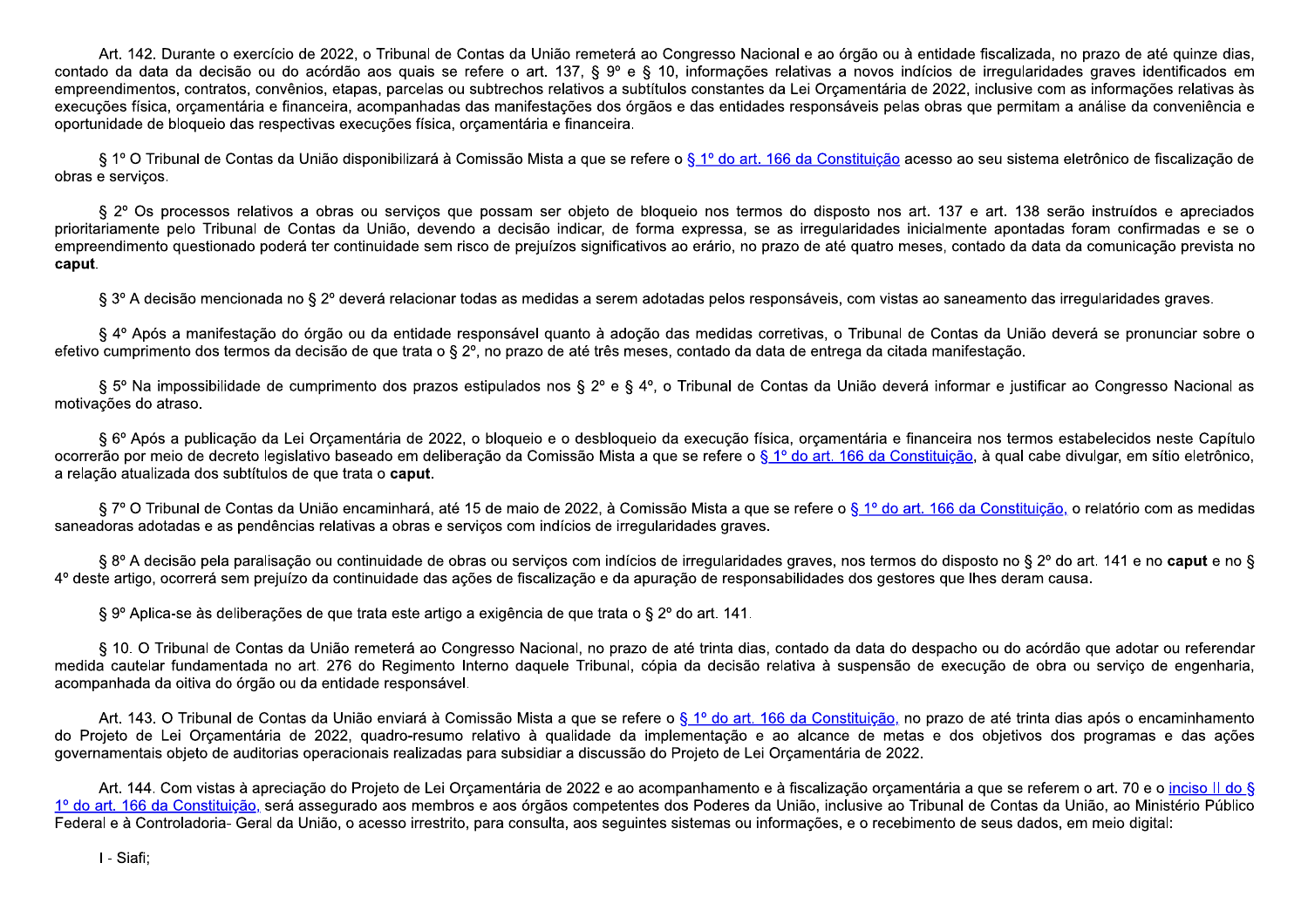II - Siop;

III - Sistema de Análise Gerencial da Arrecadação, inclusive às estatísticas de dados agregados relativos às informações constantes das declarações de imposto sobre a renda das pessoas físicas e jurídicas, respeitado o sigilo fiscal do contribuinte;

IV - Sistema de Informação das Estatais;

V - Siasg, inclusive ao Portal de Compras do Governo Federal - ComprasNet;

VI - Sistema de Informações Gerenciais de Arrecadação - Informar;

VII - cadastro das entidades qualificadas como Oscip, mantido pelo Ministério da Justica e Segurança Pública;

VIII - CNPJ;

IX - Sistema de Informação e Apoio à Tomada de Decisão, do Departamento Nacional de Infraestrutura de Transportes - DNIT;

X - Plataforma +Brasil;

XI - Sistema de Acompanhamento de Contratos, do DNIT;

XII - CNEA, do Ministério do Meio Ambiente;

XIII - Siops;

XIV - Sistema de Informações sobre Orçamentos Públicos em Educação - Siope;

XV - Sistema de Informações Contábeis e Fiscais do Setor Público Brasileiro - Siconfi;

XVI - Sistemas de informação e banco de dados mantidos pelo Instituto Nacional de Estudos e Pesquisas Educacionais Anísio Teixeira - INEP;

XVII - Sistema utilizado pela Secretaria de Previdência da Secretaria Especial de Previdência e Trabalho do Ministério da Economia para elaboração da Avaliação Atuarial do Regime Próprio de Previdência Social dos Servidores Civis;

XVIII - Sistema Integrado de Administração de Recursos Humanos - Siape;

XIX - Sistema Único de Benefícios - Siube;

XX - Sistema Integrado de Tratamento Estatístico de Séries Estratégicas - Sintese;

XXI - Sistema de Informações dos Regimes Públicos de Previdência - Cadprev;

XXII - Sistema Informatizado de Controle de Óbitos - Sisobi;

XXIII - Sistema Nacional de Informações de Registros Civis - Sirc;

XXIV - Cadastro Nacional de Informações Sociais - CNIS;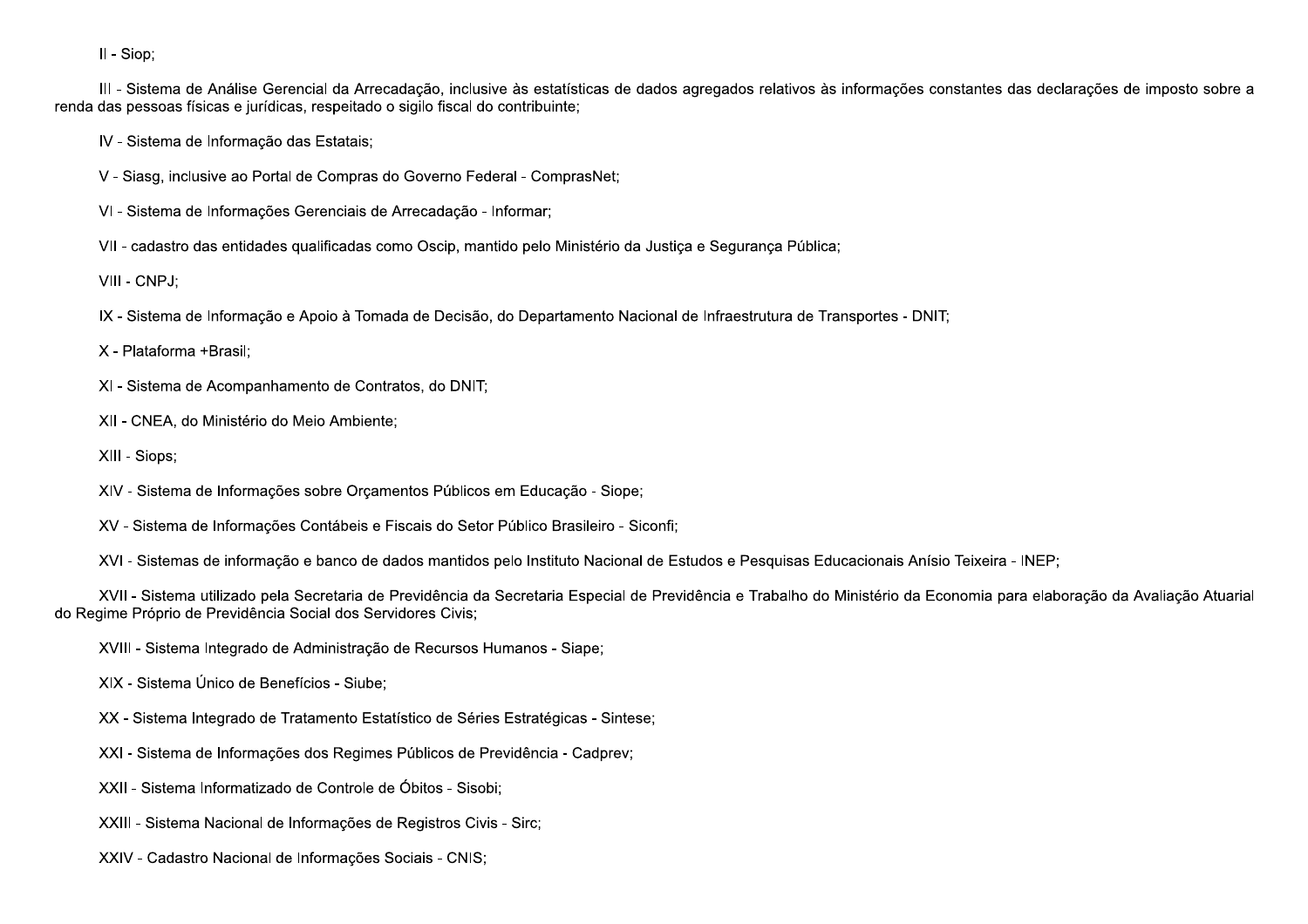XXV - Sistema Integrado de Gestão Patrimonial - Siads; e

XXVI - Cadastro Integrado de Projetos de Investimentos do Governo Federal - CIPI.

§ 1º Os cidadãos e as entidades sem fins lucrativos, credenciados segundo reguisitos estabelecidos pelos órgãos gestores dos sistemas, poderão ser habilitados para consulta aos sistemas e cadastros de que trata este artigo.

§ 2º Para fins de elaboração de avaliação atuarial do Regime Próprio de Previdência Social dos Servidores Civis da União, a Câmara dos Deputados, o Senado Federal e o Tribunal de Contas da União, no exercício do controle externo, poderão solicitar, aos demais órgãos e Poderes da União e às suas entidades vinculadas, informações cadastrais, funcionais e financeiras dos seus servidores, inativos e pensionistas.

Art. 145. Em cumprimento ao caput do art. 70 da Constituição, o acesso irrestrito e gratuito referido no art. 144 desta Lei será igualmente assegurado:

I - aos membros do Congresso Nacional, para consulta aos sistemas ou às informações referidos nos incisos II e IV do caput do art. 144, nos maiores níveis de amplitude, abrangência e detalhamento existentes, e por iniciativa própria, a qualquer tempo, aos demais sistemas e cadastros; e

II - aos órgãos de tecnologia da informação da Câmara dos Deputados e do Senado Federal, bem como a disponibilização, em meio eletrônico, das bases de dados dos sistemas referidos no art. 144, ressalvados os dados e as informações protegidos por sigilo legal, em formato e periodicidade a serem definidos em conjunto com o órgão competente do Poder Executivo federal.

# **CAPÍTULO XI**

# DA TRANSPARÊNCIA

Art. 146. Os órgãos dos Poderes Executivo, Legislativo e Judiciário, o Ministério Público da União e a Defensoria Pública da União divulgarão e manterão atualizada, no sítio eletrônico do órgão concedente, relação das entidades privadas beneficiadas nos termos do disposto nos art. 76 ao art. 81, contendo, pelo menos:

I - nome e CNPJ;

II - nome, função e CPF dos dirigentes;

III - área de atuação;

IV - endereco da sede:

V - data, objeto, valor e número do convênio ou instrumento congênere;

VI - órgão transferidor;

VII - valores transferidos e respectivas datas;

VIII - edital do chamamento e instrumento celebrado; e

IX - forma de seleção da entidade.

Art. 147. Os órgãos orcamentários manterão atualizados em seu sítio eletrônico a relação dos contratados, com os valores pagos nos últimos três anos, e a íntegra dos contratos e convênios, e dos termos ou instrumentos congêneres vigentes, exceto os sigilosos, nos termos do disposto na legislação.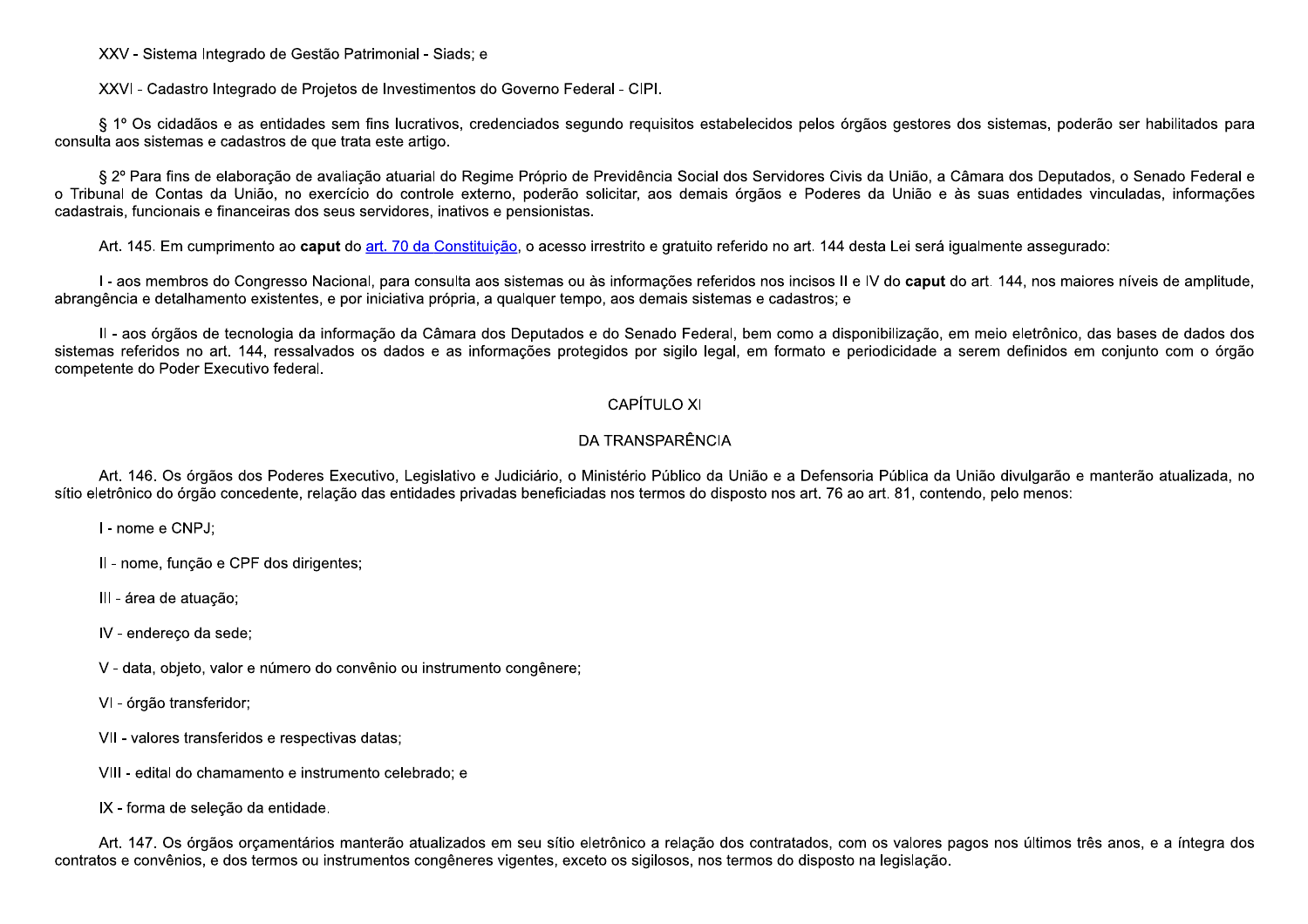Parágrafo único. Serão também divulgadas as informações relativas às alterações contratuais e penalidades.

Art. 148. Os instrumentos de contratação de serviços de terceiros deverão prever o fornecimento pela empresa contratada de informações contendo nome completo, CPF, cargo ou atividade exercida, lotação e local de exercício dos empregados na contratante, para fins de divulgação em sítio eletrônico.

Parágrafo único. Os órgãos e as entidades federais deverão divulgar e atualizar quadrimestralmente as informações previstas no caput.

Art. 149. A divulgação da informação de que tratam os art. 146 e art. 148 deverá ocultar os três primeiros dígitos e os dois dígitos verificadores do CPF.

Art. 150. Os sítios eletrônicos de consulta a remuneração, subsídio, provento e pensão recebidos por membros de Poder e ocupantes de cargo, posto, graduação, função e emprego público, ativos e inativos, e por pensionistas, disponibilizados pelos Poderes Executivo, Legislativo e Judiciário, pelo Ministério Público da União e pela Defensoria Pública da União, devem possibilitar a consulta direta da relação nominal dos beneficiários e dos valores recebidos, além de permitir a gravação de relatórios em formatos abertos e não proprietários de planilhas, que devem conter a integralidade das informações disponibilizadas na consulta.

Parágrafo único. Deverão também ser disponibilizadas as informações relativas ao recebimento de quaisquer vantagens, gratificações ou outras parcelas de natureza remuneratória, compensatória ou indenizatória.

### Seção I

# Da publicidade na elaboração, na aprovação e na execução dos Orçamentos

Art. 151. A elaboração e a aprovação dos Projetos de Lei Orcamentária de 2022 e dos créditos adicionais, e a execução das respectivas leis, deverão ser realizadas de acordo com os princípios da publicidade e da clareza, além de promover a transparência da gestão fiscal e permitir o amplo acesso da sociedade a todas as informações relativas a cada uma dessas etapas.

§ 1º Serão divulgados nos respectivos sítios eletrônicos:

I - pelo Poder Executivo federal:

a) as estimativas das receitas de que trata o art. 12, § 3º, da Lei Complementar nº 101, de 2000 - Lei de Responsabilidade Fiscal;

b) o Projeto de Lei Orçamentária de 2022, inclusive em versão simplificada, os seus anexos e as informações complementares;

c) a Lei Orcamentária de 2022 e os seus anexos;

d) os créditos adicionais e os seus anexos;

e) até o vigésimo dia de cada mês, o relatório com a comparação da arrecadação mensal, realizada até o mês anterior, das receitas administradas ou acompanhadas pela Secretaria Especial da Receita Federal do Brasil do Ministério da Economia, líquida de restituições e incentivos fiscais, com as estimativas mensais constantes do demonstrativo de que trata o inciso XII do Anexo II e com as eventuais reestimativas realizadas por forca de lei;

f) até o vigésimo quinto dia de cada mês, o relatório com a comparação da receita realizada, mensal e acumulada, com a prevista na Lei Orçamentária de 2022 e no cronograma de arrecadação, e com a discriminação das parcelas primária e financeira;

g) até o sexagésimo dia após a data de publicação da Lei Orçamentária de 2022, o cadastro de ações com, no mínimo, o código, o título e a descrição de cada uma das ações constantes dos Orçamentos Fiscal e da Seguridade Social, que poderão ser atualizados, quando necessário, observado o disposto nas alíneas "e" e "f" do inciso III do § 1º do art. 42, desde que as alterações não ampliem ou restrinjam a finalidade da ação, consubstanciada no seu título constante da referida Lei;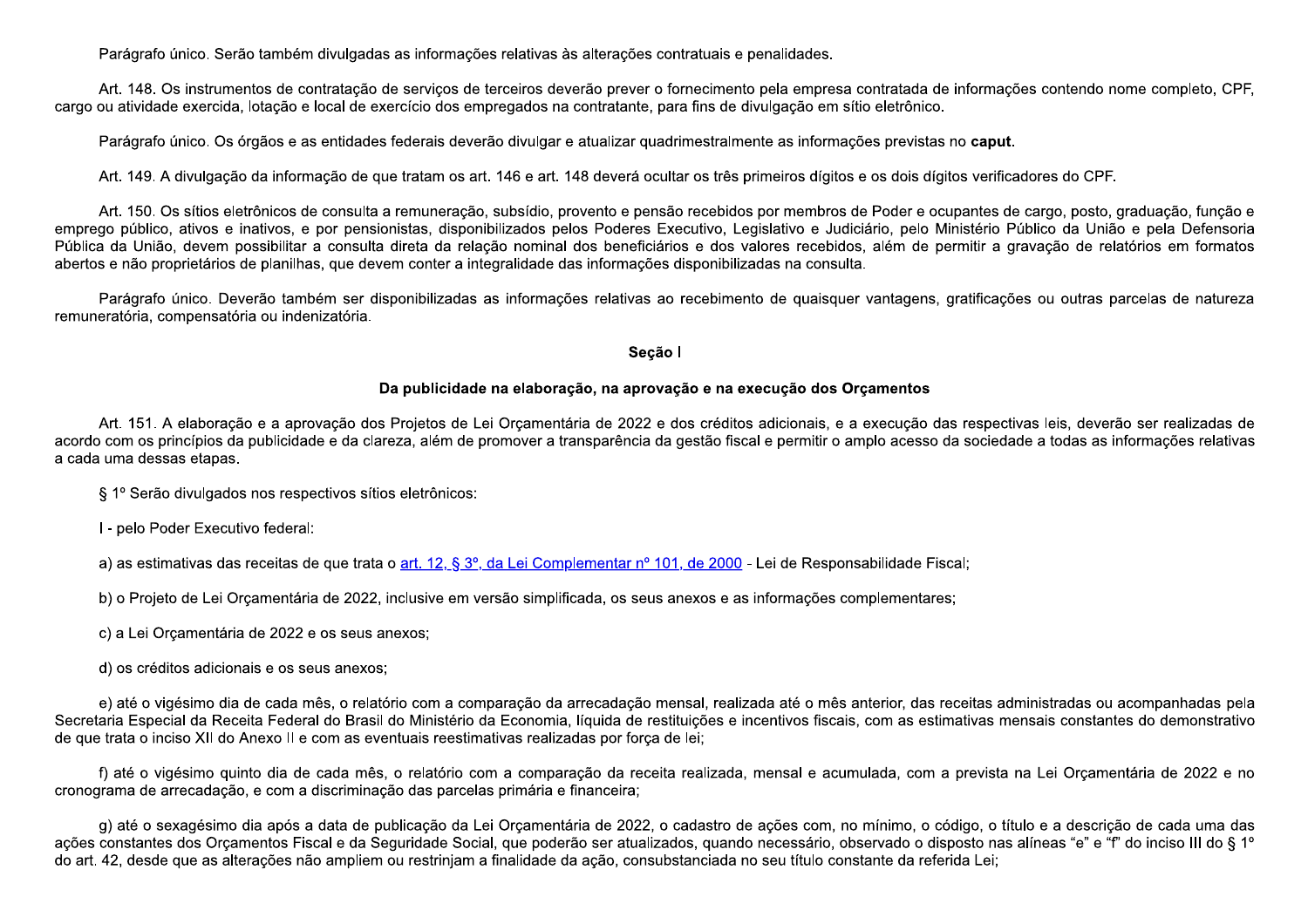h) até o trigésimo dia após o encerramento de cada bimestre, os demonstrativos relativos a empréstimos e financiamentos, inclusive a fundo perdido, consolidados por agência de fomento, elaborados de acordo com as informações e os critérios constantes do § 3º do art. 122;

i) até 30 de abril de cada exercício, o relatório anual, referente ao exercício anterior, de impacto dos programas destinados ao combate das desigualdades;

j) o demonstrativo, atualizado mensalmente, de contratos, convênios, contratos de repasse ou termos de parceria referentes a projetos, com a discriminação das classificações funcional e por programas, da unidade orcamentária, da contratada ou do convenente, do objeto e dos prazos de execução, dos valores e das datas das liberações de recursos efetuadas e a efetuar:

k) a posição atualizada mensalmente dos limites para empenho e movimentação financeira por órgão do Poder Executivo federal;

I) o demonstrativo mensal com a indicação da arrecadação, no mês e acumulada no exercício, separadamente, relativa a depósitos judiciais e a parcelamentos amparados por programas de recuperação fiscal da Secretaria Especial da Receita Federal do Brasil do Ministério da Economia, os montantes dessa arrecadação classificados por tributo, os valores, por tributo partilhado, entregues aos Estados, ao Distrito Federal e aos Municípios, relativamente a parcelas não classificadas; e os valores, por tributo partilhado, entregues aos Estados, ao Distrito Federal e aos Municípios em caráter definitivo;

m) o demonstrativo bimestral das transferências voluntárias realizadas, por ente federativo beneficiado;

n) o demonstrativo do fluxo financeiro do regime próprio de previdência dos servidores públicos federais, com a discriminação das despesas por categoria de beneficiário e das receitas por natureza;

o) até o vigésimo dia de cada mês, a arrecadação mensal, realizada até o mês anterior, das contribuições a que se refere o art. 149 da Constituição, destinadas aos serviços sociais autônomos e a sua destinação por entidade beneficiária;

p) o demonstrativo dos investimentos públicos em educação, considerada a definição utilizada no Plano Nacional de Educação, com a sua proporção em relação ao Produto Interno Bruto - PIB, detalhado por níveis de ensino e com dados consolidados da União, dos Estados, do Distrito Federal e dos Municípios;

g) as informações do Fundo Nacional de Saúde sobre repasses efetuados aos Estados, ao Distrito Federal e aos Municípios, com a discriminação das subfunções, dos programas, das ações orcamentárias e, quando houver, dos planos orcamentários;

### <del>r) (VETADO); e</del>

r) até 31 de janeiro de cada exercício, o relatório anual, referente ao exercício anterior, da execução orcamentária do Orcamento Mulher; (Promulgação partes vetadas)

s) demonstrativo atualizado que possibilite identificar as programações orcamentárias relacionadas com os programas governamentais que adotam denominação diversa da constante dos elementos de classificação da lei orcamentária anual;

II - pela Comissão Mista a que se refere o § 1º do art. 166 da Constituição:

a) a relação atualizada dos contratos e convênios nos quais tenham sido identificados indícios de irregularidades graves;

b) o relatório e o parecer preliminar, os relatórios setoriais e final e o parecer final da Comissão, as emendas de cada fase e os pareceres e autógrafo respectivos, relativos ao Projeto de Lei Orçamentária de 2022;

c) o relatório e o parecer preliminar, o relatório e o parecer final da Comissão, as emendas de cada fase e os pareceres e autógrafo respectivos, relativos ao projeto desta Lei: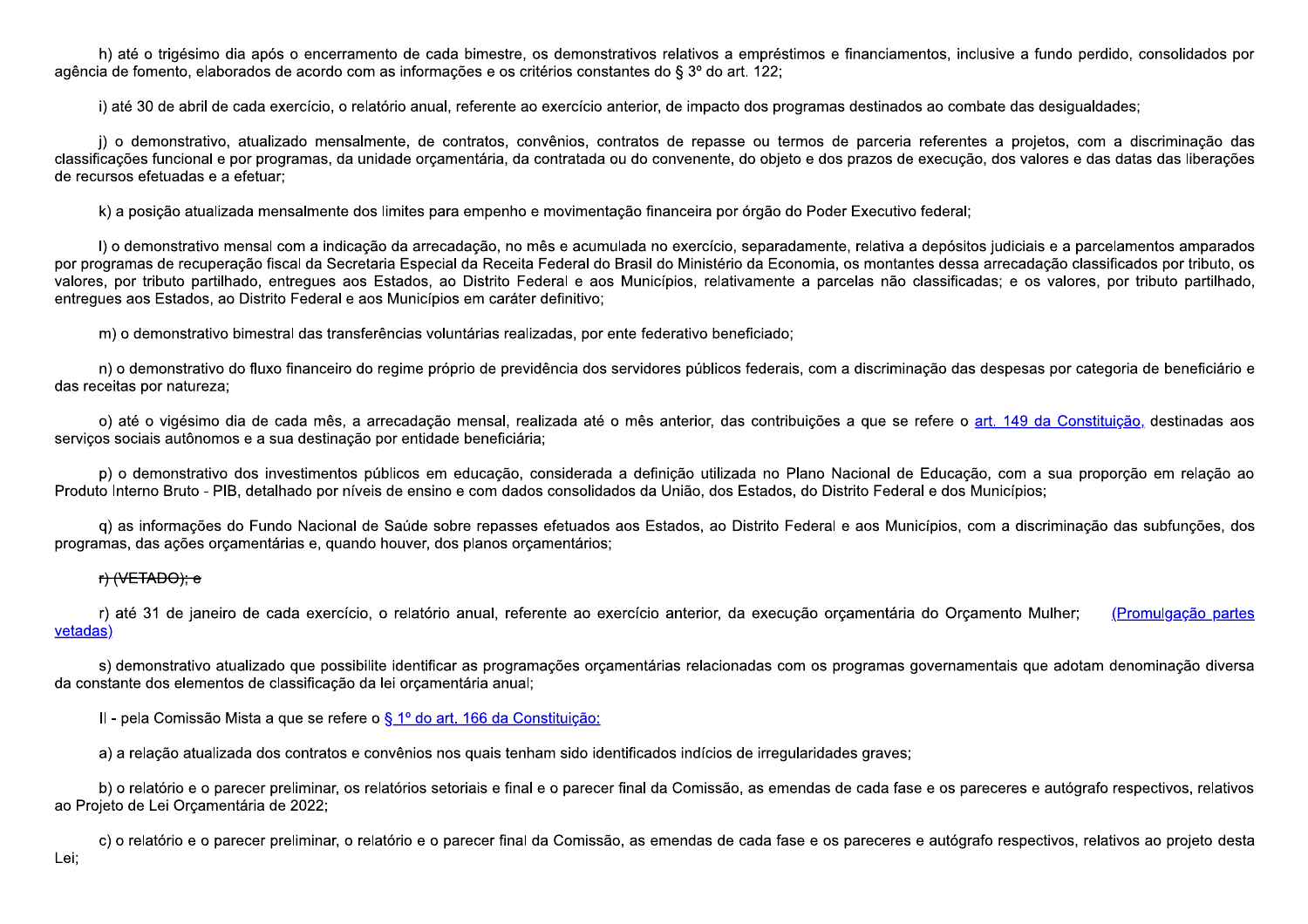d) o relatório e o parecer da Comissão, as emendas e os pareceres e autógrafos respectivos, relativos aos projetos de lei e às medidas provisórias sobre créditos adicionais:

e) a relação das emendas aprovadas ao Projeto de Lei Orçamentária de 2022, com a identificação, em cada emenda, do tipo de autor, do número e do ano da emenda, do autor e do respectivo código, da classificação funcional e programática, do subtítulo e da dotação aprovada pelo Congresso Nacional; e

f) a relação dos precatórios constantes das programações da Lei Orcamentária, no prazo de até trinta dias após a data de publicação da Lei Orcamentária de 2022; e

III - pelos Poderes Executivo, Legislativo e Judiciário, pelo Ministério Público da União e pela Defensoria Pública da União, no sítio eletrônico de cada unidade jurisdicionada ao Tribunal de Contas da União, o relatório de gestão, o relatório e o certificado de auditoria, o parecer do órgão de controle interno e o pronunciamento do Ministro de Estado supervisor, ou da autoridade de nível hierárquico equivalente responsável pelas contas, integrantes das tomadas ou das prestações de contas, no prazo de até trinta dias após o seu envio ao referido Tribunal.

§ 2º Para fins de atendimento ao disposto na alínea "q" do inciso I do § 1º, a Comissão Mista a que se refere o § 1º do art. 166 da Constituição deverá encaminhar ao Poder Executivo federal, no prazo de até quarenta e cinco dias após a data de publicação da Lei Orcamentária de 2022, as informações relativas às ações que tenham sido incluídas no Congresso Nacional.

§ 3º O não encaminhamento das informações de que trata o § 2º implicará a divulgação somente do cadastro das ações constantes do Projeto de Lei Orçamentária de 2022

Art. 152. Para fins de realização da audiência pública prevista no § 4º do art. 9º da Lei Complementar nº 101, de 2000 - Lei de Responsabilidade Fiscal, o Poder Executivo federal encaminhará ao Congresso Nacional, até três dias antes da referida audiência ou até o último dia dos meses de maio, setembro e fevereiro, o que ocorrer primeiro, relatórios de avaliação do cumprimento da meta de resultado primário, com as justificativas de eventuais desvios e indicação das medidas corretivas adotadas.

§ 1º Os relatórios previstos no caput conterão também:

I - os parâmetros constantes do inciso XXII do Anexo II, esperados e efetivamente observados, para o quadrimestre e para o ano;

Il - o estoque e servico da dívida pública federal, comparando o resultado do final de cada quadrimestre com o do início do exercício e o do final do quadrimestre anterior; e

III - o resultado primário obtido até o quadrimestre, comparando com o programado e discriminando, em milhões de reais, receitas e despesas, obrigatórias e discricionárias, no mesmo formato da previsão atualizada para todo o exercício.

§ 2º O relatório referente ao terceiro quadrimestre de 2022 conterá, adicionalmente, demonstrativo do montante das despesas primárias pagas pelos órgãos naquele exercício e das demais operações que afetaram o resultado primário, com o comparativo entre esse demonstrativo e os limites estabelecidos no § 1º do art. 107 do Ato das Disposições Constitucionais Transitórias.

§ 3° O demonstrativo a que se refere o § 2° será encaminhado, nos prazos previstos no caput, aos órgãos relacionados nos incisos II a V do caput do art. 107 do Ato das Disposições Constitucionais Transitórias.

§ 4º A Comissão Mista a que se refere o § 1º do art. 166 da Constituição poderá, por solicitação do Poder Executivo federal ou iniciativa própria, adiar as datas de realização da audiência prevista no caput.

### Seção II

## Disposições gerais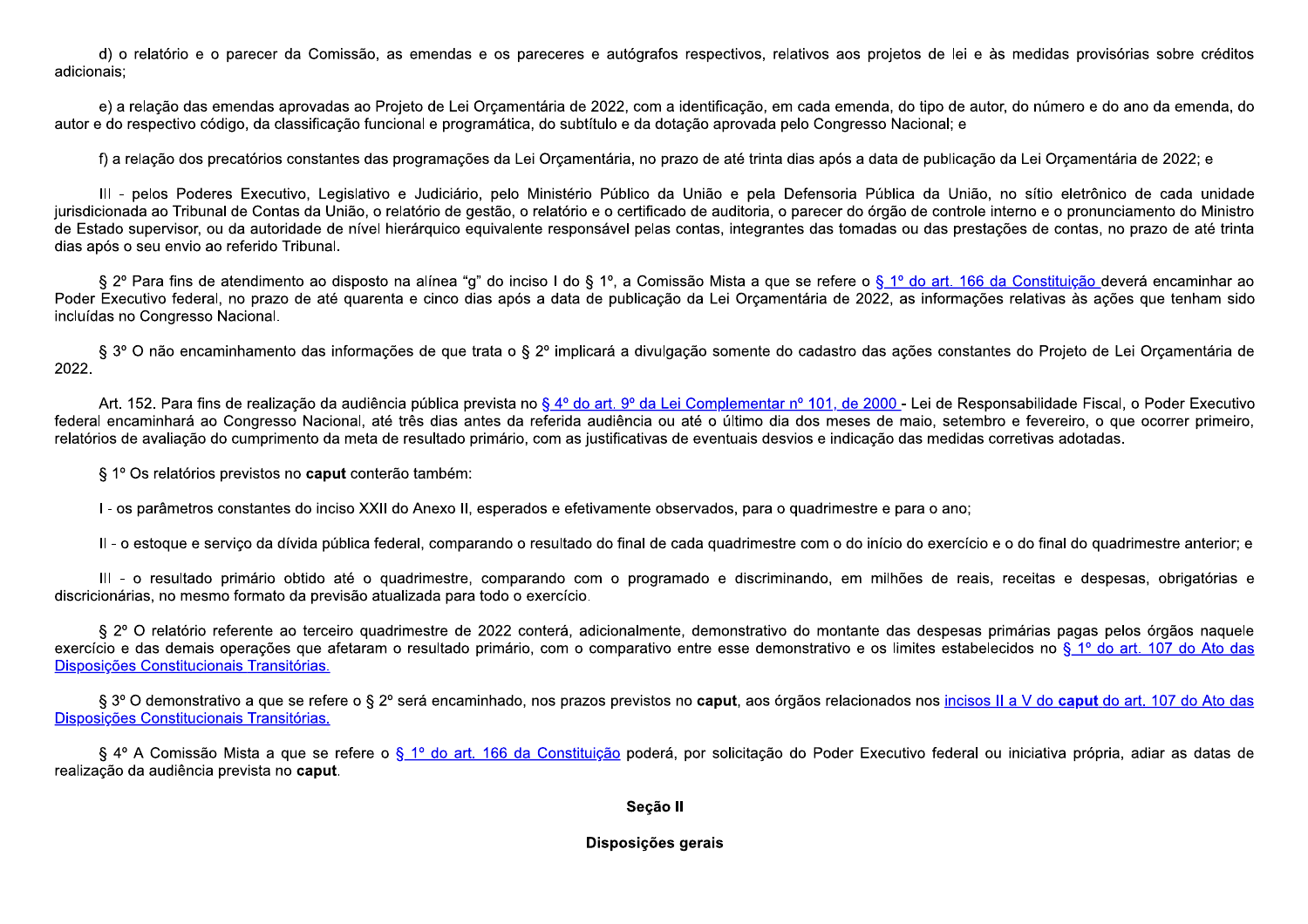Art. 153. A empresa destinatária de recursos, na forma prevista na alínea "a" do inciso III do § 1º do art. 6º, deve divulgar, mensalmente, em sítio eletrônico, as informações relativas à execução das despesas do Orçamento de Investimento, discriminando os valores autorizados e executados, mensal e anualmente.

Art. 154. As entidades constituídas sob a forma de servico social autônomo, destinatárias de contribuições dos empregadores incidentes sobre a folha de salários, deverão divulgar, trimestralmente, em seu sítio eletrônico, em local de fácil visualização:

I - os valores arrecadados com as referidas contribuições, especificando o montante transferido pela União e o arrecadado diretamente pelas entidades;

II - as demonstrações contábeis;

III - a especificação de cada receita e de cada despesa constantes dos orcamentos, discriminadas por natureza, finalidade e região, destacando a parcela destinada a serviços sociais e formação profissional; e

IV - a estrutura remuneratória dos cargos e das funções e a relação dos nomes de seus dirigentes e dos demais membros do corpo técnico.

§ 1º As entidades previstas no caput divulgarão também em seus sítios eletrônicos:

I - seus orcamentos para o ano de 2022;

II - demonstrativos de alcance de seus objetivos legais e estatutários, e de cumprimento das respectivas metas;

III - resultados dos trabalhos de auditorias independentes sobre suas demonstrações contábeis; e

IV - demonstrativo consolidado dos resultados dos trabalhos de suas unidades de auditoria interna e de ouvidoria.

§ 2º As informações disponibilizadas para consulta nos sítios eletrônicos devem permitir a gravação, em sua integralidade, de relatórios de planilhas, em formatos eletrônicos abertos e não proprietários.

§ 3º O disposto neste artigo aplica-se aos conselhos de fiscalização de profissão regulamentada.

Art. 155. As instituições de que trata o caput do art. 92 deverão disponibilizar, em seus sítios eletrônicos, informações relativas à execução física e financeira, inclusive a identificação dos beneficiários de pagamentos à conta de cada convênio ou instrumento congênere, acompanhadas dos números de registro na Plataforma +Brasil e no Siafi, observadas as normas de padronização estabelecidas pelo Poder Executivo federal.

Art. 156. Os órgãos da esfera federal referidos no art. 20 da Lei Complementar nº 101, de 2000 - Lei de Responsabilidade Fiscal disponibilizarão, por meio do Siconfi, os relatórios de gestão fiscal, no prazo de até trinta dias após o encerramento de cada quadrimestre.

Art. 157. O Poder Executivo federal informará ao Congresso Nacional sobre os empréstimos feitos pelo Tesouro Nacional a banco oficial federal, nos termos do disposto na alínea "e" do inciso VII do Anexo II.

Art. 158. O Poder Executivo federal adotará providências com vistas a:

I - elaborar metodologia de acompanhamento e avaliação dos benefícios tributários, financeiros e creditícios, e o cronograma e a periodicidade das avaliações, com base em indicadores de eficiência, eficácia e efetividade;

II - designar os órgãos responsáveis pela supervisão, pelo acompanhamento e pela avaliação dos resultados alcançados pelos benefícios tributários, financeiros e creditícios; e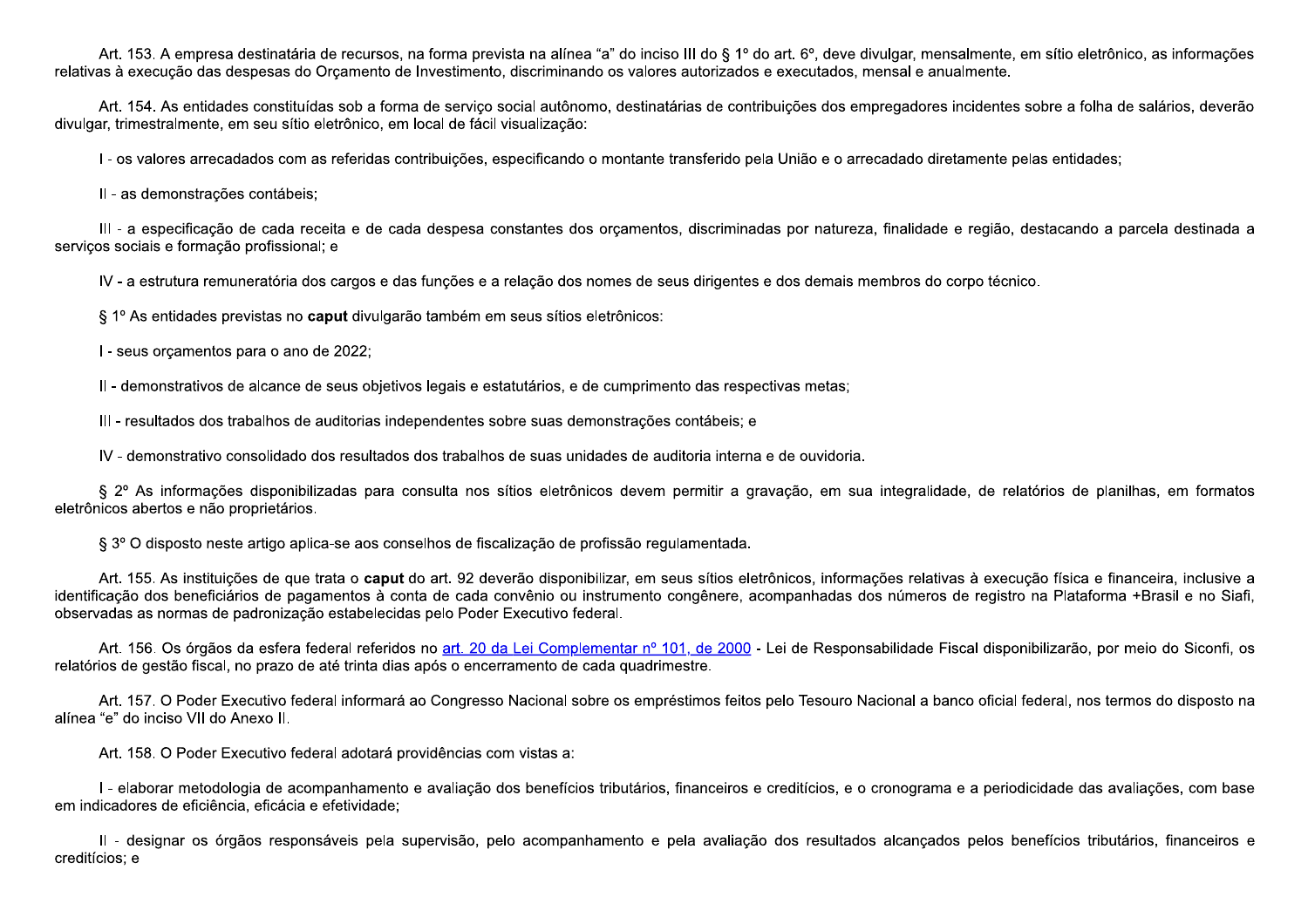III - elaborar metodologia de acompanhamento dos programas e ações destinados às mulheres com vistas à apuração e divulgação do Orçamento Mulher. (Promulgação partes vetadas)

Art. 159. O relatório resumido de execução orçamentária a que se refere o art. 165, § 3º, da Constituição, conterá demonstrativo da disponibilidade da União por fontes de recursos agregadas, com indicação do saldo inicial de 2022, da arrecadação, da despesa executada no objeto da vinculação, do cancelamento de restos a pagar e do saldo atual.

Art. 160. O Congresso Nacional, nos termos do disposto no inciso IX do caput do art. 49 da Constituição, julgará as contas de 2022 a serem prestadas pelo Presidente da República e apreciará os relatórios de 2022 sobre a execução dos planos de governo até o encerramento da sessão legislativa de 2023.

Art. 161. A União manterá cadastro informatizado para consulta, com acesso público, das obras e dos servicos de engenharia no âmbito dos orcamentos de que tratam os incisos I e III do § 5º do art. 165 da Constituição, que conterá, no mínimo, os sequintes atributos:

I - identificação do objeto, acompanhado de seu programa de trabalho e seu georreferenciamento;

Il - custo global estimado referido à sua data-base; e

III - data de início e execução física e financeira.

§ 1º Ato do Poder Executivo federal poderá definir outros atributos para compor o cadastro, a estrutura e o prazo de envio de dados por parte dos órgãos e das entidades com sistemas próprios de gestão de obras e servicos, além de critérios específicos, para fins de obrigatoriedade de inclusão no cadastro, que considerem, em especial, o custo global, a área de governo e a relevância da obra ou do serviço.

§ 2º Entende-se por projeto de investimento de que trata o § 15 do art. 165 da Constituição o que se enguadra no inciso II do art. 8º da Lei nº Lei nº 13.971, de 27 de dezembro de 2019.

# CAPÍTULO XII

# **DISPOSICÕES FINAIS**

Art. 162. A execução da Lei Orcamentária de 2022 e dos créditos adicionais obedecerá aos princípios constitucionais da legalidade, da impessoalidade, da moralidade, da publicidade e da eficiência na administração pública federal, e não poderá ser utilizada para influenciar na apreciação de proposições legislativas em tramitação no Congresso Nacional.

Art. 163. Em atendimento ao disposto no inciso I do caput do art. 57 da Lei 8.666, de 1993, e no art. 105 da Lei 14.133, de 1º de abril de 2021, para demonstrar a compatibilidade com as metas estabelecidas no Plano Plurianual, poderá ser considerada a adequação dos objetos das contratações aos objetivos expressos no Plano.

Art. 164. A despesa não poderá ser realizada se não houver comprovada e suficiente disponibilidade de dotação orçamentária para atendê-la, vedada a adoção de qualquer procedimento que viabilize a sua realização sem observar a referida disponibilidade.

§ 1º A contabilidade registrará todos os atos e fatos relativos à gestão orçamentária, financeira e patrimonial, independentemente de sua legalidade, sem prejuízo das responsabilidades e das demais consequências advindas da inobservância ao disposto no caput.

§ 2º A realização de atos de gestão orcamentária, financeira e patrimonial, no âmbito do Siafi, após 31 de dezembro de 2022, relativos ao exercício encerrado, não será permitida, exceto quanto aos procedimentos relacionados à inscrição dos restos a pagar e aos ajustes de registros contábeis patrimoniais para fins de elaboração das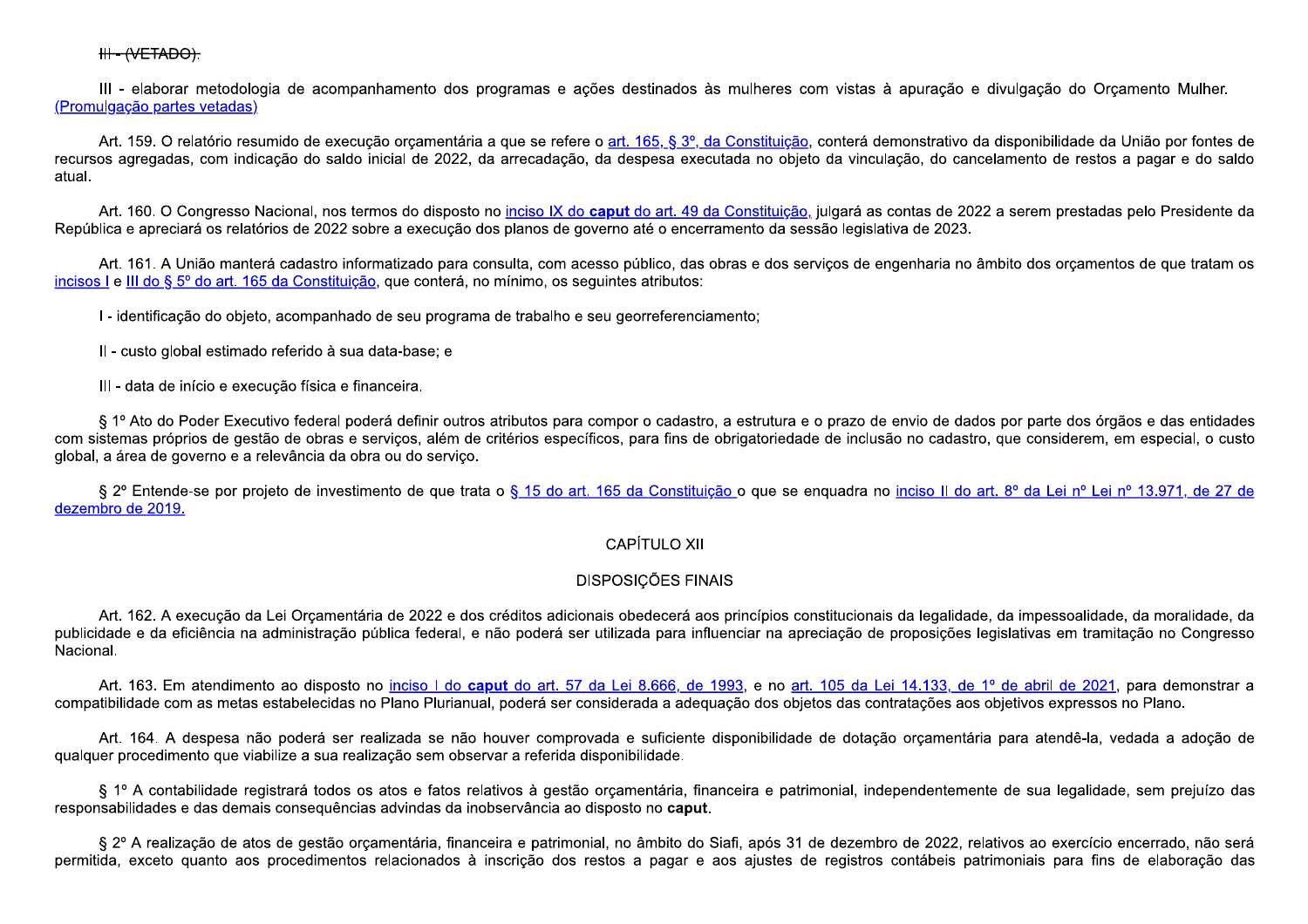demonstrações contábeis, os quais deverão ser efetuados até o trigésimo dia de seu encerramento, na forma estabelecida pelo órgão central do Sistema de Contabilidade Federal.

§ 3º Com vistas a atender o prazo máximo estabelecido no § 2º, o órgão central do Sistema de Contabilidade Federal poderá definir prazos menores para ajustes a serem efetuados por órgãos e entidades da administração pública federal.

§ 4º Para assegurar o conhecimento da composição patrimonial a que se refere o art. 85 da Lei nº 4.320, de 1964, a contabilidade:

I - reconhecerá o ativo referente aos créditos tributários e não tributários a receber: e

II - segregará os restos a pagar não processados em exigíveis e não exigíveis.

§ 5º Integrarão as demonstrações contábeis consolidadas dos Orcamentos Fiscal e da Seguridade Social da União somente os órgãos e as entidades cuja execução orcamentária e financeira, da receita e da despesa, seja registrada na modalidade total no Siafi, conforme estabelecido no caput do art. 6°,

Art. 165. Para fins do disposto no art. 16 da Lei Complementar nº 101, de 2000 - Lei de Responsabilidade Fiscal:

I - as exigências nele contidas integrarão o processo administrativo de que trata o art. 38 da Lei nº 8.666, de 1993, e os procedimentos de desapropriação de imóveis urbanos a que se refere o § 3º do art. 182 da Constituição;

II - no que se refere ao disposto no § 3º do referido artigo, entendem-se como despesas irrelevantes aguelas cujo valor não ultrapasse, para bens e serviços, os limites previstos nos incisos I e II do caput do art. 24 da Lei nº 8.666, de 1993;

III - no que se refere ao inciso I do § 1º do referido artigo, na execução das despesas na antevigência da Lei Orcamentária de 2022, o ordenador de despesa poderá considerar os valores constantes do respectivo Projeto de Lei; e

IV - os valores e as metas constantes no Projeto de Lei Orcamentária de 2022 poderão ser utilizados, até a sanção da respectiva Lei, para demonstrar a previsão orcamentária nos procedimentos referentes à fase interna da licitação.

Art. 166. Para fins do disposto no art. 42 da Lei Complementar nº 101, de 2000 - Lei de Responsabilidade Fiscal, considera-se contraída a obrigação no momento da formalização do contrato administrativo ou do instrumento congênere.

Parágrafo único. No caso de despesas relativas à prestação de servicos existentes e destinados à manutenção da administração pública federal, consideram-se compromissadas apenas as prestações cujos pagamentos devam ser realizados no exercício financeiro, observado o cronograma pactuado.

Art. 167. O impacto e o custo fiscal das operações realizadas pelo Banco Central do Brasil na execução de suas políticas serão demonstrados nas notas explicativas dos balancos e dos balancetes trimestrais, para fins do disposto no § 2º do art. 7º da Lei Complementar nº 101, de 2000 - Lei de Responsabilidade Fiscal, divulgados em sítio eletrônico, e conterão:

I - os custos da remuneração das disponibilidades do Tesouro Nacional;

II - os custos de manutenção das reservas cambiais, demonstrando a composição das reservas internacionais com a metodologia de cálculo de sua rentabilidade e do custo de captação; e

III-a rentabilidade de sua carteira de títulos, destacando os de emissão da União.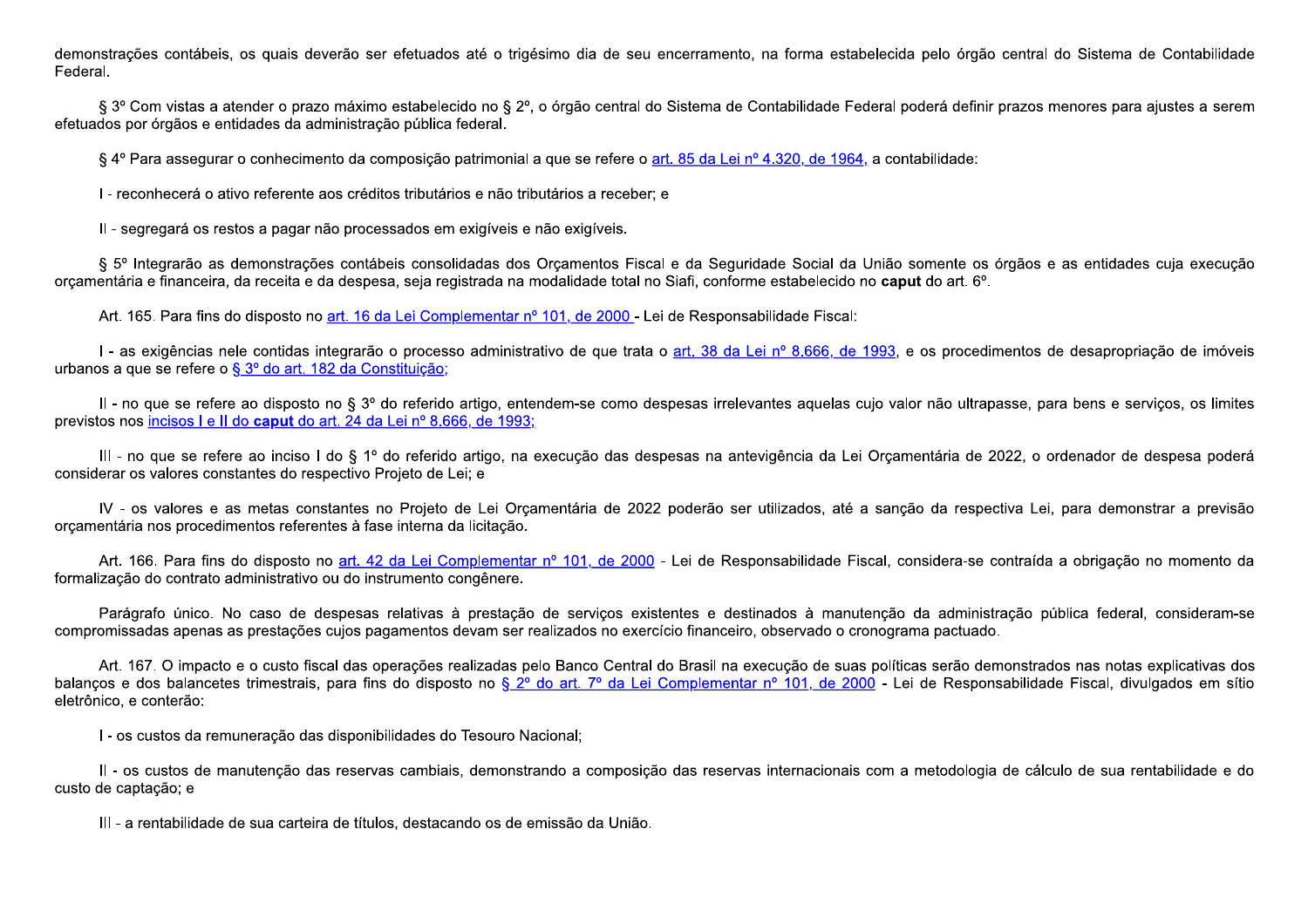Parágrafo único. As informações de que trata o caput constarão também de relatório a ser encaminhado ao Congresso Nacional, no mínimo, até dez dias antes da reunião conjunta prevista no § 5º do art. 9º da Lei Complementar nº 101, de 2000 - Lei de Responsabilidade Fiscal.

Art. 168. A avaliação de que trata o art. 9º, § 5º, da Lei Complementar nº 101, de 2000 - Lei de Responsabilidade Fiscal, será efetuada com fundamento no anexo específico sobre os obietivos das políticas monetária, creditícia e cambial, nos parâmetros e nas projeções para seus principais agregados e variáveis, e nas metas de inflação estimadas para o exercício de 2022, na forma prevista no § 4º do art. 4º daquela Lei Complementar, observado o disposto no inciso I do caput do art. 11 desta Lei.

Parágrafo único. A avaliação de que trata o caput incluirá a análise e justificativa da evolução das operações compromissadas do Banco Central do Brasil no período.

Art. 169. O Poder Executivo federal, por intermédio do seu órgão central do Sistema de Planejamento e de Orcamento Federal, deverá atender, no prazo máximo de dez dias úteis, contado da data de recebimento, às solicitações de informações encaminhadas pelo Presidente da Comissão Mista a que se refere o § 1º do art. 166 da Constituição, relativas a aspectos quantitativos e qualitativos de qualquer categoria de programação ou item de receita, incluindo eventuais desvios em relação aos valores da proposta que venham a ser identificados posteriormente ao encaminhamento do Projeto de Lei Orcamentária de 2022.

Art. 170. Não serão considerados prorrogados os prazos previstos nesta Lei e na Lei Orcamentária de 2022 se o vencimento recair sobre dia em que não houver expediente ou este for encerrado antes ou iniciado depois da hora normal.

Art. 171. Ato do Poder Executivo federal poderá alterar a relação de que trata o Anexo III em razão de emenda à Constituição ou lei que crie ou extinga obrigações para a União.

§ 1° O Poder Executivo federal poderá incluir outras despesas na relação de que trata o caput, desde que demonstre que constituem obrigação constitucional ou legal da União.

§ 2º As alterações referidas neste artigo serão publicadas no Diário Oficial da União e a relação de que trata o Anexo III atualizada será incluída no relatório de que trata o § 4º do art. 62, relativo ao bimestre em que ocorrer a publicação.

Art. 172. A retificação dos autógrafos dos Projetos da Lei Orcamentária de 2022 e dos créditos adicionais, na hipótese de comprovado erro no processamento das deliberações no âmbito do Congresso Nacional, somente poderá ocorrer:

I - até o dia 17 de julho de 2022, no caso da Lei Orcamentária de 2022; ou

II - até trinta dias após a data de sua publicação no Diário Oficial da União e dentro do exercício financeiro, no caso dos créditos adicionais.

§ 1º Vencidos os prazos de que trata o caput, a retificação será feita por meio da abertura de créditos suplementares ou especiais, observado o disposto nos art. 44 e art. 45, ou de acordo com o disposto no art. 42, e dentro do exercício financeiro correspondente.

§ 2º Caso as retificações previstas nos incisos I e II do caput deixem as despesas já executadas sem cobertura orcamentária ou com dotação atual insuficiente, serão adotados os procedimentos previstos no § 2º do art. 63.

Art. 173. Os projetos e os autógrafos das leis de que trata o art. 165 da Constituição, bem como de suas alterações, inclusive daquelas decorrentes do § 14 do art. 166 da Constituição, deverão ser, reciprocamente, disponibilizados em meio eletrônico, inclusive em bancos de dados, quando for o caso, na forma definida por grupo técnico integrado por representantes dos Poderes Legislativo e Executivo.

§ 1º A integridade entre os projetos de lei de que trata o caput, assim como aqueles decorrentes do disposto no § 14 do art. 166 da Constituição, e os meios eletrônicos é de responsabilidade das unidades correspondentes do Ministério da Economia.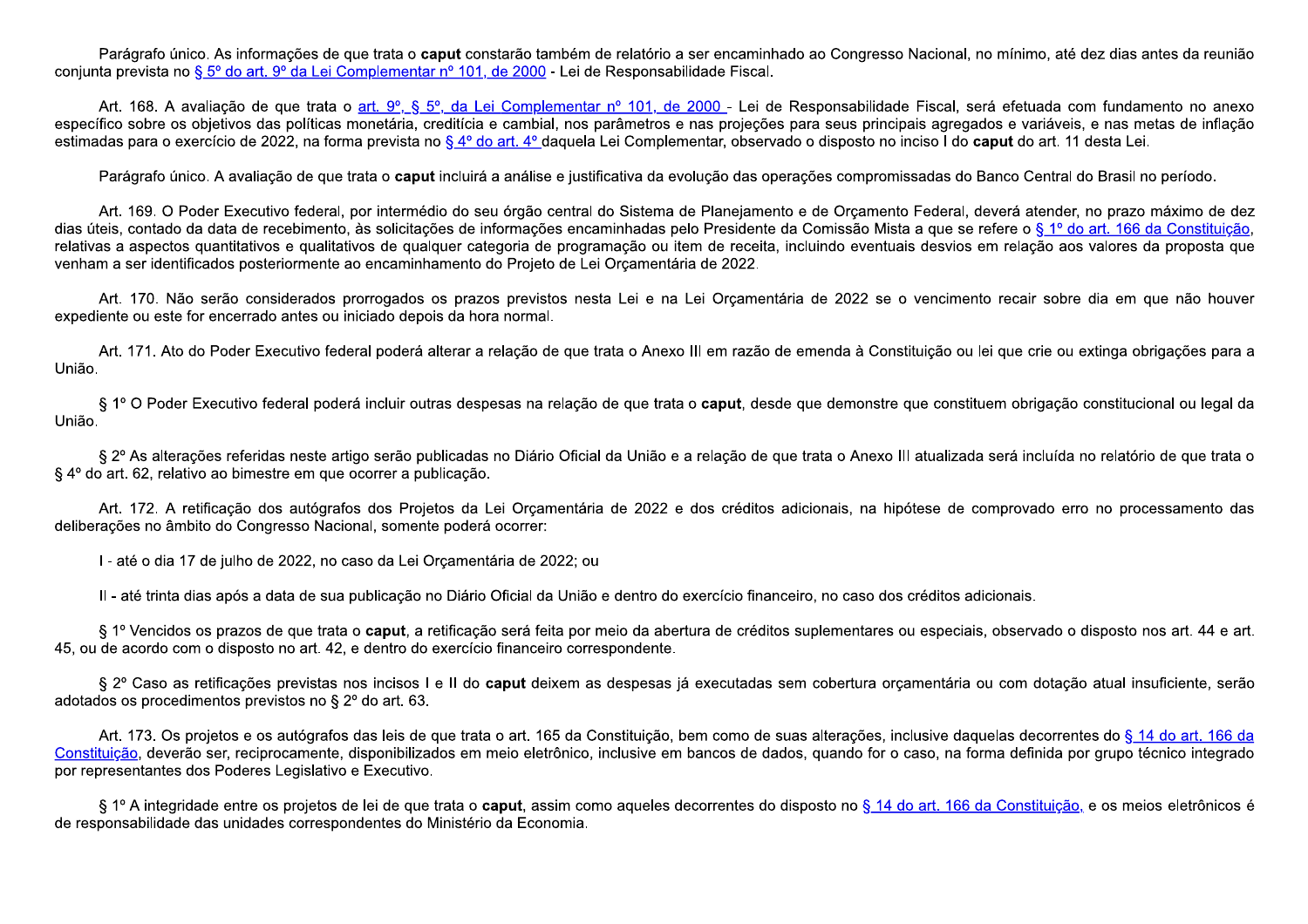§ 2º A integridade entre os autógrafos referidos neste artigo, assim como as informações decorrentes do disposto no § 14 do art. 166 da Constituição, e os meios eletrônicos é de responsabilidade do Congresso Nacional.

§ 3º O banco de dados com as indicações de remanejamento de emendas individuais enviado pelo Poder Legislativo ao Poder Executivo federal, em razão do disposto no § 14 do art. 166 da Constituição, deverá conter a mesma estrutura do banco de dados das justificativas de impedimentos de ordem técnica.

§ 4° O autógrafo de projetos de lei de créditos adicionais, incluídos os projetos de lei de conversão de medidas provisórias de abertura de créditos extraordinários, deverá ser encaminhado pelo Poder Legislativo em formato previamente acordado com o Poder Executivo federal ou, caso não haja formato acordado, em arquivo do tipo planilha eletrônica, com os dados estruturados em colunas.

Art. 174. Para cumprimento do disposto no § 2º do art. 21 da Lei nº 13.001, de 20 de junho de 2014, consta do Anexo VII desta Lei a relação dos bens imóveis de propriedade do Instituto Nacional de Colonização e Reforma Agrária - Incra, considerados desnecessários ou não vinculados às suas atividades operacionais, a serem alienados.

Art. 175. Integram esta Lei:

I - Anexo I - Relação dos quadros orçamentários consolidados;

II - Anexo II - Relação das informações complementares ao Projeto de Lei Orcamentária de 2022;

III - Anexo III - Despesas que não serão objeto de limitação de empenho, nos termos do disposto no § 2º do art. 9º da Lei Complementar nº 101, de 2000 - Lei Complementar nº 101, de 2000 - Lei de Responsabilidade Fiscal;

IV - Anexo IV - Metas fiscais, constituídas por:

a) Anexo IV.1 - Metas fiscais anuais; e

b) Anexo IV.2 - Demonstrativo da margem de expansão das despesas obrigatórias de caráter continuado;

V - Anexo V - Riscos fiscais;

VI - Anexo VI - Objetivos das políticas monetária, creditícia e cambial;

VII - Anexo VII - Relação dos bens imóveis de propriedade do Instituto Nacional de Colonização e Reforma Agrária - Incra disponíveis para alienação; e

VIII - (VETADO).

Art. 176. Esta Lei entra em vigor na data de sua publicação.

Brasília, 20 de agosto de 2021; 200º da Independência e 133º da República.

**JAIR MESSIAS BOLSONARO** Paulo Guedes

Este texto não substitui o publicado no DOU de 23.8.2021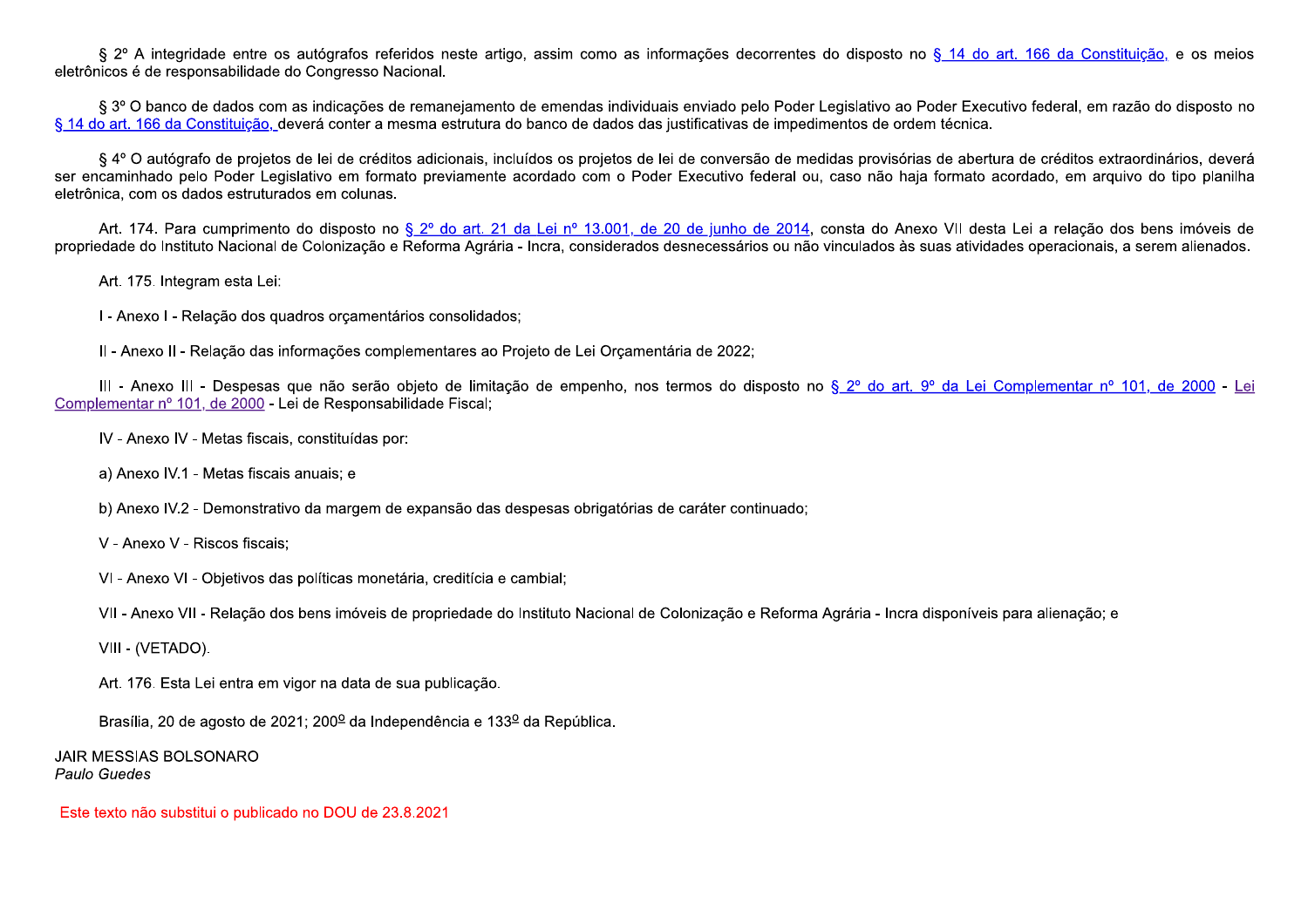

# Presidência da República **Secretaria-Geral** Subchefia para Assuntos Jurídicos

# LEI Nº 14.194, DE 20 DE AGOSTO DE 2021

Mensagem de veto

Dispõe sobre as diretrizes para a elaboração e a execução da Lei Orçamentária de 2022 e dá outras providências.

O PRESIDENTE DA REPÚBLICA Faco saber que o Congresso Nacional decreta e eu promulgo, nos termos do parágrafo 5º do art. 66 da Constituição Federal, as sequintes partes vetadas da Lei nº 14.194, de 20 de agosto de 2021:

"Art. 12. O Projeto de Lei Orcamentária de 2022, a respectiva Lei e os créditos adicionais discriminarão, em categorias de programação específicas, as dotações destinadas a:

"XXVII - Fundo Especial de Financiamento de Campanha, financiado com recursos da reserva prevista no inciso II do § 4º do art. 13, no valor correspondente a 25% (vinte e cinco por cento) da soma das dotações para a Justiça Eleitoral para exercício de 2021 e as constantes do Projeto de Lei Orçamentária para 2022, acrescentado do valor previsto no inciso I do art. 16-C da Lei nº 9.504, de 30 de setembro de 1997."

"XXX - despesas com o reajuste do Piso Salarial Profissional Nacional - Agente Comunitário de Saúde e de Agente de Combate às Endemias; e

"Art. 65. Para fins do disposto no inciso II do § 11 do art. 165 e no § 13 do art. 166 da Constituição, entende-se como impedimento de ordem técnica a situação ou o evento de ordem fática ou legal que obste ou suspenda a execução da programação orcamentária.

§ 3º Nos casos previstos nos incisos I e II do § 2º deste artigo, será realizado o empenho das programações classificadas com RP 6, RP 7, RP 8 e RP 9, podendo a licenca ambiental e o projeto de engenharia ser providenciados no prazo para resolução da cláusula suspensiva."

"Art. 71. A execução das programações das emendas deverá observar as indicações de beneficiários e a ordem de prioridades feitas pelos respectivos autores.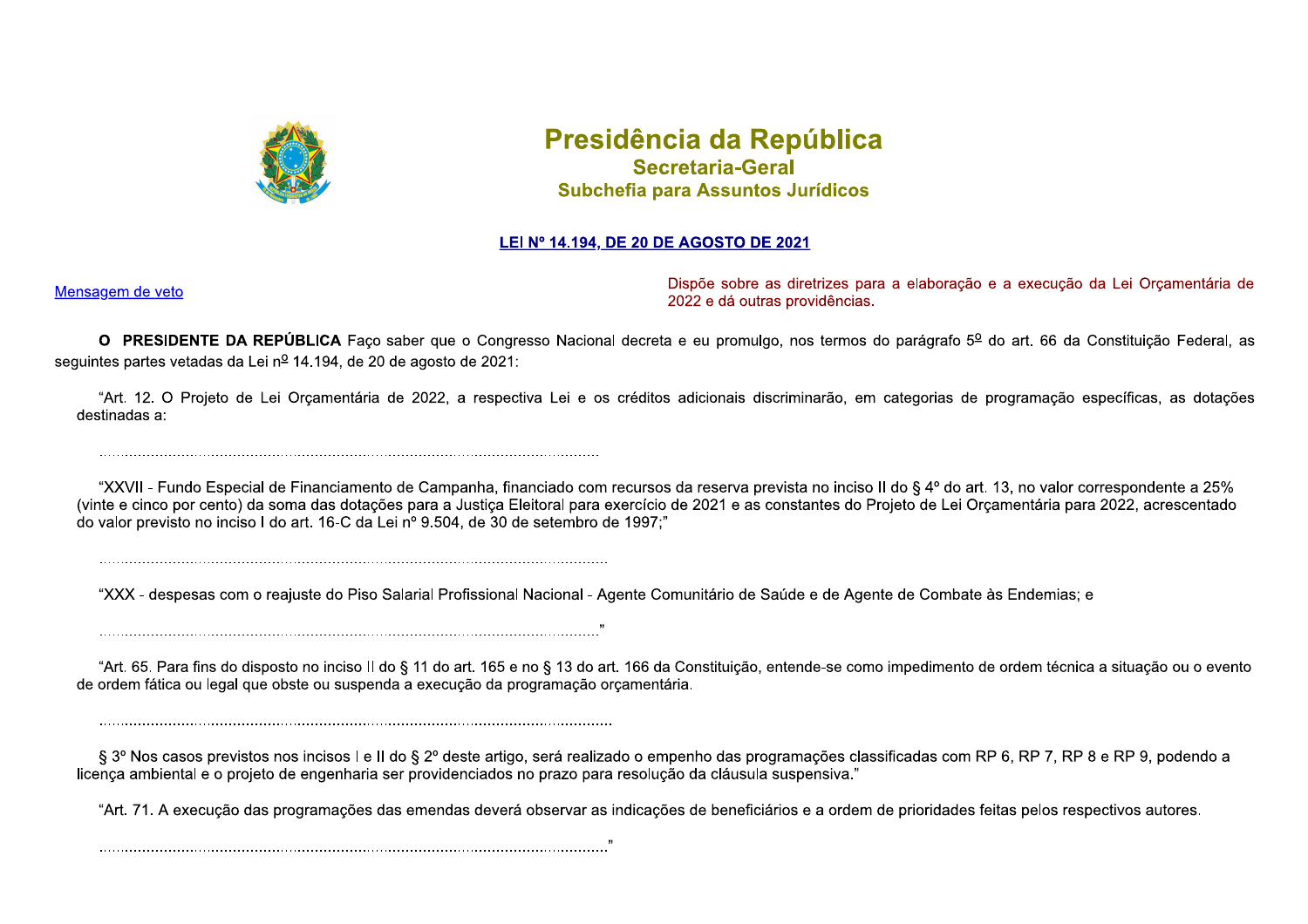"Art. 83. O ato de entrega dos recursos a outro ente federativo a título de transferência voluntária é caracterizado no momento da assinatura do convênio ou instrumento congênere e dos aditamentos que impliquem aumento dos valores a serem transferidos, e não se confunde com as efetivas liberações financeiras, as quais devem obedecer ao respectivo cronograma de desembolso.

§ 2º A emissão de nota de empenho, a realização das transferências de recursos e a assinatura dos instrumentos a que se refere o caput, bem como a doação de bens, materiais e insumos, não dependerão da situação de adimplência do Município de até 50.000 (cinquenta mil) habitantes, identificada em cadastros ou sistemas de informações financeiras, contábeis e fiscais.

§ 4º As condições para cumprimento das cláusulas suspensivas constantes dos instrumentos de transferências a que se refere o § 3º deste artigo terão prazo mínimo de 24 (vinte e quatro) meses.

§ 5° Os instrumentos de transferências em vigor, a que se refere o § 3° deste artigo, terão o prazo para cumprimento das condições suspensivas prorrogado por mais 240 (duzentos e quarenta) dias.

"Art. 92. As transferências financeiras para órgãos públicos e entidades públicas e privadas serão feitas preferencialmente por intermédio de instituições e agências financeiras oficiais que, na impossibilidade de atuação do órgão concedente, poderão atuar como mandatárias da União para execução e supervisão, e a nota de empenho deve ser emitida até a data da assinatura do acordo, convênio, ajuste ou instrumento congênere.

§ 8º As instituições financeiras oficiais federais e os órgãos e entidades da Administração Pública Federal responsáveis por transferências financeiras deverão observar, no âmbito da execução de convênios, contratos de repasse ou instrumentos congêneres, o prazo máximo de 90 (noventa) dias para envio e homologação da Síntese do Projeto Aprovado - SPA.

§ 9º A SPA será exigida apenas nos casos de execução de obras e servicos de engenharia que envolvam repasses em montante igual ou superior a R\$ 10.000.000,00 (dez milhões de reais).

"Art. 136. As proposições legislativas que concedam, renovem ou ampliem benefícios tributários deverão:

§ 2º Não serão considerados benefícios tributários os regimes diferenciados de que trata a alínea 'd' do inciso III do art. 146 da Constituição."

"Art. 151. A elaboração e a aprovação dos Projetos de Lei Orçamentária de 2022 e dos créditos adicionais, e a execução das respectivas leis, deverão ser realizadas de acordo com os princípios da publicidade e da clareza, além de promover a transparência da gestão fiscal e permitir o amplo acesso da sociedade a todas as informações relativas a cada uma dessas etapas.

§ 1º Serão divulgados nos respectivos sítios eletrônicos: